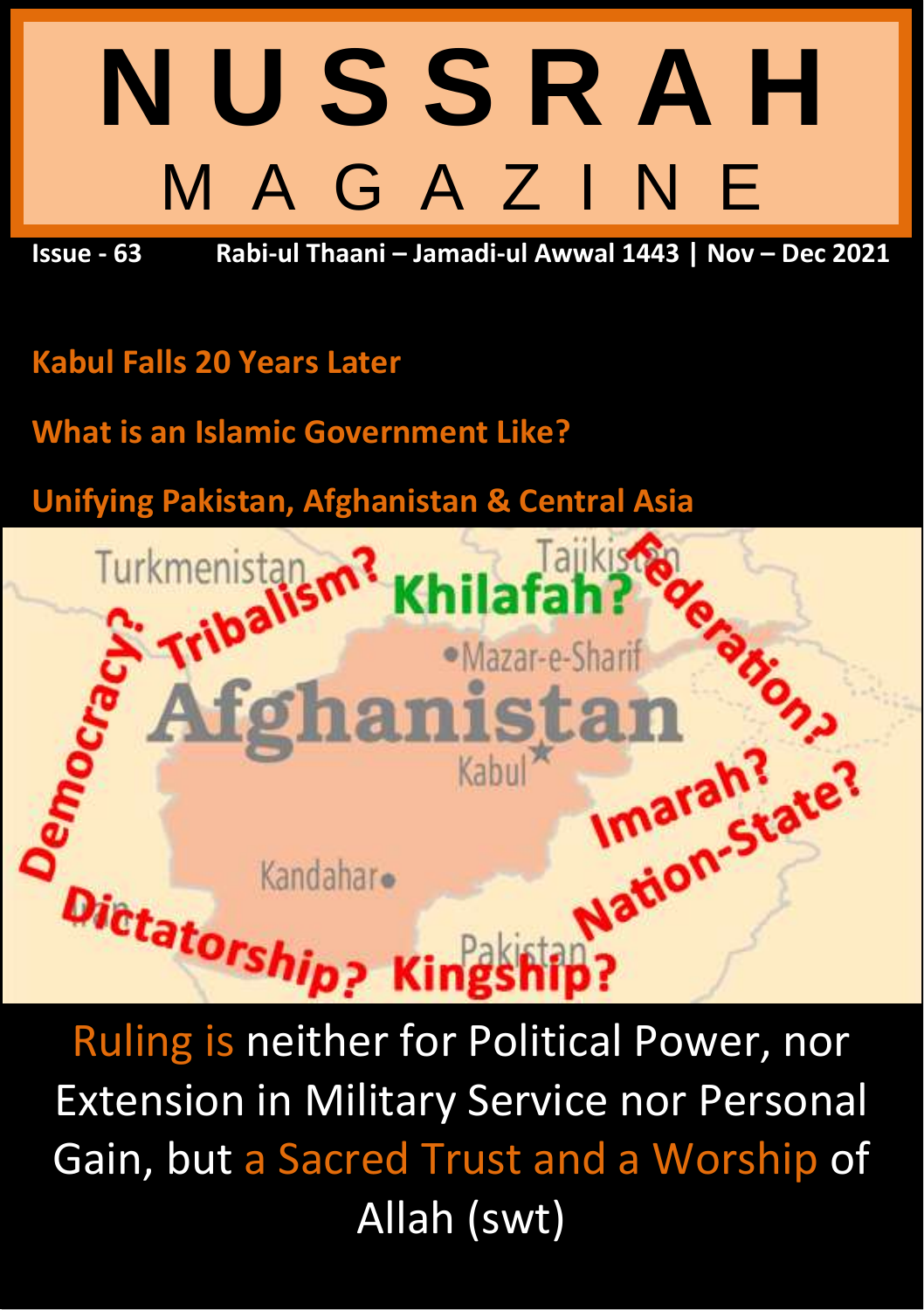# **Index of Contents**

<span id="page-1-0"></span>

| <b>Ruling is neither for Political Power, nor Extension in Military</b><br>Service nor Personal Gain, but a Sacred Trust and a Worship of |
|-------------------------------------------------------------------------------------------------------------------------------------------|
| Unifying Pakistan, Afghanistan and Central Asia into a Single State                                                                       |
|                                                                                                                                           |
| Q&A: Erdogan and Putin's Summit in Sochi, Russia  74                                                                                      |
| Q&A: The Quraysh did not Meet the Conditions for Seeking Nusrah                                                                           |
| Q&A: The Scopes and Significance of the US Military Alliance with                                                                         |
|                                                                                                                                           |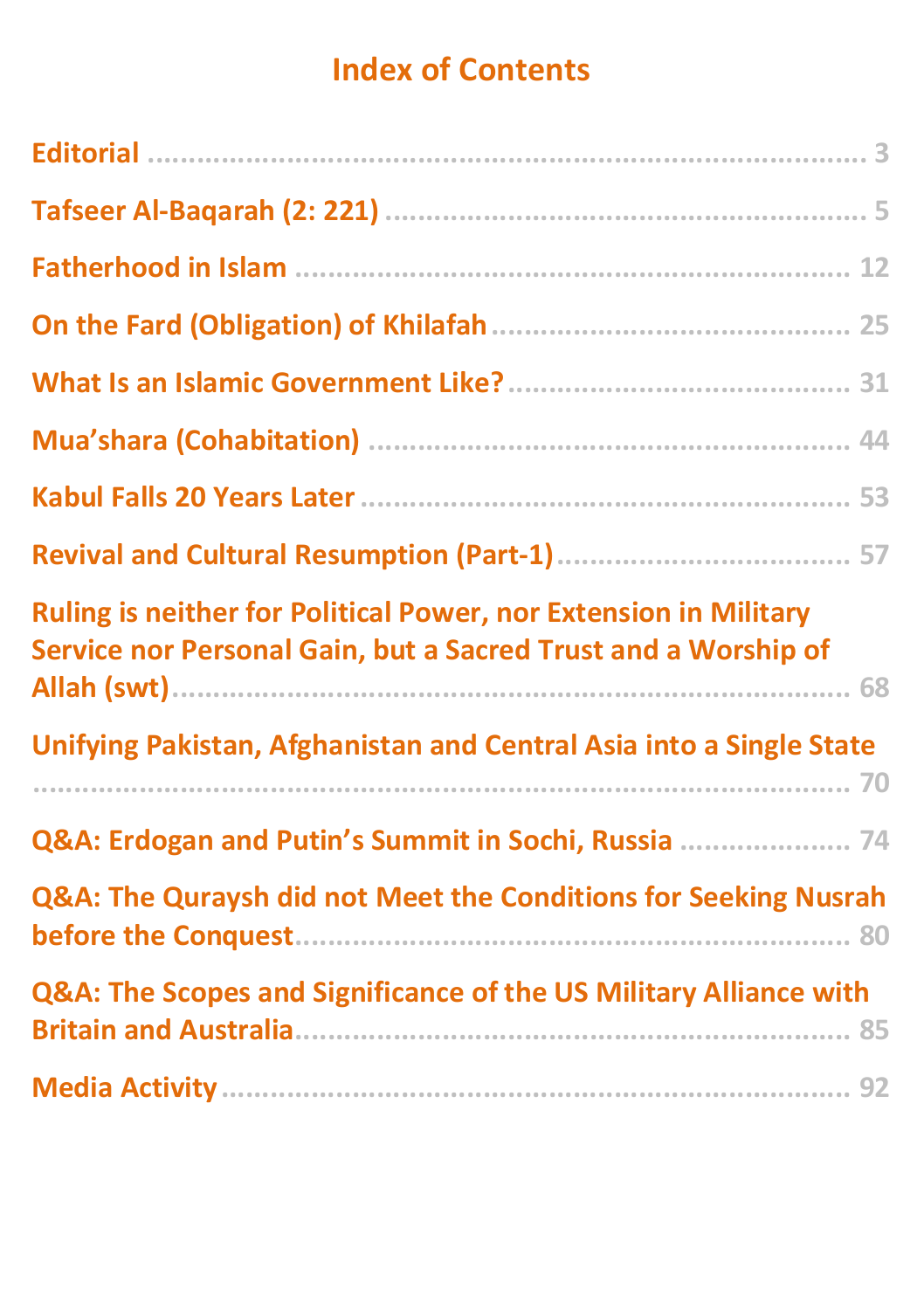## **Editorial**

<span id="page-2-0"></span>\_\_\_\_\_\_\_\_\_\_\_\_\_\_\_\_\_\_\_\_\_\_\_\_\_\_\_\_\_\_\_\_\_\_\_\_\_\_\_\_\_\_\_\_\_\_\_\_\_\_\_\_\_\_\_\_\_\_\_\_\_\_\_\_\_\_\_\_\_\_

At a Senate Banking Committee hearing of 28 September 2021, US Treasury Secretary, Janet L. Yellen, warned US lawmakers on 28 September of "catastrophic" consequences, if Congress failed to raise or suspend the statutory debt limit by 18 October 2021, saying inaction could lead to a selfinflicted economic recession and a financial crisis. Then on 3 October 2021, the Washington-based International Consortium of Investigative Journalists (ICIJ), began publishing the "Pandora Papers" highlighting tax evasion and corruption. Then, in a statement on 4 October, White House Press Secretary, Jen Psaki, reiterated President Joe Biden's commitment to "fighting corruption as a core national security interest." Psaki also reiterated Biden's pledge to "work with partners and allies to address issues such as the abuse of shell companies and money laundering…"

Such hunting for hidden tax money has occurred before and will occur in the future, but the inherent flaws in the capitalist system will remain. With a weakness of tax collection and huge interest payments, US debt has continuously risen to unprecedented levels, in a manner that threatens the future of America as an unchallenged superpower. For some time now, the US has been searching for large capital stores across the world, to claim or tax them, to prevent bankruptcy of the US. Previously it broke the privacy strongholds of Swiss banks, obliging them to disclose their files of US citizens to the US government. Giant US corporations continue to hide hundreds of billions of dollars in tax havens, eluding the panicked Federal Reserve System.

Moreover, the current economic order ensures that if the US sneezes, the whole world catches a cold. Due to the dollar hegemony of international trade, the US debt crisis threatens the economies of the world. Whilst printing of more dollars relieves the US domestic debt, the resulting dollar devaluation means the rest of the world foots the bill for the US debt. In addition, the IMF insistence upon local currency devaluation increases the cost of debt of other nations, reduces their returns on exports and increases the prices of imports.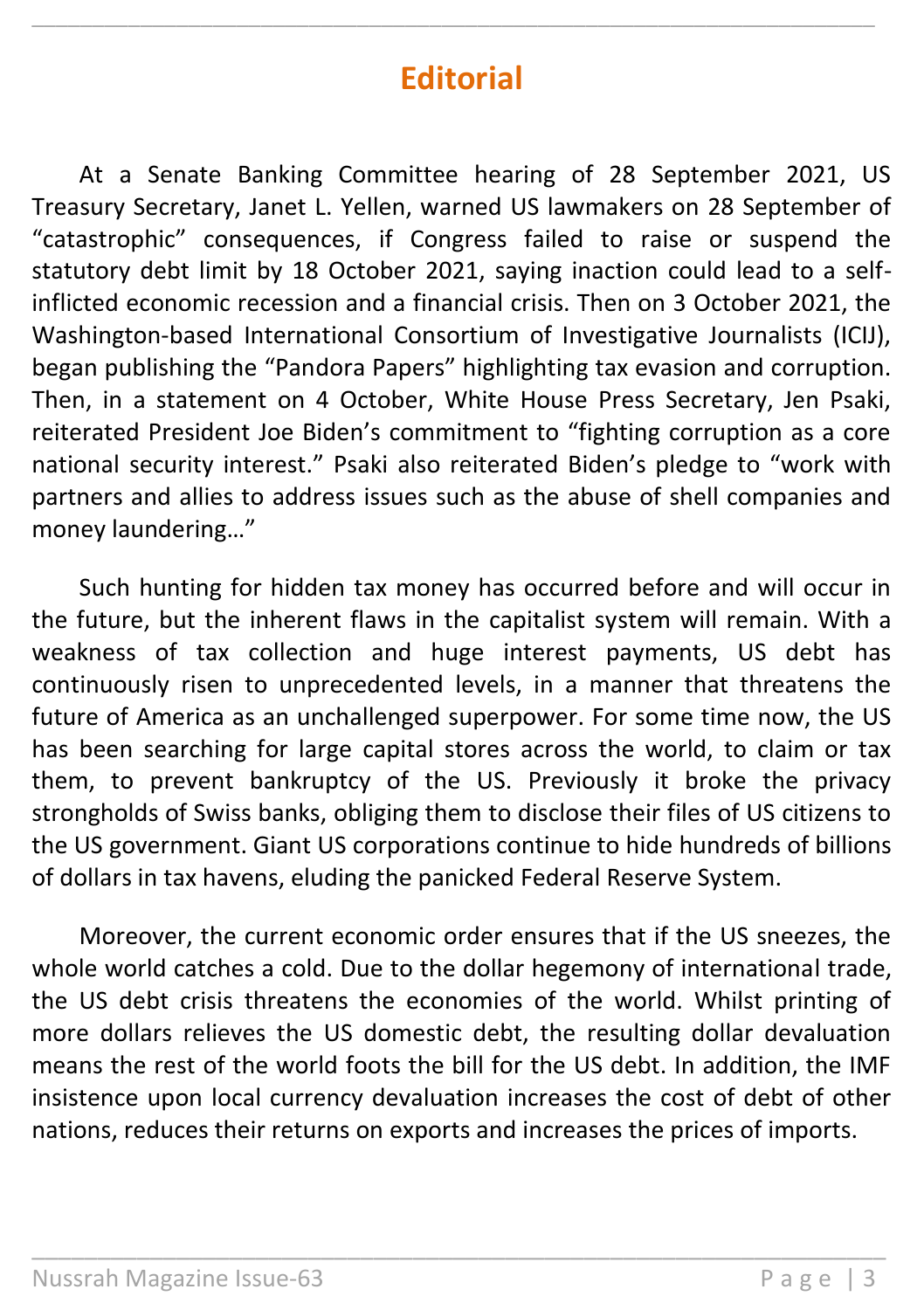The US fundraising hunts will perhaps allow its usurious system to limp on for a while longer, until the next crisis, whilst the rest of the world pays for the continuously rising US debt. However, it is not a resolution of the inherent problems. Rightly so, the world has no hope in the US for relief from economic misery. In fact, there is no hope in any of the current major powers as they all adhere to the same ideology as the US. It is only the Islamic Ummah that can grant relief to the world, through its great Deen, Islam, as implemented by the Khilafah.

\_\_\_\_\_\_\_\_\_\_\_\_\_\_\_\_\_\_\_\_\_\_\_\_\_\_\_\_\_\_\_\_\_\_\_\_\_\_\_\_\_\_\_\_\_\_\_\_\_\_\_\_\_\_\_\_\_\_\_\_\_\_\_\_\_\_\_\_\_\_

The Khilafah (Caliphate) on the Method of Prophethood will end the dollar hegemony by issuing currency based on silver and gold, whilst insisting on gold and silver being the basis of international trade. The Khilafah will abolish the evil of interest which has created a parasitic financial system that bleeds real trade and production dry. The Khilafah alone will unify Pakistan, Afghanistan, Central Asia and the rest of the Muslim World to consolidate huge energy and mineral resources, as well as the world's major trading routes, enabling it to tear down the current Western economic order. For all that to start, it now remains for the Islamic Ummah to insist that its sons in the people of power grant Hizb ut Tahrir their Nussrah for the return of the Khilafah and Islam's global dominance.

\_\_\_\_\_\_\_\_\_\_\_\_\_\_\_\_\_\_\_\_\_\_\_\_\_\_\_\_\_\_\_\_\_\_\_\_\_\_\_\_\_\_\_\_\_\_\_\_\_\_\_\_\_\_\_\_\_\_\_\_\_\_\_\_\_

#### [Back to Index](#page-1-0)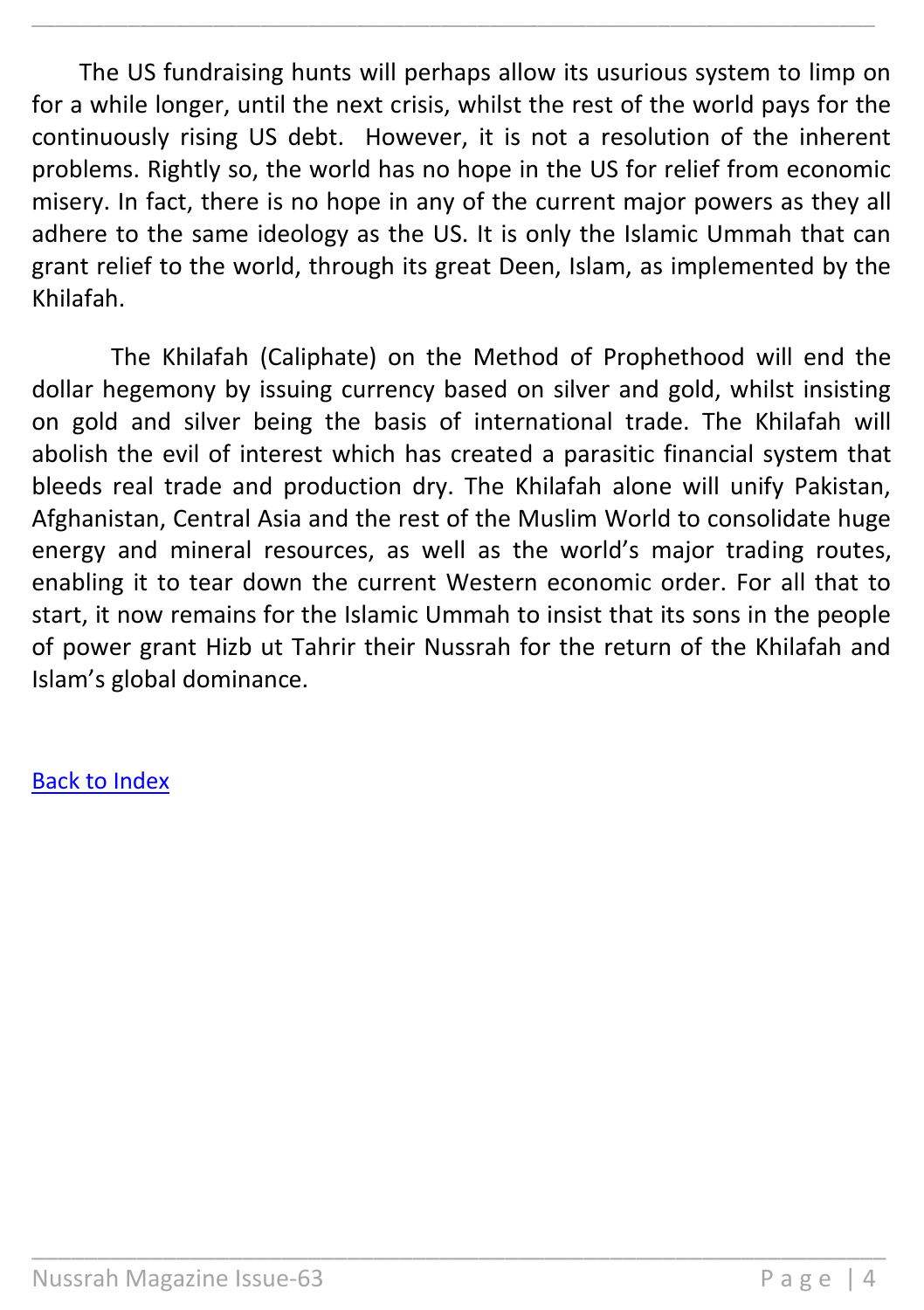# **Tafseer Al-Baqarah (2: 221)**

<span id="page-4-0"></span>\_\_\_\_\_\_\_\_\_\_\_\_\_\_\_\_\_\_\_\_\_\_\_\_\_\_\_\_\_\_\_\_\_\_\_\_\_\_\_\_\_\_\_\_\_\_\_\_\_\_\_\_\_\_\_\_\_\_\_\_\_\_\_\_\_\_\_\_\_\_

**From the book, Introduction to the Tafseer of the Quran, by the Ameer of Hizb ut Tahrir, the eminent jurist and statesman, Ata Bin Khalil Abu Al-Rashtah**

**نْكِحُوا الْمُشْرِكْتِ حَتّٰي يُؤْمِنَّ<br>والْمُسْتَرَبِّيَّةُ وَهُلَّا لَهُ مَنْ الْمَرْضَ ْ ُ ٰ ْ ُ ْ َ ت َ** وَلَا تَنْكِحُوا الْمُشْرِكْتِ حَتّْ يُؤْمِنَّ وَلَامَةٌ مُّؤْمِنَةٌ خَيْرٌ مِّنْ مُّشْرِكَةٍ وَّلَوْ اَعْجَبَتْكُمْ **ْ ُ ْ ْ ا ْ َ ل ٍة و َ** ِ<br>خَيْرٌ مِّنْ مُّشْ*وِكَ* **ْ ٌ ة َ ن ِ م ؤ ُّ م ْ ٌ ِ<br>لَاَمَةٌ** وَلَامَةٌ مُّؤْمِنَةٌ خَيْرٌ مِّنْ مُّشْرِكَةٍ وَّلَوْ اَعْجَبَتْكُمْ وَلَا تُنْكِحُوا الْمُشْرِكِيْنَ<br>وَالْمَةُ مُّؤْمِنَةُ خَيْرٌ مِّنْ مُّشْرِكَةٍ وَلَوْ اَعْجَبَتْكُمْ وَلَا تُنْكِحُوا الْمُشْرِكِيْنَ **ن ْ ُ ْ ُ َ َل َ و ا ْ و ن ِ م ؤ ي ّٰت ى َ ح ؕ ُ ْ ُ َ** سَّرَكِّ فَلَّى يَرْمَنُ دَكَّ مَنْ مُشْرِكٍ وَّلَوْ أَعْجَبَكُمْ أُولَبِكَ دَكَّنَ الْمَارِكِيِّ.<br>وَلَعَبْدُ مُؤْمِنٌ خَيْرٌ مِّنْ مُشْرِكٍ وَّلَوْ أَعْجَبَكُمْ أُولَبِكَ يَدْعُوْنَ إِلَى النَّارِ **َ** نَبِرِكَ يَدْعُوْنَ إِلَي<br>لِٰٓبِكَ يَدْعُوْنَ إِلَي **ْ ُ ْ ٰ ول ُ ا ؕ ْ** ِّ<br>وْ اَعْجَبَكُمْ **ُ ْ ا ْ َ** رِكِ فَلَى يَوْمِلُ رَكَ مَنْ سَنَّارِ مِنْ مَسْرِكٍ ۚ رَكُو الْتَجَبَّدُونَ إِلَى النَّارِ ۚ وَلَا ا<br>مَثَلاً مُّؤْمِنٌ خَيْرٌ مِّنْ مُّشْرِكٍ وَلَوْ اَعْجَبَكُمْ أُولَٰبِكَ يَذْعُوْنَ إِلَى النَّارِ ۚ ۖ **ْ ْ ْ َ** حَتَـِـَــِــَــِّــَـَّــِّــَّـفُوْٓاً اِلَى **ْ ُ ْ** مَرْسِ فَيْرَسْ مَسَارِكٍ رَبُّو الْجَبْعَامِ الرَّبِّعَ يَتَحَسَّونَ فِي الْعَالِمِينَ.<br>الْجَنَّةِ وَالْمَغْفِرَةِ بِإِذْنِهِ وَيُبَيِّنُ اٰيٰتِهٖ لِلنَّاسِ لَعَلَّهُمْ يَتَذَكَّرُوْنَ **ْ ْ ْ ْ ْ ُ َّ ك َ ذ َ ت َ ي م ه ْ ُ َّ ل َ ع َ** د<del>ر معبد السيد السيد السيد السيد</del><br>وَيُبَيِّنُ ايْتِهِ لِلنَّاسِ لَا **ٰ ٰ ا ُ ن ُ**

"**And do not marry polytheistic women until they believe. And a believing slave woman is better than a polytheist, even though she may please you. And do not marry polytheistic men [to your women] until they believe. And a believing slave is better than a polytheist, even though he might please you. Those invite [you] to the Fire, but Allah invites to Paradise and to forgiveness, by His permission. And He makes clear His verses to the people that perhaps they may remember.**" [TMQ Surah Al-Baqarah 2:221]

Allah (swt) mentions the following matters in this noble verse:

1. Prohibition of marrying a believing woman to a polytheist and the prohibition of marrying a polytheistic woman by a believer, irrespective of a variety of qualities of the polytheistic men and women such as wealth, prestige or others.

The statement of prohibition is due to the saying **(تِ ِك ُ ْش ْ م وا ال ِكح ن ٰ ْ ُ ْ َ ت َ َل َ And)** "**و do not marry polytheistic women**" and **( َ ِْي ْ ِك ُ ْش ْ م وا ال ِكح ن ت ن ْ ُ ْ ُ َ َل َ و**" **(And do not marry polytheistic men [to your women]".** Here there is an Indication (Qareena) that  $\frac{1}{2}$ gives decisive prohibition which is: **( ِ ار الن َ ِاَل َ ن و ع د َ ي ِٕٮكَ ول ا**" **(They are inviting (you) ْ ُ ْ ٰ ُ to the Hellfire**". Accordingly, the forbidding (nahee) is decisive i.e. it is Haram.

2. Polytheistic men and women, here, includes all the disbelievers due to **ٰٓ** the indication of the saying, **ِ ار الن َ ِاَل َ ن و ع د َ ي ِٕٮكَ ول ا**" **They are inviting (you) to the ْ ُ ْ ٰ ُ Hellfire**" i.e. they are inviting you to the disbelief that would lead to Hellfire. This is because the Hellfire mentioned here is opposite to Paradise, whilst the people of Hellfire who will never enter the Paradise are the disbelievers. This **ٰٓ** because the saying, **( ِ ار الن َ** rin hever enter the Faraalse are the assemevers: This (اَوَلَيْكَ يَدْعُوْنَ اِلَى **ْ ُ ْ ٰ ُ**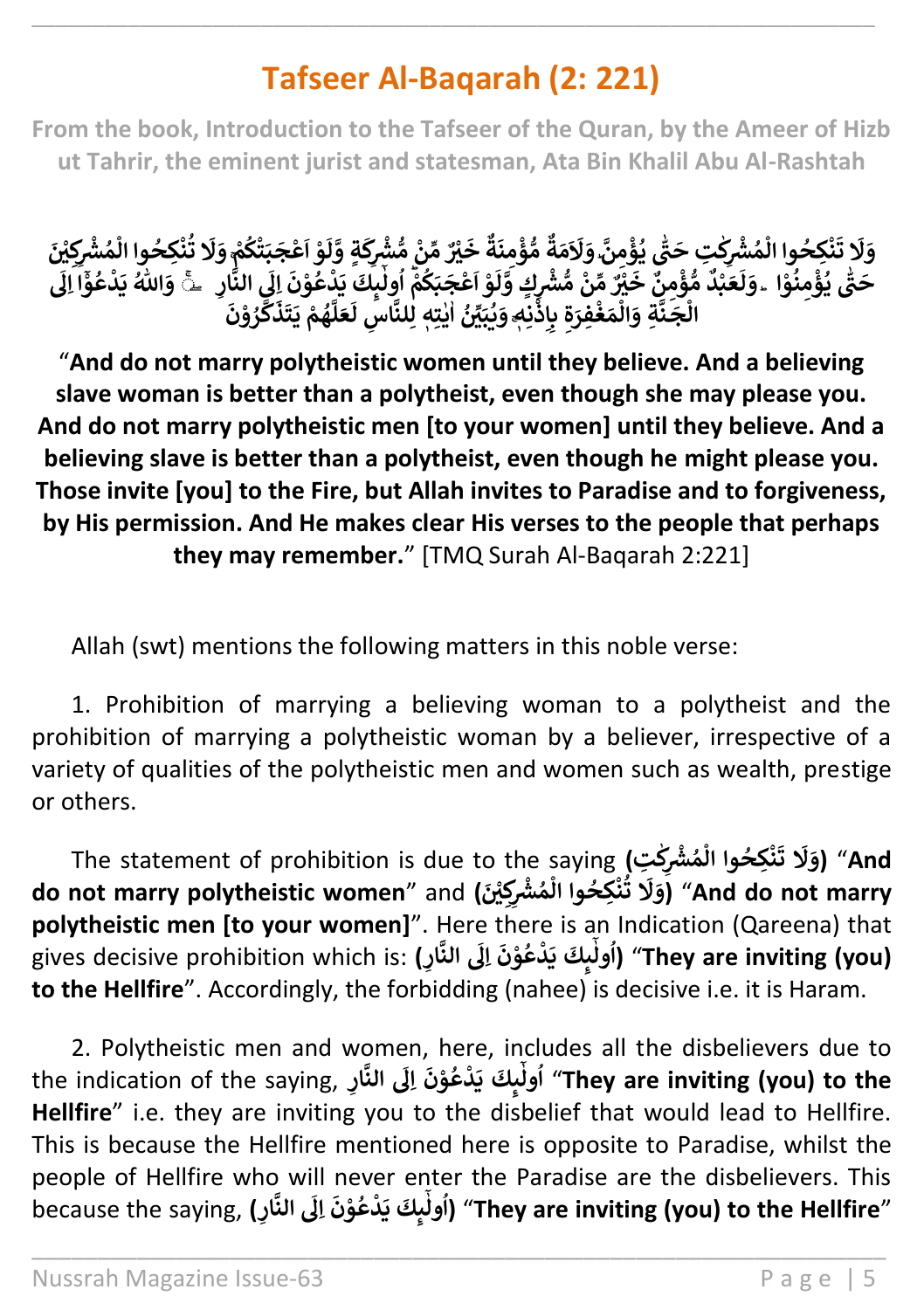is a divine reason (illah) for the prohibition and due to the goodness of (choosing) believing slave woman over polytheistic free woman and the goodness of (choosing) believing slave man over polytheistic free man. And this **ٰٓ** is regarding the subject of marriage, i.e. **( الن َ ِاَل َ ن و ع د َ ي ِٕٮكَ ول ِ ار**" **( They are inviting ْ ُ ْ ٰ ُ ا (you) to the Hellfire,**" it is the divine reason (illah) for the goodness of believers, as well as for the prohibition of believing men marrying polytheistic women, or believing women marrying polytheistic men.

\_\_\_\_\_\_\_\_\_\_\_\_\_\_\_\_\_\_\_\_\_\_\_\_\_\_\_\_\_\_\_\_\_\_\_\_\_\_\_\_\_\_\_\_\_\_\_\_\_\_\_\_\_\_\_\_\_\_\_\_\_\_\_\_\_\_\_\_\_\_

This divine reason (illah) with this meaning includes '**those who invite to disbelief which would lead to Hellfire**'. This refers to all the disbelievers, whatever may be their type.

It should not be said here that the word used is (رشك م' (polytheist' and it does not include (أهل الكتاب) 'People of the Book' as the prohibition of marrying polytheistic men and women does not include People of the Book, since the verses came to differentiate polytheists from the People of the Book as Allah .<br>لِّذِيْنَ كَفَرُوْا مِنْ اَهْلِ الْكِتْبِ وَلَا الْمُشْرِكِيْنَ اَنْ يُّنَزَّلَ عَلَيْكُمْ مِّنْ خَيْرٍ مِّنْ رَبِّكُمْ حَ اب<br>1 co amcremate polythebits from the 1 copic of the book as Aman.<br>مَا يَوَدُّ الَّذِيْنَ كَفَرُوْا مِنْ اَهْلِ الْكِتٰبِ وَلَا الْمُشْرِكِيْنَ اَنْ يُّنَزَّلَ عَلَيْكُمْ مِّنْ خَيْرٍ مِّنْ رَّبِّكُمْ **ْ ُ ْ ْ ْ ُ ْ َ** الْمُشْرِكِيْنَ اَنْ يُّنَزَّلَ عَلَّا **ن ْ ا ن ْ َ َل َ ِب و ِكت ِل ال ه َ ِمن و ر ٰ ْ ْ ا ْ ا ْ ُ َ ف َ** مُّتَّ كَفَرُوْا مِنْ آهْلِ الْكِتْبِ وَلَا الْمُشْرِكِيْنَ آنْ يُٰنَزَّلَ عَلَيْكُمْ مِّنْ خَيْرٍ مِّنْ زَيِّكُمْ "**Neither those who disbelieve from the People of the Scripture nor the polytheists wish that any good should be sent down to you from your Lord.**" [TMQ Surah Baqarah: 105]. It should not be said that for two reasons:

A- The Jews and Christians are polytheists due to the divine texts of Quran as Allah (swt) says: **ْ اب ح ِسي َ م ى ال ٰٰصَ ِت الن ُ ْ ْ َ ال َ ق َ ِ و اّٰلل ه ن ۨاب ر ي َ ز ع د و ه َ ي ِت ال ُ ْ ُ ْ ُ** ا<br>• **ْ ُ ْ َ ال َ** الله الله عليه السيسمان المستعدد الله عليه السيسمان السيسم السيسم السيسم<br>وَقَالَتِ الْيَهُوْدُ عُزَيْزُ ابْنُ اللّٰهِ وَقَالَتِ النَّصْرَىِ الْمَسِيْحُ ابْنُ اللهِ **ُ َ ا ِ ب م ه ل و ْ ُ ُ ْ َ** د: لِكَ **قَ**<br>ذ<sup>ر</sup> لِكَ قَ **ٰ ْ** فُّوَاهِهِمْ ۦ يُّضَّاهِئُونَّ ۖ قَوْلَ الَّذِيْنَ كَفَرُوْا مِنْ ۖ قَبْلُ<br>مَسْتَنْفُسُونَا لِلَّهِ وَ تَقْتُلُونَ **ا ْ ْ َ ق ِمن و ر ْ ا ْ ُ َ ف َ ك َ ن ِذي ْ َّ ال َ ل و ْ َ يَهَ** الْقَرَّيْنَ الْقَدِيْنَ كَفَرُوْا مِنْ قَبْلُ قَاتَلَهُمُ اللّٰهُ<br>يُضَاهِئُونَ قَوْلَ الَّذِيْنَ كَفَرُوْا مِنْ قَبْلُ قَاتَلَهُمُ اللّٰهُ ا<br>بالا **ُ ُ ُ َ ل َ ات َ** سِّيعِ مِنْ مَعْرِّدِ عِنْ صَحِّدٍ<br>قَاتَلَهُمُ اللّ*هُ* ۦَ اَئِّی یُؤْفَکُوْنَ **ْ ُ َ ف ؤ ي ْ ُ ى ن** د عِنْ حَرَبِهِمْ بِهِمْ .<br>اَنَّى يُؤْفَكُوْنَ. اِتَّخَذُوْۤا اَحْبَارَهُمْ وَرُهْبَانَهُمْ **ا ْ ُ َ** ار آ**خبَارَهُمْ وَرُهْبَاذَ ْ ُ ْ ُ ْ ْۤ ْ و ذ َ خ ُ . ِات** عواليهم على سنة مستويات على التوفق العربي على السنة من السنة من السنة من السنة من السنة السنة والسنة<br>أَزْبَابًا مِّنْ دُوْنِ اللهِ وَالْمَسِيْحَ ابْنَ مَرْيَمَ ۚ وَمَآ أُمِرُوْٓا اِلَّا لِيَعْبُدُوْٓا اِلْهَا وَاحِدًا **ْ ْ ْ ْ ْ ُ ْ ْ ا ا ٰ ْۤ ْ لِيَعْبُدُوَّ ُ ُ ْ ا ِاَل ْۤ ْ و ِمر ُ** ر<br>ا **ا ۤ** ِ<br>وَمَاۤ اُمِرُوَّا اِلَّا <sup>لِ</sup>لِيَعْبُدُوَّا اِلٰهَا وَّاحِدًا، لَآ اِلٰهَ اِلَّا هُوَ **ُ**  اِڪٽوا<br>لَاَ اِلٰهَ اِلَّا **ٰ** يحتور معبر السياسية<br>لَاَ اِلٰهَ اِلَّا هُوَ ـ سُبْحٰنَهُ عَمَّا **ٗ ٰ ْ َ ن و ِك ْش ْ ي**" **The Jews say, "Ezra is the son of Allah;" and the Christians say, "The ْ ُ ُ Messiah is the son of Allah." That is their statement from their mouths; they imitate the saying of those who disbelieved [before them]. May Allah destroy them; how are they deluded? They have taken their scholars and monks as lords besides Allah , and [also] the Messiah, the son of Mary. And they were not commanded except to worship one God; there is no deity except Him. Exalted is He above whatever they associate (ن و ِك ْش ْ ي i.e. polytheists) with ْ ُ ُ Him**." [TMQ Surah Tawba: 30,31] . Thus, Jews and Christians are polytheists.

B- The word (المشركين) 'Polytheists', if it is named plainly with indications, this will denote those who make associations equal to Allah i.e. indicating one of the types of disbelief. If the word comes with an indication, then it is according to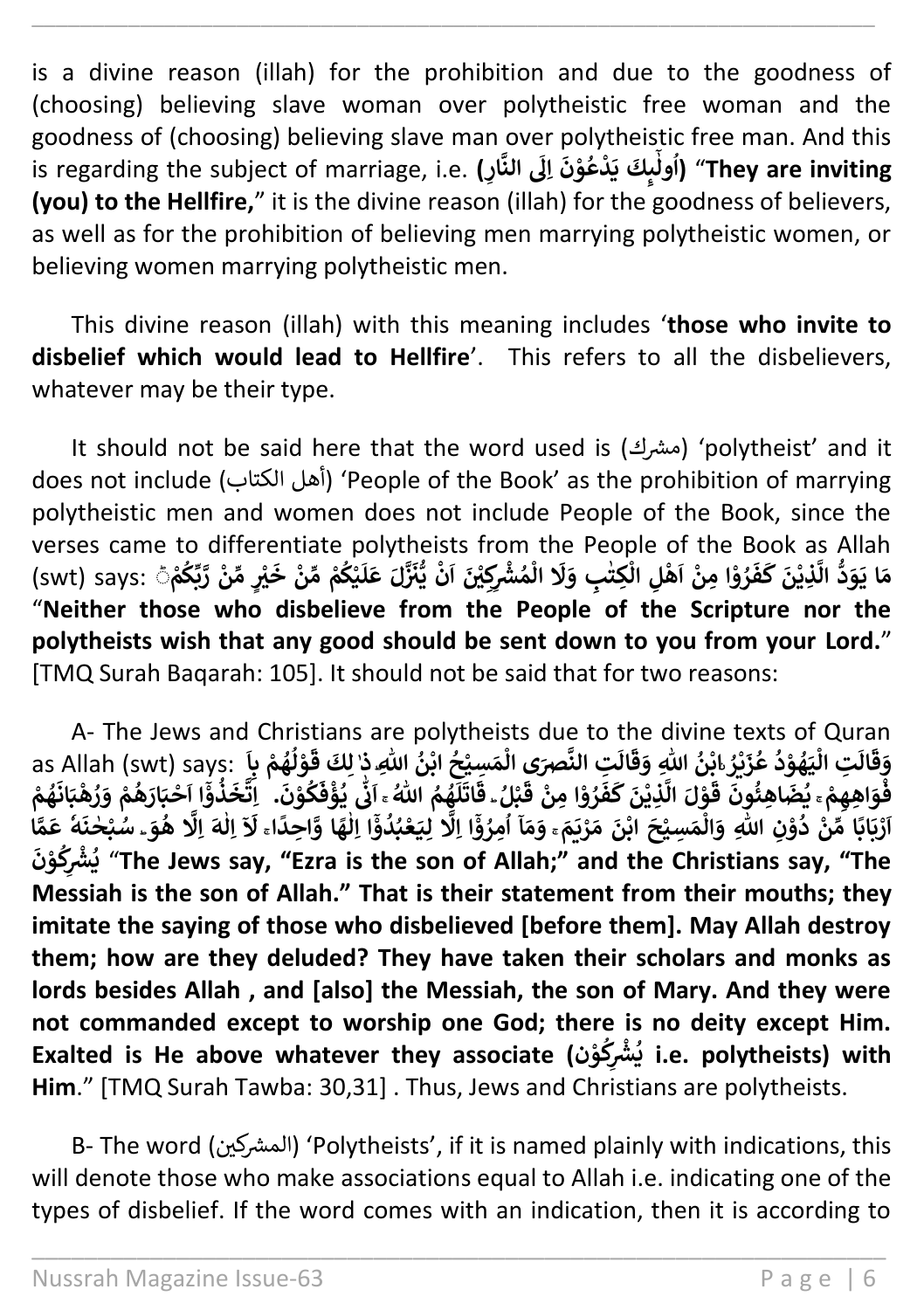the indication. And here the word comes with the divine reason '**those who are inviting to the Hellfire, who will not enter paradise**'. This divine reason includes all the disbelievers including the People of Book, for they are not the people of Paradise.

\_\_\_\_\_\_\_\_\_\_\_\_\_\_\_\_\_\_\_\_\_\_\_\_\_\_\_\_\_\_\_\_\_\_\_\_\_\_\_\_\_\_\_\_\_\_\_\_\_\_\_\_\_\_\_\_\_\_\_\_\_\_\_\_\_\_\_\_\_\_

As for the verse: **َ ف َ ك َ ن ِذي ْ َّ** مَا يَوَدُّ الَّذِيْنَ كَفَرُوْا مِنْ اَهْلِ الْكِتٰبِ وَلَا الْمُشْرِكِيْنَ اَنْ يُّنَزَّلَ عَلَيْكُمْ مِّنْ خَيْرٍ **ْ ْ ُ ْ َ** الْمُشْرِكِيْنَ اَنْ يُّنْزَّلَ عَلَ **ن ْ ا ن ْ َ** رُوْا مِنْ اَهْلِ الْكِتٰبِ وَلَا **ٰ ْ ْ ا ْ ا ْ ُ ْ <br>بِیَّ مَنْ رَبِّکُمْ (Neither those who disbelieve from the People of the Book nor the ' ُ ْ polytheists wish that any good should be sent down to you from your Lord.**" [TMQ Surah Al-Baqarah: 105]. These are the names for the types of disbelief: the people of the Book and polytheists. Both of them indicate its names. re poppe of the Doom and <sub>(</sub>الْمُشْرِكْتِنَ) (**polytheistic women**' and (الْمُشْرِكْتِ) (Accordingly, the words ٰ ؚ<br>ا í '<br>أ **men**' of the verse include all the disbelievers, from amongst the People of the Book or others as we have clarified.

That is what this verse denotes:

The prohibition of marrying a disbelieving woman by a believer,

And the prohibition of marrying a disbelieving man by a believing woman.

3. The specification (تخصيص takhSeeS) of this general verse about all the disbelievers has come in Surah Maida: **ُ <sup>ت</sup>ٰ ب ِّ ي الط م ـك ُ ُ** ر<br>1 about an the<br>اَلْيَوْمَ اُحِلَّ لَكُمُ الطَّيِّبْتُ ٍ وَطَعَامُ الَّذِيْنَ اُوْدُ ا<br>ا **ا ْ ْ** ا<br>• **ْ ُ ا ْ** ا<br>أ .<br>وَطَعَامُ الَّذِيْنَ اُوْتُوْا الْكِتٰبَ **ُ ٰ ْ ْ ْ م ه ُ َّ ل ِحلٌّ م ك ام َ ع َ ط َ و م ـک ْ ُ ُ ْ ُ َّ** حِلٌّ لَّكُمْ وَطَعَاٰمُكُمْ حِلٌّ لَهُمْ وَالْمُحْصَلْتُ مِنَ الَّمُؤْمِنٰتِ وَالْمُحْصَنٰتُ مِنَ الَّذِيْنَ اوْتُوا الْكِتٰبَ مِنْ قَبْلِكُمْ **ْ ُ ْ َ** ۔۔۔۔۔۔۔۔۔۔۔<br>نِوِيْنَ اُوْتُوا الْكِتٰبَ مِنْ قَ **ْ ٰ ـ ْ ُ ْ ُ ا ْ َّ ال َ ِمن ت ُ ن صَ ح م ال َ ِت و ن ِ م ؤ م ال َ ِمن ت ُ ن صَ ح م ال َ و ٰ ْ ُ ْ ٰ ْ ُ ْ ٰ ْ ُ ْ** "**This day [all] good foods have been made lawful, and the food of those who were given the Scripture is lawful for you and your food is lawful for them. And [lawful in marriage are] chaste women from among the believers and chaste women from among those who were given the Scripture before you,** " [TMQ Surah Maida: 5].

Here it is the takhSeeS for the types of disbelief. The verse refers to the chaste women from the People of the Book i.e. Jews and Christians. They, i.e. chaste women from the People of Book, are the ones called by this word in the Shariah. Accordingly, Muslims are permitted to marry chaste women from the People of the Book i.e. (العفيفات **-** modest women).

As for the Muslim woman marrying a disbeliever, the prohibition remains in general, due to the verse 221, and there is no takhSeeS of the verse that came to indicate any type of disbelievers, whether they are from amongst the People of the Book or others.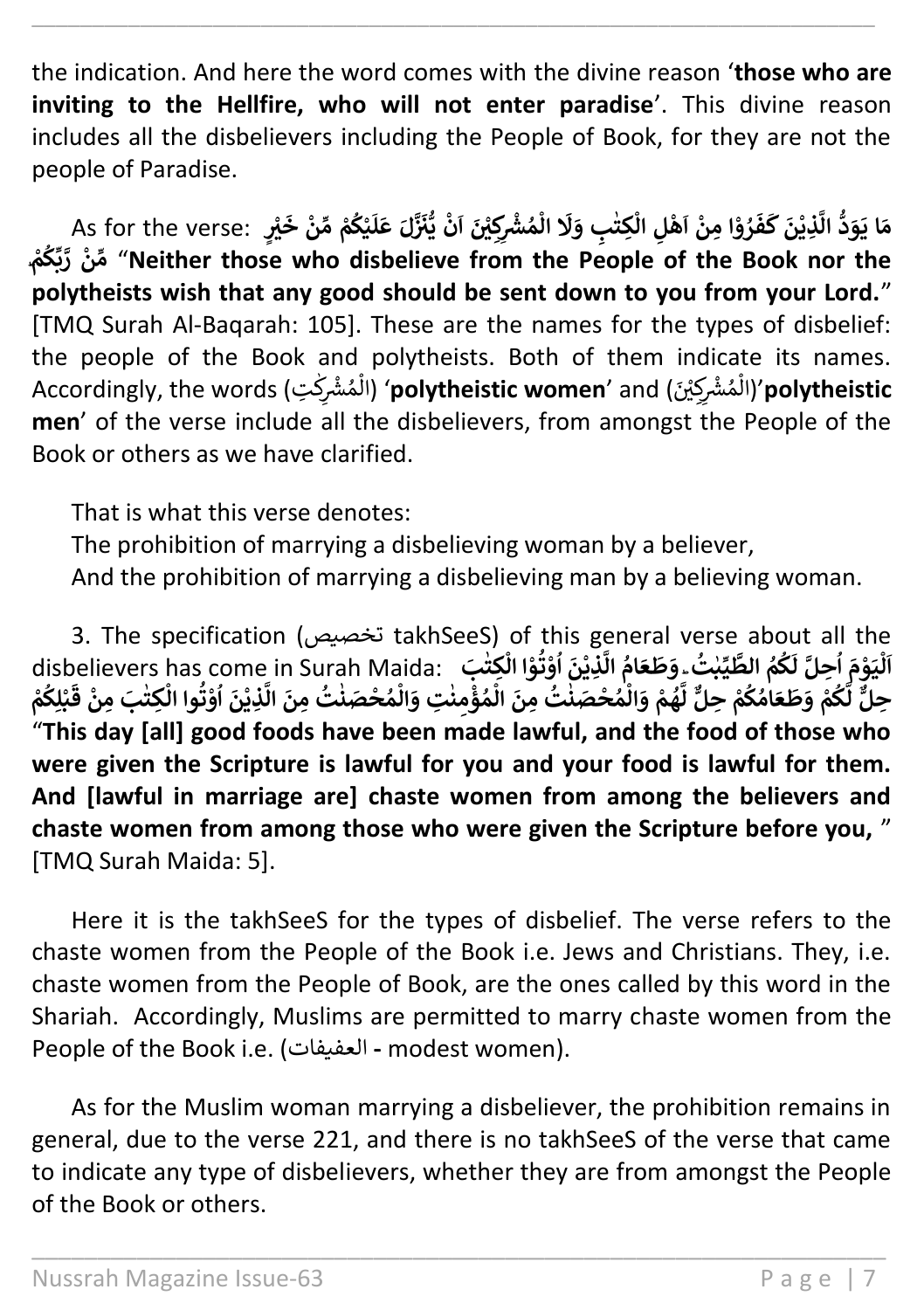4. As for why we have said: **( بَ ِكت ا ال و ت و َ ن ِذي ٰ ْ ْ ُ ْ ُ ا ْ َّ ال**' **(Those who were given scripture**' i.e. 'the people of book' denotes the Jews and Christians, it is due to many divine texts that came in the Quran and Sunnah. Some of them are: **َل ه ْ َ ـا ْۤ ٰ ي ْ ِمن**  .<br>تِ التَّوْربةُ وَالْإِنْجِيْلُ اِلَّا **ْ ْ ْ ُ ْ َ ل ِ ز ن ْ ُ ا ۤ ا َ م َ و َ م ٰر ِهي ِاب ْۤ ْ ْ ْ** .........<br>جُوْنَ <u>و</u> **ن ْ ٰٓ** الْكِتْبِ لِمَ تُحَاجُّوْنَ فِيَّ إِبْرِهِيْمَ وَمَاۤ اُنْزِِلَتِ التَّوْرِدةُ وَالْإِنْجِيْلُ اِلَّا مِنُّ بَعْدِمِّ اَفَلَا تَعْقِلُوْنَ<br>الْكِتْبِ لِمَ تُحَاجُوْنَ فِيَّ إبْرِهِيْمَ وَمَاۤ اُنْزِِلَتِ التَّوْرِدةُ وَالْ ر<br>۽ **ٰ ْ ْ ُ ْ َ ت َ َل َ ف َ ؕ ا** .<br>O People of <sup>ِمَّ</sup> الْكِتْبِ لِمَ تُحَاجُّوْنَ فِئَ اِبْر<sub>ْ</sub>هِيْمَ وَمَاۤ اَنْزِلَتِ التَّوْرِدةُ وَالْإِنْجِيْلُ اِلَّا مِنْۚ بَعْدِمْ **ْ the Scripture, why do you argue about Abraham while the Torah and the Gospel were not revealed until after him? Then will you not reason?**" [TMQ Surah Al-Imran: 65] i.e. the People of the Book are Jews (Torah) and Christians (Injeel). When the Messenger of Allah (saw) was asked about dealing with Zoroastrians, He (saw) said: **نسائهم يح يل ذبائحهم وال ناك سنوا بهم سنة أهل الكتاب غْي آك "Treat them like the people of book in matters other than eating their slaughters and marrying their women"** [Al-Muwatta': 544, Al-Tabarani's Al-Mujam Al-Kabir: 19/437, Al-Bayhaqi: 9/189, Ibn Abi Shabiya: 3/224, 12/243, Abd al-Razzaq: 10025] i.e. Jews and Christians, except in the matters of slaughtering and marrying their women. There are also other divine texts indicating that.

\_\_\_\_\_\_\_\_\_\_\_\_\_\_\_\_\_\_\_\_\_\_\_\_\_\_\_\_\_\_\_\_\_\_\_\_\_\_\_\_\_\_\_\_\_\_\_\_\_\_\_\_\_\_\_\_\_\_\_\_\_\_\_\_\_\_\_\_\_\_

5. However, the only exception from the prohibition is marrying the chaste women from the People of the Book. As for some of the Muslims who move to the lands of disbelief in east and west, marrying disbelieving women without any consideration of the chastity of women, it is a violation of the Hukm Shariah. This is because the reality of those lands is that they are dominated by the so-called personal freedom that makes zina as their customary practice. Therefore, it is very important for a Muslim youth to pay attention to this matter. If they find chaste women from the People of the Book, then it is permissible for them to marry. If not, it is not allowed for them in order to preserve the Ahkam Shariah, not to mix paternities, and not to fall into many tragedies, as a result of these situations.

Ibn Atiya reported that Hudaifa Bin Yaman (ra) married a woman from the People of the Book. Umar bin Farooq (ra) wanted to separate them and so Hudaifa told him: 'O Ameerul Mumineen! Are you claiming that it is haram so لا أزعم أنها حرام، ولكني أخاف أن تعاطوا المومسات :that I will leave her?' Umar (ra) said ي منهن' I am not claiming that it is haram. However, I am afraid that they would come to mingle with the promiscuous from amongst them.'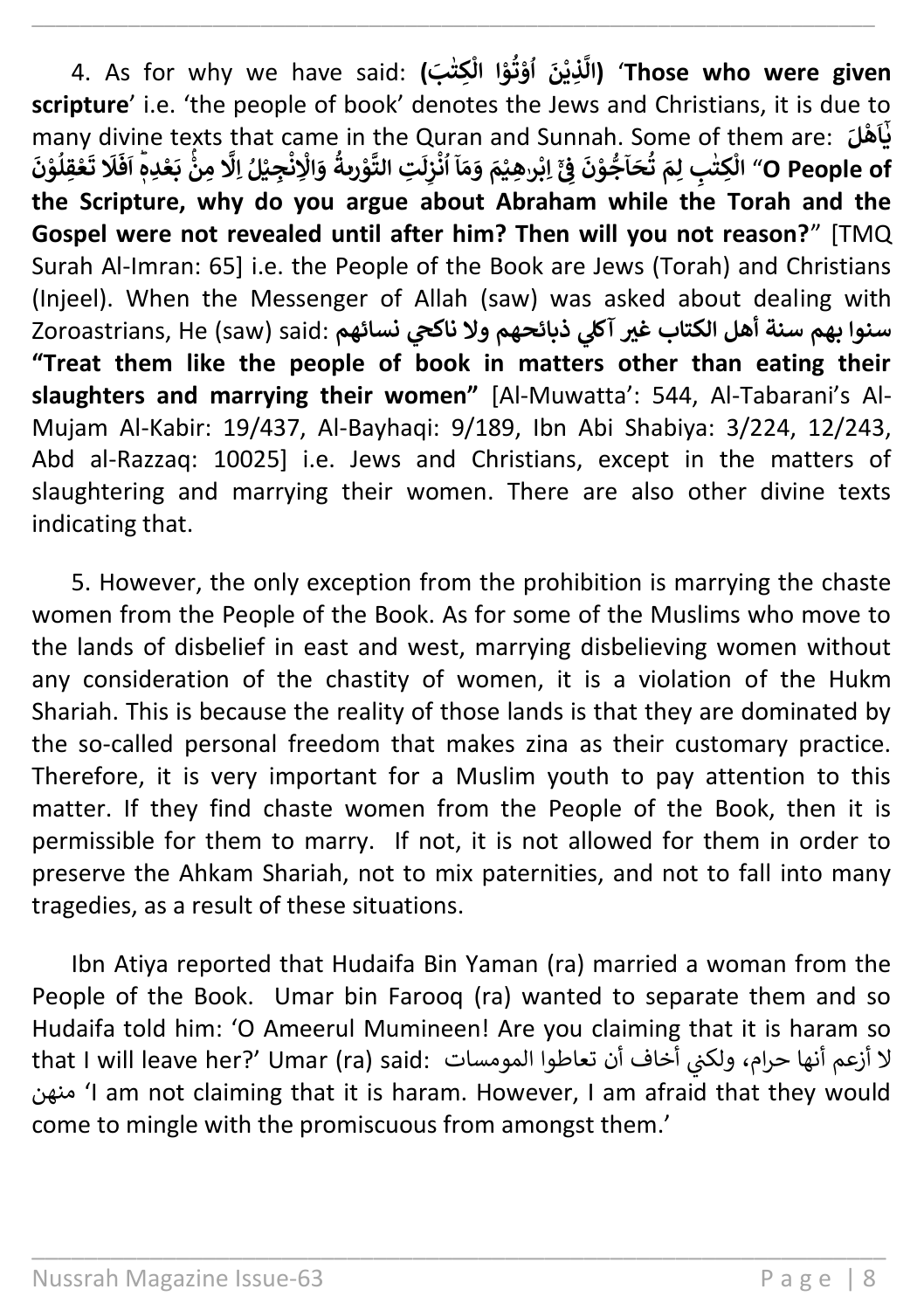Ibn Abbas (ra) reported the same i.e. Umar (ra) detested it due to the possibility of lacking chastity. So how can it be realized today in the lands of disbelief?

\_\_\_\_\_\_\_\_\_\_\_\_\_\_\_\_\_\_\_\_\_\_\_\_\_\_\_\_\_\_\_\_\_\_\_\_\_\_\_\_\_\_\_\_\_\_\_\_\_\_\_\_\_\_\_\_\_\_\_\_\_\_\_\_\_\_\_\_\_\_

In another narration reported by Ibn Jarir who married a Jewish woman, Umar (ra) wrote a letter to him: 'leave her in her path'. He replied: 'Are you claiming that it is Haram so that I will leave on her path?' Umar (ra) replied: ال أخاف أن تعافوا المؤمنات <sup>ي</sup> ن ولك حرام أنها أزعم' No, I do not claim that it is haram, however I am afraid that they would come to abstain from believing women.'

Umar (ra) detested this as the people may then abstain from Muslim women. Accordingly, it is clear that if a Muslim youth wants to marry a kitabi woman, he must affirm that she is a chaste woman, who does not participate in Zina. If that is the case, then it is permissible for him to marry such a woman. However, marrying the Muslim women is the most preferable as the Prophet  **A "**تنكح المرأة ألربع: لمالها ولحسبها ولجمالها ولدينها، فاظفر بذات الدين تربت يداك :said) saw( **woman may be married for four reasons, for her property, her rank, her beauty and her religion; so get the one who is religious and prosper"** [Al-Bukhari: 4700, Muslim: 2661, Al-Tirmidhi: 1006]

6. Based on what we have mentioned, only the chaste women i.e. modest women from the People of the Book are excluded from the prohibition of marrying the disbelieving women. And the verse prohibits other than those as we have mentioned earlier.

The meaning of the verse is as follows: It is prohibited to you, O believers, to marry disbelieving women except the modest women from amongst the People of book. And indeed, the believing slave woman is better than the disbelieving woman, no matter how beautiful she is. Also it is prohibited for you to marry the believing women to disbelievers of all the types, whether polytheists, people of book, Zoroastrians and others. And indeed, the believing slave man is better than the disbelieving man, no matter how admirable he is. This is because the invitation of disbelievers and their paths are to the Hellfire, whilst the invitation of believers and their paths are to Paradise and forgiveness from Allah (swt).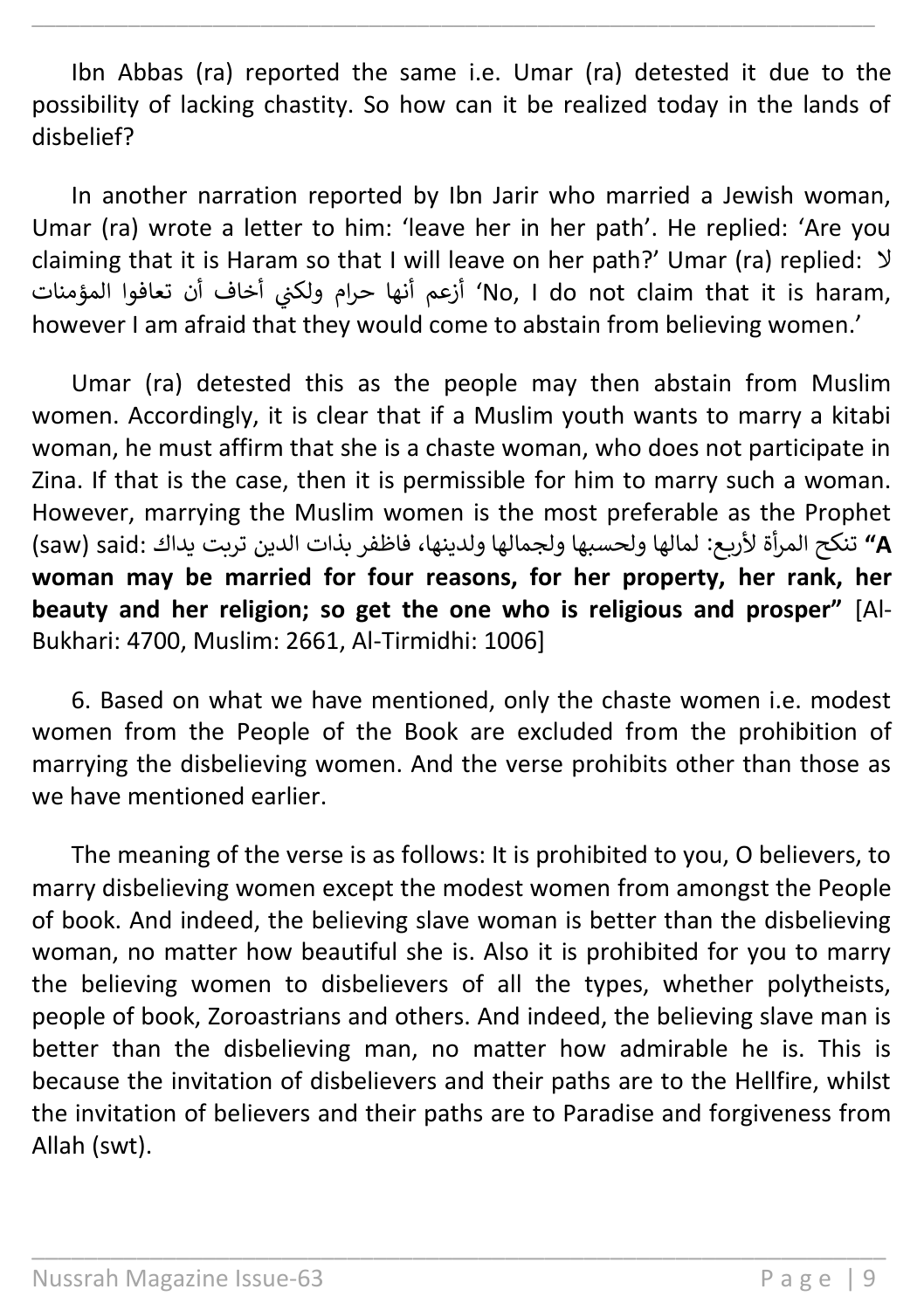Then Allah (swt) clarifies at the end of the verse that these verses revealed by Allah (swt) are clear and explicit as to the invitation of the disbelievers to the Hellfire and to the invitation of believers to the paradise and forgiveness from Allah (swt). These verses are intended as a subject of reminder for the believers about the Day of Reckoning, the Paradise or Hellfire, so that they would strive themselves to draw closer to the Paradise and distance themselves from the Hellfire.

\_\_\_\_\_\_\_\_\_\_\_\_\_\_\_\_\_\_\_\_\_\_\_\_\_\_\_\_\_\_\_\_\_\_\_\_\_\_\_\_\_\_\_\_\_\_\_\_\_\_\_\_\_\_\_\_\_\_\_\_\_\_\_\_\_\_\_\_\_\_

**وا) ِكح ن ُ ْ َ ت َ َل َ و**" **(And do not marry**" i.e. do not get married.

**ٍة) َ ِك ُّ ْش ْ م ن ِّ م ْي ٌْ َ خ ْ ٌ ة َ ن ِ م ؤ ُّ م ْ ٌ ة َ م َ َ َل َ و**" **(And a believing slave woman is better than a polytheist**," the believing slave woman is opposite to the free woman, because the subject is about the clarification of goodness and superiority between Iman and polytheism. Thus, it is appropriate to say that Iman elevates even the status of slave women, who fell into slavery, whilst its absence lowers the status of free polytheistic women i.e. Iman raises slave women to a higher degree and a better status, than the polytheistic free women. In this verse, the believing slave woman is absolutely preferred over polytheistic woman. As for the preference of free believing women over free disbelieving women, it is according to the principle of "for greater reason" (أوىل باب من) (a correspondent .( مفهوم الموافق meaning

**( م ك ت َ ب َ ج ع َ و ْ ُ ْ ْ ا ْ َ ل و**" **(Even though she may please you**": (رشط Consequence) 'جواب ال clause' for this conditional clause is removed, as indicated by the previous sentence i.e. 'Do not get married to her even if she delights you'. And thus a believing slave woman is better than her.

And pleasing includes everything that adorns her in the eyes of those who seek to marry her, such as her beauty, money and all other things that make to desire for her. The Prophet (saw) said: **أن هن جوا النساء لحسنهن فعىس حسن و َ ز ُ َ ال ت َ هن، ولكن ت َ ِغي ط هن أن ت جوهن ألموالهن فعىس أموال و َ ز ْ ُ ُ َ ن، وال ت ه َ ي ِ د ر ي جوهن عل الدين وألمة و َ ز ِہ ْ ُ أفضل دين ذات سوداء خرماء**" **Do not marry women for their beauty, for it may lead to their doom. Do not marry them for their wealth, for it may lead them to fall into sin. Rather, marry them for their Deen. A black slave woman with piercings whose Deen is better.**" [Ibn Majah: 1849, Al-Durr Al-Manthur: 2/616]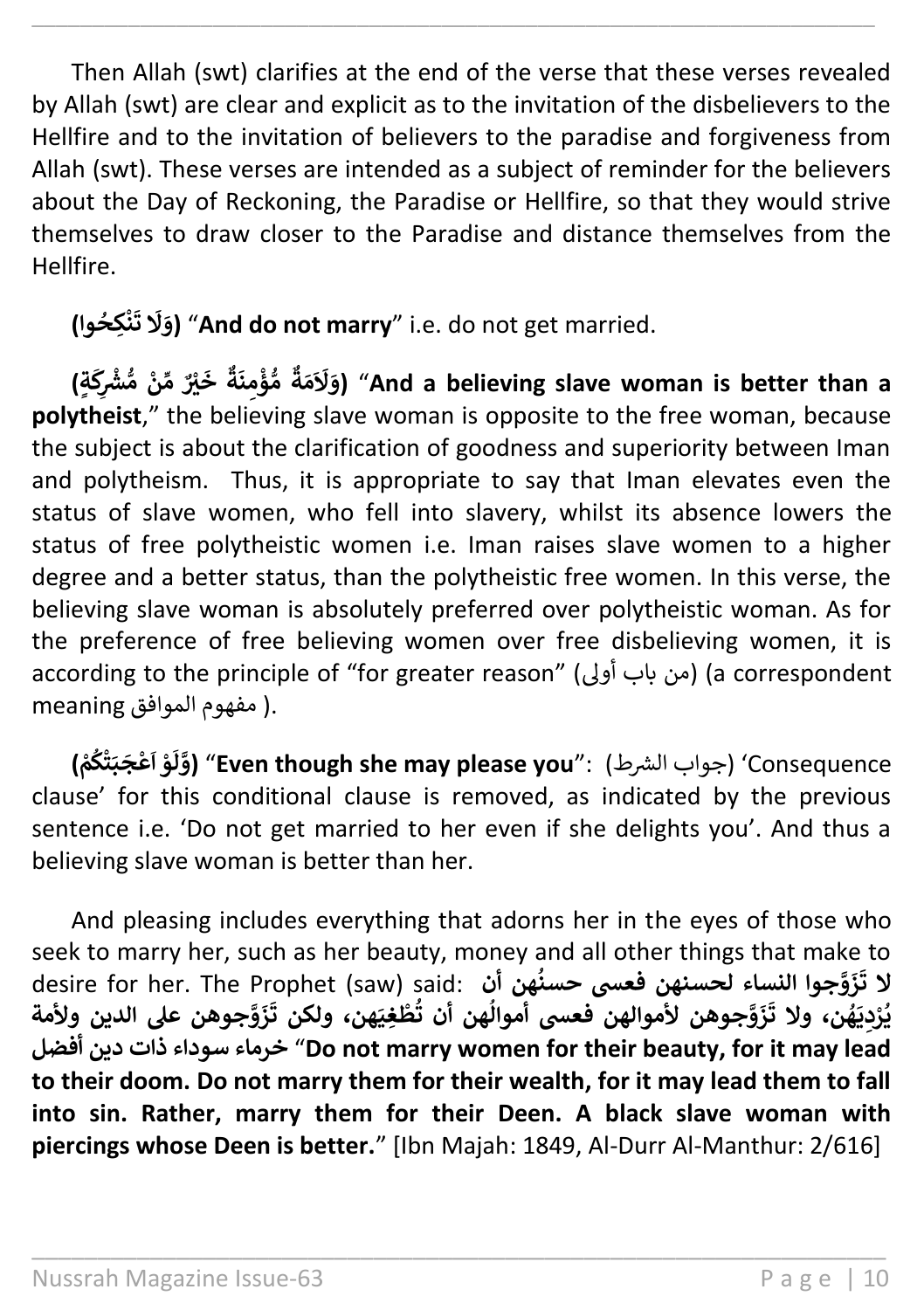**( ٌ ة َ ن ِ م ؤ ُّ م ْ ٌ ِ<br>لَاَمَةٌ َل َ و**" **(And a believing slave woman,**" the sentence begins with (*Lam Ibtida*- starting *lam*) which is similar to (*Lam Al-Qasm*- Swearing *Lam*) that gives emphasis. It is the emphasis both for preferring believing women and for the prohibition of marrying disbelieving women. Also the saying (ﷺ) prohibition of marrying disbelieving women. Also the saying **ْ ْ ْ** ا<br>1 **ل َ و ِ ٍك ُّ ْش ْ م**" **(And a believing slave is better than a polytheistic man**" gives the same meaning: Preference to the believers and prohibition of marrying believing woman to the polytheistic man. The Prophet (saw) said: **دينه ترضون من جاءكم إذا األرض وفساد عريض one you to comes there If "وخلقه فزوجوه إن ال تفعلوه تكن فتنة ف ي ن with whose character and commitment to Deen you are pleased with, then marry (your daughter or female relative under your care) to him, for if you do not do that there will be Fitnah in the land and widespread corruption"** [Al-Tirmidhi: 1084, Ibn Majah: 1967, Ibn Hibban in Al-Thiqat: 5/491]

\_\_\_\_\_\_\_\_\_\_\_\_\_\_\_\_\_\_\_\_\_\_\_\_\_\_\_\_\_\_\_\_\_\_\_\_\_\_\_\_\_\_\_\_\_\_\_\_\_\_\_\_\_\_\_\_\_\_\_\_\_\_\_\_\_\_\_\_\_\_

**( َ ن و ر ْ ُ َّ ك َ ذ َ ت َ ي م ه ْ ُ َّ ل َ ع َ ِس ل ا ِلن ِت ه ل ي ْي ِّ َ ب ي َ و**" **(And He makes clear His verses to the people َ ٰ ٰ ا ُ ن ُ that perhaps they may remember.**" Here Allah (swt) mentions **( َ ن و ر ْ ُ َّ ك ذ َ ت َ They)** "**ي may remember**", and Allah (swt) mentions in the previous verse **( َ ن و ر َّ ك ْ ُ َ ف َ ت َ You)** "**ت may reflect**" [TMQ 2: 219]. This is because the previous verse was a commentary to sensitive matters such as: wine, gambling, orphans and betterment for the orphans. Thus Allah (swt) said: **ُ ْي ِّ َ ب ي ِكَ ل ذ ن ُ ٰ َ** كَذَٰ لِكَ يُبَيِّنُ اللّهُ لَكُمُ الأَيْتِ لَعَلَكُمْ **ْ ُ َّ ل َ ع َ** كَمُ الأيتِ لـ **ٰ ٰ** ا ا ر<br>ہ **ُ َ ل اّٰلل ه ُ َ ن و ر َّ ك ْ ُ َ ف َ ت َ ت ؕ ِ ة َ ِخر اَل َ ا و َ ي ن ُّ الد ِ ف .**" **Thus Allah makes clear to you the verses [of revelation] ٰ ْ ْ ن that you might give thought in this world and Hereafter**" [TMQ 2:219,220] i.e. reflect on these sensitive matters to you so that you will adhere to what improves your Dunya and Hereafter with this reflection.

As for here in this verse, Allah (swt) said: **ِ ار الن َ** ِ<br>ِلۡبِكَ يَدْعُوْنَ اِلَى **ْ ُ ْ ٰ** أُولَٰبِكَ يَدْعُوْنَ إِلَى النَّارِ <sub>=</sub> **ُ َ** ِّ وَاللّٰهُ يَدْعُؤْا اِلَى **ْ ُ ْ** م السلام (Shot nece in this verse, Amar (Swc) منه.<br>الْجَنَّةِ وَالْمَغْفِرَةِ بِإِذْنِهِ وَيُبَيِّنُ ايْتِهِ لِلنَّاسِ لَعَلَّهُمْ يَتَذَكَّرُوْنَ **ْ ْ ْ ْ ُ ْ ُ َّ ك َ ذ َ ت َ ي م ه ْ ُ** ا<br>أ **ل َ ع َ ِس ل ا ِلن ِت ه ل ي ْي ِّ َ ب**" **Those invite [you] to the Fire, ٰ ٰ ا ُ ن but Allah invites to Paradise and to forgiveness, by His permission. And He makes clear His verses to the people that perhaps they may remember.**" The subject of Hellfire and Paradise is not under the sensory perception of humans to reflect upon. Rather, it is based on the transmitted narrative (naql) and reminder (of Allah). So, Allah (swt) says: **( َ ن و ر ْ ُ َّ ك َ ذ َ ت َ ي م ه ْ ُ َّ ل َ ع َ ل**" **(perhaps they may remember.**"

\_\_\_\_\_\_\_\_\_\_\_\_\_\_\_\_\_\_\_\_\_\_\_\_\_\_\_\_\_\_\_\_\_\_\_\_\_\_\_\_\_\_\_\_\_\_\_\_\_\_\_\_\_\_\_\_\_\_\_\_\_\_\_\_\_

[Back to Index](#page-1-0)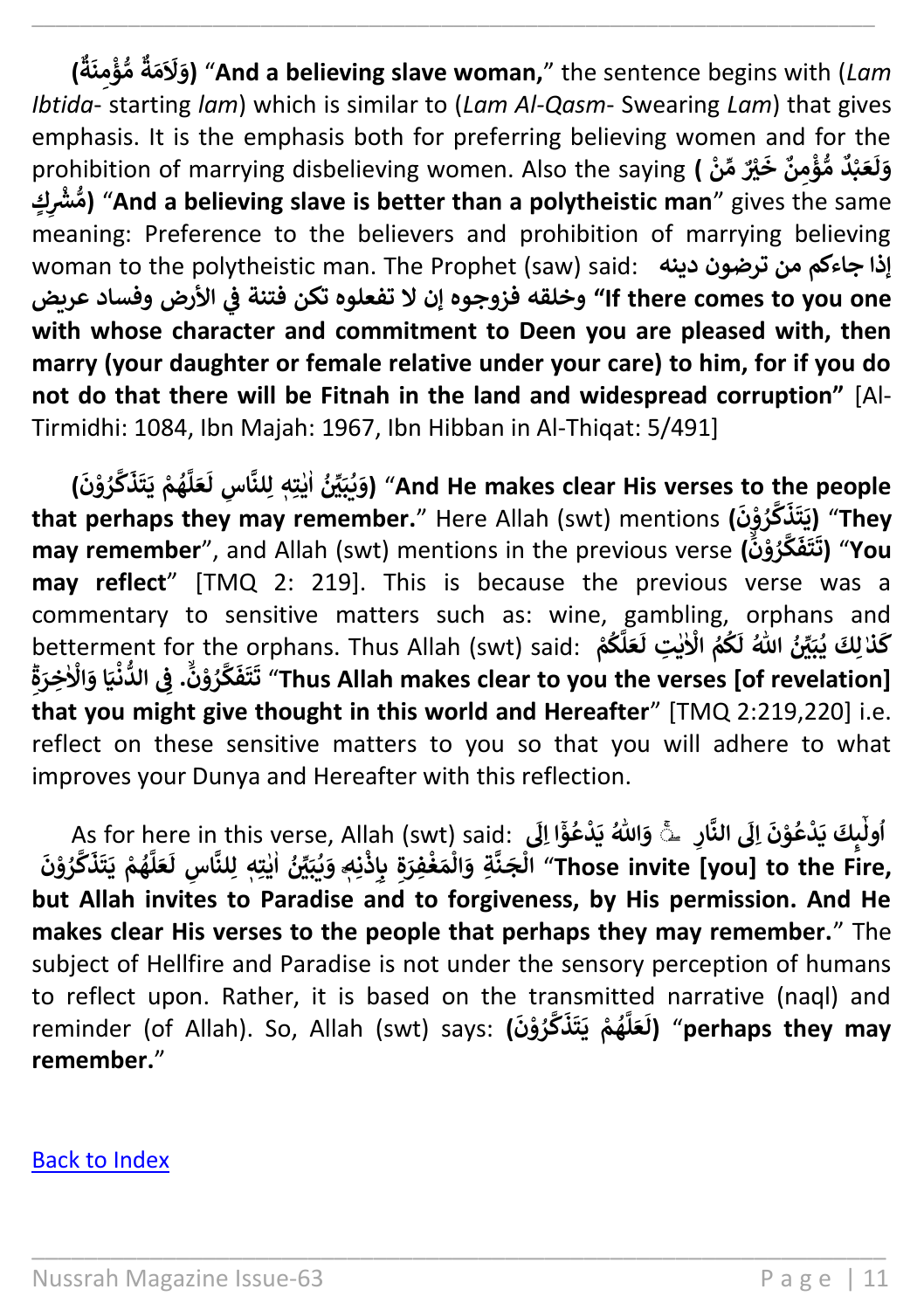## **Fatherhood in Islam**

<span id="page-11-0"></span>\_\_\_\_\_\_\_\_\_\_\_\_\_\_\_\_\_\_\_\_\_\_\_\_\_\_\_\_\_\_\_\_\_\_\_\_\_\_\_\_\_\_\_\_\_\_\_\_\_\_\_\_\_\_\_\_\_\_\_\_\_\_\_\_\_\_\_\_\_\_

**Musab Umair, Pakistan**

#### **Introduction: The Muslim Father Lays Firm Foundations for the Next Generation**

Fatherhood is of such importance in Islam that it is the fundamental basis of the identity of all Muslims. Allah (swt) said, **ِ** ﴿ **اّٰلل َّ َ ِعند ط ُ سَ ق ْ** the Tundamental Das<br>ا**دْعُوهُمْ لِآبَائِهِمْ هُوَ أَقْسَطُ عِندَ اللَّهِ﴾ أ** .<br>م **ْ ْ ُ ُ ْ "Let children be called in the name of their fathers. That is more just in the sight of Allah."** [TMQ Surah al-Ahzab 33:5]. It establishes paternity which is the basis for the obligations of the father towards raising his children. They include providing companionship, financial maintenance, Islamic culturing, building conviction in their Iman and disciplining them. Indeed, the role of the father extends well beyond the naming of the sons and daughters.

The Messenger of Allah (saw) likened his teaching of the Islamic Ummah to that of a father, saying, **» م ك م ْ ُ ُ ِّ ل َ ع ِ ِد أ ال َ و ِة ال ُ ْ َ ل ِ ي ن َ ِم ب م ك ن ْ ْ ُ َ ا ل َ ن** ا!<br>۽ **ا أ َ م ن ِ إ" »Verily, I am only like a father to you in the way that I teach you."** [Sunan Abi Dawud]. Our master, the Messenger of Allah, Muhammad (saw) raised an entire generation of men and women, establishing pillars for the Deen that have shaped the Ummah until now. He (saw) raised four blessed daughters (ra) who have towered as examples for the Islamic Ummah throughout its ages. He (saw) raised Ali ibn Abi Talib (ra), the fourth Khaleefah Rashid, the son of his older, poorer uncle. He (saw) raised Zayd ibn Haritha (ra) and his son Usama (ra) in goodness. For youth under his care, he (saw) was the attentive companion and the patient teacher. The Messenger of Allah (saw) cultured the youth in Islam, he established their conviction in Iman and he disciplined them with wisdom and compassion. It was the believing men and women that he (saw) raised that established the ruling by all that Allah (swt) has revealed, in time becoming pillars of the first Khilafah (Caliphate) on the Method of Prophethood. In turn, the Companions (ra) became the dutiful fathers who raised pious progeny, such as the four Abdullahs (ra) who stood against Yazid in his tyranny. Indeed, as in every role in life, from ruler to military commander, from husband to neighbour, we turn to his (saw) example to secure our Dunya and Aakhira as fathers. So, let the fathers of today consider carefully their responsibility before Allah (swt) regarding their children, as the current generation of Muslims prepare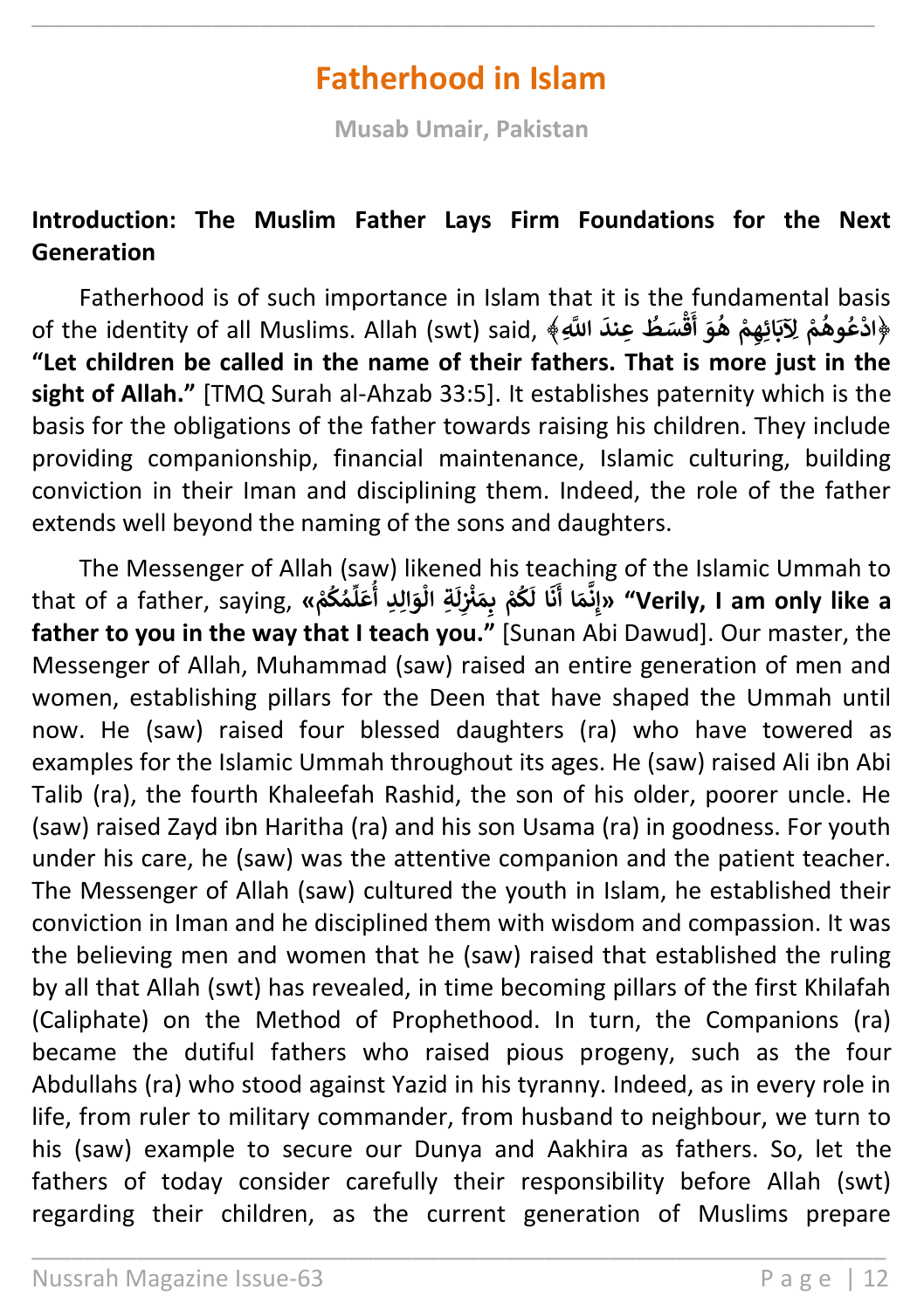themselves for the glad tidings of the Messenger of Allah (saw), regarding the return of the Khilafah on the Method of Prophethood. Let them prepare in their households the strong personalities who will resume Islam as a way of life and carry Islam as a Dawah to the entire world.

\_\_\_\_\_\_\_\_\_\_\_\_\_\_\_\_\_\_\_\_\_\_\_\_\_\_\_\_\_\_\_\_\_\_\_\_\_\_\_\_\_\_\_\_\_\_\_\_\_\_\_\_\_\_\_\_\_\_\_\_\_\_\_\_\_\_\_\_\_\_

#### **The Father is an Attentive Companion to His Child**

Whilst the father is a teacher, mentor and discipliner, he is also the gentle, attentive companion to his child. The Messenger of Allah (saw) was gentle, respectful and nurturing of his daughters. 'A'isha (ra), the Umm al-Mu'minin, شُبَهَ بِالنَّبِيِّ ﷺ **كَلاَمًا وَلاَ حَدِيثًا وَلاَ جِلْسَةً** مِنْ فَاطِمَةً. وَكَانَ النَّبِيُّ said, **ْ** انا-un al-سال<br>حَدًا مِنَ النَّاسِ گَانَ أَ<br>يَــَّـُّ أَيَّـُّــَ **أ ا َ ت ُ ي أ ْ** ,ctiul and nurturing or ms daugnters. A isna (ra), the Omin al-Mu minini)<br>«مَا رَأَيْتُ أَحَدًا مِنَ النَّاسِ كَانَ أَشْبَهَ بِالنَّبِيِّ ﷺ كَلاَمًا وَلاَ حَدِيثًا وَلاَ جِلْسَةً مِنْ فَاطِمَةً. وَكَانَ النَّبِيُّ<br>﴿ مَا **أ ة َ ِطم ا َ ف ِمن ْ ً ة سَ ِجل َ َل َ ا و ْ ً** .., کاردا دا داعا...<br>4 بِالنَّبِيِّ ﷺ گلاَمَا وَلاَ حَدِيثًا<br>\* = تَبِرُّ نَقِيبًا وَقَاتِ الْمُتَبَالِّيَّ **ِّ**بِاللَّذِي ﷺ كَلامًا وَلاَ حَدِيبًا وَلاَ جِلسَّهُ مِنْ قَاطِمَةً<br>لَاَّامُ إِلَيْهَا فَقَبَّلَهَا، ثُمَّ أَخَذَ بِيَدِهَا فَجَاءَ بِهَا حَتَّي<br>اللَّهُ يَقْفُوْ اللَّهُ اللَّهُ اللَّهُ مِنْ اللَّهُ عَلَيْهِ اللَّهُ عَلَيْه **َ** -<br>بِيَدِهَا فَ<br>أَأْأَأَ **َ ذ َ خ َ م ا، ث َ ه أ ُ َ ل ب َ ق َ ا ف َ ه ي ْ َ ل ِ إ َ ام َ** المعلق قال المعام قال قال<br>لَكْ رَحَّبَ بِهَا، ثُمَّ قَ **ُ ل َ ب ق ْ َ أ ْ د َ ا ق َ آه َ ا ر َ** مِنْ دَيْنَ مَسْتَقِيلٍ مَعْمَلٍ فَي مَسْبَدٍ بِأَحْدِي عَيْنَ حَدَّثَ رَحَمَتُ عَيْنَةً رَحَمَتُ مِنَ حَمِيثَ<br>وَأَيُّهُ إِذَا رَآهَا قَدْ أَقْبَلَتْ رَحَّبَ بِهَا، ثُمَّ قَامَ إِلَيْهَا فَقَبَّلَهَا، ثُمَّ أَخَذَ بِيَدِه **ن ْ ُ** حَدَّة صَدَّة اللَّهُمَّ اللَّهُمَّ ﷺ رَحَّمَتْ بِهِ مِنْ قَامَتْ إِلَيْهِ فَقَبَّلَتْهُ»<br>وَكَانَتْ إِذَا أَنَّاهَا النَّبِيُّ ﷺ رَحَّمَتْ بِهِ، ثُمَّ قَامَتْ إِلَيْهِ فَقَبَّلَتْهُ» **ُ ْ** .<br>آ **ل ب َ ق ِه ف ي ْ َ** سَبَ إِنَّہُ وَسَدَّ سَبَعَتِهُمْ عَلَيْهِمْ مِنْ السَّالِمِينَ مِنْ السَّالِمِينَ مِنْ السَّالِمِينَ وَمِنْ ا<br>I have not seen anyone who اَلا وَكَانَتْ إِذَا أَتَاهَا النَّبِيُّ ﷺ رَحَّبَتْ بِهِ، ثُمَّ قَامَتْ إِلَّا **إ ُ ُّmore resembled the Prophet (saw) in words or speech or manner of sitting than Fatima (ra). When the Prophet (saw) saw that she had come, he (saw) would greet her and then he stood up for her, kissed her, took her hand and brought her forward and made her sit in his place. When the Prophet (saw) visited her, she greeted him, stood up for him, and kissed him."** [Al-Adab Al-Mufrad]

A'isha (ra) reported that there came a few desert Arabs to the Messenger of Allah (saw) and said, "Do you kiss your children?" He (saw) said, **»نعم" »Yes."** Thereupon, they said, "By Allah but we do not kiss our children." Thereupon the Messenger of Allah (saw) said, **ُ كِ ل م ْ** ا Dut we do not kiss our crimurer<br>«وَأَمْلِكُ إِنْ كَانَ اللَّهُ نَزَعَ مِنْكُمُ الرَّحْمَةَ» **أ َ ة َ م ح الر م ك ِمن َ ع َ ز ْ ُ ُ ْ َ ن اّٰلل َّ ُ َ ان َ ك ِن إ" Then what can I ْ do if Allah has deprived you of mercy?"** [Muslim]. Abu Huraira reported that al-Aqra' b. Habis saw the Messenger of Allah (saw) kissing Hasan (ra). He said, "I have ten children, but I have never kissed any one of them," whereupon the Messenger of Allah (saw) said, **» م َ ح ر ي َ َل م َ ح ر َ ي َ َل ن َ م ه ْ ْ ُ ْ ْ ْ ُ ن ِ إ" »He who does not show mercy (towards his children), no mercy would be shown to him."** [Muslim].

Moreover, the father in Islam in his affection and favours to his children, is mindful of being equal to them, so that there is no favouritism. An-Nu'man bin Bashir (ra) narrated, **ُ ه ْي ْ َ ُ غ ٌ د َ** ,ااا=اا<br>لَكَ وَلَ **ل َ : أ َ ال َ ق َ ِيِه ف ان َ ط ع ْ َ** ہ : د ، ع ا<br>**لَى شَيْءٍ** أ **ْ ل َ ع ه ِ د ه ش صلى الله عليه وسلم ي ّت ِ ي الن ُ ُ ْ ُ َِّ َِل ِي ّن إ َ أ ِي ّن بَ َ ه َ** «ذَهَبَ بِي أَبِي إِلَى النَّبِيِّ ﷺ يُشْهِدُهُ عَلَى شَيْءٍ أَعْطَانِيهِ فَقَالَ: أَلَكَ وَلِدّ غَيْرُهُ. **ْ م َ ع َ ن َ ال َ ق . « م ه َ ن ي َ ب تَ ي و سَ َ َل ْ ُ ْ ْ َ ا أ َ ذ َ** .<br>جُمَعَ *کَ* **ْ** ابار<br>پا **ِه أ ِّ ف َ ِك ِدِه ب َ ي ِ ب ف صَ َ و" My father took me to the Prophet to ask him to bear witness to something that he had given to me. He said: 'Do you have any other children?' He said: 'Yes.' He gestured with his**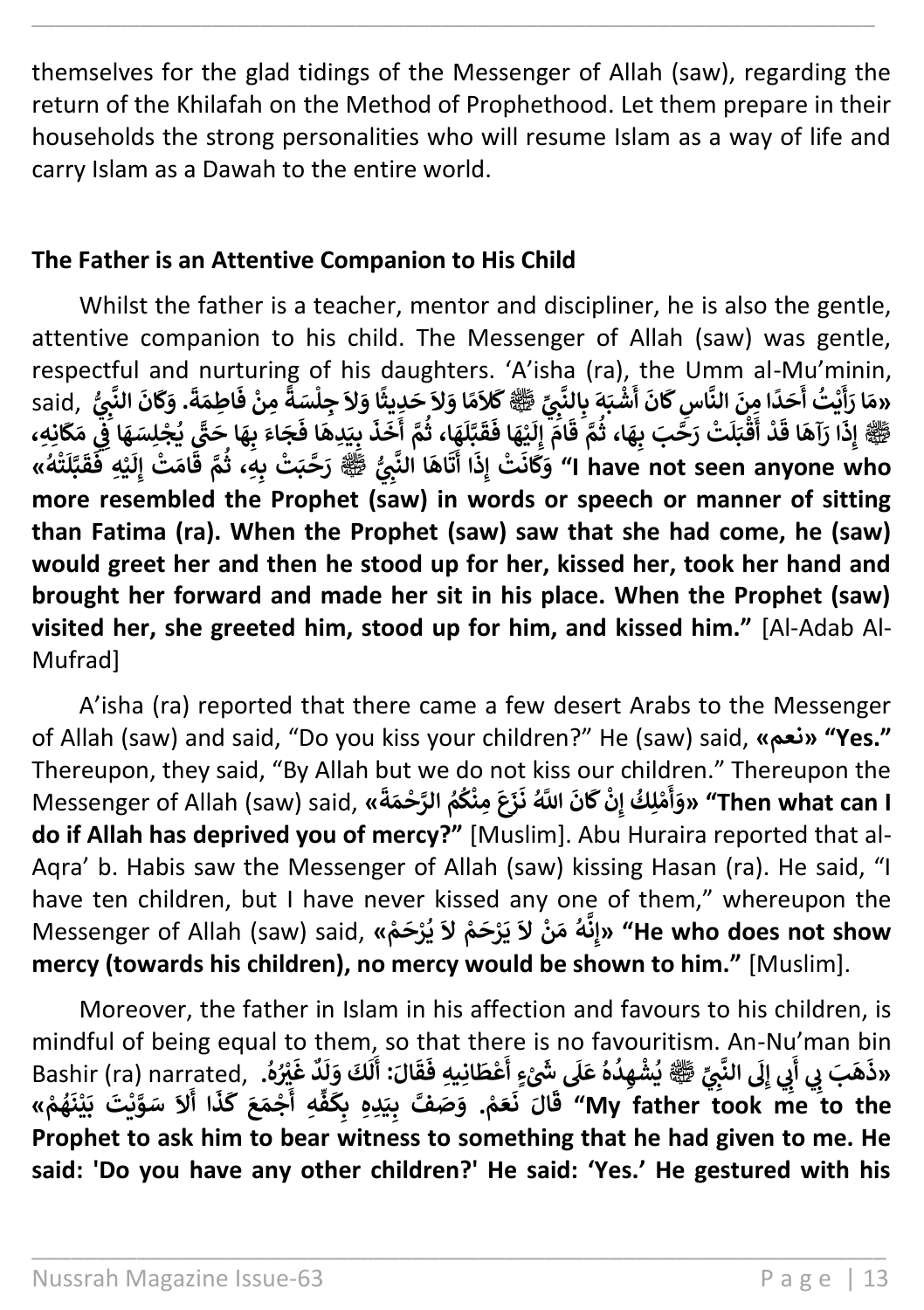**hand held horizontally like this, (saying): 'Why don't you treat them all equally?'"** [An-Nisa'i].

\_\_\_\_\_\_\_\_\_\_\_\_\_\_\_\_\_\_\_\_\_\_\_\_\_\_\_\_\_\_\_\_\_\_\_\_\_\_\_\_\_\_\_\_\_\_\_\_\_\_\_\_\_\_\_\_\_\_\_\_\_\_\_\_\_\_\_\_\_\_

Despite carrying the huge burden of establishing the Deen of Islam on the earth, the Messenger of Allah (saw) was attentive to the needs of the children that he taught, like a father. Anas ibn Malik (ra) narrated, "The Messenger of Allah (saw) used to come to visit us. I had a younger brother who was called Abu 'Umair by Kunyah (surname). He had a sparrow with which he played, but it died. So one day the Prophet (saw) came to see him and saw him grieved. He (saw) asked: **»؟ ه ن أ ُ ُ ْ َ ا ش َ م' »What is the matter with him?'** The people replied: His sparrow has died. He (saw) then said: **»؟ ْي ْ َ غ ُّ الن لَ َ ع ُ َ ا ف َ ٍ م ْي ْ َ م ا ع َ ب ُ** ر<br>۽ **ا أ َ ي' »Abu 'Umair! What has happened to the little sparrow?'**" [Abu Dawood]

The Muslim father is both childlike in the company of children, whilst he is a strong man when the occasion demands. The Second Khaleefah Rashid, Umar bin al-Khattab (ra), said, فَجِدَ رَجُلًا  $\frac{1}{2}$  أَبْتُغِيَ مِنْهُ وُجِدَ رَجُلًا ر ।<br>इ أ .<br>نْ يَكُونَ فِي<br>.. ė ُ ر \asınu, Uma<br>يُعْجِبُنِي الرَّجُلُ أَ أ ُ ي و<br>ر ر و<br>ر ً<br>آ ل ً<br>أ الثَّغِيَ مِنْهُ وُجِدَ رَجُلًا ُ ٍ<br>ڈ ۔<br>ا ر ي ُ ر ن ذ إ ن o seco<br>تِهِ گالصَّبِيِّ فَ "I am certainly amazed that a man can be with his family like a child, but if he is called forth, he is found to be a true man." [Source: Shu'ab al-Imān 7851]. The father's manhood is from the strength of his Islamic character, whilst he is rather s manhood is nonr the strength or his islamic character, whilst he is<br>honoured by the Deen. Umar ibn al-Khattab (ra) said, وَحَسَبُهُ دِينُهُ (honoured by the Deen. Umar ibn al-Khattab ُ .<br>ر و<br>ر ا<br>م ٍ<br>ا ا<br>: ُ أ .<br>م تَوْسِيِّ The foundation of a man is his intellect, his honour is in his Deen, ُ ،<br>ا ُ ्<br>न ُ ُ and his manhood is in his character." [Source: Adab al-Dunyā wal-Dīn 1/17]. The pious Muslim father replaces bad friendship, destructive influence and negative peer pressure, by being the good friend to his child. The Messenger of Allah  $\mu$ (saw) said: **ِ ل َ ِ خ ِدين َ** et inc, by being the good mend to ins efficing.<br>«الرَّجُلُ عَلَى دِينِ خَلِيلِهِ فَلْيَنْظُرْ أَحَدُكُمْ مَنْ يُخَالِلُ» **ُ ُ ْ ْ ُ ُ أ ْ ُ ْ ْ َ ِ ِه ف يل" A man follows the Deen of his friend; so each one should consider whom he makes his friend."** [Abu Dawud]

#### **The Father is the Patient and Empowering Teacher**

Whilst teaching, the Muslim father does not taunt, curse, abuse, belittle or undermine his children, for any shortcoming. He patiently maintains their honour during their teaching, making them honourable and zealous of their honour. He elevates them in confidence and establishes their self-esteem on a firm footing. The Messenger of Allah (saw) said, **َ َل َ ِن و ا ع** -<br>آ **الل َ َل َ ِن و ا ع الط ِ ب ِ ن م ؤ م َس ال ي ُ ْ ُ ْ ْ َ »ل ِذيِء« َ ب ال ْ َ َل َ ِش و ِح ا َ ف ال" The believer does not taunt others, he does not curse ْ others, he does not use profanity, and he does not abuse others."** [Tirmidhi].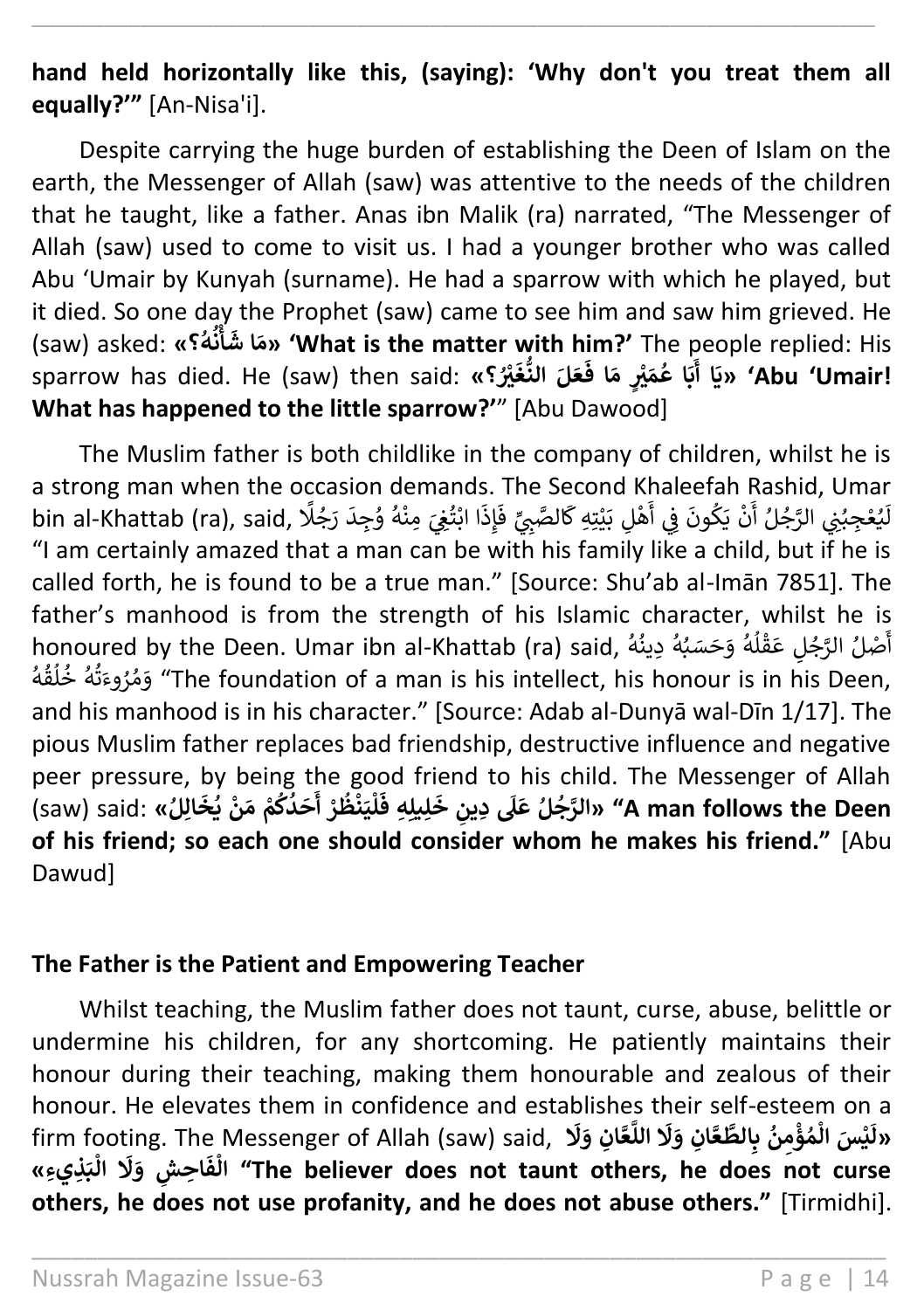Umar ibn al-Khattab (ra) said, <sup>ر</sup> ن ن َّف <sup>ع</sup> َ ك ن و ن دَّى الأمَانَةَ ِ<br>أَمَّةٍ أ ر كِنَ<mark>َ</mark>هُ مَنْ ا ً<br>آ لا يُعْجِبَنَّكُمْ مِنَ الرَّجُلِ طَنْطَنَتُهُ وَلَـ<br>-ا ُ ر ُ ر ٍ<br>ا ر ٌ<br>' <u>هُو</u>َ الرَّجُلُ ُ ُ ن ِس ف ا َّ ِض الن رن ع ا ر ۱.<br>أ أ" Do not let yourselves be impressed by the roar of a man. Instead, if he fulfils the trust and restrains himself from harming the honour of people, then he will truly be a man." [Source: al-Zuhd wal-Raqā'iq 681].

\_\_\_\_\_\_\_\_\_\_\_\_\_\_\_\_\_\_\_\_\_\_\_\_\_\_\_\_\_\_\_\_\_\_\_\_\_\_\_\_\_\_\_\_\_\_\_\_\_\_\_\_\_\_\_\_\_\_\_\_\_\_\_\_\_\_\_\_\_\_

Indeed, the 'Ulema in the Islamic era commented on the characteristic of manhood as one who does not insult, criticize and belittle. Imam Ayyub alnamics are she me assemed mean<br>تَانِ الْعَفْوُ عَنِ النَّاسِ , Sakhtiyani (rh) said ٍ<br>؞ ֦֦֧֦֧֦֪֦֧֦֧֦֧֦֧֦֧֦֦֦֦֧֦֚֚֚֚֚֝֝֝֝֟֓֡֟֓֞֟֓֞ ْ َ r, ennerze and bemene. m<br>تَتِمُّ مُرُوءَتُهُ حَتَّى تَكُونَ فِيهِ خَصْلَ ٍ<br>م .<br>م ا<br>؛ ُ ا<br>آ يَنْبُلُ الْمَرْءُ وَلَا و<br>م ֦֧֦֧֦֧֦֧֦֧֦֧֦֧֧֜֜֜֜֜֜֜֜֜֜֜<br>֧֜֜֜֜֜֜֜֜֞֟ و<br>ر ر .<br>آ َل ر حَمَّدَ الْمَسْتَارِمُ الْمَسْتَارِ الْمَسْتَارِمُ بِهِ الْمَسْتَارِمُ الْمَسْتَارِمُ مَسْتَجَاوُزُ عَنْهُمْ ا ُ ر ُ ّٰ two characteristics: Forgiving people and overlooking their faults." [Source: al-مست سنة مستقل المستقلة المستقلة المستقلة المستقلة المستقلة المستقلة المستقلة المستقلة المستقلة المستقلة المستق<br>هَبَتْ ,Murū'ah 106]. Imam ʿAbd Allāh ibn al-Mubārak (rh) said .<br>: ن ذ ن و خ اْل َّف ب ن خ ن ت اس ر ِ ن ن م ا <u>۽</u> ا<br>ا ن وء رُ م ه ت" Whoever belittles his brothers will lose his manhood." [Siyar A'lām al-ٍ<br>ژ .<br>ام ُ سب سورت السور السياسي المستقلة السياسي المستقلة السياسي المستقلة المستقلة المستقلة المستقلة المستقلة السياسي<br>مَا شَتَمْتُ بِاسْ الله عليه السياسي المستقلة المستقلة المستقلة المستقلة المستقلة المستقلة المستقلة المستقلة ا می المستقل السابق السابق السابق المستقل المستقل المستقل المستقل المستقل المستقل المستقل المستقل المستقل المستق<br>د بالا ترجم المستقل المستقل المستقل المستقل المستقل المستقل المستقل المستقل المستقل المستقل المستقل المستقل ال ُ ر ُ ُ ر ۔<br>ِ ٍ<br>ٗ al-Ḥilm li-Ibn Abī Dunyā 119].

Whilst teaching the young Companions (ra), the Messenger of Allah (saw) demonstrated patience, preserving their confidence, whilst tolerating their acmonstrated patience, preserving their commacnee, winst tolerating their<br>«خَدَهْتُ النَّبِيَّ ﷺ عَشْرَ سِنِينَ، فَمَا قَالَ لِي أُفٍّ وَلاَ ,inevitable mistakes. Anas (ra) narrated **ْ ُ َ ا ق َ م َ ، ف َ ِنْين َ َل َ و » تَ ع َ ن صَ َل ْ َ َ َل َ و تَ ع َ ن صَ َ ِم ل" I served the Prophet (saw) for ten years, and he never أ ْ said to me, "Uf" (a rebuke of impatience) and never blamed me by saying, "Why did you do so or why didn't you do so?"** [Bukhari]. Whilst teaching the young Companions (ra), the Messenger of Allah (saw), stimulated their minds. Abdullah Ibn `Umar (ra) narrated**, َ ال َ ق َ لِيَ بِجُمَّارٍ فَ ُ** ِ<br>أَنِّيَ **ُ َ ِّ**.ed and **يَنَّدَ النَّبِيِّ ﷺ فَي**<br>كُنَّا عِنْدَ النَّبِيِّ ﷺ فَ **ْ ُ** اً<br>2 **ة َ ر َ ج َ ِ ش ر َ ج الش َ ِمن ِن »إ** لِ الْمُسْلِمِ»<br>لِ الْمُسْلِمِ» **ُ ْ َ ث َ م َ اك َ ه ل ُ َ** حَّة حِمْدَ النَّبِيُّ عَلَيْهِ حَتِّي جَمْعَةٍ حَتَّى السَّارِينَ عَنِّي النَّخْلَةُ، فَإِذَا أَنَّا أَصْغَرُ الْقَوْمِ فَسَكَتُّ، قَالَ النَّبِيُّ ﷺ<br>مَثَلُهَا كَمَثَلِ الْمُسْلِمِ». فَأَرَدْتُ أَنْ أَقُولَ هِيَ النَّخْل **َ ، ق ُّ ت َ ك سَ َ ف ِ م و ْ َ ق ال ر َ غ ص ْ َ ْ ُ ا أ َ ن َ ا أ َ ِ ذ إ َ ، ف ة ُ بہ**<br>آ **ل خ الن َ ِهي َ ول ق ْ ُ َ أ ْ ن** نمار <del>ت</del><br>ُرَدْتُ أ **أ ْ َ أ َ** فَأَرَدْتُ أَنْ أَقُولَ هِيَ النَّخْلَةُ، فَإِذَا أَنَا أَصْغَرُ الْقَوْمِ فَسَكَتُ، قَالَ النَّبِيُّ ﷺ «هِيَ<br>-**» ة ُ َ ل خ الن" We were with the Prophet (saw) and fresh dates of a palm tree were ْ brought to him. On that he said, "Amongst the trees, there is a tree which resembles a Muslim." I wanted to say that it was the date-palm tree but as I was the youngest of all (of them) I kept quiet. And then the Prophet (saw) said, "It is the date-palm tree.""** [Bukhari]. The Messenger of Allah (saw) positively encouraged the children that he taught like a father. Abdullah Ibn `Umar was told by his sister Hafsa (ra), the wife of the Messenger of Allah (saw), that he (saw) told her, **»لِ ي ْ َّ الل َ ِمن َ** ة كانَ يُكْثِرُ الصَّلاَةَ<br>وْ كَانَ يُكْثِرُ الصَّلاَةَ **ُ ْ ُ ْ َ** e of the Messenger of Allah (saw),<br>«إِنَّ عَبْدَ اللَّهِ رَجُلٌ صَالِحٌ لَا َ"Abdullah is **ُ ْ a righteous man, if he only prays more at night."** [Bukhar] Az-Zuhri said, <sup>ن</sup> ان َ ك ن و ل ي ر ه الل ن من ن ة ن ال الصَّ ث ِ ك ي كن ل ٍ<br>' ا<br>م ،<br>' ا<br>: د اَن اَتَّلِ اَتَّلَّمُ الْعَرَامُ الْعَرَامُ وَالْمَعْلَمُ الْعَرَامُ وَالْمَعْلَمَ وَالْمَعْلَمَاتِ وَالْمَ<br>غَبُدُ اللَّهِ بَعْدَ ذَ ر ٌّ وُ ر night."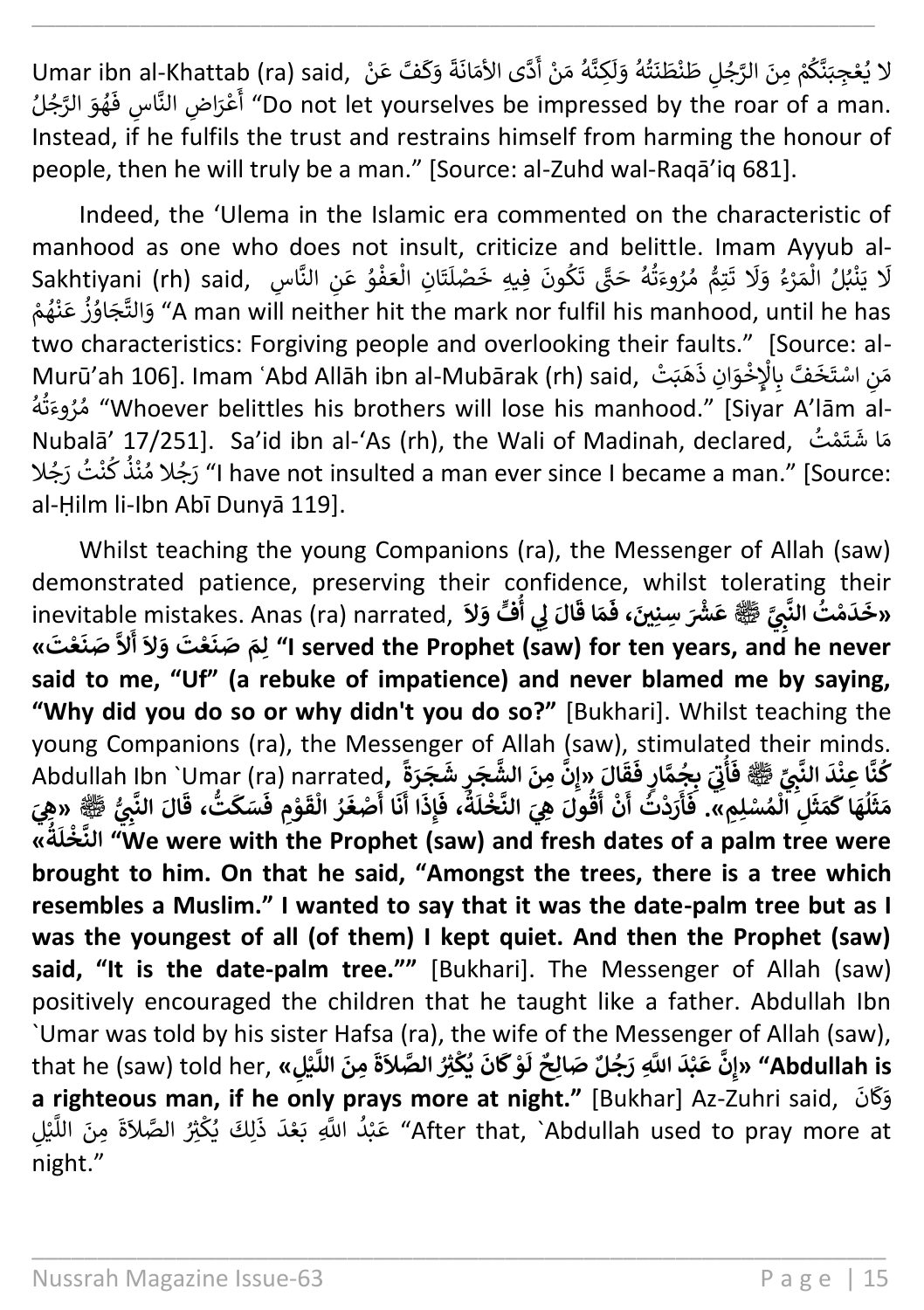Far from being overbearing, the Messenger of Allah (saw) entrusted the young with great and critical responsibilities, having prepared them thoroughly. The Messenger of Allah (saw) sent an army under the command of Usama bin Zaid (ra), who was but twenty years old. When some people criticized Usama's leadership, the Messenger of Allah (saw) declared, **ْ م ت ن ك د ُ ْ ُ ْ َ ق َ طْعُنُوا فِي إِمَارَتِهِ فَ إ ن ُ ُ ْ َ ت ِن »إ ْ » ِ ة َ ار َ ِإلم ِ ا ل ً ِيق ل َ خ** ا<br>1 الله السَّاعِ، إِنْ كَانَ لَا<br>بْ<mark>لُ، وَايْمُ اللَّهِ، إِنْ كَانَ لَا</mark> **ْ ُ ْ ْ َ ق يِه ِمن ِ ب ْ َ أ ِ ة َ ار َ ِ م ِي ف َ ون ن ع ط إ ن ُ ُ ْ َ ت" If you are criticizing Usama's leadership, you used to criticize his father's leadership before. By Allah! He was worthy of leadership."** [Bukhari]

\_\_\_\_\_\_\_\_\_\_\_\_\_\_\_\_\_\_\_\_\_\_\_\_\_\_\_\_\_\_\_\_\_\_\_\_\_\_\_\_\_\_\_\_\_\_\_\_\_\_\_\_\_\_\_\_\_\_\_\_\_\_\_\_\_\_\_\_\_\_

#### **The Father Cultures His Children in Deen**

It is a duty upon the Muslim father to secure his children in their Deen. ى حسب المستقام المستقامات المستوى المستقام المستقامات المستقامات المستقامات المستقامات المستقامات المستقامات ا<br>﴿يَا أَيُّهَا الَّذِينَ آمَنُوا قُوا أَنْفُسَكُمْ وَأَهْلِيكُمْ نَارًا وَقُودُهَا النَّاسُ وَالْحِجَارَةُ﴾ ,Al **ُ ْ ُ ُ َ ن م ِيك ل ه ْ ُ ْ َ َ و م ك سَ نف أ ْ ُ ُ َ وا أ وا ق ن َ آم َ ِذين ُ ُ َّ ا ال َ ه ُّ ي َ ا أ َ O "ي** ﴾ **believers! Protect yourselves and your families from a Fire whose fuel is people and stones."** [TMQ Surah at-Tahreem 66:6]. Ibn Abbas (ra) said, اعملوا Work in the obedience'' بطاعة الله واتقوا معاصي الله وأمروا أهليكم بالذكر ينجيكم الله من النار of Allah, avoid disobedience of Allah and order your families to remember Allah, then Allah will save you all from the Fire." Imam Ali (ra) said, أنفسكم اعملوا وأهليكم الخير وأدبوهم "You and your families must do good actions and you must discipline them." Mujahid said, لتقوا الله وأوصوا أهليكم بتقوى الله (discipline them." Mujahid said Allah and order your family to have Taqwa of Him." Qatadah said, بطاعة تأمرهم الله وتنهاهم عن معصية الله وأن تقوم عليهم بأمر الله وتأمرهم به وتساعدهم عليه فإذا رأيت لله عنها وزجرتهم عنها قذعتهم معصية" He commands obedience to Allah, to not disobey Allah, he orders his family to obey His orders and helps them to act upon His orders. When one sees disobedience, he stops them and forbids them from doing it."

The father is the teacher who teaches his children regarding the obligated and prohibited. Regarding Surah at-Tahreem 66:6, Ad-Dahhak and Muqatil said; It is an obligation" حق المسلم أن يعلم أهله من قرابته ما فرض الله عليهم وما نهاهم الله عنه for the Muslim to teach his near family members what Allah has made obligatory for them and what Allah has forbidden for them." The Muslim father is responsible for teaching his children Islam, whether he does so himself or ensures another does competently and under his personal supervision. The Messenger of Allah (saw) said, **ْ <sup>س</sup> م لِّ ك ُ ُ** ا<br>آ ...<br>عَلَى **ٌ ة َ يض ِ ر َ ِم ف ِعل ال ب ُ َ ْ ْ ل َ ٍم« لِ ط" »The search for knowledge is an obligation laid on every Muslim."** [Tirmidhi]. The obligation is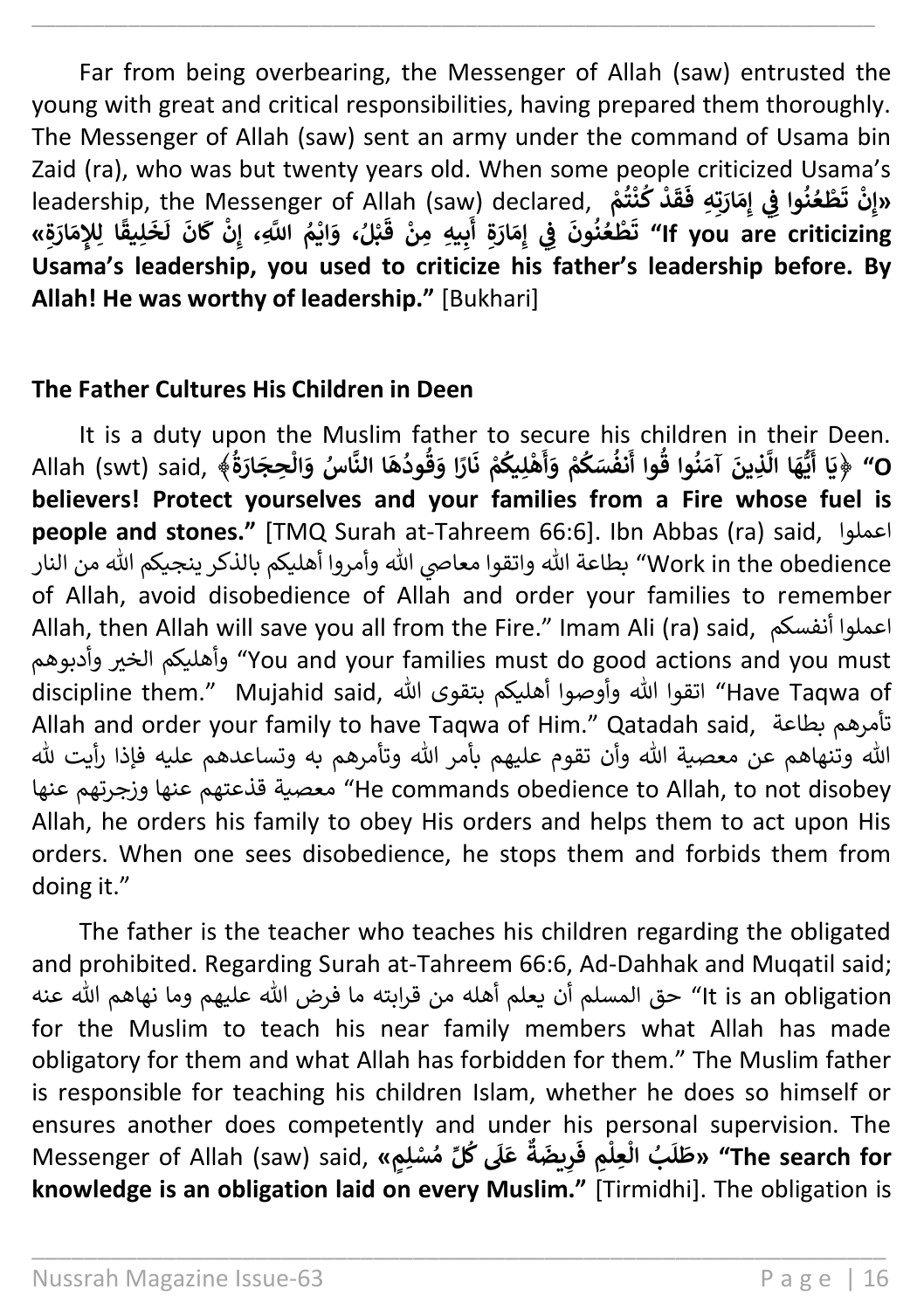to know all the rulings necessary for the life of the Muslims, whether it is to do with Salah, Fasting, financial transactions, conduct with the opposite gender or enjoining the good and forbidding the evil.

\_\_\_\_\_\_\_\_\_\_\_\_\_\_\_\_\_\_\_\_\_\_\_\_\_\_\_\_\_\_\_\_\_\_\_\_\_\_\_\_\_\_\_\_\_\_\_\_\_\_\_\_\_\_\_\_\_\_\_\_\_\_\_\_\_\_\_\_\_\_

The Second Khaleefah Rashid, Umar al-Farooq (ra), once addressed a man who complained to Umar (ra) about the disrespect of his son. So Umar (ra) summoned the son and asked him, والدك؟ تعق لماذا" Why do you disdain your father?" The son said, "O Amir ul Mu'mineen, does a son not have right on his father." Umar affirmed, "Of course." So the son asked, "So what are they." Umar (ra) replied, الكتاب مه ِّ ر<br>He selects his mother, أن ينتقي أمه، ويحسن اسمه، ويعلّ ي names him beautifully and teaches him the Book (Quran)." The son replied, "Indeed my father has done none of that. As for my mother, she was a Magian (fire worshipper). He gave me the name of Julalaan (dung beetle) and he did not teach me a single letter of the Quran." Upon this Umar (ra) addressed the أيها الرجل أجئت إليَّ تشكو عقوق ابنك وقد عققته قبل أن يعقك، وأسأت إليه قبل أن يسيء ,father<br>أيها الرجل أجئت إليَّ تشكو عقوق ابنك وقد عققته قبل أن يعقك، وأسأت إليه قبل أن إليك" O Sir! You have come to me to complain about the disdain of your son. You have failed in your duty to him before he has failed in his duty to you. You have done wrong to him before he has wronged you."

As for the son of Umar (ra) Al-Khattab himself, 'Abdullah ibn 'Umar (ra), his father fulfilled the right upon him. 'Abdulllah ibn Umar (ra) was a Companion of the Messenger (saw), he was a narrator of the Sunnah, he was a jurist and he was a strong guide to the Muslim community. Indeed, as one of the four 'Abdullahs, it was ibn 'Umar (ra) who accounted Amir Mu'awiyah over his intent to pass on the Khilafah to his son, Yazid. 'Abdullah ibn 'Umar said, الخالفة هذه فإن ليست بهرقلية، ولا قيصرية، ولا كسروية، يتوارثها الأبناء عن الآباء، ولو كانت كذلك كنت القائم بها بعد This" أبي، فوالله ما أدخلني مع السنة من أصحاب اشورى إلا على أن الخلافة ليست شرطا مشروطا ي Khilafah is neither Byzantine, nor Caesarean nor Kosraean, where the children inherit from the fathers. Had it been so, then I would have been the one who undertook it after my father. By Allah, he did not even include me within the six people of Shura, except on the condition that Khilafah is not stipulated."

The Maliki Imam, Abu ʾl-Ḥasan ʿAli ibn Khalaf al-Ḳaabiṣee, stated, رغب فمن إلى الله أن يجعل له من ذريته قرة أعين، لم يبخل على ولده بما ينفقه عليه في تعليمه القرآن، فلعل ي ֦֧֦֧֦֧֦֧֦֧֦֧֖֖֧֖֖֧֖֧֖֧֧֧֧֧֧֧֪֪֪֪֪֪֪֪֪֪֪֪֪֪֪֪֪֪֪֪֪֪֪֪֪֪֚֚֚֚֚֚֚֝֝֬֝֓֝֬֝֬֝֬֝֓֝֬֝֬֜֬֝֓֝֬֝֬ ون .<br>الوالد إذا أنفق ماله في تعليمه القرآن أن يكون من السابقين بالخيرات - بإذن الله - والذي يعلّم ولده ي . ِّ والذي يعل بيوت إعلامي من تعليمه السراح ال يتوى من السابعين بالعراق المن المعالجين المعالجين المعالجين المعالجين المعالجي<br>Whoever " فيحسن تعليمه، ويؤدبه فيحسن تأديبه، قد عمل عملاً يُرجَى له من تضعيف الأجر فيه ٌ<br>' desires that Allah (swt) make his children a cooling for his eyes, he will not be miserly with his son in what he spends on him for teaching the Qur'an. Perhaps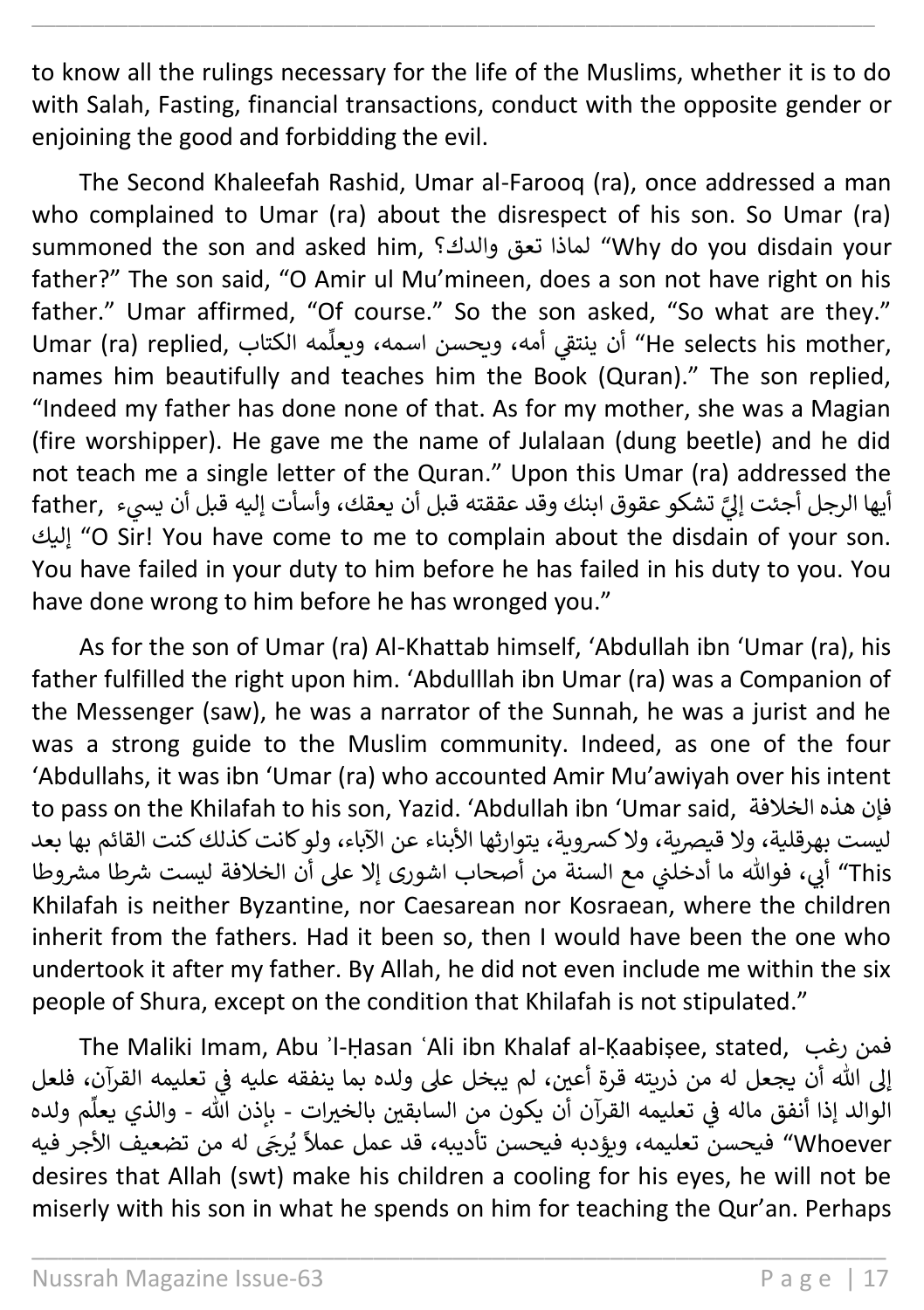the father, if he spends his money in teaching the Qur'an, will be one of the foremost in good deeds, inshaaAllah, whilst the one who teaches his child well, improves his education and disciplines him so that he is well disciplined, has done an action for which it is hoped that the reward will be doubled."

\_\_\_\_\_\_\_\_\_\_\_\_\_\_\_\_\_\_\_\_\_\_\_\_\_\_\_\_\_\_\_\_\_\_\_\_\_\_\_\_\_\_\_\_\_\_\_\_\_\_\_\_\_\_\_\_\_\_\_\_\_\_\_\_\_\_\_\_\_\_

#### **The Father Establishes Iman with Conviction in His Children**

﴿وَوَصًى بِهَا إِبْرَاهِيمُ بَنِيهِ وَيَعْقُوبُ يَا بَيْئَ إِنَّ اللَّهَ اصْطَفَى لَكُمُ الدِّينَ فَلا Ellah (swt) said, **إ ي ُ ْ ُ ا ْ َ ف َ ين ِّ الد م ك ُ ُ َ ل َ ف ن َ ط اص ْ َ َ ون ِ م ل س ْ م م ت ن َ و ُ ُ ْ ُ ْ أ َِل ن وت م إ ُ ُ َ** ﴾ **ت" This was the advice of Ibrahim, as well as Jacob, to his children, saying, 'Indeed, Allah has chosen for you this Deen; so do not die except as Muslims.'"** [TMQ Surah al-Baqarah 2:132]. The father establishes his children firmly on the Iman (belief) in Islam, emulating the example of the Messenger (saw) in raising the young Companions (ra) in Dar ul-Arqam. Allah (swt) reminds the Muslims that our descendants will be raised in rank due to their Iman, joining their good fathers in a life in Jannah. It is indeed a joyous eternal reunion after temporary separation through death. Allah (swt) said, **َ َ** . (we) Separation till odgin actatil. Allah Yowey<br>﴿وَالَّذِينَ آمَنُوا وَاتَّبَعَتْهُمْ ذُرِّيَّتُهُم بِإِيمَانٍ أَلْحَقْنَا بِهِمْ ذُرِّيَّتَهُمْ **ْ ُ ُ ْ ْ ْ ُ ُ ُ ْ ُ ْ ات َ وا و ن َ آم َ ِذين ُ َّ** ر الله المسلم المسلم المسلم المسلم المسلم المسلم المسلم المسلم المسلم المسلم المسلم المسلم المسلم ال<br>وَالَّذِينَ آمَنُوا وَاتَّبَعَتْهُمْ ذُرِّيَّتُهُم بِإِيمَانٍ أَلْحَقْنَا بِهِمْ ذُرِّيَّتَهُمْ وَمَا أَلَتْنَاهُم مِّنْ **ْ ي ْ ُ ْ** ا<br>أ As " ﴿وَالَّذِينَ آمَنُوا وَاتَّبَعَتْهُمْ ذُرِّيَّتُهُمْ بِإِيمَانٍ أَلْحَقْنَا بِهِمْ ذُرِّيَّتَهُمْ وَمَا أَلَتْنَاهُم مِّنْ عَمَلِهِم مِّن شَيْءٍ﴾ **for those who believe and whose descendants follow them in Iman, We will elevate their descendants to their rank, never discounting anything (of the reward) of their deeds."** [TMQ Surah at-Tur 52:21]. Islam gives the father the high vision of elevating the ranks of his children in the Aakhira, rather than the low vision of competition in Dunya in terms of worldly status, related to wealth, education and privilege.

Allah (swt) said, ﴿ **ان َ م ق ل َ ال ُ ْ ُ َ ق ذ ِ ْ إ** وَإِذْ قَالَ لُقْمَانُ لِابْنِهِ وَهُوَ يَعِظُهُ يَا بُنَّ لَا تُشْرِكْ بِاللَّهِ إِنَّ الشَّرْكَ لَظُلْمٌ **ْ ُ َ ل َ ْك ْش ِّ ال ِن ِ إ اّٰلل َّ ِ ب ِك ْش ْ ت ْ ُ** لِابْنِهِ وَهُوَ يَعِظُهُ يَا بُنِّ لَا **ي ُ ُ ُ ُ ْ ٌ ِظيم َ** ﴾ **ع" And remember when Luqmân said to his son, while advising him, "O**  my dear son! Never associate 'anything' with Allah in worship, for associating **others with Him is truly the worst of all wrongs."** [TMQ Surah Luqman 31:13]. In Islam, the father strives to build the belief as a conviction in his child, mindful that parents are a central influence in guidance. The Messenger of Allah (saw) **َ** said,  المستحدث المستحدث المستحدث المستحدث المستحدث المستحدث المستحدث المستحدث المستحدث المستحدث<br>المستحدث المستحدث الله على الله الله الله على الله الله على الله على الله على الله على الله على الله على الله<br>الله على الله على الل **إ ُ ْ ْ ُ ْ َ ِ ِه أ ان ِّٰصَ َ ن ي و ُ ْ َ** ج<br>**أَبَوَاهُ يُهَوِّدَانِهِ أ ُ ُ َ ف ِ ة َ ر ِفط ال ْ ْ َ** ...<br>ل**ُ** عَلَى **ُ َ ول ي" Everyone is ُ born a Muslim, but his parents make him a Jew, a Christian, or a Magian."** [Bukhari and Muslim].

Regarding the belief in Islam, fathers today face a great challenge under the secular states that harm our Deen. The secular system is based on the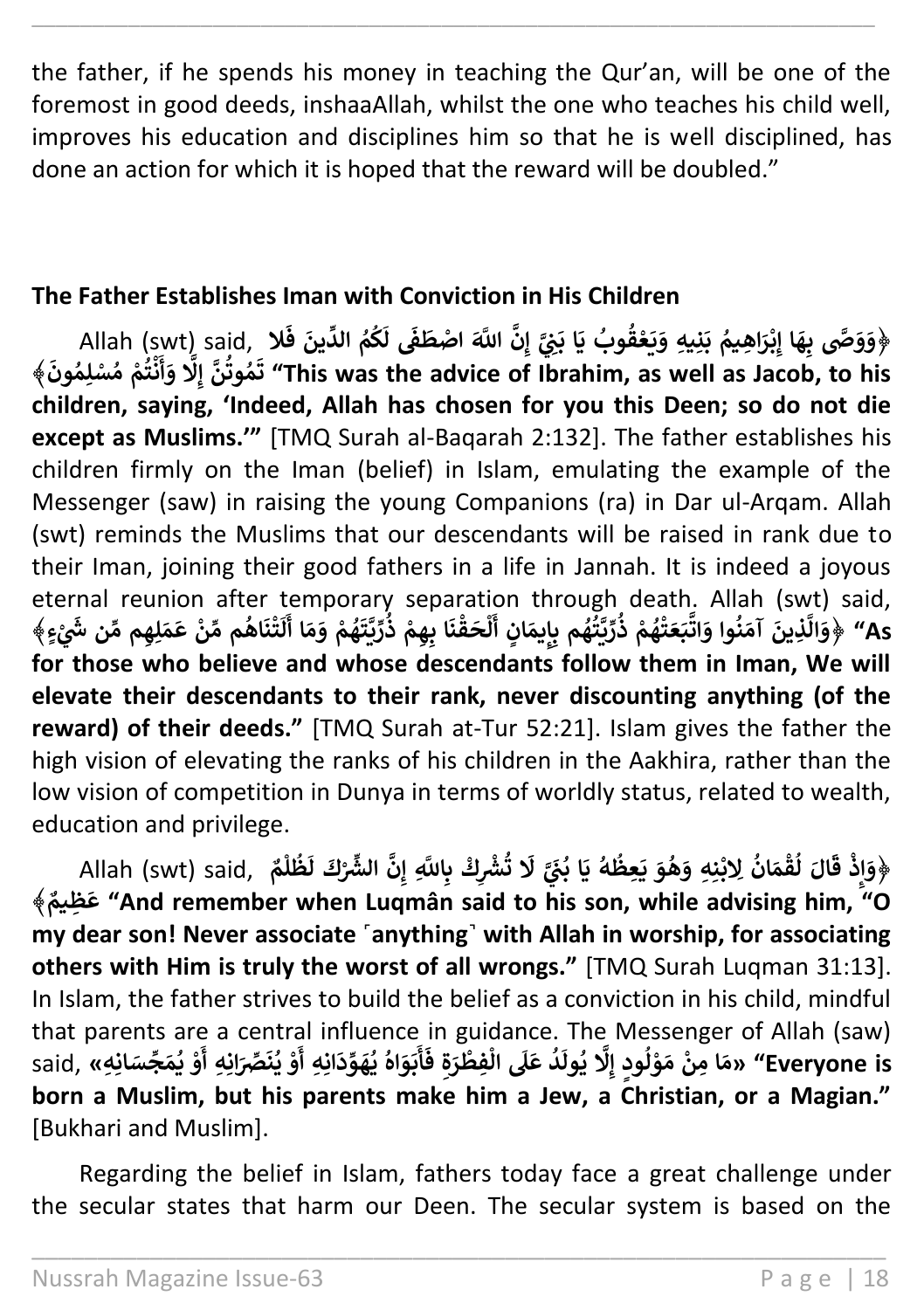detachment of religion from life, so that the issue of belief is reduced in importance to almost insignificance. It is no surprise that there is a rise of agnosticism throughout the world, where people declare that they are undecided about the destination of life itself. The rise of agnosticism is not an accident but a direct consequence of education and social media that are based on secularism. Thus, the Muslim father must pay close attention to the wellestablished and elaborate Islamic teachings to establish Iman.

\_\_\_\_\_\_\_\_\_\_\_\_\_\_\_\_\_\_\_\_\_\_\_\_\_\_\_\_\_\_\_\_\_\_\_\_\_\_\_\_\_\_\_\_\_\_\_\_\_\_\_\_\_\_\_\_\_\_\_\_\_\_\_\_\_\_\_\_\_\_

The father must study and convey subjects such as; the indispensable existence of Allah (swt), the need for a Messenger, the inimitable miracle of the Noble Quran, the confirmation of the Sunnah of the Messenger (saw) as Revelation and clarity in the matter of Qadaa' and Qadr. At the same time, he must be aware of the corruption of the secular environment which advocates materialism as the origin of the Universe, whilst challenging the validity of Islam and its divine texts. He must also be aware of the corruption from the local traditions, where belief is inherited without definite conviction, whilst fatalism leads to a weakness in commitment to Islam. So, the father models his household upon Dar ul Arqam, where the home is brightly lit by the illuminating light of guidance, as well as the refutation of the false kufr beliefs. This is the true way to strengthen the immunity of our children from the threat that is worse than Coronavirus, the threat of kufr, which can ruin the ever-lasting Afterlife.

Beyond these efforts and above these efforts, Guidance is in the hands of Allah (swt) alone. So, the father makes constant Dua for the firm Iman of his children in our difficult times, knowing that he is one of those whose Dua is not refused. The Messenger of Allah (saw) said, **ِ ن ِفيه ك َ ش َ َل ن ه ُ َ ل اب ُ َ ج َ ت س ْ ٍت ي َ و َ ع َ د ث َ ال ُ ا )**<br>" **َ »ث َ** حَسِبَ الْمَطْلُومِ وَدَعْوَةُ الْمُسَافِرِ وَدَعْوَةُ الْمُسَافِرِ وَدَعْوَةُ الْوَالِدِ لِوَلَدِهِ»<br>There are three supplications that " دَعْوَةُ الْمَظْلُومِ وَدَعْوَةُ الْمُسَافِرِ وَدَعْوَةُ الْوَالِدِ لِوَلَدِهِ» **ْ ُ ْ ُ ْ** ا<br>ما **ْ ُ ْ ْ ُ ْ will undoubtedly be answered: the supplication of one who has been wronged; the supplication of the traveller; and the supplication of a father for his child."** [Ibn Maajah]

#### **The Father Disciplines in the Practice of Islam**

 $\ast$ فِيَقُولُونَ رَبَّنَا هَبْ لَنَا مِنْ أَزْوَاجِنَا وَذُرِّيَّاتِنَا قُرَّةَ أَعْيُنٍ وَاجْعَلْنَا لِلْمُتَّقِينَ), Allah (swt) said **ُ ْ ْ ْ ن ْ َ َ أ ة ر ا ق َ ِن ات ي ِّ ر ذ َ ا و َ ِجن َ و ز ُ ُ ا ْ َ أ ْ ِمن ا َ ن َ**  $\vec{a}$ فولُونَ رَبَّنَا هَبْ لَ **ُ ُ ً اما َ مِ** ﴾ **إ" Those who pray, "Our Lord! Bless us with (pious) spouses and offspring who will be the joy of our hearts, and make us models for the righteous."**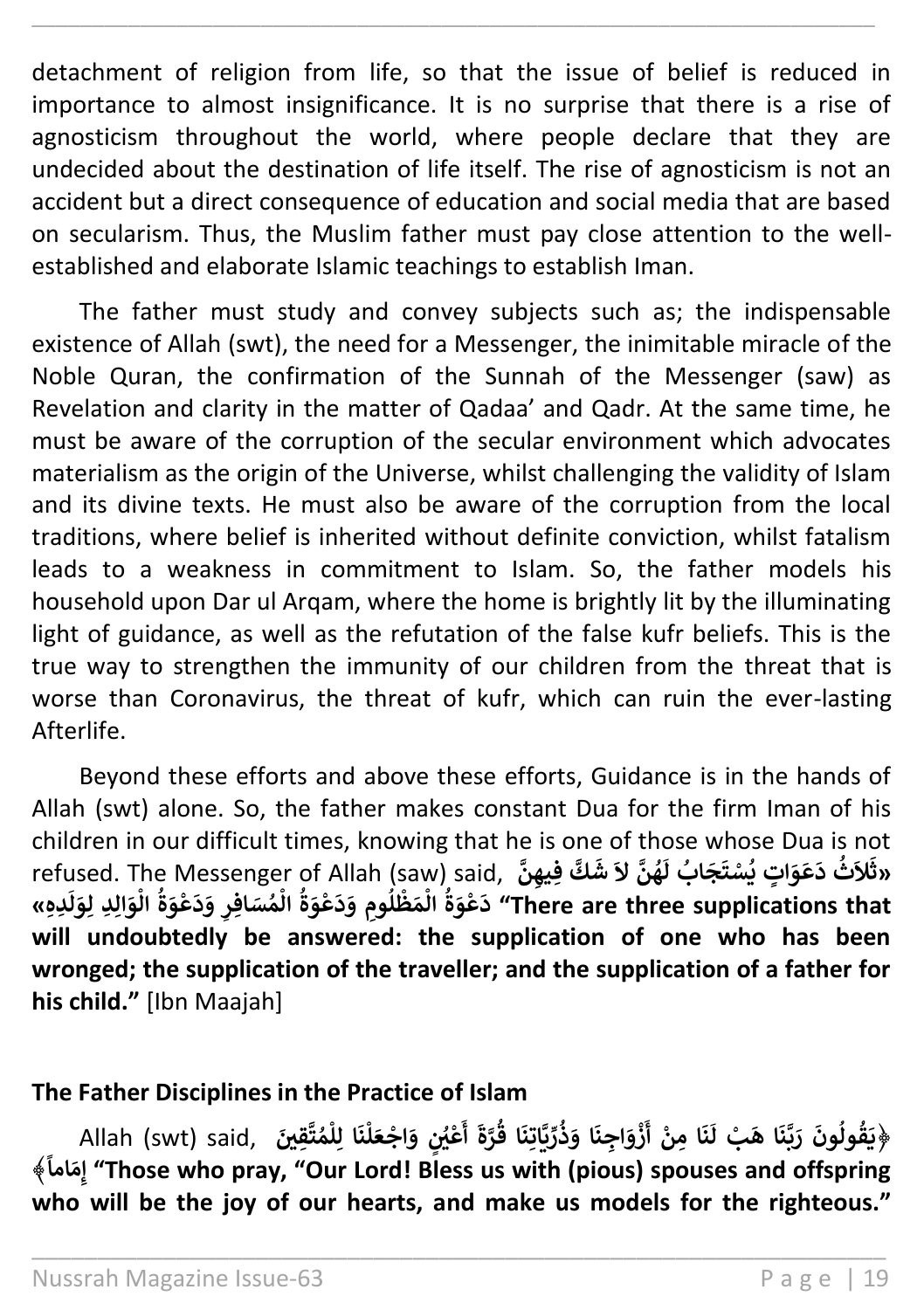[TMQ Surah Al-Furqan 25:74]. It is a duty upon the father in Islam to direct his children to the worship of Allah (swt) and Obedience of Allah (swt) and His Messenger (saw). Allah (swt) relates the speech of the father, Luqman (as), **ا**﴿ **َ ي** ِ<br>لِكَ مِنْ عَ **ْ ٰ َ** د ا Allall (Sw<br>**أَصَابَكَ إِنَّ ذ**َ **إ ا أ َ م َ ل َ ع ي ِ اص ْ َ ِ و ر ْ َ** -<br>وَأَمُرْ بِالْمَعْرُوفِ وَانْهَ عَنِ الْمُنكَ **ُ ْ ْ ُ ْ ْ ْ ُ ْ أ َ ة َ َل ِم الص ِق** ressenger (saw). Anan (swt) relates the speech or the lather, Luqman (as),<br>بُنِّيَّ أَقِمِ الصَّلَاةَ وَأْمُرْ بِالْمَعْرُوفِ وَانْهَ عَنِ الْمُنْكَرِ وَاصْبِرْ عَلَى مَا أَصَابَكَ إِنَّ ذَٰلِكَ مِنْ عَزْمِ الْأُمُورِ **أ ي ُ ُ ُ ْ األ ِ م O "ز** ﴾ **ْ my dear son! Establish prayer, encourage what is good and forbid what is evil, and endure patiently whatever befalls you. Surely this is a resolve to aspire to."** [TMQ Surah Luqman 31:17]. The father prays to Allah (swt) and strives to ensure his offspring are instilled with righteousness. Allah (swt) said, ﴿ **بِّ َ ر َ ال َ ق َ ر ك ش ُ ْ َ أ ْ ن** وقاي لون<br>ورياضي أ **أ ي ْ ْ َ** stare instined with righteousness. Anan (swt) said, یا isure ins onspring are instined with righteousness. Anan<br>أَوْزِعْنِي أَنْ أَشْكُرَ نِعْمَتَكَ الَّتِي أَنْعَمْتَ عَلَيَّ وَعَلَى وَالِدَيَّ وَأَنْ أَعْمَلَ صَالحاً تَ **إ ي ُ ن ْ أ ُ ْ َ ت ً ِحا ال صَ لَ َ م ع ْ َ أ ْ ن َ َ و ي َ ِ د ال َ و أ** .<br>آ **ل َ ع َ و َ ي ل َ ع تَ م َ ع ن ْْ َ ّٰت ِ َّ أ ي** د (Sulc)<br>نِعْمَتَكَ الَّ **ْ ي ِّ ن ّن َ ِ ِمْين ل س ْ م ال َ ِمن ُ ْ ي ِّ ن** ِّ<br>ي<sub>ْ</sub>كَ وَإِنِّي **إ ْ َ** لِ الْمَسِيَّ الْمَسْلِمِينَ ﴾ [السياسات التي يوسي المرتب السياسات التي يوسي المُسْلِمِينَ ﴾ [السياسات 1982]<br>They pray, "My Lord! Inspire me to (always) be فَبْتُ إِلَيْكَ وَإِنِّي مِنَ الْمُسْلِمِينَ **إ ْ ُ thankful for Your favours which You blessed me and my parents with, and to do good deeds that please You. And instil righteousness in my offspring. I truly repent to You, and I truly submit to Your Will."** [TMQ Surah Al-Ahqaf **َ َ** 46:15]. The Messenger of Allah (saw) said, **ٌ ِ د ال َ و لَ َ ح َ ·**<br>«هَا نَحَلَ وَالِلَّا وَلَدًا مِنْ نَحْلٍ أَفْضَلَ مِنْ أَدَبٍ<br>· **أ ْ ْ ْ َ ن ِمن ً د ْ ا َ ل َ و » ٍ ن سَ َ ح" There is no gift that a father gives his son more virtuous than good manners."** [Tirmidhi]

\_\_\_\_\_\_\_\_\_\_\_\_\_\_\_\_\_\_\_\_\_\_\_\_\_\_\_\_\_\_\_\_\_\_\_\_\_\_\_\_\_\_\_\_\_\_\_\_\_\_\_\_\_\_\_\_\_\_\_\_\_\_\_\_\_\_\_\_\_\_

Thus, as well as the friendly and attentive teacher, the father is mindful of disciplining wisely, securing his beloved offspring from the anger of Allah (swt) and punishment in the Aakhira. The Messenger of Allah (saw) said, **َب ِّ د َ ؤ ي ن ُ ْ** /<br>ع **»أل** ana pamsume<br>نْ يَتَصَدَّقَ بِصَاعٍ»<br>-**ْ َ أ ْ ِمن ْي ٌْ َ خ ه َ د ُ َ ل َ و لُ ج الر" That a man should discipline his son is better ُ for him than to have given a Sa' in charity."** [Tirmidhi]. The Messenger of Allah **َ** (saw) said, **» ة ن َ ج ال ه L**<br>2 **ْ ُ َ ل َ ف ِ ن ه ي ْ َ ل ِ إ َ ن سَ ح ْ َ َ و ن ه َ ج و َ ز َ و ن ه َ ب د أ أ ُ** ا<br>م **َ** ،،،،،،،،<br>بَنَاتٍ فَ **َ ث َ ال َ ث َ ال َ ع ن َ م" »If anyone ْ cares for three daughters, disciplines them, marries them and does good to them, he will go to Paradise."** [Abu Dawud].

The disciplining by the father is borne out of compassion and care, not out of frustration, anger and malice. Disciplining is not for the sake of the worldly aspirations of the father for his child, but for the sake of pleasing Allah (swt), raising the child's status in the never-ending Aakhira. The Messenger of Allah **َ َ** (saw) said, **»هِ ِ م و َ ي ْ َ ة ِقي َ ب ِتم ي ل ُ ْ َ** m the never ending Adkima.<br>لْيُتِمَّ صَوْمَهُ وَمَنْ كَانَ أَصْبَحَ مُفْطِرًا فَـ **ْ ُ أ ْ ُ ْ ُ ْ َ** mc wicssenger of Allan<br>**He «مَنْ گَانَ أَصْبَحَ صَائِمًا فَـ أ ْ who got up in the morning fasting (without eating anything) he should complete his fast, and he who had had his breakfast in the morning, he should complete the rest of the day (without food)."** [Muslim]. Muslim further complete the rest of the day (without lood). Indishing: Mashin<br>narrated that the Companions said; إِلَّهٌ نَصُومُهُ وَنُصَوِّمُ صِبْيَانَنَا الصِّغَارَ مِنْهُمْ إِنْ إ ء<br>م ँ<br>१ .<br>: ر ُ ا<br>و و<br>ا ٍ<br>بہ ن rar cne<br>كُنَّا بَعْدَ ذَ ر ا<br>م ن فَكُنَّا بَعْدَ ذَلِكَ نَصُومُهُ وَنَصَوِّمُ صِبْيَانَنَا الصِّغَارَ مِنْهُمْ إِنْ ` that the Companions said;<br>يَا سَاتَّكُ ذَلَّا يَسْأَلُونَ أَنَّا الصَّفَائِدُ الْفُرْوَةَ مِنْ أَنَّا وَإِنَّا يَتَمَرَّأَ إِنَّا النَّا عت بند ديت حبوب وتصور عبيد المستودة المستودة والمستودة والمستمر المستمر المستمر المستمر المستمر المستمر المستم<br>شَاءَ اللَّهُ وَنَذْهَبُ إِلَى الْمَسْجِدِ فَنَجْعَلُ لَهُمُ اللُّعْبَةَ مِنَ الْعِهْنِ فَإِذَا بَكَى أَحَدُهُ ֦֧֦֧֦ .<br>م ،<br>' أ ن ذ إ **ہ**<br>: راء<br>مِنَ الْعِهْنِ فَ ر ا<br>أ ن ِ<br>جُبَةَ ر ر<br>أ هُمُ اللَّا و<br>۵ ُ ً<br>أ بَرْ..<br>نَجْعَلُ لَ ن الْمَسْجِدِ فَ ֦֧<sup>֟</sup> ر<br>آ نَّا بَنْدَ دَيِّنَ صَبْرُهِ وَصَبْرٍ ۖ عَنِيْدِيَّا مَا مُصْحَارٍ بِنَهْمٍ ۚ إِنَّ أَرْسَاءَ الْمَامَ الْمَام<br>ءَ اللَّهُ وَنَذْهَبُ إِلَى الْمَسْجِدِ فَنَجْعَلُ لَهُمُ اللُّعْبَةَ مِنَ الْعِهْنِ فَإِذَا بَكَى أَحَدُهُمْ ر ्<br>∧ ر ر أ ست الله عن السيس المستقرر المستقرر المستقرر المستقرر المستقرر المستقرر المستقرر المستقرر المستقرر المستقرر الم<br>We henceforth observed fast on it (on the day of 'Ashura) and, Allah بِحِنْدَ الإِفْطَارِ ر ر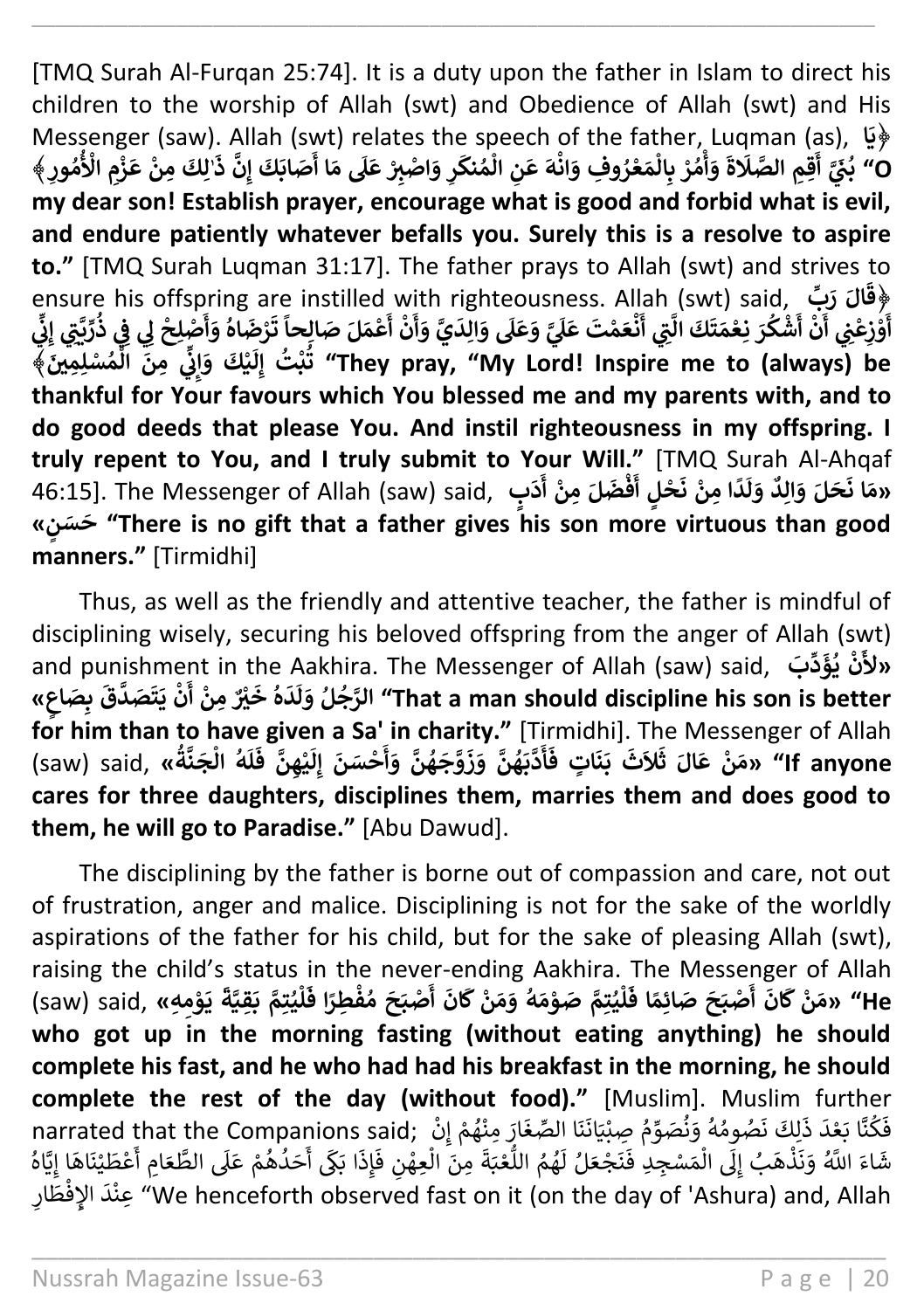(swt) willing, made our children observe that. We went to the mosque and made toys out of wool for them and when anyone felt hungry and wept for food, we gave them these toys till it was the time to break the fast."

\_\_\_\_\_\_\_\_\_\_\_\_\_\_\_\_\_\_\_\_\_\_\_\_\_\_\_\_\_\_\_\_\_\_\_\_\_\_\_\_\_\_\_\_\_\_\_\_\_\_\_\_\_\_\_\_\_\_\_\_\_\_\_\_\_\_\_\_\_\_

As a last resort, after teaching, commanding, encouraging, advising, admonishing and warning, the father is to beat the child over ten years of age for not performing Salah. The Messenger of Allah (saw) said,  **ّت ِ ي وا الص ر »م ِة ُ** ا<br>م **َ** ،<br>**بِالصَّلَا ا« َ ه ي ْ َ** مسر<br>**اضْرِبُوهُ عَلَ ُ ُ َ ف َ ِسِنْين َ ْش ْ َ ع َ غ َ ل َ ا ب َ ِ ذ إ َ ، ف َ ِسِنْين َ ع ب سَ َ غ ْ** ــ<br>آ **ل َ ا ب َ ِذ إ" Order the children to perform Salah when they reach the age of seven and when they reach the age of ten, discipline them by beating for (not performing) it."** [Abu Dawud, At-Tirmidhi].

Today, the Muslim father must be particularly alert in disciplining, due to the absence of Islam as a way of life. Under the dominance of secularism globally, liberal values are corrupting our youth. The resultant problems have become a major concern for fathers, particularly those of pre-teens and teenagers. It is common place for fathers to lament at the conduct of their children, whilst reminiscing of respect and discipline in their time. The increased Westernization of education and social media has indeed had a destructive effect. Individualism builds an innate dislike of any authority, including that of the Command of Allah (swt), so what of the father?

Materialism and hedonism build a sense of fulfilling desires, without restriction or guidance. Under the secular system, it is not rare now to hear of young Muslims neglecting obligations and indulging in prohibitions, such as drinking alcohol, smoking narcotics and fornicating. Corruption has even reached the extent that the unmarried are aborting children, whilst a few even declare themselves as homosexual.

All this is in addition to the weak personalities raised in Muslim families that are unable to restrain their anger, oppressing women or children, including merciless beating and mental torture. The problems exist in the Muslim World as well as the West, the difference only being in degree of severity.

#### **The Father is Responsible for Financial Maintenance**

In Islam, it is the father that is obliged to spend on the wife and their children. The mother is not obliged to provide maintenance for the children or the husband, no matter how much she earns. Allah (swt) said, ﴿ **َ** المونَ عَلَى **ُ َ ق ال َ ج ِّ الرُ**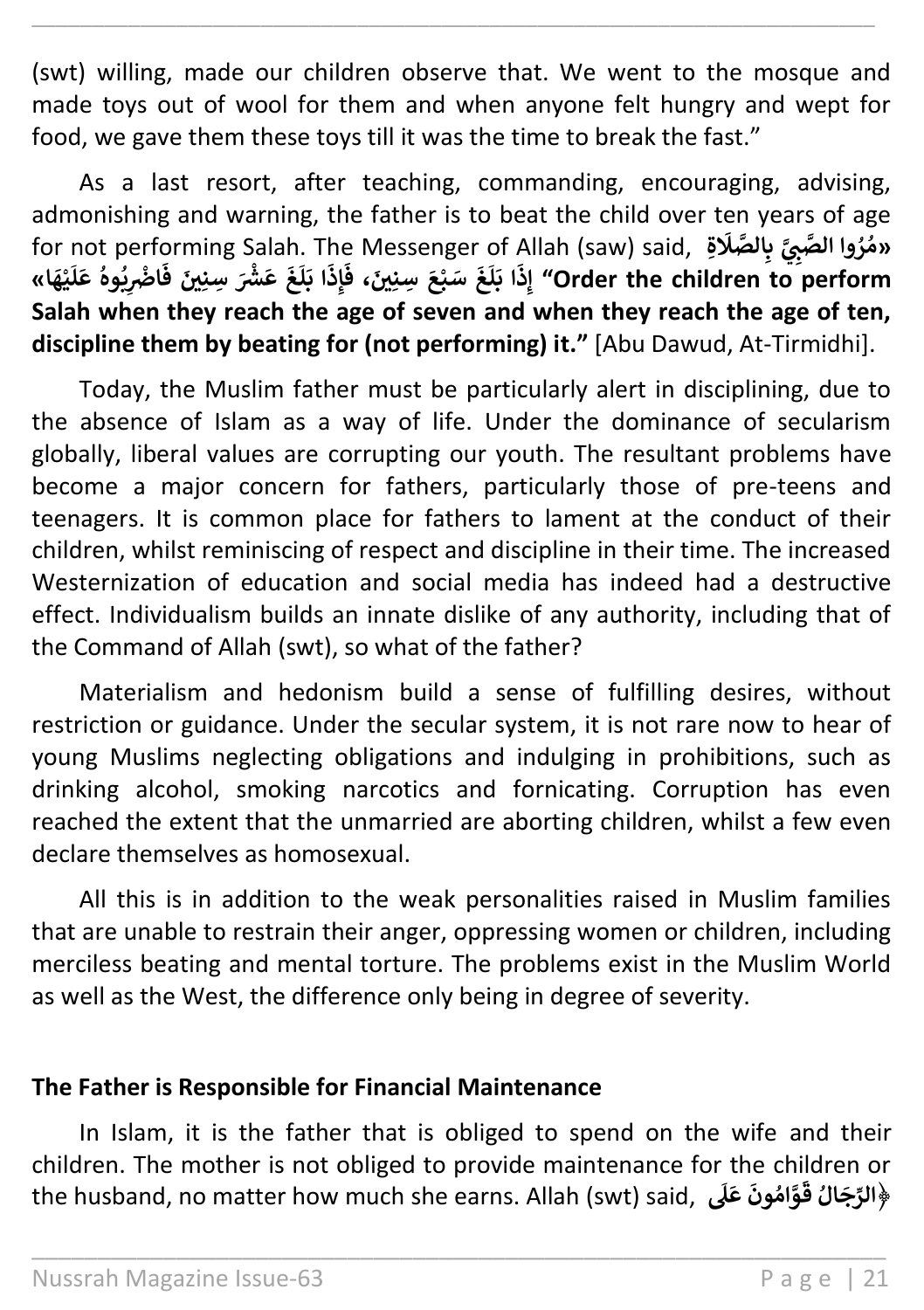**وا ق ُ َ نف َ بَعْضٍ وَبِمَ**ا أَ **ْ ٰ َ ل َ ع م ه َ ض ع َ ب اّٰلل َّ ُ لَ ض ْ ُ ْ َ** النِّسَاءِ بِمَا فَضَّلَ اللَّهُ بَعْضَهُمْ عَلَىٰ بَعْضٍ وَبِمَا أَنفَقُوا مِنْ أَمْوَالِهِمْ **ْ ْ َ أ ْ** ﴾ **منِ" Men are the caretakers of women, as men have been provisioned by Allah over women and tasked with supporting them financially."** [TMQ Surah An-Nisa'a 4:34]. Islam mandates that the father spends on the parents and relatives that are near, including his children. Allah (swt) said, ﴿ **َ ْين ِ ب َ ر ق ْ َ ْ** .<br>لِلْوَالِدَيْنِ وَالْأَ **ْ ْ َ ٍ ف ْي ْ َ خ ن ِّ م م ت ق ْ ُ ْ َ نف َ ا أ َ م لْ** ﴾ **ق" Say, "Whatever ُ donations you give are for parents and near relatives."** [Surah al-Baqarah 2:215].

\_\_\_\_\_\_\_\_\_\_\_\_\_\_\_\_\_\_\_\_\_\_\_\_\_\_\_\_\_\_\_\_\_\_\_\_\_\_\_\_\_\_\_\_\_\_\_\_\_\_\_\_\_\_\_\_\_\_\_\_\_\_\_\_\_\_\_\_\_\_

The financial maintenance given by the father is neither a favour nor a charity but a duty obliged by Allah (swt). It must be sufficient to fulfil the requirements and it must not be miserly. Any shortcoming is a serious matter, which may result in a verdict from an Islamic judge. Hind bint `Utba said to the Messenger (saw), "Abu Sufyan is a miserly man and I need to take some money of his wealth." The Messenger of Allah (saw) said, **كِ َ د َ ل َ و َ ِك و ِفي ك َ ا ي َ ِذي م »خ ْ ُ و ِف« ر ع َ م ال ِ ب" Take reasonably what is sufficient (***bil maroof***) for you and your ُ ْ ْ children."** [Bukhari].

Regarding financial maintenance, *Bil maroof* includes the basic needs, such as food, clothing and shelter, as well as some of the luxuries. *Bil maroof* is to the reasonable standard, taking into consideration in the degree of urbanization of the family location, such that it is higher in the cities, less in the villages and least in the desert abodes.

It is the financial maintenance that itself is a challenge under the harmful states in the Muslim World today. Due to the absence of free education and healthcare of a reasonable standard, many fathers are faced with the back breaking burden of private education and healthcare. The fathers struggle to fulfil even the duty of financial maintenance adequately, let alone the other duties. Nonetheless, providing financial maintenance is one of the duties of the father and not the only one.

#### **Conclusion: The Pious Children Benefit their Father both in his Life and After his Death**

Indeed, the Muslim father has many obligations towards his children, within which there is reward for fulfilment, but punishment in neglect. The father is the guardian of his household and he will be questioned about his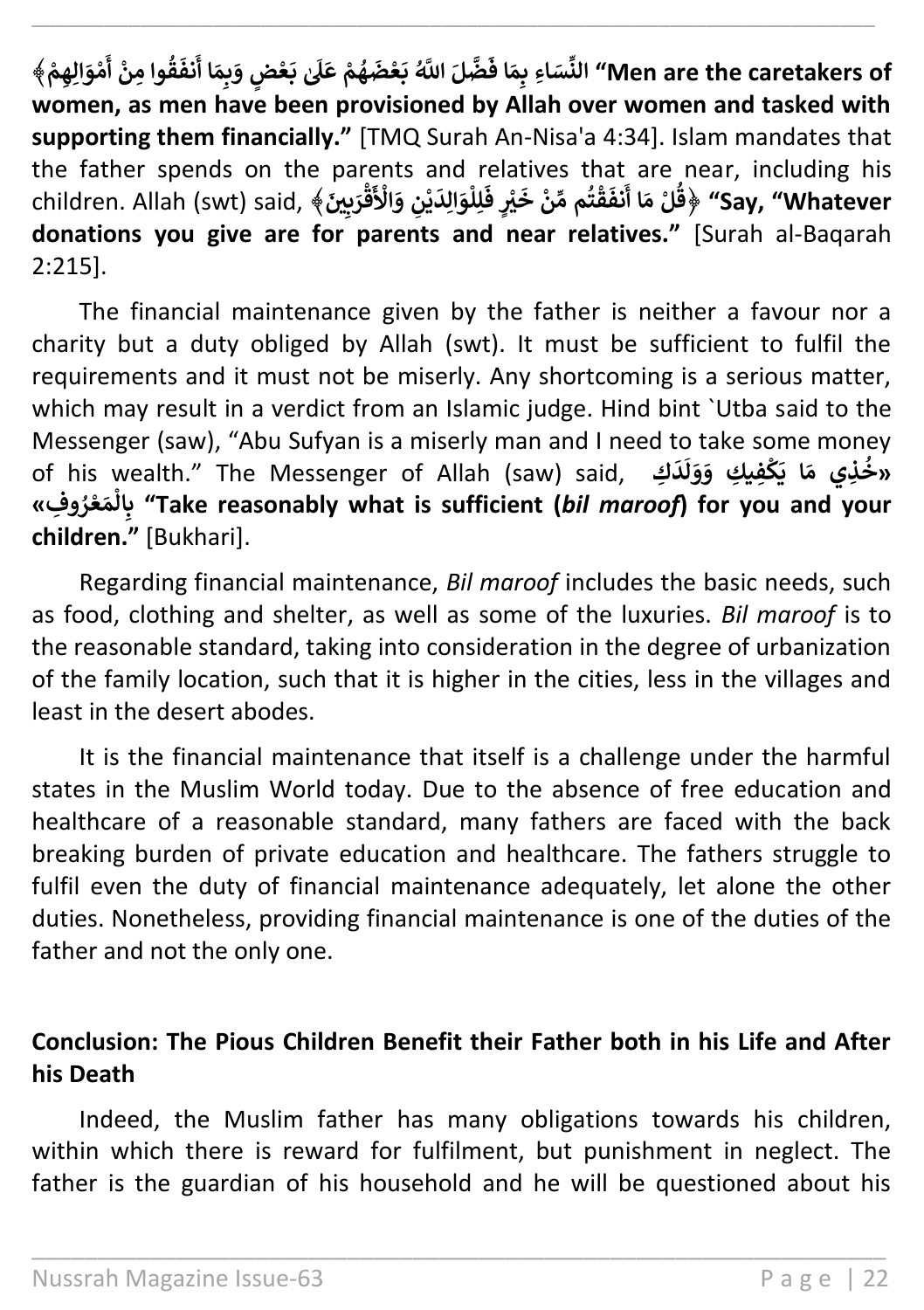guardianship. The Messenger of Allah (saw) said, **عاه عما اسي ٰ راع كل »إن هللاَسائلٌ** ع عَمَّة السَّرِيْعَة ,salu (saw) salu<br>**أَحَفِظَ أم ضيَع ح**ق**َّ َ ِل بيِت أ ه« عن أه الرجلُ َ سأل ي" Indeed Allah (swt) questions every ُ guardian about their charge as to whether they fulfilled or neglected, until the man is asked about the people of his home."** [An-Nisa'a, Ibn Hibban]. The Messenger of Allah (saw) said, **شٌّ ا َ وهوغ وت ُ م َ ي َ م و َ ي موت ُ َ ة ي ِعي َ ُهللا <sup>ر</sup> ِعيِه ُ ْ َ ي ٰ س ْ َ ٍد ي ب َ ع ِمن ا َ »م ْ ْ » َ** مَّسْ بِنِي سَمَّاتِ بِسَوْتِ يَبْتَوْتِ يَبْتَوْتِ رَسُوْ عَشَّ , الْعَالَمُ الْمَسَامَةِ الْكَمَام<br>There is none amongst the servants, who was " لِرَعِيَّتِهِ إِلا حَرَّمَ اللهُ عليه الجَنَّةَ **entrusted with the guardianship of his subjects, but died in such a state that he was dishonest in his guardianship, except that Paradise is forbidden for him."** [Muslim]. The Messenger of Allah (saw) said, **ْ م َ ل َ ف ً** aradise 15 Torbidden 101<br>«مَا مِنْ عَبْدٍ يَسْتَرْعِيهِ اللَّهُ رَعِيَّةً **ْ ْ ْ َ يجد ر م ْ َ ل**  مَسْسِمِينَ السَّارِ (السَّارِ) السَّارِ (السَّارِ) "Anyone who is charged by Allah (swt) to **ْ ُ ْ take charge of subjects and does not protect them with good counsel, will not smell the fragrance of paradise."** [Bukhari].

\_\_\_\_\_\_\_\_\_\_\_\_\_\_\_\_\_\_\_\_\_\_\_\_\_\_\_\_\_\_\_\_\_\_\_\_\_\_\_\_\_\_\_\_\_\_\_\_\_\_\_\_\_\_\_\_\_\_\_\_\_\_\_\_\_\_\_\_\_\_

The blessed father is the one who undertakes his duty towards educating and disciplining his children and by the Guidance of Allah (swt) has righteous offspring. Such children are the ones who will obey him within that which is his right, willingly through their love of Allah (swt) and His Messenger (saw). By the grace of Allah (swt), the dutiful father is blessed within his life, as well as after his returning to his Lord (swt). The Messenger of Allah (saw) said: **ُ ان سَ ن اإل اتَ َ ا م ْ ِ َ ِذ »إ ُ ٍم ي ِعل و ْ ْ َ ٍة أ َ ي ِ ار َ ٍة ج َ ق َ د صَ ِمن َِل ٍة إ ْ َ ث َ ال َ ث ِمن َِل ه ل َ م َ ع ه ن َ ع َ ع َ ط ْ إ** ا<br>م **ُ ُ ْ َ** انْقَطَعَ عَنْهُ عَمَلَهُ إِلاَّ مِنْ ثَلاَثَةٍ إِلاَّ مِنْ صَدَقَةٍ جَارِبَةٍ أَوْ عِلْمٍ يُنْتَفَعُ بِهِ أَوْ وَلاٍ صَالِح يَدْعُو لَهُ **ْ ُ َ** ہ عصالح يَدْعُو لَا<br>لَا ٍ صَالِحِ يَدْعُو لَا<br>. **ُ ْ ل َ و و ْ َ ِِه أ ب ع ُ َ** سِمِيَّةِ السَّنَّةُ عَمَلُهُ إِلاَّ مِنْ ثَلاَثَةٍ إِلاَّ مِنْ صَدَاقَةٍ جَارِيَةٍ أَوْ عِلْمٍ يُنْتَفَعُ بِهِ أَوْ وَلَدٍ صَالِحٍ يَدْعُو لَهُ»<br>When» انْقَطَعَ عَنْهُ عَمَلُهُ إِلاَّ مِنْ ثَلاَثَةٍ إِلاَّ مِنْ صَدَاقَةٍ **ْ a man dies, his acts come to an end, but three, recurring charity, or knowledge (by which people) benefit, or a pious son, who prays for him (for the deceased)."** [An-Nisa'i]. The Messenger of Allah (saw) said: **ُ ع َ ف ي ٰ َ ْ** ابع **ل لَ ج الر ِن »إ ُ » كَ َ ل َ ِدك َ ل َ ِ و ار َ ف ِتغ اسْ ِ ب ال ْ ُ َ ق ي ُ َ ا ف َ ذ َ ه ن ّن َ أ ُ ول ق َ ي ُ َ** لِيَّةٍ بَعْض حَقِيقٍ لِلْجَنَّةِ فَي الْجَنَّةِ فَي الْجَنَّةِ فَي الْجَنَّةِ فَي الْجَنَّةِ فَي الْجَنَّةِ **ْ ن ُ ُ in Paradise and will say: 'Where did this come from?' And it will be said: 'From your son's praying for forgiveness for you.'"** [Ibn Majah]

O Allah (swt)! May we fulfil our duties as fathers! May our sons and daughters be a cooling for our eyes and pillars for the Islamic Ummah! Let our progeny be those who strive with us in the work to re-establish the Second Khilafah (Caliphate) on the Method of Prophethood, resuming Islam as a way of life and carrying Islam as a Dawah all over the world. Ameen!

Ahmed narrated that the Messenger of Allah (saw), who conveys the meaning of Allah's (swt) Ahkam in his (saw) own words as part of his Sunnah, who does not speak except that which is revealed to him (saw) from His Lord, declared, **َ ِخَل ون ك ُ ُ َ ت م ا ث َ ه َ ع ُ َ ف ر َ ي ن ْ ْ َ َ اء أ َ ا ش َ ِذ ا إ َ ه ع ُ َ ف ر َ ي م ث َ ون ك ْ ُ ُ َ ت ن ْ َ اّٰلل َّ ُ َ اء أ َ** لام النَّبُوَّةُ فِيكُمْ مَا شَ*ّ* **ْ ُ ُ ُ** ا<br>و ا<br>مخ **َ »ت َ ل َ ع ٌ ة َ** فِيكُمْ مَا شَاءَ اللّهُ أَنْ تَكُونُ ثُمَّ يَرْفَعُهَا إِذَا شَاءَ أَنْ يَرْفَعَهَا ثُمَّ تَكُونُ خِلافَةً عَلَى ared,<br>فَيَكُمْ فَي عَامَ السَّائ<sup>ِ</sup> أَنَّهُ يَكُمْ وَ فَي عَامَ اللَّهُ عَلَيْهِ الْمَوْجَعَةِ وَ أَنْ تَكُ  **م ا ث َ ه َ ع ف ر َ ي ن اّٰلل َّ ُ َ اء ُ ْ ْ أ َ ا ش َ** لِّكونَ ثُمَّ يَرْفَعُهَا إِذَ<br>كُونَ ثُمَّ يَرْفَعُهَا إِذَ **ُ ْ ُ ُ َ** .<br>اءَ اللَّهُ أَنْ تَ<sub>َ</sub> **ْ أ َ** «عَتَّوَنَّ الْعَبَوْدِ عِيسًا مَا مَسَمَّا اللَّهُ أَنْ تَكُونَ ثُمَّ يَرْفَعُهَا إِذَا شَاءَ اللَّهُ أَنْ يَرْفَعَهَا ثُمَّ تَكُونُ مُلْكًا عَاضًا فَيَكُونُ<br>مِنْهَاجِ النُّبُوَّةِ فَتَكُونُ مَا شَاءَ اللَّهُ أَنْ تَكُون ا<br>• **ُ ُ ْ ُ ُ ْ ُ ُ ُ َ ت**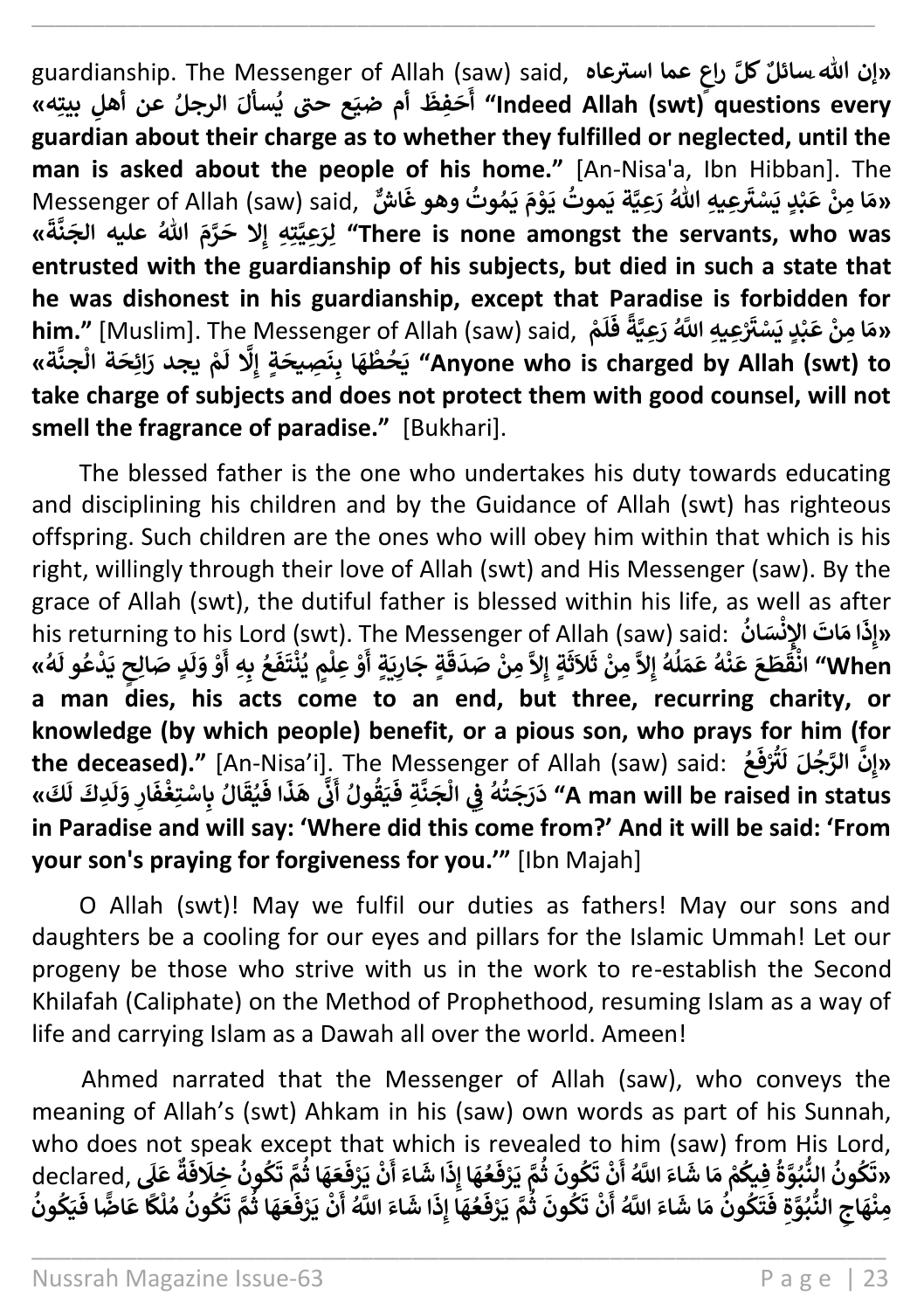**ُ م ون ك ُ ُ َ ت م ا ث َ ه َ ع ُ َ ف ر َ ي ن ْ ْ َ َ اء أ َ ا ش َ ِذ ا إ َ ه ع ُ َ ف ر َ ي م ث َ ون ك َ ي ن ْ ُ ُ ْ َ اّٰلل َّ ُ َ اء أ َ** مَا شَاءَ اللَّهُ أَنْ يَكُونَ ثُمَّ يَرْفَعُهَا إِذَا شَاءَ أَنْ يَرْفَعَهَا ثُمَّ تَكُونُ مُلْكًا جَبْرِيَّةً فَتَكُونُ **ُ ُ َ ف ً** لْكًا جَبْرِيَّةً فَتَكُونُ مَا شَاءَ اللَّهُ أَنْ تَكُونَ ثُمَّ<br>مَا جَبِّرِيَّةُ **ْ ُ ُ َ ت ن ْ َ اّٰلل َّ ُ َ اء أ َ ْكُونُ مُلْكًا جَبْرِيَّةً فَتَكُونُ مَا شَّـ<br>أَ أَ مَفَـَـدَا فُـَّةٍ عَمْ ـ فَيَلْفَقَ عَلَيْهِ مِنْ أَحِفَةً ة« و ب ُّ الن ِ اج َ ه ِمن ُ ْ َ ل َ ع ً ة َ ف َ ِخَل ون ك ُ ُ َ ت م ا ث َ ه َ ع ُ َ ف ر َ ي ن َ اء ْ ْ أ َ ا ش َ ِذ ا إ َ ه ع ُ َ ف ر َ ي" Prophethood will last with ْ you for as long as Allah wants it to last. Then there will be Khilafah according to the Method of Prophethood, and things will be as Allah wishes them to be. Then Allah will end it when He wishes. Then there will be biting (hereditary) rule, and things will be as Allah wishes them to be. Then, Allah will end it when He wishes. Then there will be an oppressive rule, and things will be as Allah wishes them to be. Then, Allah will end it when He wishes. Then there will be a Khilafah according to the method of Prophethood."** After this speech, then, he (saw) fell silent.

\_\_\_\_\_\_\_\_\_\_\_\_\_\_\_\_\_\_\_\_\_\_\_\_\_\_\_\_\_\_\_\_\_\_\_\_\_\_\_\_\_\_\_\_\_\_\_\_\_\_\_\_\_\_\_\_\_\_\_\_\_\_\_\_\_

\_\_\_\_\_\_\_\_\_\_\_\_\_\_\_\_\_\_\_\_\_\_\_\_\_\_\_\_\_\_\_\_\_\_\_\_\_\_\_\_\_\_\_\_\_\_\_\_\_\_\_\_\_\_\_\_\_\_\_\_\_\_\_\_\_\_\_\_\_\_

[Back to Index](#page-1-0)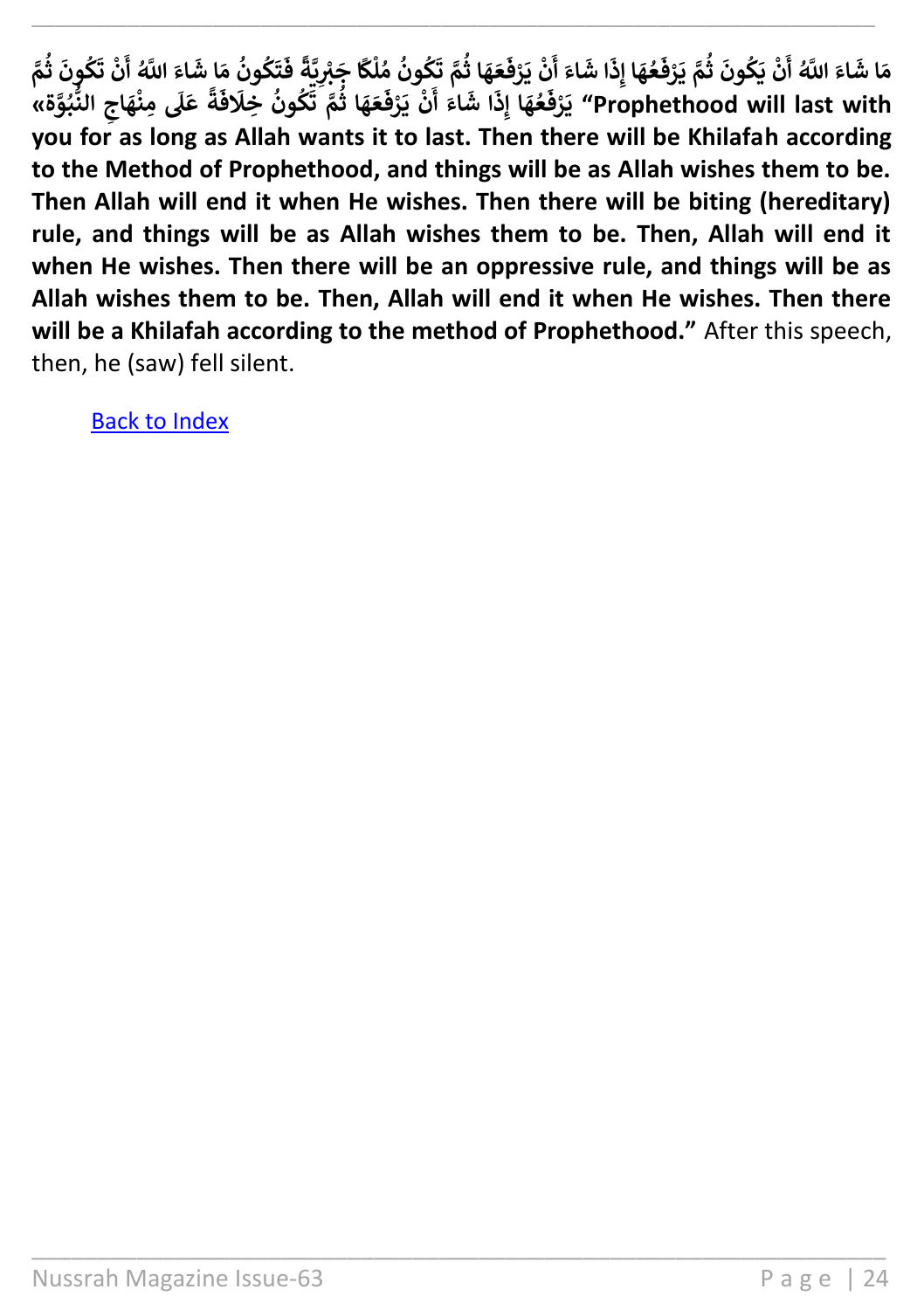# **On the Fard (Obligation) of Khilafah**

<span id="page-24-0"></span>\_\_\_\_\_\_\_\_\_\_\_\_\_\_\_\_\_\_\_\_\_\_\_\_\_\_\_\_\_\_\_\_\_\_\_\_\_\_\_\_\_\_\_\_\_\_\_\_\_\_\_\_\_\_\_\_\_\_\_\_\_\_\_\_\_\_\_\_\_\_

**Khalil Musab, Pakistan**

#### **Introduction: The Fard of the Khilafah is Established Upon the Divine Evidences**

Upon the liberation of Kabul, discussion has begun regarding the need for Khilafah (Caliphate) in the region as the next step, to unify the existing states as a single state. It is indeed a critical discussion in the Deen of Islam and is in fact an obligation, whose neglect is a sin.

The respected Maulana Mohammad Ali Jauhar, who was one of the leading figures of the Indian Subcontinent's historical Tehreek e Khilafat (Khilafah Movement,) once wrote in regards to the collapse of the Ottoman Caliphate: "…the temporal losses of Turkey which we were advised by Europe to "cut," touched a peculiar chord in our sub-consciousness, the Chord of Religion; for the Ruler of Turkey was the Khalifah or Successor of the Prophet and Emir-ul-Momineen or Chief of the Faithful and the Khilafah was as essentially our religious concern as the Qur'an or the Sunnah of the Prophet."

It must be made abundantly clear that the Khilafah is not a matter external to our Deen. As the Maulana rightly states, it is a matter that garners as much religious concern as any other obligations mandated in the Noble Qur'an and the Blessed Sunnah themselves. This is because it is a Fard to rule by all that Allah (swt) has revelaed, enjoined upon us by our Lord (swt). So without the Khilafah's establishment, the Deen cannot be fully implemented.

This was understood by the Great Companions (ra) of the Prophet (saw) who rushed to contract a Khaleefah for the believers upon the passing of the Messenger of Allah (saw) and the centrality of Khilafah was understood by those of knowledge and authority for the following 1300 years.

However, when the Allied Powers and their agents successfully abolished the Ottoman caliphate in 1924, in collaboration with traitors from amongst the Arabs and Turks, they launched a strategy to secularize the Muslim World and have the Ummah forget about their obligation to establish the Khilafah.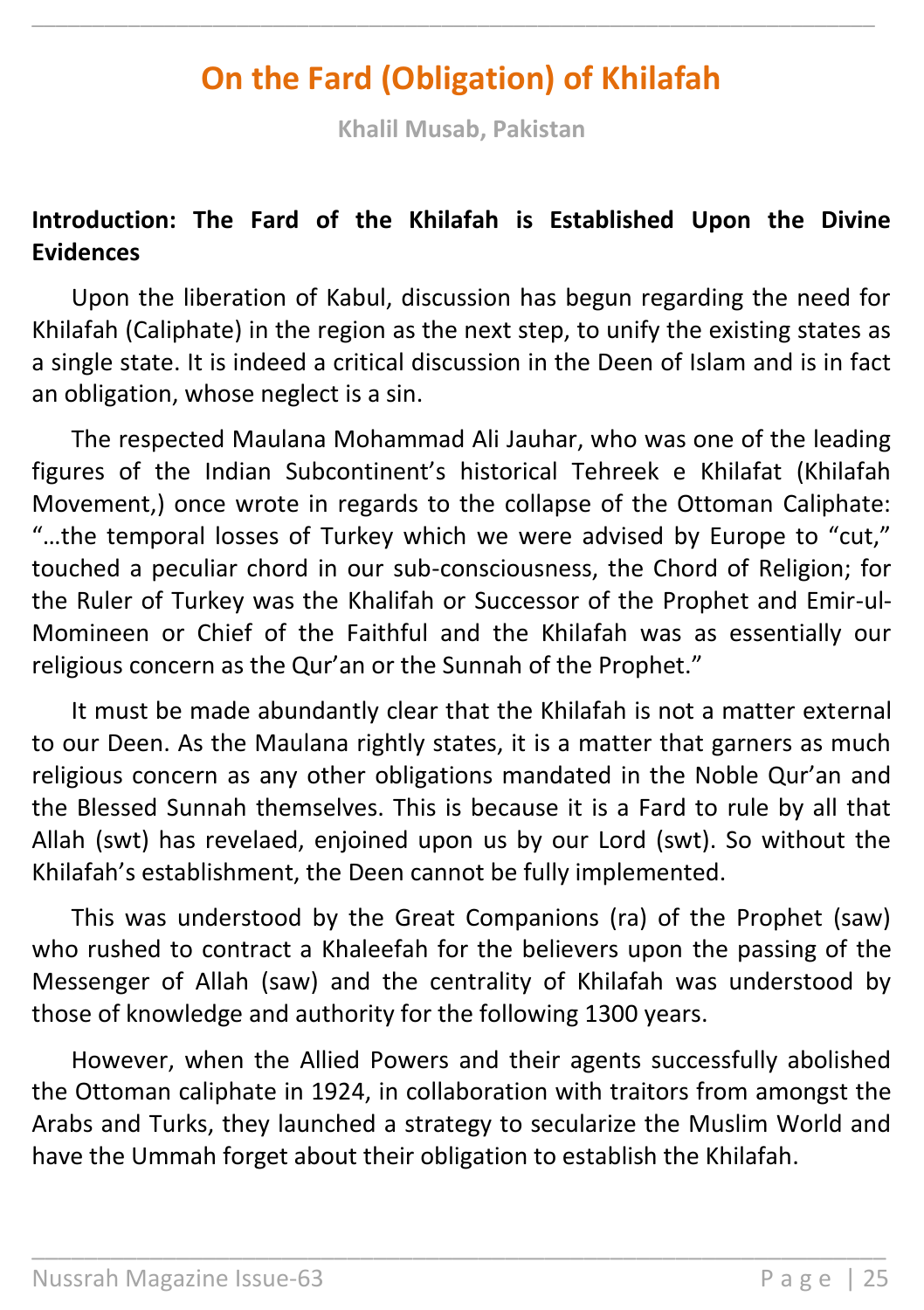Yet today there are those who say that the Khilafah is not a Fard. Rather, they erroneously say that the matter of the Khilafah is subject to discretion and the Ummah can choose whether or not to establish it. Those who say such things do so due to a lack of understanding or knowledge of the evidences (Daleel) for the Fard of the Khilafah. Therefore, to settle this matter, and to decisively establish that the Khilafah is indeed a Fard, the divine evidences must be reviewed, namely those from the Noble Qur'an, the Blessed Sunnah, and the Unanimous Consensus of the Companions (ra) (ijma as-Sahaba).

\_\_\_\_\_\_\_\_\_\_\_\_\_\_\_\_\_\_\_\_\_\_\_\_\_\_\_\_\_\_\_\_\_\_\_\_\_\_\_\_\_\_\_\_\_\_\_\_\_\_\_\_\_\_\_\_\_\_\_\_\_\_\_\_\_\_\_\_\_\_

#### **Of the Evidences from the Noble Book of Allah (swt)**

In Surah al-Mai'dah, verse 44, Allah (swt) declares, **ُ َّ للّٰا َ ل َ نز َ ا أ َ ِم م ب ك ح َ ي م ُ ْ ْ َّ ن ل َ م َ و** ـْئِكَ هُمُ الْكَافِرُونَ **ُ ْ ُ ُ ٰ َ ول أ ُ َ ف" And whosoever does not judge by all that Allah has revealed, such are the disbelievers."** Ibn Kathir commented regarding this ayah سبق السورية عن ابن عباس قوله: (وَمَن لَّمْ يَحْكُم بِمَا أَنزَلَ اللَّهُ فَأُولَـٰئِكَ :in his Tafseer<br>وقال علي بن أبي طلحة عن ابن عباس قوله: (وَمَن لَّمْ يَحْكُم بِمَا أَنزَلَ اللَّهُ فَأُولَـٰئِكَ :in his Tafseer **ٰ َ ول أ ُ َ ف اّٰلل َّ ُ َ ل َ نز َ ا أ َ ِم م ب ك ح َ ي م ُ ْ ْ َّ ن ل َ م َ و َ ون ِفر ا َ ك ال م ه** ( قال : من جحد ما أنزل هللا فقد كفر . ومن أقر به ولم يحكم فهو ظالم فاسق . رواه ابن .<br>• **ْ ُ** ا<br>ا جرير" Ali bin Abi Talhah also stated that Ibn 'Abbas (ra) commented on Allah's **َ** statement, **َ ون ِفر ا َ ك ال م ه ِئكَ ُ ْ ُ ُ ٰ َ ول أ ُ َ** .<br>مْ يَحْكُم بِمَا أَنزَلَ اللَّهُ فَـ **ُ ْ ْ َّ ن ل َ م َ و" And whosoever does not judge by what Allah has revealed, such are the disbelievers."** Whoever rejects what Allah (swt) has revealed, will have committed Kufr, and whoever affirms what Allah (swt) has revealed, but did not rule by it, is a zalim (unjust) and a fasiq (rebellious) and a sinner. So narrated ibn Jarir."

The assumption that the Deen is limited to only certain spheres of life is false. The Deen does not start and end at the doorsteps of the prayer hall but rather encompasses all matters, both private and public. It is the complete and perfect guidance for all of life's affairs. Thus, Allah (swt) not only enjoined upon us the performance of ibadah (ritualistic worship), but also established for us the muamalaat (transactions), the waging of jihad and the hudud and more. For these, we have evidences. For the punishment of the one who steals in society, in Surah al-Maidah, verse 38, Allah (swt) says: **وا ع َ ط اق ُ ْ َ ف ة ُ َ** ...<br>وَالسَّارِقُ وَالسَّارِقَ ا<br>م سنة اللَّهِ وَاللَّهُ ُ **ً اَل َ ك َ ا ن َ ب سَ َ ا ك َ ِم ب ً اء َ ز َ ا ج َ م ه َ ِدي ي ُ ْ َ ٌ ِكيم َ ح ٌ يز ِ ز َ ع" As for the male and female أ thieves, cut off their hands for what they have done – a deterrent from Allah. And Allah is Almighty, All-Wise."** For the prohibition of usury (riba) in all **َ** societal transactions, the evidence is verse 275 of Surah al-Baqarah: **ُ َّ للّٰا ل َ ح َ و أ ا َ ب ِّ الر َ م ر َ ح َ و َ ع ي َ ب ال..." Allah has permitted trade and has forbidden interest…"** And **ْ ْ**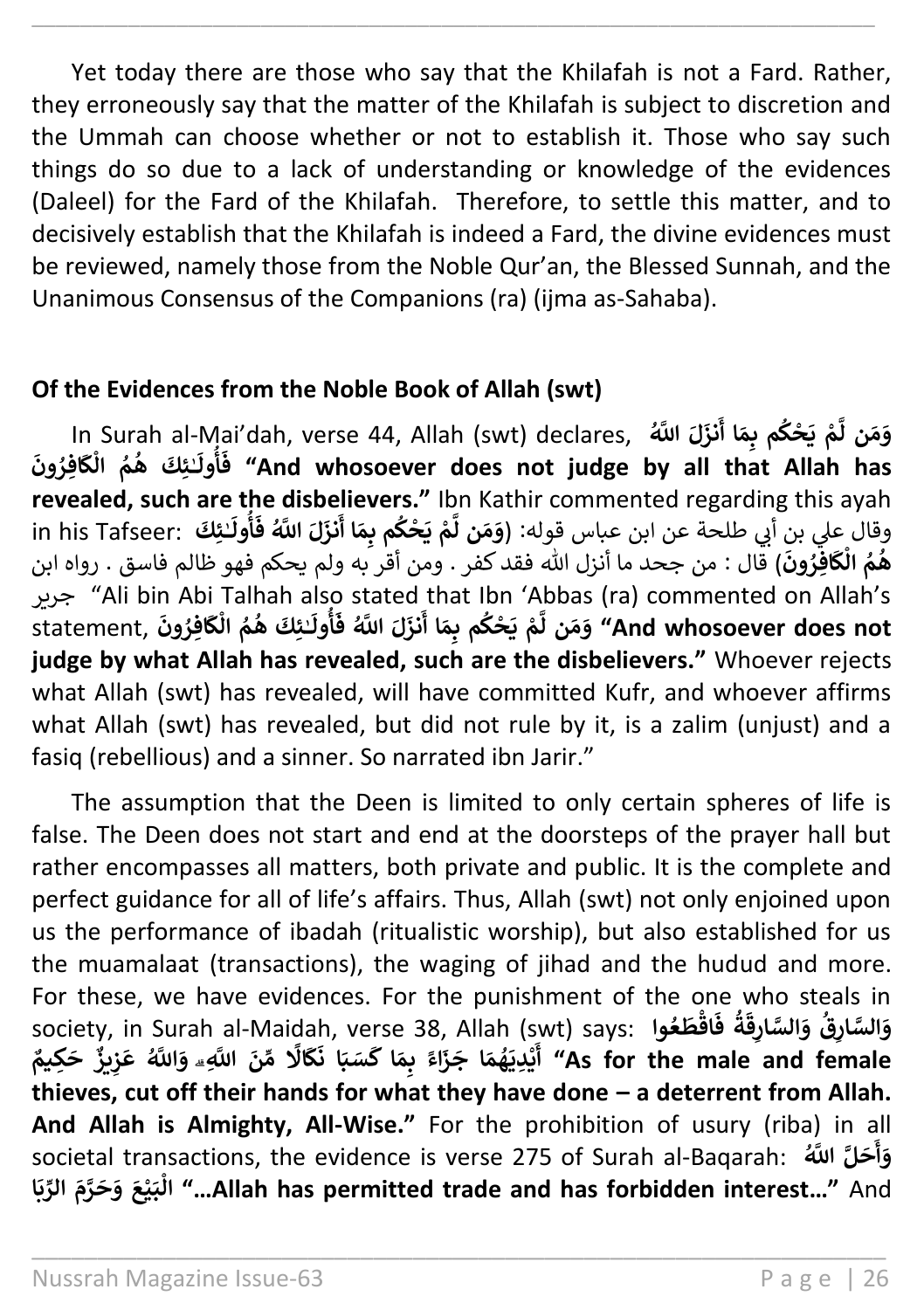there are many commandments that Allah (swt) has revealed for us to implement in society. The one who disobeys these commandments is the one who has violated their obligation towards their Lord and that is Kufr.

\_\_\_\_\_\_\_\_\_\_\_\_\_\_\_\_\_\_\_\_\_\_\_\_\_\_\_\_\_\_\_\_\_\_\_\_\_\_\_\_\_\_\_\_\_\_\_\_\_\_\_\_\_\_\_\_\_\_\_\_\_\_\_\_\_\_\_\_\_\_

Again Allah (swt) in Surah al-Ma'idah, verse 48 commands the believers to sort their affairs in accordance to the revelation: **َ ت َ** ..<br>نزَلَ اللَّهُــوَلَا ا<br>۽ **ا أ َ ِم م ب ه َ ن ي َ م ب ك اح ُ ْ ُ ْ َ ف ِع ب ت َ ْ** حافظ المستمر المستمر المستمر المستمر المستمر المستمر المستمر المستمر المستمر المستمر المستمر المستمر<br>الصين المستمر الصين المستمر العام العين المستمر المستمر المستمر المستمر المستمر المستمر المستمر المستمر المستم **ْ ْ ُ ْ and do not follow their desires over the truth that has come to you." (Surah Al-Mai'dah, verse 48)** "…their desires" is the desires of the disbelievers. They rule not by Islam and so to accept their laws over the laws of Allah (swt) is to commit a grave sin.

Thus is the need for the Khilafah, for it is the state that will ensure the implementation of the laws of Allah (swt), unify the Muslims under one Khaleefah and therefore fulfill our obligation towards our Lord. Such a state would be led by an appointed ruler to whom we have been commanded to **َ َ** obey. This is evidenced from Surah An-Nisa, verse 59: **َ َّ للّٰا وا ِطيع وا أ ن َ آم َ ِذين ُ ُ َّ ا ال َ ه ُّ ي ا أ َ ي ُ ِطيع** ِّ الْعِيْعُوا اللهُ .coey. This is evidenced nom suran An-wisa, verse 39. هناك .<br>وَأَطِيعُوا الرَّسُولَ وَأُولِي الْأَهْرِ مِنكُمْ-فَإِن تَنَازَعْتُمْ فِي شَيْءٍ فَرُدُّوهُ إِلَى اللَّهِ وَالرَّسُولِ **أ َِل وه ُّ د ر إ ُ ُ َ ٍء ف ْش َ ِي ف م ت ع َ از َ ن ْ ي ن ْ ُ ْ َ ِن ت إ َ ۖ ف م ِمنك ِ ر م ْ ُ ْ َ ْ ِيَل األ و َ و َ ول سُ الر وا" O you who ُ أ believe, obey Allah and obey the Messenger and those in authority among you. Then, if you dispute over something, revert it back to Allah and the Messenger, if you believe in Allah and the Last Day…"**

It is only by the appointment of a ruler that disputes can be settled and the affairs of the state can be managed. Imam Mawardi wrote al-Ahkam assultaniyyah (Rulings of Governance): يَا المَّاسَدُ الدَّيْنَ - المُسَادِّ عَامْلاً بِهِ جراسة الدِّين ֦֧֦֧֦֧֦֧֦֧֦֧֦֧֦֧֦֧֦֧֦֧֜֜*֚* ا<br>پ موضوعة ة ا<br>پو .<br>the Imamah (leadership) is وسياسة الدنيا، وعَقْدُها لِمَن يقوم بها في الأُمَّة واجبٌ بالإِجماع ي ֦֧֦֧֦֧֦֧֦֧֦֧֦֧֧֚֝֬֓<u>֓</u> ّ, ر the subject of Succession (Khilafah) of the Prophethood, in the guardianship of the Deen and politics of the Dunya. Its contracting upon the one who can perform it in the Ummah, is an obligation by Ijmaa'a (Consensus)."

It is the responsibility of the 'Ulema to hold the rulers to ruling by all that Allah (swt) has revealed, referring all disputes to the Book of Allah (swt) and the Sunnah of the Messenger (saw). As Imam Ghazali explained in his book, IHyaa Uloom ud Deen (Revival of the Knowledge of Deen) that ،الملوك بفساد الرعايا فساد وفساد الملوك بفساد العلماء، وفساد العلماء باستيالء حب المال والجاه، ومن استوىل عليه حب الدنيا، The corruption of the citizens" لم يقدر على الحسبة على الأراذل، فكيف على الملوك والأكابر is through the corruption of rulers, the corruption of rulers is through the corruption of 'Ulema, and the corruption of the 'Ulema is through taking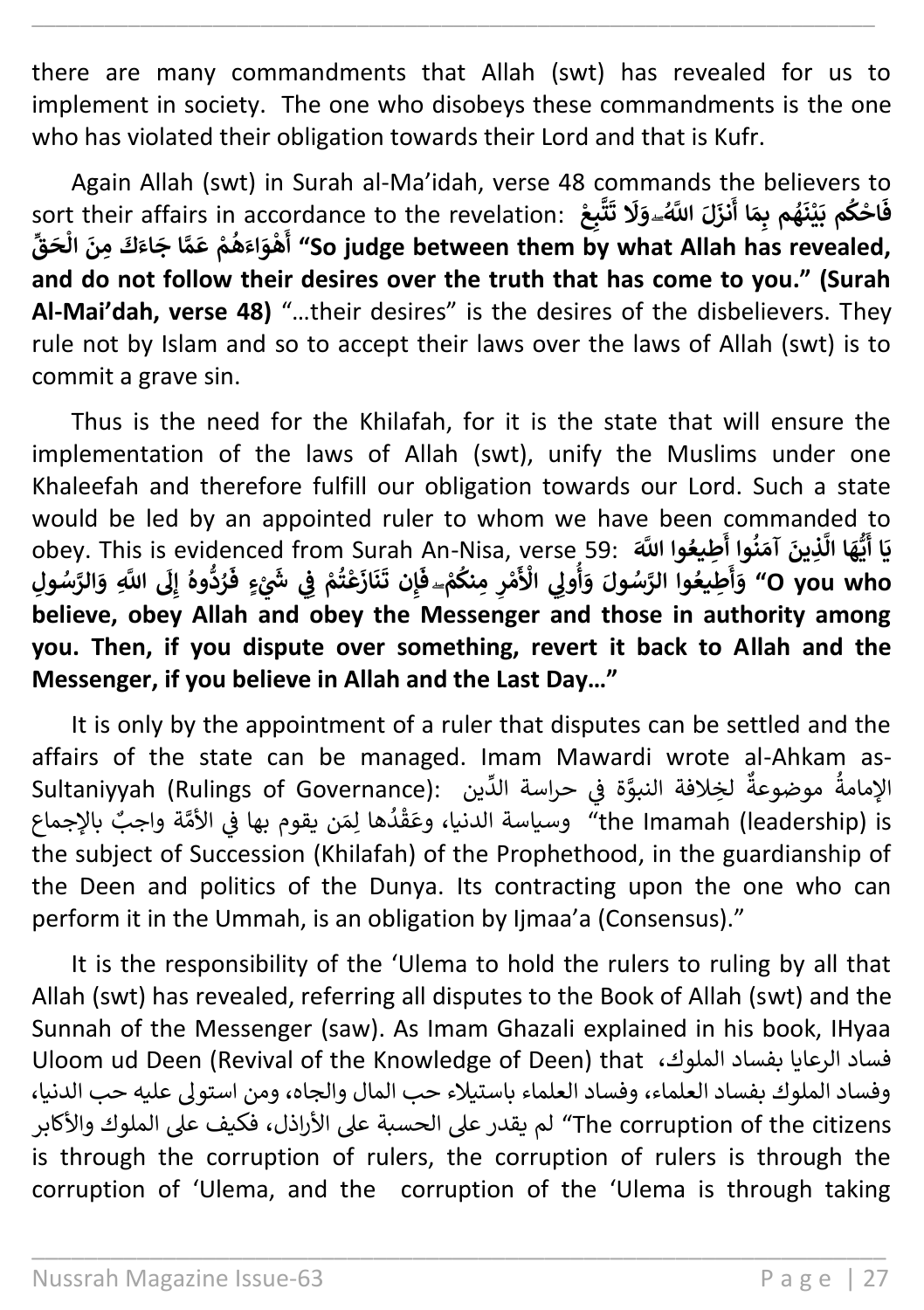possession of the love of money and prestige. And whoever is overwhelmed by the love of the world, is not able to account the lowly, so what of the rulers and the chiefs?" Imam Ghazali stated, يهذه كانت سيرة العلماء وعادتهم في الأمر بالمعروف والنعي ي ė عن المنكر، وقلة مبالاتهم بسطوة السلاطين؛ لكونهم اتكلوا على فضل الله تعالى أن يحرسهم، ورضوا ر كلامهم في القلوب القاسية فليَّنها وأزال ي ֦֧֦֧֦֧֦֧֦֧֦֧֦֧֧֦֧֦֧֚֚֡֜֜֜֓֜֜֜֜֜֞֓֡֬ َّ بحكم الله تعالى أن يرزقهم الشهادة، فلما أخلصوا لله النية؛ أث قساوتها" This has been the biography of the 'Ulema and their tradition of enjoining good and forbidding evil, and their indifference to the power of the rulers; because they relied on the grace of Allah (swt) to guard them, and were content with the order of Allah (swt) to grant them martyrdom. Their words affected hard hearts, so He (swt) softened them and removed their hardness."

\_\_\_\_\_\_\_\_\_\_\_\_\_\_\_\_\_\_\_\_\_\_\_\_\_\_\_\_\_\_\_\_\_\_\_\_\_\_\_\_\_\_\_\_\_\_\_\_\_\_\_\_\_\_\_\_\_\_\_\_\_\_\_\_\_\_\_\_\_\_

#### **Of the Evidences from the Blessed Sunnah of the Messenger of Allah (saw)**

Every state needs a ruler and the ruler of the Khilafah is the Khalifah. This is the title that the Prophet (saw) chose for those who would succeed him in leadership, though the Khalifahs can also be known by other titles such as Imam or Sultan or Amir. It will be this leader, this Imam, this Khalifah who will ensure the proper implementation of the Deen. In numerous Ahadeeth, the Prophet (saw) spoke of the Caliphs who would lead the believers after him. From amongst them, the Messenger of Allah (saw) said, **ُ اء َ ي ب ن** إِسْرَانِيلَ نَسُوْسُهُمْ الاَنْبِيَاءَ )<br>نَبِيٌّ خَلَفَهُ نَبِيٌّ وَإِنَّهُ لاَ نَبِيَّ بَعْدِي وَسَ<br>نَبِيٌّ خَلَفَهُ نَبِيٌّ وَإِنَّهُ لاَ نَبِيَّ بَعْدِي **ْ َ** اللَّهُ الرَّأَمُّ<br>تَسُوسُهُمُ الأَ **ُ** ۔<br>وُ **ت ِيلَ ْ َْسائ وإ ن َ ب ت ْ َ ُ ان َ ك ْ َ** ا<br>**ُهُ لاَ نَ**ّ **ُ ن ِ إ َ و ٌّ ّت ِ ي َ ن ه ُ َ ف َ ل َ خ ّت ِ ي ٌَّ بسو إينا**<br>لَمَكَ ذَ **ل َ ا ه َ م َّ** حَقَّ بِلَو إِمَّارِ<del>يِّيْنَا عَسَوْتَ فَيْ</del> الْأَرْضِيَّةِ الْمَالَّةُ الْمَالَّةُ الْمَالَّةُ اَلْمَالَّةُ ا<br>كُلَّمَا هَلَكَ نَبِيٌّ خَلَفَهُ نَبِيٌّ وَإِنَّهُ لاَ نَبِيَّ بَعْدِي وَسَتَكُونُ خُلَفَاءُ فَتَكْثُرُ **ُ ُ ُ ْ َ ف اء ُ َ ف َ** ىسى سىمىسى سىمىسى<br>**ت**كونُ خُلَفَاءُ فَتَكْثُرُ.ِ **ُ ُ ُ َ ن ر م أ ُ ُ ْ َ ا ت َ م َ وا ف ال ُ َ** قَالُوِا فَمَا تَأْمُرُنَا قُالَ فُوا بِبَيْعَةِ الْأَوَّلِ **َ** سندس على السنة<br>ال فُوا بِبَيْعَةِ الأَ **ْ ُ َ** ِسَتَكُونَ خَلَفَاءُ فَتَكَثَّرُ. قَالُوا فَمَا تَأْمُرُنَا قَ<br>ذَلائَةَلِّ عَلَّوْ يُلْمِدُوْ عَلَيْهُ فَلَدَّ سَتَّ **ْ م اه َ ع ُ ْ** حالوا صنة حامره حان طوا <del>بِنِيمَةِ</del><br>هُمْ فَإِنَّ اللَّهَ سَائِلُهُمْ عَمَّا اسْتَرْ؛ **ْ ُ ُ ْ ُ**  لِيَّةٍ فَالأَوَّلِّ وَأَعْظُوهُمْ حَقُّاً "The Israelis used to be ruled and **ْ ُ ُ ْ أ guided by prophets: Whenever a prophet died, another would take over his place. There will be no prophet after me, but there will be Caliphs who will increase in number." The people asked, "O Allah's Messenger (saw)! What do you order us (to do)?" He said, "Obey the one who will be given the pledge of allegiance first. Fulfill their (i.e. the Caliphs) rights, for Allah will ask them about (any shortcoming) in ruling those Allah has put under their guardianship."** [Muslim].

So the one who is trusted with the affairs of the Muslims must be given the pledge of allegiance (the bay'ah) and must be obeyed. It does not mean that every individual must give bay'ah (the pledge of allegiance) to the Caliph but rather that it is the Obligation of Sufficiency (Fard Kifayah) of the believers to ensure that the contract of bay'ah is established. Whilst obedience to the Khaleefah is obliged upon every Muslims, the contracting of the Khaleefah is by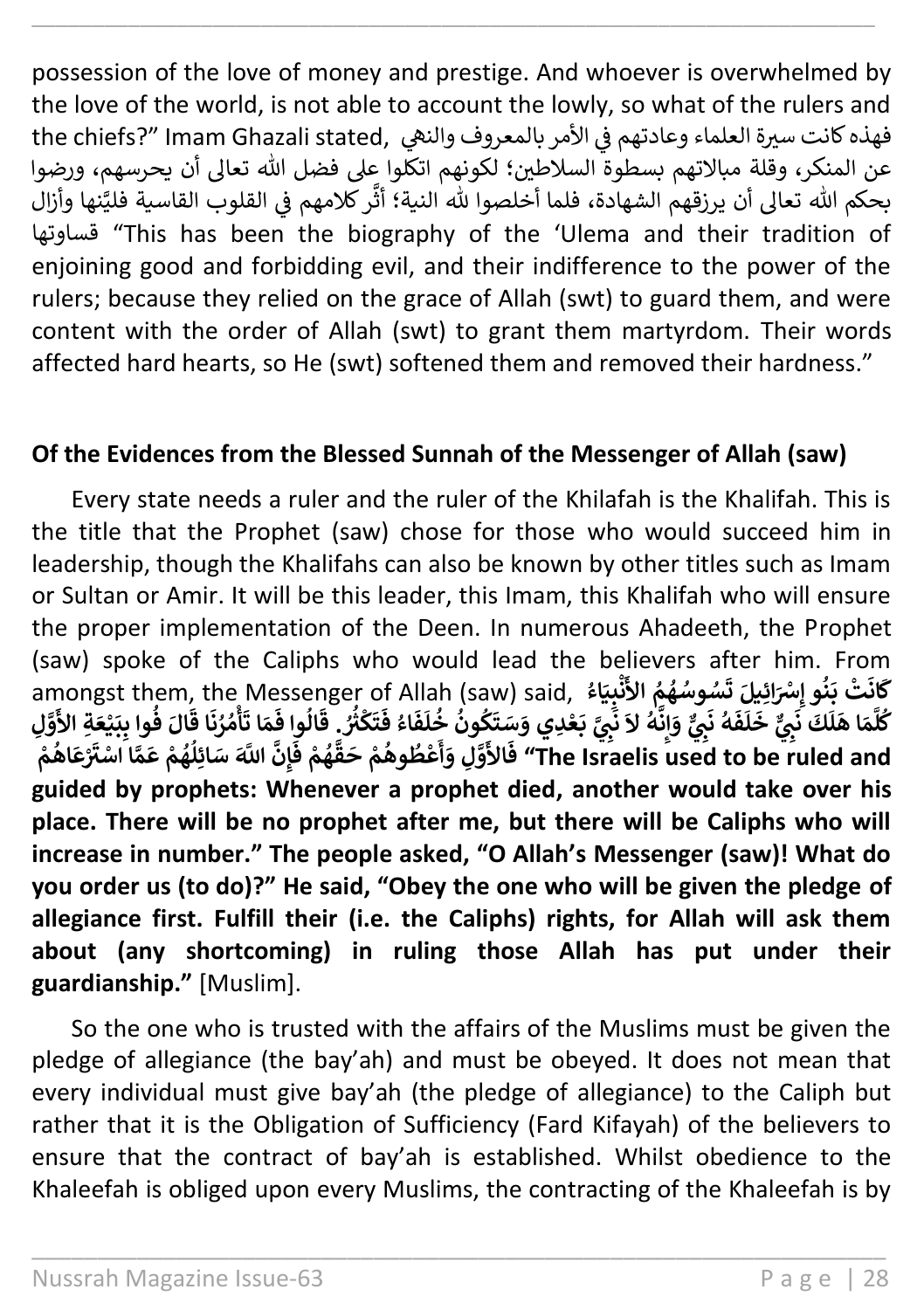a group from amongst them, as a Fard Kafiyyah (Obligation of Sufficiency). u group Hom amongst them, as a Fard Ranyyan (Osingation or Samelency )<br>جْمَعُوا عَلَى انْعِقَادِ , Imam An-Nawwawi stated in his Sharh of Sahih Muslim that ۔<br>ڊ ٍ<br>ِا ر<br>د ر.<br>وأ أ ة ن ف ن ر . سعود العاملين المستورد و المستورد المستورد المستورد المستورد المستورد المستورد المستورد المستورد المستورد<br>الْخِلَافَةِ بِالِاسْتِخْلَافِ وَعَلَى إِنْعِقَادِهَا بِعَقْدِ أَهْلِ الْحَلِّ وَالْعَقْدِ لِإِنْسَانٍ إِذَا لَ ۔<br>ا ا<br>ئا ا<br>أ ֦֧֦֧֦֧֦֧֦֧֦֧֦֧֦֧֦֧֦֧֦֧֦֧֧֦֧֧֦֧֦֧֧֦֧֜֓֜֓֜֓֓ ر ।<br>ह ا ل ن ِّ<br>هْلِ الْحَلِّ وَالْعَقْدِ لِإِنْسَانٍ إِذَ ر ر ֧֦֧֦֧֦֧֦֧֦֧֦֝֝֟ ֧֧֧֦֧֧֦֧֦֧֦֧֓֟֓֟֓֓֟֓֓֓֟֓֓֟֓֓֓֓֟֓֓֟֓֓֟֓֓֓֟֓֓֟֓֓ ر ا<br>ڳا ءِ<br>فِ وَعَلَى انْعِقَادِهَا بِعَقْدِ أَ<br>عَدَيَ تَسْتَغْفَّادِهَا بِعَقْدِ أَ ا<br>پر ֦֧֦֧֦֧֦֧֦֧֦֧֦֧֦֧֦֧֦֧֦֧֦֧֦֧֦֧֦֧֦֧ ن بِالِاسْتِخْلَافِ وَعَلَى انْعِقَادِهَا بِعَقْدِ أَهْلِ الْحَلِّ وَالْعَقْدِ لِإِنْسَانٍ إِذَا لَمْ يَسْتَخْلِفِ الْخَلِيفَةُ وَأَجْمَعُوا<br>بِالِاسْتِخْلَافِ وَعَلَى انْعِقَادِهَا بِعَقْدِ أَهْلِ الْحَلِّ وَالْعَقْدِ لِإِن ر ُ ر ا<br>وَأ أ مْرَ شُورَى<sup>ّ</sup> بَيْنَ جَمَّ : ُ ر ر ن مُتِدَرِّكَ بِكِرْسُوَعَدَرِّكِ رَحْيَ الْعِسَاعِينَ بِأَنْثَ جَمَاعَةٍ كَمَا فَعَلَ عُمَرُ بِالسَّنَّةِ وَأَجْمَعُوا عَلَى أَنَّهُ يَجِبُ عَلَى<br>عَلَى جَوَازِ جَعْلِ الْخَلِيفَةِ الْأَهْرَ شُورَى بَيْنَ جَمَاعَةٍ كَمَا فَ ْ ر .<br>ይ يستعيف العا<br>جُمَعُوا عَلَى أ أ ُ ر مَعْدِ رِبِيْسَانٍ إِذَا لَمْ<br>مَلَ عُمَرُ بِالسِّنَّةِ وَأ أ ُ ن معــن ر.<br>اعَةٍ كَمَا فَ ِ<br>بِالْعَقْلِ ر .<br>أ ن َلِّي جُورٍ بِيَّاسٍ مُحَسِّرٍ سَوْرِي بِيْنِ الْمَدْنِ وَبِينَ نَصْبُ خَلِيفَةٍ وَوُجُوبُهُ بِالشَّرْعِ لَا<br>They (Ulema') are agreed upon the الْمُسْلِمِينَ نَصْبُ خَلِيفَةٍ وَوُجُوبُهُ بِالشَّرْعِ لَا ر ،<br>ا ۔<br>' ٍّ ٍ<br>ڈ ٍ<br>۵ ؚ<br>ا contracting of the Khilafah by succession and upon the contracting by Ahl ul Hal wa Aqd upon the man, if a Khaleefah has not been appointed in succession. And they agreed upon the precept of the making of the Khaleefah as the matter of Shura (Consultation) between the community, as 'Umar appointed the six (for consultation) and they are agreed that it is obliged upon the Muslims to appoint a Khaleefah and the obligation is by Shariah and not by human reasoning." So it was seen in the past that the contract of Bay'ah was established by the people of influence, Ahl al-Hall wal-Aqd (the people of loosening and binding).

\_\_\_\_\_\_\_\_\_\_\_\_\_\_\_\_\_\_\_\_\_\_\_\_\_\_\_\_\_\_\_\_\_\_\_\_\_\_\_\_\_\_\_\_\_\_\_\_\_\_\_\_\_\_\_\_\_\_\_\_\_\_\_\_\_\_\_\_\_\_

## **The Consensus of the Companions (Ijma as-Sahaba)**

The Companions of the Prophet (saw) understood the fard of contracting a ruler to lead the Ummah and implement the deen, so much so that they delayed the burial of the Messenger (saw). As we know, the burial of the deceased is a Fard and so for some of the Companions (ra) to delay the burial of the Messenger (SAW), through prioritizing the appointment of a ruler means that they understood it to be a greater obligation from the Messenger of Allah (saw).

Ibn Khaldun said in Al-Muqaddimah (The Introduction), قد واجب لمامْا نصب إن عرف وجوبه في الشرع بإجماع الصحابة والتابعين؛ لأن أصحاب رسول الله صلى الله عليه وسلم عند ي ֦֧֢֦֧֦֧֦֧֧֢֧֧ׅ֧֦֧֚֚֚֚֚֬֜֡֜֓֡֓֜֜֜֬ وفاته بادروا إلى بيعة أبي بكر رضي الله عنه وتسليم النظر إليه في أمورهم، وكذا في كل عصر من بعد ذلك ي j ي ֦֧֦֧֦֧֦֧֦֧֦֧֦֧֧֦֧֦֧ׅ֪֪֪֪֪֦֚֚֡֜֜֜֓֜֜֜֜֓֡ .<br>The " ولم يترك الناس فوضى في عصر من الأعصار، واستقر ذلك إجماعا دالا على وجوب نصب الإمام ė appointment of an Imam is Wajib and its obligation is known by the Unanimous Consensus of the Companions (ra) and the Tabi'een. The Companions of the Prophet (saw) at his death rushed to give the Bay'ah to Abu Bakr (ra) and handed over the responsibility of Khilafah to him to take care of their affairs. The case was the same in the issue of Khilafah in the centuries to come, as the people (Muslims) did not neglect the matter, thus avoiding chaos of the later ages. So, it indicates a clear and binding Consensus on the obligation to appoint the Khaleefah."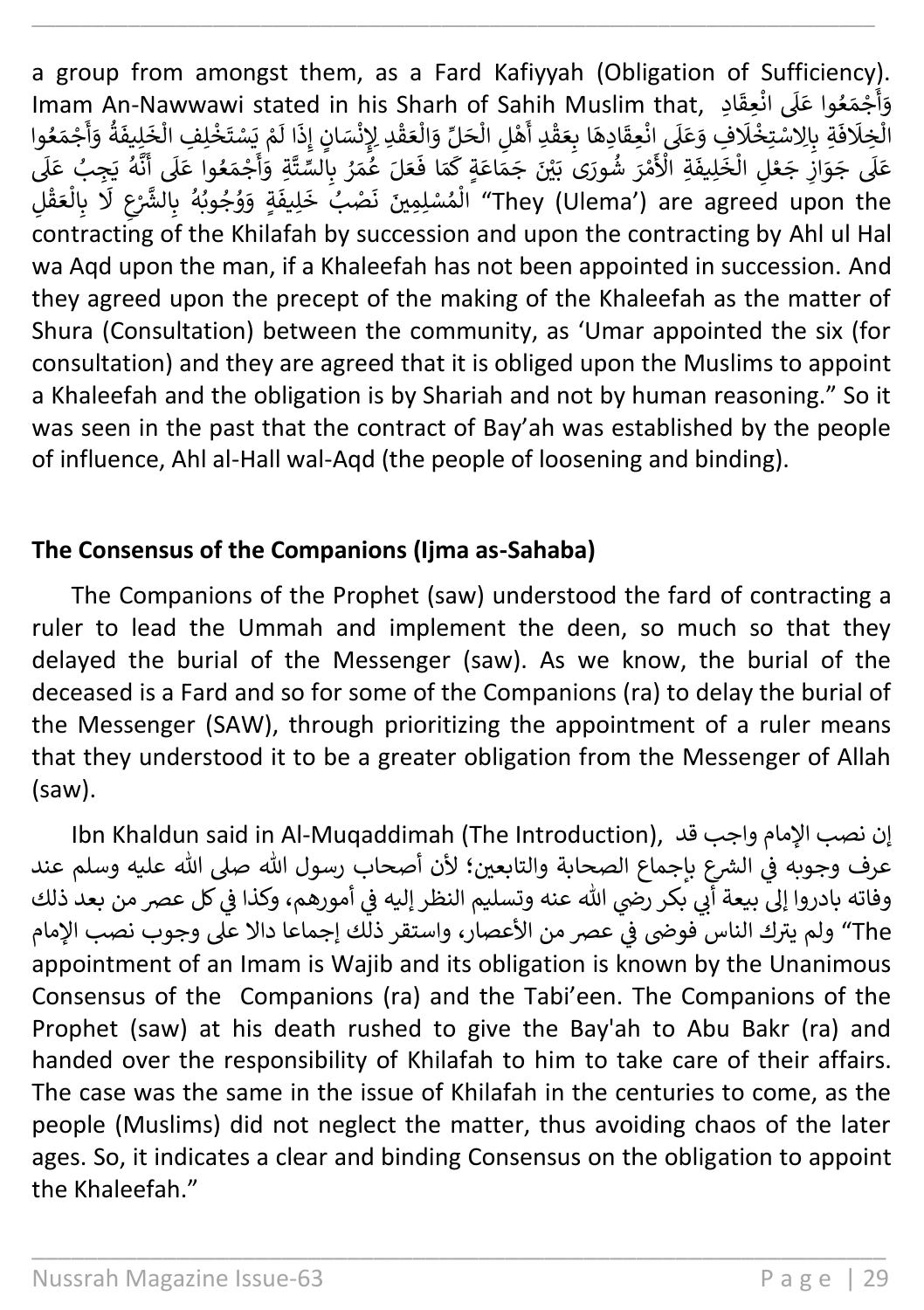#### **Conclusion: Let us Work with Hizb ut Tahrir for the Establishment of the Khilafah**

\_\_\_\_\_\_\_\_\_\_\_\_\_\_\_\_\_\_\_\_\_\_\_\_\_\_\_\_\_\_\_\_\_\_\_\_\_\_\_\_\_\_\_\_\_\_\_\_\_\_\_\_\_\_\_\_\_\_\_\_\_\_\_\_\_\_\_\_\_\_

And thus, it is confirmed for us that the appointment of a Khalifah and the establishment of the Khilafah are Fard. The command to rule by the revelation and to appoint a Khalifah is enjoined upon all Muslims. Therefore, it is a collective duty (fard kifayah). Until and unless this duty is fulfilled, it is obligatory upon all the Muslims to work towards its fulfillment.

As for the manner of the working, it is through the establishment of a group, from within the Ummah that enjoins the good and forbids the evil, to ensure the establishment of the Islamic ruling. Allah (swt) said in the Noble ensure the establishment of the islamle ruling. Allah (swe, sald in the Noble<br>وَلَتَكُنْ مِّنْكُمْ أُمَّةٌ يَدْعُونَ إِلَى الْخَيْرِ وَيَأْمُرُونَ بِالْمَعْرُوفِ . Quran in Surah al-Imran, verse 104 **ُ ُ ْ ُ ْ ْ ُ ُ ْ ْ** ا<br>1 **َِل َ ون ع د َ ي إ ُ ْ ٌ ة م ُ أ َ ون ِح ل ف م ال م ه ِئكَ ُ ْ ُ ْ ُ ُ ٰ َ** رِ ۽ وَأُولَ<br>.. **ُ أ َ نك م ال ِ ن َ ع َ ن و َ ه ن َ ي َ و" Let there arise out of you a group of ُ ْ ْ ْ people inviting to all that is good (Islam), enjoining Al-Ma'ruf (all that Islam orders) and forbidding Al-Munkar (all that Islam has forbidden). And it is they who are the successful."** From the Tafseer of Ibn Kathir: أن اآلية هذه من والمقصود الشأن لهذا متصدية األمة من فرقة تكون**" The purposed meaning of this Ayah is that there should be a group (Firqah) of this Ummah fulfilling this task, even though it is also an obligation on every member of this Ummah, each according to his ability."** So let us exert ourselves in the way of Allah (swt) by working with Hizb ut Tahrir, for the establishment of the Khilafah and the complete implementation of our Deen.

\_\_\_\_\_\_\_\_\_\_\_\_\_\_\_\_\_\_\_\_\_\_\_\_\_\_\_\_\_\_\_\_\_\_\_\_\_\_\_\_\_\_\_\_\_\_\_\_\_\_\_\_\_\_\_\_\_\_\_\_\_\_\_\_\_

#### [Back to Index](#page-1-0)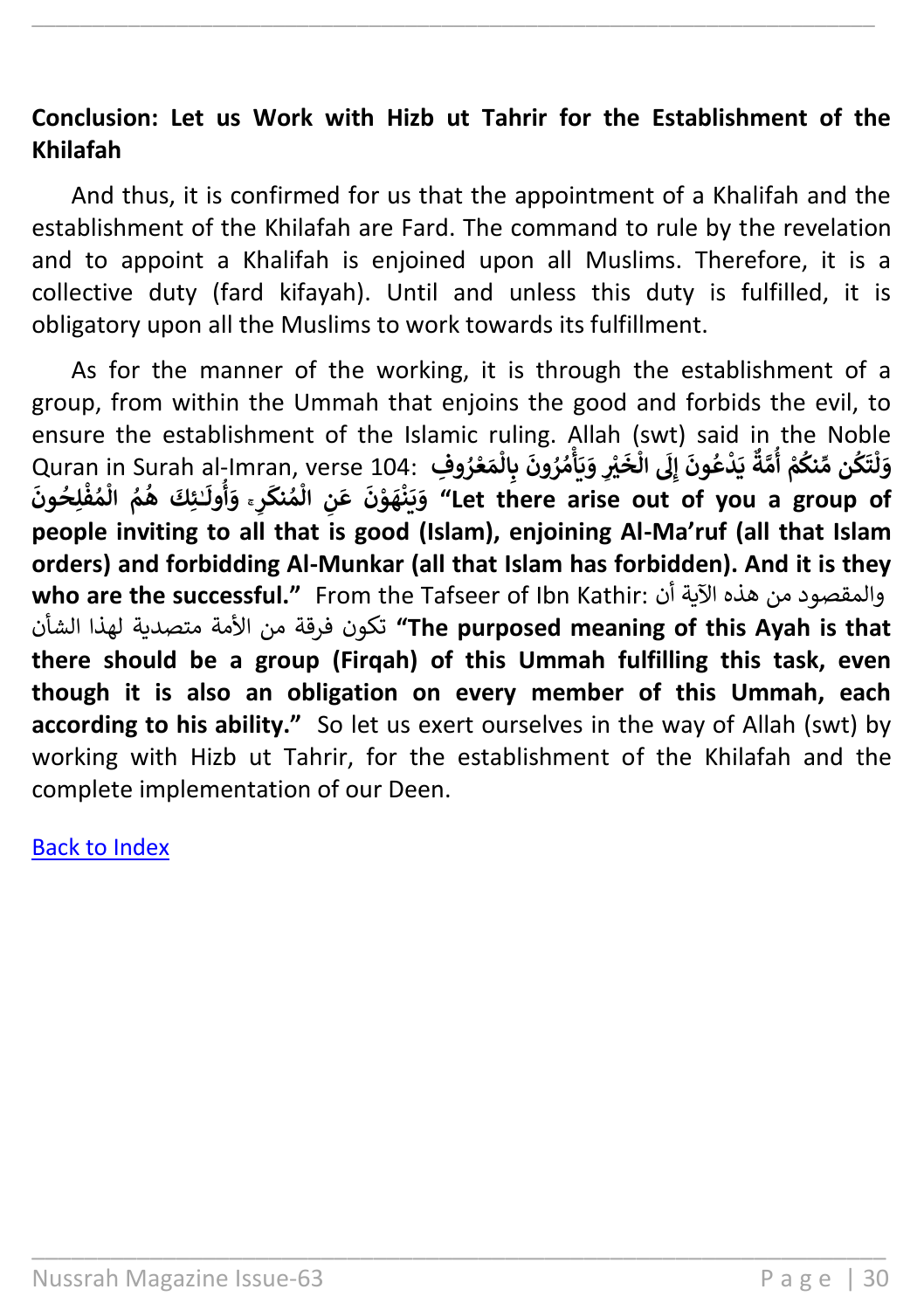## **What Is an Islamic Government Like?**

<span id="page-30-0"></span>\_\_\_\_\_\_\_\_\_\_\_\_\_\_\_\_\_\_\_\_\_\_\_\_\_\_\_\_\_\_\_\_\_\_\_\_\_\_\_\_\_\_\_\_\_\_\_\_\_\_\_\_\_\_\_\_\_\_\_\_\_\_\_\_\_\_\_\_\_\_

**Mun'im Ahmed, Pakistan**

Up until the mid-eighteenth century, Islam was like a magnificent tree with strong, lush green branches that bore fruits all year long. The Islamic doctrine was the seed from which this tree was born, while the Islamic thoughts and rules about life were its roots. The law and authority of Islam was the lofty stem that emanated from these roots. The resulting prosperity, progress and strength in society were the fresh, vibrant branches that maintained the Islamic way of life and spread the call of Islam to the rest of the world.

However, the industrial revolution in Europe in the middle of the eighteenth century resulted in a change in the global landscape. The Islamic State lost its status as the leading state and its decline became apparent. Furthermore, Muslims became so intimidated by European progress that they began rethinking and revisiting Islamic viewpoints. Some even went so far as to see weaknesses within the Islamic thought. All of these doubts resulted in a weakening implementation of Islam, which, in turn, accelerated the decline of the Islamic State. This ideological weakness in Muslims, compounded by their defeat in World War I, with the help of Mustafa Kemal, allowed Britain to abolish the Islamic State. After the destruction of the Islamic State, all that remained with the Muslims were their Islamic thoughts and viewpoints. However, once Western colonial powers started occupying Muslim lands, they employed any and all means possible to weaken the very foundation of Islam. As a result of these colonial efforts, many of the fundamental concepts of Islam were completely erased from amongst Muslims, many of the thoughts were shoved away out of the public discourse, and others were replaced or tainted with new ideas that were completely alien to Islam. As the generations that remembered the Islamic Caliphate faded away in time, they were replaced by new generations of Muslims, who, although they had heard of the Islamic State, did not know anything about its structures, laws and systems. In fact, they considered the Islamic State to be a mere fantasy. Thus, the once magnificent and glorious tree of Islamic civilization had been confined merely to its roots.

Considering the destruction of the Islamic Caliphate, which protected Muslims and Islam for centuries, as its unprecedented, greatest victory,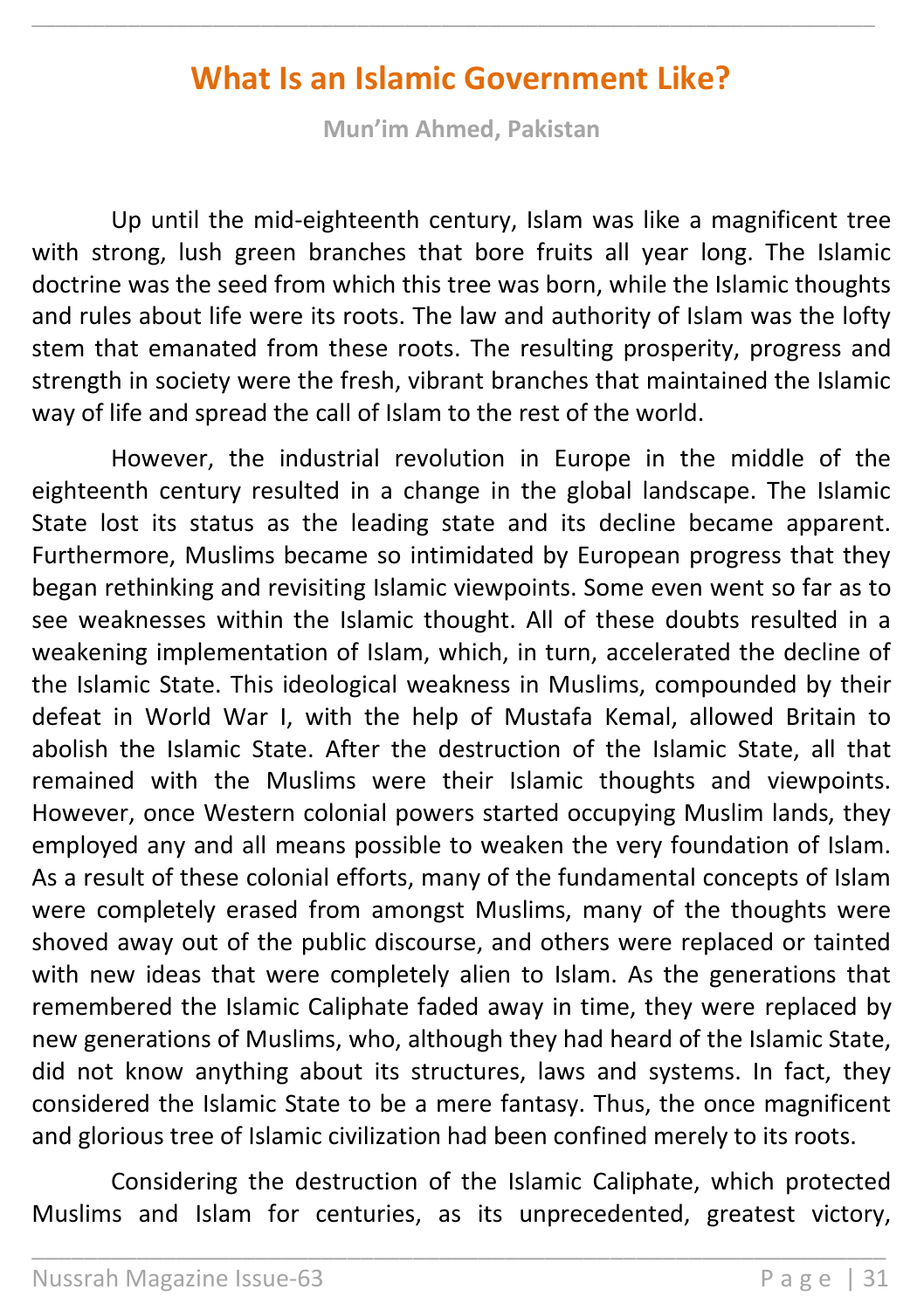Western powers decided to divide Muslim lands. Eventually, Western civilization began to dominate Muslim lands that were now the battlegrounds of global powers such as Europe, Russia, and the United States. In order to impose the ideas of Western civilization, they introduced their education, media, culture and systems via their agent rulers. If Muslims in any region rejected and rebelled against this Western agenda, they were compelled via military and economic means. Today, in the 21st century, however, the Muslim world is fed up with the devastating and tragic consequences of the Western system. However, they lack the ideas and thoughts needed to return back to an Islamic civilization. Hence, the need of the hour is to culture Muslims about the concepts of Islam which can restore the Islamic civilization. It is through these concepts that Muslims will be able to finally conceptualize the Islamic state, the establishment of which is necessary for the resumption of the Islamic way of life. Since many Islamic movements around the world are working for the return of the Islamic system to Muslim countries, it is more important than ever before to clarify and explain to people the true Islamic concepts lest, in spite of their sincere efforts for change, the West take advantage of the intellectual weakness amongst Muslims to distance them from a real Islamic State. Below are some of the many basic attributes of an Islamic state that are essential for any state to become an Islamic state.

\_\_\_\_\_\_\_\_\_\_\_\_\_\_\_\_\_\_\_\_\_\_\_\_\_\_\_\_\_\_\_\_\_\_\_\_\_\_\_\_\_\_\_\_\_\_\_\_\_\_\_\_\_\_\_\_\_\_\_\_\_\_\_\_\_\_\_\_\_\_

## **1. For any state to be an Islamic state, it must solely be based on the Islamic**  *aqeedah***, which must be the basis of all of its actions, i.e. the supreme sovereignty in the State must belong to the Islamic Shariah.**

The reason for the establishment of any State is to protect the thoughts and beliefs of its people and to take care of their needs according to these thoughts. Therefore, it is essential that the State is based upon the same thoughts and beliefs that the people it governs, subscribe to. The *aqeedah* of the Muslim Ummah is the *aqeedah* of Islam, and the concepts, criteria and conviction that the Ummah subscribes to are the ones that are derived from the Islamic *aqeedah*. Furthermore, the viewpoint of Muslims towards life is also based upon Islam, and so is their viewpoint about their benefits. Therefore, from an Islamic, natural and rational perspective, the Muslim Ummah must then be ruled in accordance with Islam.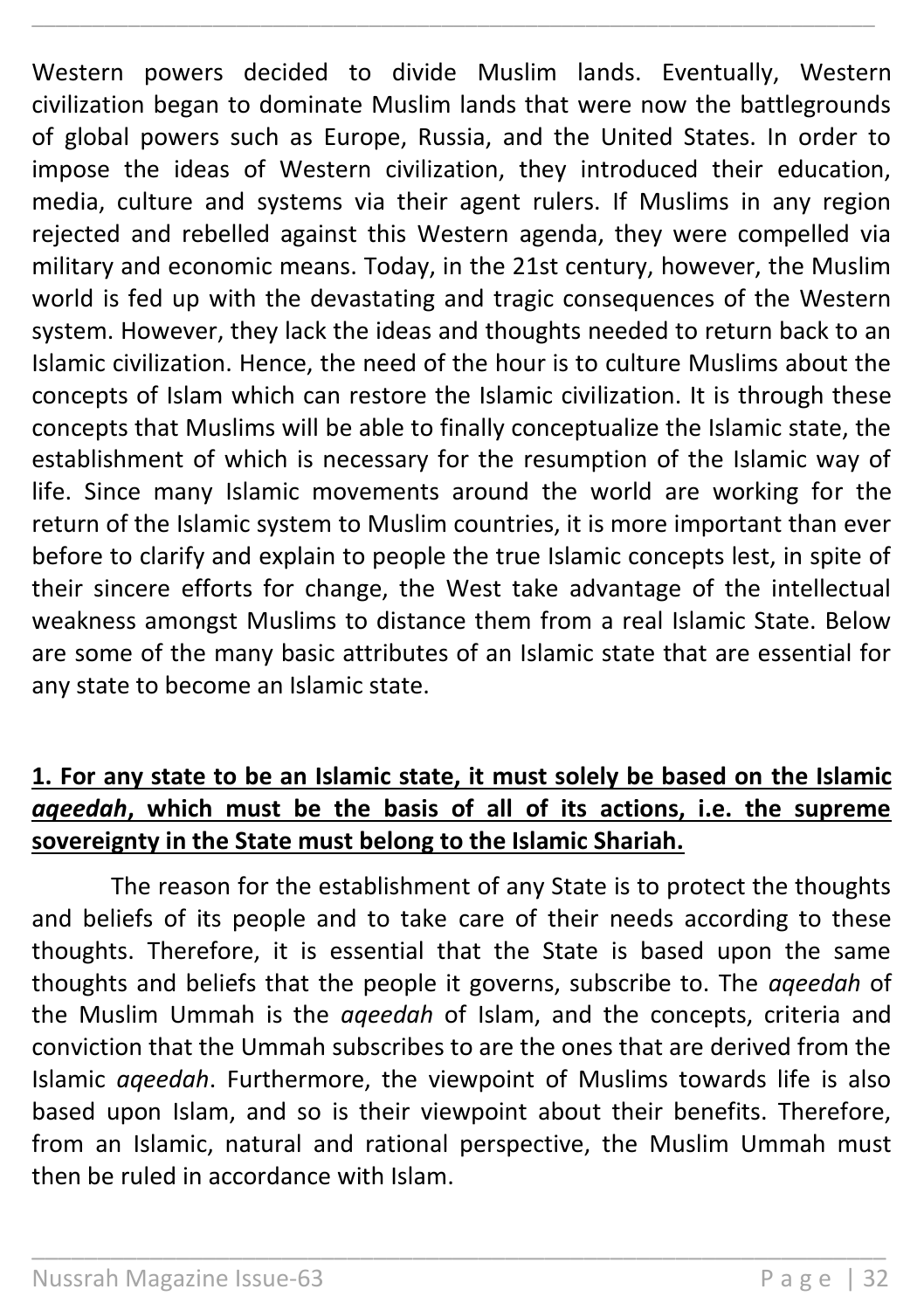The foundations of the first Islamic State that the Prophet (saw) founded had a specific basis, which was Islamic *aqeedah*. Hence, it is obligatory upon Muslims to ensure that the State they live under must too be based upon Islam, for all times and places. The Prophet (saw) ensured that the State he created in Madinah was based upon the Islamic *aqeedah* from its very inception. Furthermore, he also began carrying out Jihad to propagate Islam to the rest of mankind and made it obligatory upon the rest of the Muslims to do the same. manking and made it obligatory apok<br>**نَّ مُحَمَّدًا رَسُولُ The Prophet (saw) said***,* **ُ َ َ و ِال اّٰلل َّ ُ َ ه أ إ َ ل ِ إ َ َل ن ْ َ** اتِلَ النَّاسَ حَقَّ يَشْهَدُوا أَ<br>اتِلَ النَّاسَ حَقَّ يَشْهَدُوا أَ .<br>' **ْ َ ق ن ُ أ ْ** ingatory upon the rest or the ividshins to do the same<br>مِرْتُ أَنْ أُقَاتِلَ النَّاسَ حَتَّى يَشْهَدُوا أَنْ لاَ إِلَهَ إِلا اللَّهُ وَأَنَّ مُحَمَّدًا رَسُولُ **أ ُْ أ ُ ِال م ه إ ْ ُ َ ال َ و م ْ** الله وال محمدا رسوں<br>لِكَ عَصَمُوا مِنِّي دِمَاءَهُمْ وَأَ **أ ْ ُ ي ُ َ وا ذ ل َ ع ُ َ ا ف َ ِ ذ إ َ ، ف َ** دي<br>وَيُؤْتُوا الزَّكَاةَ **ُ ْ ُ َ** ِ<br>اللَّهِ وَيُقِيمُوا الصَّلاةَ وَيُؤْتُوا الزَّكَاةَ، فَإِذَا فَعَلُوا ذَلِكَ عَصَمُوا مِنٍّ دِمَاءَهُمْ وَأَمْوَالَهُمْ إِلا بِحَقِّ الإِسْلامِ، **ُ ُ** دیم<br>ا**لمات** اللهِ **ل َ ع م ه اب ِحسَ َ و" I have been ordered (by Allah) to fight against the people ْ ُ ُ until they testify that none has the right to be worshipped but Allah and that Muhammad is Allah's Apostle, and offer the prayers perfectly and give the obligatory charity, so if they perform that, then they save their lives and property from me except for Islamic laws and then their reckoning (accounts) will be done by Allah."** [Agreed Upon]. Furthermore, the Prophet (saw) ordered Muslims to openly fight against a ruler who openly implements *kufr*. It is **َ َ** narrated from Ubada b. Samit that the Prophet (saw) said, **ال ن َ ِ و ال ه ْ أ إ ُ َ ل ه َ ر األم َ ِع از َ ن ن ْ أ ْ ُ** . . . . . . . . . . . . . . . . . .<br>زوْا كُفْرًا بَوَاحًا **ْ ُ ْ َ ت ن ْ َ أ" "And we took an oath of allegiance that we will not fight an Amir (ruler) except when we have clear signs of his disbelief."** [Agreed Upon]. At-Tabarani has used the words **ً ُضاحا ً كفرا" open disbelief"** in his narration, Open disbeni<br>كُونَ مَعْصِيَةُ اللَّهِ بَوَاحَاً whereas Ibn Hibban has used the words **ُ ْ ُ َ ت ن ْ َ َِل إ" except when أ you have clear signs of his disobedience to Allah."** Similarly, Allah (swt) says in the Quran, **َ ح َ ن ـو ن ِ م ؤ ي ْ ُ ْ ُ َ** .<br>وَرَبِّكَ لَا **َ َل َ** ear signs of the abobedictice to Allam . Sim<br>فَلَا وَرَبِّكَ لَا يُؤْمِنُوْنَ حَتّى يُحَكِّمُوْكَ فِيْمَا شَجَرَ بَيْنَهُمْ **ْ ُ ْ َ ا ش َ م ِفي َ ك و م ِّ ك َ ح ى ي ّ ت" But no, by your Lord, ْ ْ ُ ُ ٰ they will not [truly] believe until they make you, [O Muhammad], judge concerning that over which they dispute among themselves."** [An-Nisa: 65]. All these evidences point out to the fact that the Islmaic *aqeedah* must only be the foundations of any state, and that all matters must be resolved in accordance with the Islamic Shariah. Any alternative source - whether it's from a non-Islamic civilization, or derived from the mind - will be considered *kufr*.

\_\_\_\_\_\_\_\_\_\_\_\_\_\_\_\_\_\_\_\_\_\_\_\_\_\_\_\_\_\_\_\_\_\_\_\_\_\_\_\_\_\_\_\_\_\_\_\_\_\_\_\_\_\_\_\_\_\_\_\_\_\_\_\_\_\_\_\_\_\_

Therefore, any though that is not derived from the Islamic *aqeedah* has no place in an Islamic society, whether it is democracy, nationalism, patriotism, monarchy, dictatorship, liberalism or nation-state. Not only are all of these thoughts not derived from Islam, they actually contradict clear, explicit Islamic injunctions. Furthermore, the assertion that the Islamic *aqeedah* will be the basis of an Islamic society also implies that all laws will be restricted to Allah (SWT)'s commandments and that no other system or thought will be referred to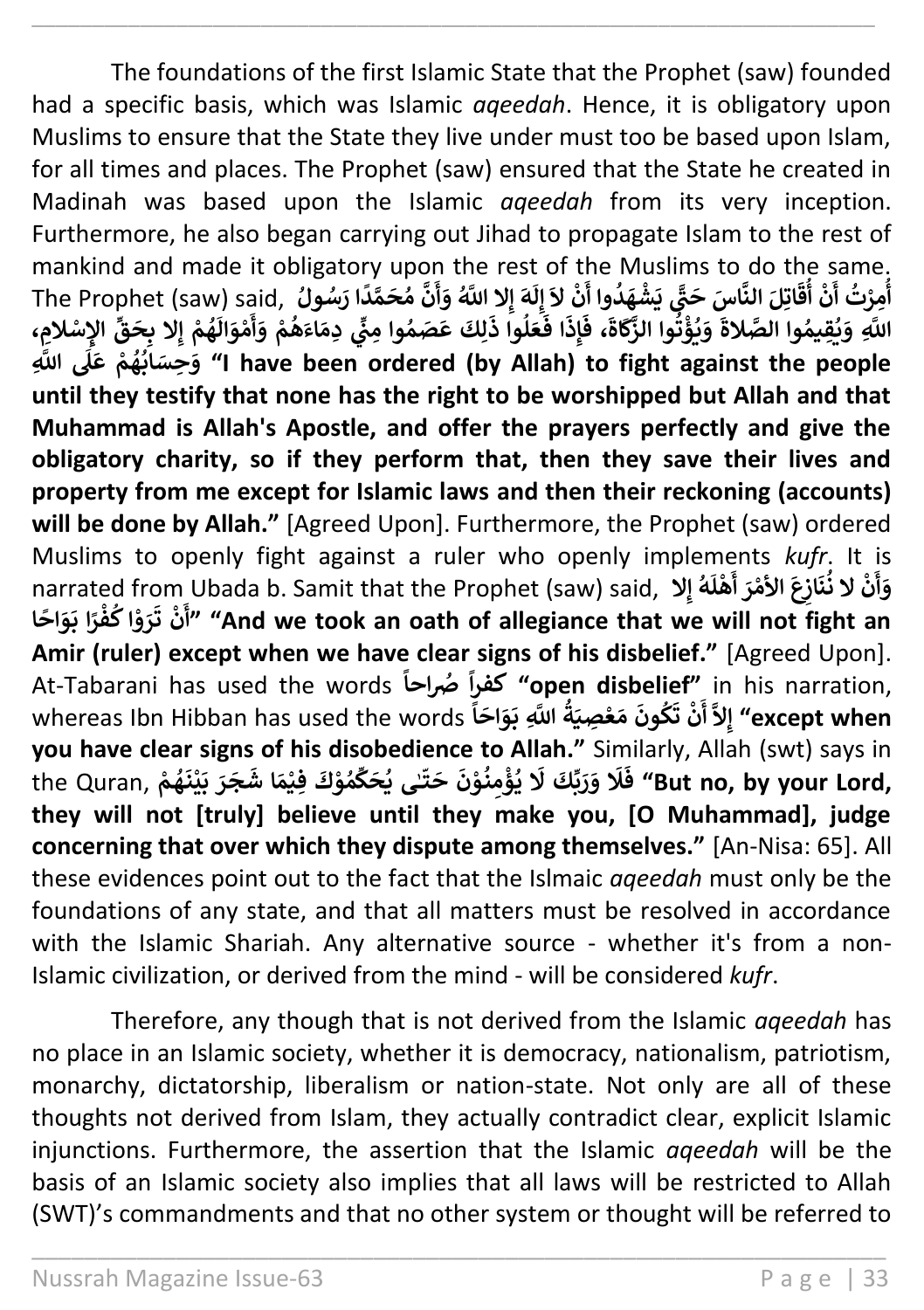in this matter. Therefore, under an Islamic government, all matters including those related to judiciary, economics, social, internal and foreign policies, education, industry, health, army, treasury will only be organized on the basis of the Islamic *aqeedah*.

\_\_\_\_\_\_\_\_\_\_\_\_\_\_\_\_\_\_\_\_\_\_\_\_\_\_\_\_\_\_\_\_\_\_\_\_\_\_\_\_\_\_\_\_\_\_\_\_\_\_\_\_\_\_\_\_\_\_\_\_\_\_\_\_\_\_\_\_\_\_

## **2. For any state to be an Islamic State, it is mandatory that the implemented laws are only Islamic and its protection should entirely be based on Muslims' power**

A state will be an Islamic state only when its internal and external security is completely controlled by Muslims, and only the laws of Islam are implemented there. If any one of these conditions is violated then the State cannot be considered to be an Islamic State, like if the external and internal security is controlled by non-Muslims or ruling is from other than laws of Islam. This does not require both conditions to be violated, instead violating only one of the two conditions is also sufficient for the state to be a non-Islamic state.

The first state that the Prophet (saw) established fulfilled both of these conditions. Al-Bayhaqi reported on the authority of Ubadah ibn al-Samit who conditions. Al baynaql Teported on the admonty of obda.<br>لَي السَّمْعِ وَالطَّاعَةِ فِي النَّشَاطِ وَالْكَسَلِ، وَالنَّفَقَةِ فِي الْعُسْرِ وَالنِّيسْرِ، said: **ْ ن ِ ْ** ا بَايَعْنَا ِرَسُولَ اللَّهِ ﷺ عَلَى **ْ**  مَسْسَدَ اللَّهِ صَلَّى السَّمْعِ وَالطَّاعَةِ فِي النَّشَاطِ وَالْكَسَلِ، وَالنَّفَقَةِ فِي الْعُسْرِ وَالْيُسْرِ،<br>إِنَّا بَايَعْنَا رَسُولَ اللَّهِ عَلَى السَّمْعِ وَالطَّاعَةِ فِي النَّشَاطِ وَالْكَسَلِ، وَالنَّفَقَةِ **ْ ْ ن َ ق َ ف الن َ ، و ُ ة َ م و ْ َ ِفيِه ل ا َ ن ذ خ أ ُ ُ ْ َ ت َ ِ َل اّٰلل َّ ِي ف َ ول ق ن ُ َ ن ن ْ ِي** "<br>آ **أ** رسون سي سي مسيح والصالح<br>هُرِ بِالْمَعْرُوفِ وَالنَّهْيِ عَنِ اَلْمُنْكَرِ، وَعَلَي<br>مَرْ بِالْمَعْرُوفِ وَالنَّهْيِ عَنَ **ْ ُ ْ ي ُ ْ ْ ْ** ا<br>: **األ َ** وَّعَلَى الأَمْرِ بِالْمَعْزُوفِ ۖ وَالنَّغْيِ عَنِ اَلْمُنْكَرِ، وَعَلِّى أَنْ نَقُولَ فِي اللَّهِ لاَ تَأْخُذُنَا فِيهِ لَوْمَةُ لاَئِمٍ. وَعَلَى أَنْ **ْ َ َ أ** عَلَّا مُسْتَكِّلِ وَعَلَّى أَنّْ نَقُولَ فِي اللَّهِ لاَ تَأْخُذُنَا فِيهِ لَوْمَةُ لاَئِمٍ. وَعَلَى<br>نَّهْيِ عَنِ الْمُنْكَرِ، وَعَلَّى أَنّْ نَقُولَ فِي اللَّهِ لاَ تَأْخُذُنَا فِيهِ لَوْمَةُ لاَئِمٍ. وَعَلَى **ا ِمم ِبَ ي ِ َ ا ي َ ن ي ْ ْ َ** .<br>ا قَدِمَ عَلَ **َ** ّ<br>نْصُرَ رَسُولَ اللَّهِ ﷺ إِذَ **ْ َ** وَحَكَّى الْأَسْرِ بِالْمَصْرُوتِ وَاللَّهِ عَلَيْنَا يَثْرِبَ مِمَّا نَمْنَعُ أَنْفُسَنَا وَأَزْوَاجِنَا وَأَبْنَاءَنَا وَلَنَا الجَّنَّةَ. فَهَذِهِ بَيْعَةُ<br>نَنْصُرَ رَسُولَ اللَّهِ ﷺ إِذَا قَدِمَ عَلَيْنَا يَثْرِبَ مِم **ُ ْ ة ن ا الج َ ن َ ل َ ا و َ** م من صوت ي الله عليه عنه.<br>هْنَعُ أَنْفُسَنَا وَأَزْوَاجِنَا وَأَبْنَاءَذَ **ْ أ أ ُ ْ أ ُ ْ َ ن َ ه ي ْ َ ل َ ع اه َ ن ع َ اي َ ب ّٰت ِ َّ ُ ْ ي ِ صلى الله عليه وسلم ال وِل اّٰلل َّ سُ َ ر" We pledged to the Messenger of Allah to hear and obey, in times of strength and weakness, in ease and hardship, to enjoin good and forbid evil, that we will not fear the blame of the blamers, and that when the Prophet (saw) comes to Madinah we will give him Nussrah, and we will protect him as we protect our wives and children, and that in return we will get Paradise. This is the pledge that we gave to the Prophet (saw)."** This and other evidence point to the fact that the Prophet (saw) took the Second Pledge at al-Aqabah, on the conditions of both obedience and security.

Similarly, those tribes that refused to establish the Islamic State, refused on one or both of these two grounds. Al Bayhaqi reports on the authority of Ali (ra) that the Prophet (saw) told Banu Shayban: **،قِ د الصِّ ِ ب م ت ح صَ ف ْ ْ ُ ْ ْ َ أ ْ ذ َ ِّ د الر ِي ف م ت أ سَ َ إ ن ْ** ا<br>" **ْ ا أ َ م ُ ه ُٰصَ ن َ ي ن ْ ْ َ** a السابع المسلم المسلم المسلم المسلمين المسلمين المسلمين المسلمين المسلمين المسلمين المسلمين المسلمين المسلمين<br>You have not given a bad" وَإِنَّ دِينَ اللَّهِ لَنْ يَنْصُرَهُ إِلاَّ مَنْ حَاطَهُ مِنْ جَمِيعِ جَوَانِبِهِ **إ ْ ُ ْ response, rather you told the truth, but only someone who supports Allah's Deen from all sides (can give Nussrah.)"** These people had originally proposed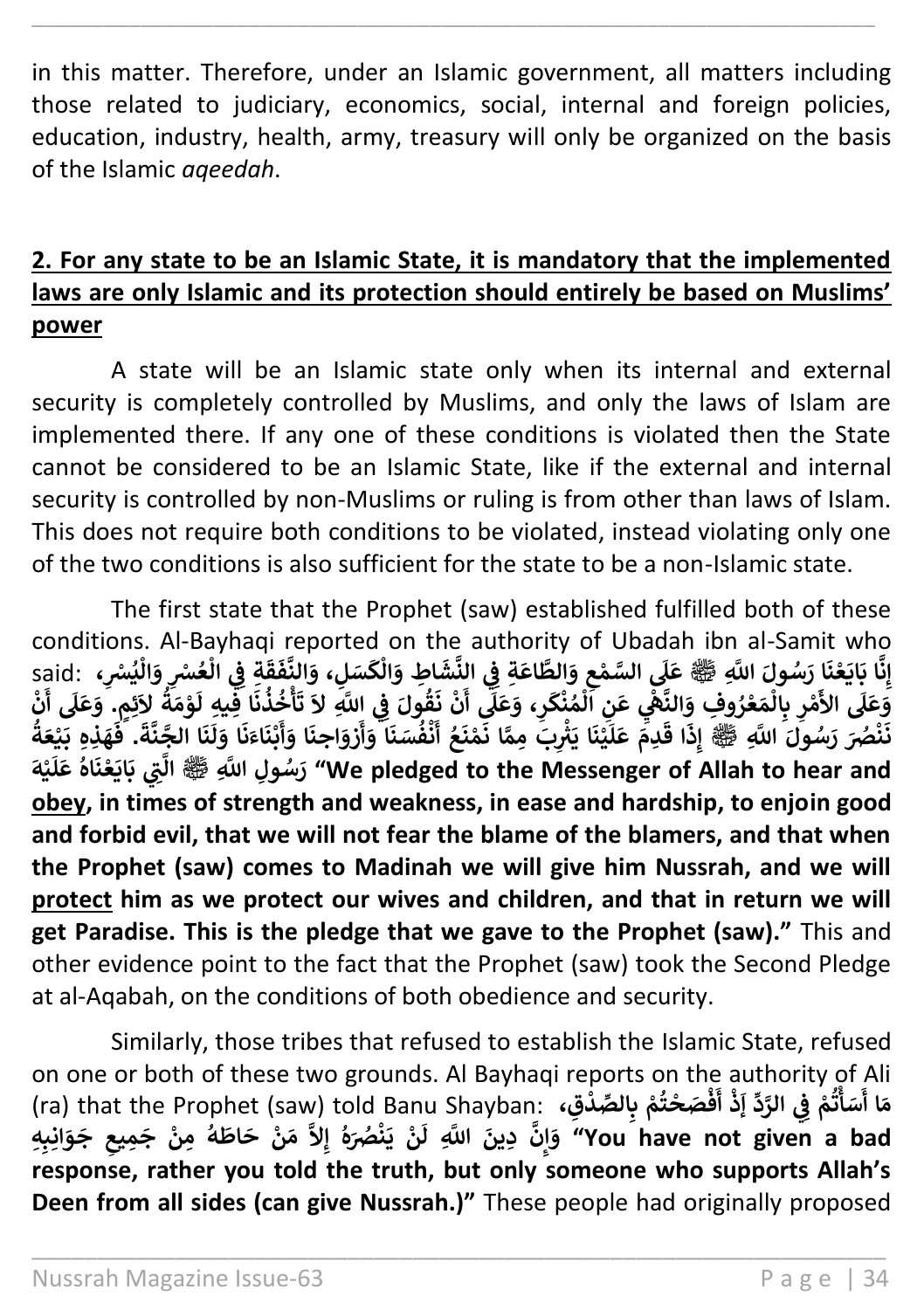to support and help the Prophet (saw) only in Arabia, and not against the Persian Empire.

\_\_\_\_\_\_\_\_\_\_\_\_\_\_\_\_\_\_\_\_\_\_\_\_\_\_\_\_\_\_\_\_\_\_\_\_\_\_\_\_\_\_\_\_\_\_\_\_\_\_\_\_\_\_\_\_\_\_\_\_\_\_\_\_\_\_\_\_\_\_

Therefore, for any state to be an Islamic state, it is necessary that it fulfills these two conditions, which the Prophet (saw) demanded when creating the first Islamic State. A violation of any one of these conditions will render that state non-Islamic.

#### **3. For any state to be an Islamic State, it is necessary that its system of governance is based on centrality and unity, and that the State takes responsibility of the entire Muslim Ummah and lead it.**

In an Islamic state, authority is not collective but individual. Therefore, in an Islamic government, governance is not based on the collective wisdom of human beings, but on the basis of Revelation based on the infinite wisdom of Allah (swt), which can only be enforced by the head of state, the Caliph. In an Islamic government, legal opinions are preferred based on the strength of their thinking, whilst in a collective government, legal opinions are preferred based on public acceptance and interests. Islam denies collective governance and does not allow more than one ruler of a state. The Caliph is the person to whom the Muslim citizens of the state entrust the authority to enforce and spread Islam through allegiance, so the contract of responsibility for governing is fulfilled only by the person who is the Caliph and the head of state. Therefore, an Islamic state is one in which governance is based on centrality. In addition, after assuming the office of Caliph, it becomes obligatory for all Muslims to obey him. The Prophet (saw) said: **ً** .<br>جَاهِلِيَّةً **ً ة َ ِميت اتَ َ م ٌ ة َ ع ي َ ِقِه ب ن ِي ع َس ف ي ْ ُ ُ ن ْ َ ل َ و اتَ َ م ن َ م َ و ْ "Whoever dies without the pledge of allegiance around his neck, has died a death of ignorance."** Due to the necessity of obeying the Caliph, all areas of the Muslim world are considered as part of the Islamic State, and they must submit to the authority of the Caliph. If they refuse to do so, they will be considered as rebels. Therefore, an Islamic state is one in which the governance is based on the unity of the Muslim world.

It is narrated from Abu Saeed Khudri (ra) that the Prophet (saw) said: **ا َ ِذ إ** الْقُتُلُوا الآخَرَ مِنْهُمَا **ُ ْ ُ ُ ْ َ ف ِ ـْي ْ َ ت ن َ ِيف ل َ ِخ ل َ ع ِ ويـ ـ ب" When two caliphs are given the pledge of ُ allegiance, kill the latter one."** Ahmed reports that Abdullah bin Amr narrated that the Prophet (saw) said, **حدھم َ روا علیھم أ ّ م َ ِال أ رض فالۃ إ َ It "الیحل لثالثة نفریکونون بأ**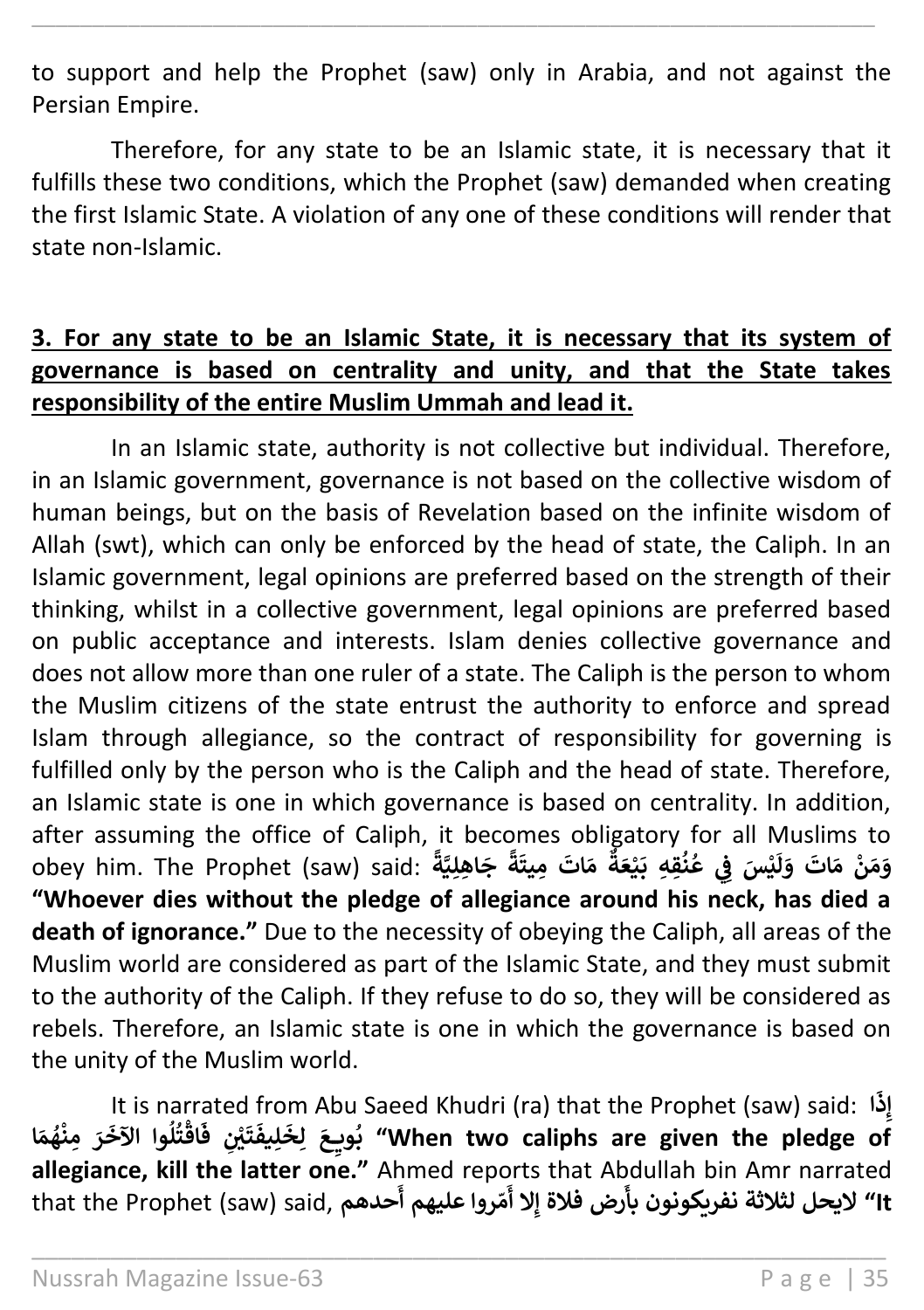**is not permitted for three people to live on open land, and for them to not appoint a leader over themselves."** Abu Daud reports from Abu Saeed that the Prophet (saw) said, **حدھم** إ **َ سفر فلیؤ مروا أ people three When "ِۚذا خرج ثالثةف ن embark on a journey, then they should choose a leader from amongst themselves."** In both of these hadith, the word احد means a single individual, which indicates that only one person can be appointed as a leader. The Prophet (saw)'s own actions also confirm that there cannot be more than one leader, since he never appointed more than one person as a leader for any mission.

\_\_\_\_\_\_\_\_\_\_\_\_\_\_\_\_\_\_\_\_\_\_\_\_\_\_\_\_\_\_\_\_\_\_\_\_\_\_\_\_\_\_\_\_\_\_\_\_\_\_\_\_\_\_\_\_\_\_\_\_\_\_\_\_\_\_\_\_\_\_

Therefore, in an Islamic government, the real authority to rule rests with the person whom the Ummah appoints as the Caliph. All other rulers, who are assistants or deputies of the Caliph in the governing structure, are appointed by the Caliph and they take their ruling powers from him as Caliph. Therefore, in the Islamic state, all the rulers under the Caliph, including his aides, guardians and agents, do not have the real authority to rule. Instead, their authority is derived from the authority of the Caliph, who can take it back whenever he wants. Even though Islam urges the Caliph to consult the people in their affairs, the final decisions and ruling is the sole prerogative of the Caliph and no one else shares that with him. So, a state with more than one ruler cannot be an Islamic state.

## **4. In order for a state to become an Islamic state, it is necessary for the Ummah to have the right to choose and appoint a ruler i.e. the Ummah should have the right to appoint a Caliph as the head of state through contract.**

In an Islamic government, the right to appoint a ruler rests with the Ummah. The Ummah swears allegiance to the elected ruler and makes him their Caliph, on the condition that he implements the Islamic system and spreads the message of Islam throughout the rest of the world. Islam has given the Ummah the right to voluntarily appoint someone as the Caliph and pledge their allegiance to him. Therefore, a state can only be an Islamic state when the Ummah has the right to appoint the ruler there.

The Prophet (saw) became the ruler of Madinah when the Second Pledge at al-Aqabah took place in the valley of Aqaba in the month of Muharram. Muslims from the tribes of both Aus and Khazraj pledged their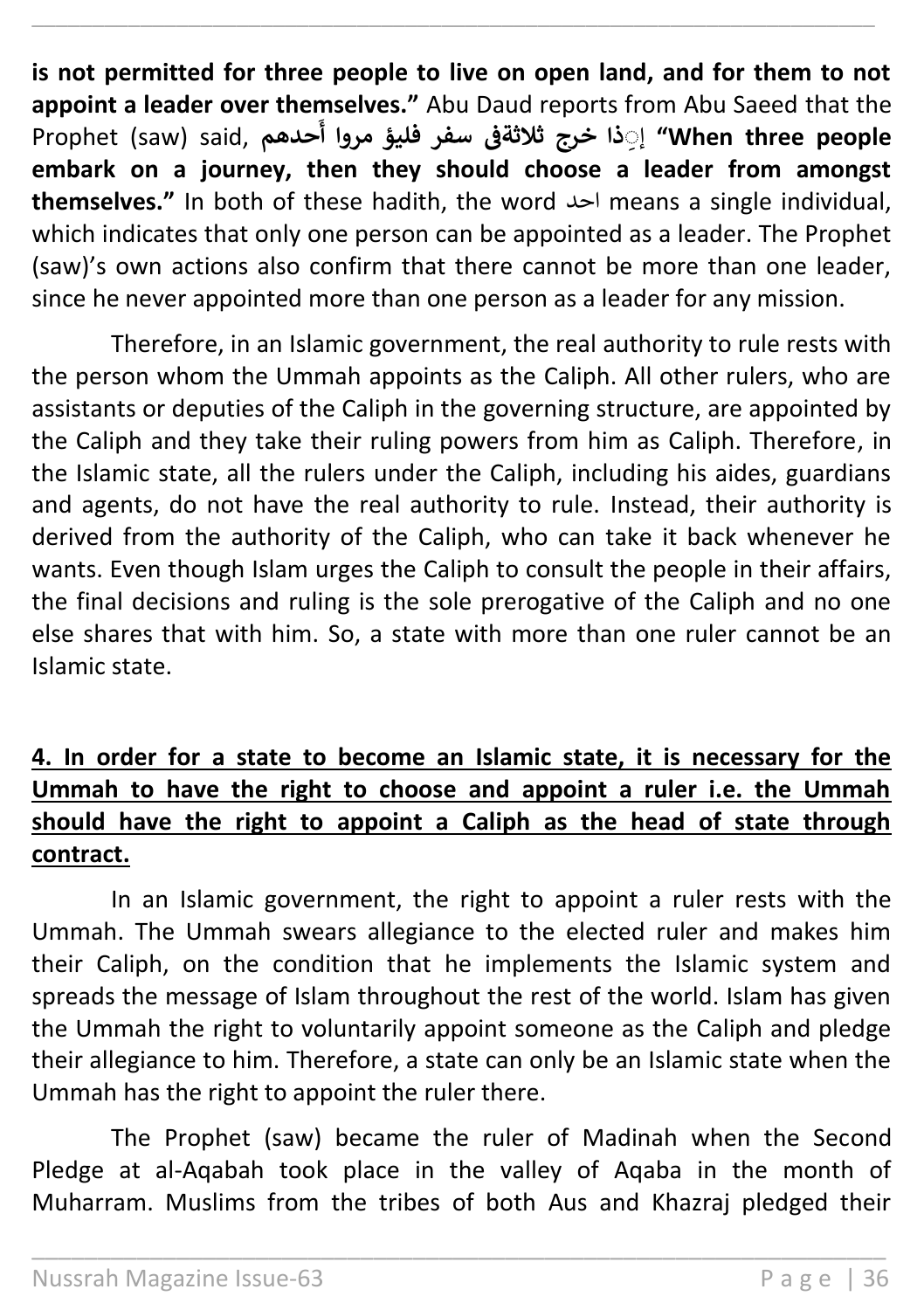allegiance to the Prophet (saw) and promised to obey and protect him. Similarly, immediately after the death of the Prophet (saw), the leaders and representatives of the Muhajireen and Ansar gathered at Saqifa Bani Sa'ida and after discussing amongst themselves, voluntarily pledged their allegiance to Abu Bakr Siddiq (ra) and made him their Caliph. Then, during his last few days, the Muslims of Madinah asked Abu Bakar (ra) to name a successor and he subsequently chose Umar (ra). After Abu-Bakr's death, the people of Madinah pledged their allegiance to Umar (ra) and gave him the position of Caliph. Then after Umar's death, the people of Madinah went through a comprehensive process of selecting the next Caliph from amongst six candidates. They finally chose Uthman (ra) and pledged their allegiance to him. Similarly, a few days after Uthman's death, the people came to Ali (ra) and persuaded him to assume the position of the ruler. Ali (ra) accepted and became the Caliph and the people pledged their allegiance to him. In the periods following this, the Islamic method of appointing a Caliph by pledging allegiance to him, continued. However, the Ummah more or less lost interest in the process of the selection of the Caliph. While this itself was a weakness within the Ummah, nevertheless the right to appoint the Caliph still remained with the Ummah. During the time of the Prophet (saw) and the Rightly Guided Caliphs, the Ummah consistently, and without exception, chose the ruler by her own consent, and made their allegiance as the basis for the appointment of the ruler. In an Islamic government, the authority to choose the Caliph rests with the Ummah, which appoints him voluntarily by pledging their allegiance. The pledge of allegiance is the Islamic legal procedure of transferring power (authority) from the Ummah to the Caliph. Therefore, a state cannot be an Islamic state, if the right to appoint the ruler is taken away from the Ummah and given to a particular class or group, or if the appointment of the ruler is not done through the pledge of allegiance (*bayah*).

\_\_\_\_\_\_\_\_\_\_\_\_\_\_\_\_\_\_\_\_\_\_\_\_\_\_\_\_\_\_\_\_\_\_\_\_\_\_\_\_\_\_\_\_\_\_\_\_\_\_\_\_\_\_\_\_\_\_\_\_\_\_\_\_\_\_\_\_\_\_

Abu-Hurairah narrates that the Prophet (saw) said, **ُ ن َ ب ت ْ َ** ِ<br>كَانَتْ بَنُو إِسْرَائِيلَ<br>كَ **َ ي َ ف اء ُ َ ف َ ل خ ون ك َ ي سَ َ ِدي، و ع َ ب ّت ِ ي ُ ُ ُ ْ َ ال ن ه ُ ن ِ إ َ ، و ٌّ ّت ِ ي َ ن ه ُ َ ف َ ل َ خ ّت ِ ي ٌَّ ن كَ َ ل َ ا ه َ م َّ ل ،ك اء َ ي ِ ب ن ُ ُ ْ َ** قسُوسُهُمُ الأَ<br>تَسُوسُهُمُ الأَ **ُ ُ** تَسُوسُهُمُ الأَّنْبِيَاءُ، كُلَّمَا هَلَكَ نَ<sub>كُ</sub>ٌ خَلَٰفَهُ نَبِيٌّ، وَإِنَّهُ لا نَبِيَّ بَعْدِي، وَسَيَكُونُ خُلَفَاءُ فَيَكْثُرُونَ، قَالُوا: فَمَا **َ وا: ف ال ُ َ** ، لا نَبِيَّ بَعْدِي، وَسَيَكُونُ خُلَفَاءُ فَيَكْثُرُونَ، قَ<br>، لا نَبِيَّ بَعْدِي، وَسَيَكُونُ خُلَفَاءُ فَيَكْثُرُونَ، قَ<br>ئَمْسُرُ، مَسَرَّةٌ، مَسَرَّةٌ عَصَّرَ اللَّهُ مُسَرِّئ **ُ ُ ْ ا ِن إ َ ف م ه ْ ُ ق َ ح م وه ط ع ِل، أ و ْ ُ ُ ْ َ األ َ ِل ف و َ ِة األ َ ع ي َ ب ِ وا ب : ف َ ال ْ ُ َ ا؟ ق َ ن ر م أ ُ ُ ْ َ** .<br>تَأْمُرُنَا؟ ۚ قَالَ: ۖ فُوا بِبَيْعَةٍ ۖ الأَوَّلِ ۖ فَالْأَوَّلِ ۚ أَعْطُوهُمْ ۖ حَقَّهُمْ ۖ فَإِنَّ اللَّهَ سَائِلُهُمْ عَمَّا اسْتَرْعَاهُمْ **ْ ُ ْ َ ي ٰ <sup>ا</sup> اسْ م َ ع م ه ِل ائ سَ The "ّٰلل َّ َ ْ ُ ُ politics of the Children of Israel were carried out by their prophets. When one prophet died, another would take his place. But there will be no prophets after me. Instead, there will be a lot of Caliphs. The Companions asked: What do you order us to do? The Prophet (SAW) replied: Fulfill the pledge of allegiance to them one after the other and give them their due. Because Allah**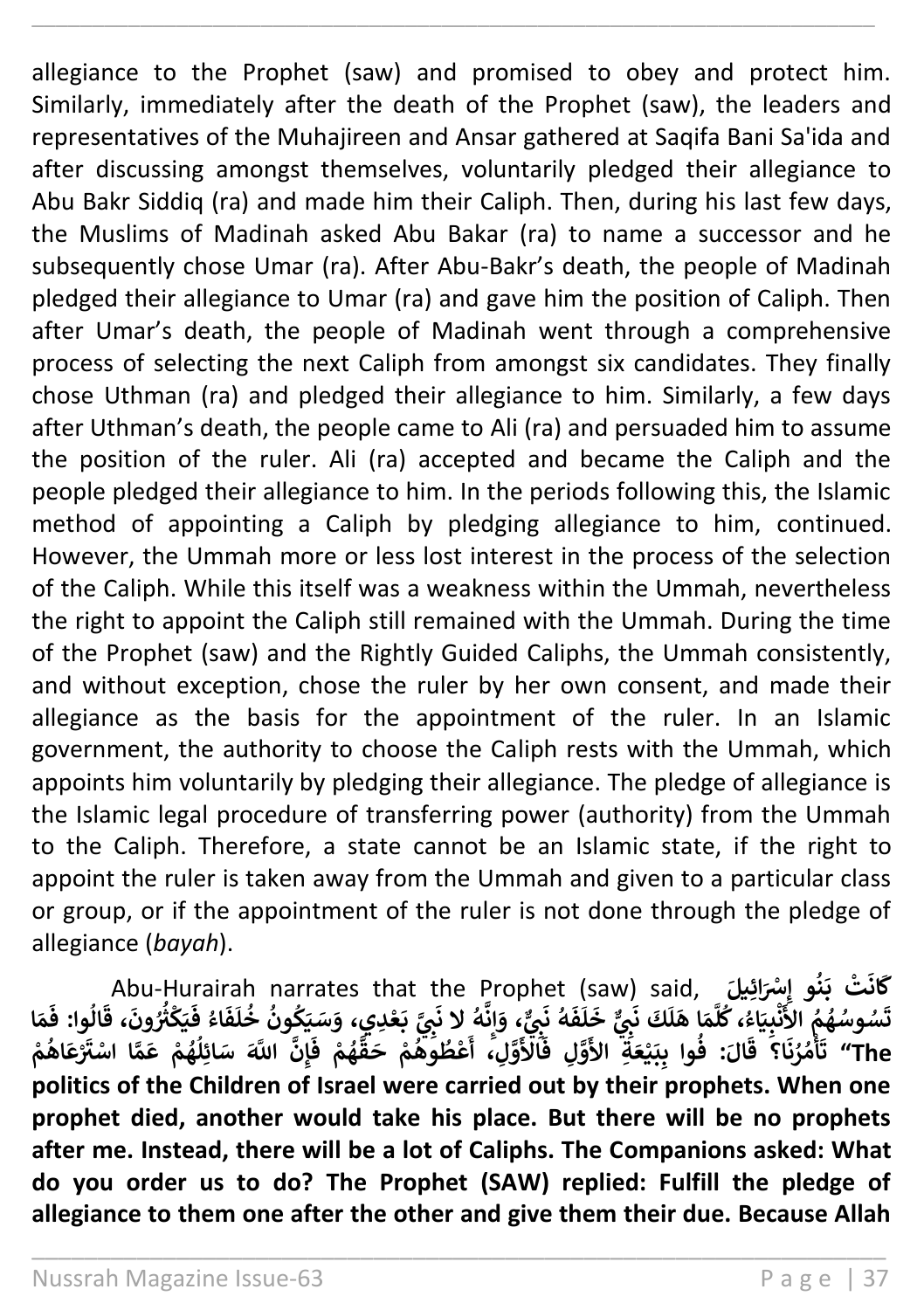**Almighty will ask them about their subjects, which He has given them."** [Muslim]. Nafay reported that he heard from Abdullah bin Amr that the Prophet (saw) said, ا<br>•<br>• **ة َ ع ي َ ِقِه ب ن ِي ع َس ف ي ْ ُ ُ ن ْ َ ل َ و اتَ َ م ن َ م َ ، و ه ْ ُ َ ل َ** mom Abdanan bin Am<br>لَقِيَ اللَّهَ يَوْمَ الْقِيَامَةِ لا حُجَّةَ **ُ ْ ْ ي ٍة ل َ اع َ ط ِمن ً د َ ي َ ع ْ ا َ ل َ خ ن َ م ْ ً ة ِي ِهل ا َ ج ً ة َ ِميت اتَ َ م" Whoever withdraws from his pledge of obedience will meet Allah on the Day of Resurrection in a state where he will have no excuse, and whoever dies without the pledge of allegiance on his neck, has died in a state of ignorance."** [Muslim]. These ahaadeeth indicate that the authority and power of the Caliph is derived from the allegiance given to him, because Allah (swt) has made it obligatory for him to be obeyed once he has been pledged allegiance. Thus, anyone who pledges his allegiance to the Caliph must obey him. Hence, a person only becomes a Caliph because of the pledge of allegiance that he takes and his obedience becomes obligatory because he is the Caliph who was pledged allegiance to by the Ummah. In other words, the Caliph takes power (authority) from the Ummah through the pledge of allegiance.

\_\_\_\_\_\_\_\_\_\_\_\_\_\_\_\_\_\_\_\_\_\_\_\_\_\_\_\_\_\_\_\_\_\_\_\_\_\_\_\_\_\_\_\_\_\_\_\_\_\_\_\_\_\_\_\_\_\_\_\_\_\_\_\_\_\_\_\_\_\_

## **5. For a state to be an Islamic state, only the Caliph must have the authority to adopt any Islamic legal opinion to make it the law, in the matters having different opinions.**

Islam has a method for resolving differences and adopting a single opinion in order to legislate. Islam's method, however, is radically different from that in democracy. When there are multiple views on a matter, in an Islamic state, the head of the state, the Caliph, has the authority to adopt any one opinion that he deems the strongest. In Islam, opinions are ranked on the basis of the strength of their Shar'i evidence. By adopting an opinion, the Caliph makes it the law and it becomes obligatory for the Ummah to follow it. The evidence for this is the Consensus of the Companions (Ijmaah as-Sahaba) whereby they all agreed that if the Caliph adopts a certain Shariah ruling, then it becomes obligatory for everyone else to follow it. For example, Abu Bakr (ra) once declared that if a man divorces his wife three times in one sitting, then the three divorces should only be counted as one. Similarly, he also ordered the booty from wars to be distributed equally among Muslims and did not differentiate between old and new reverts in this matter. All Muslims, then, followed him in these matters. Even the judges and governors made their decisions in accordance with his adoptions. Similarly, when Umar (ra) became the Caliph, he adopted opinions on these matters contrary to Abu Bakr's. So, for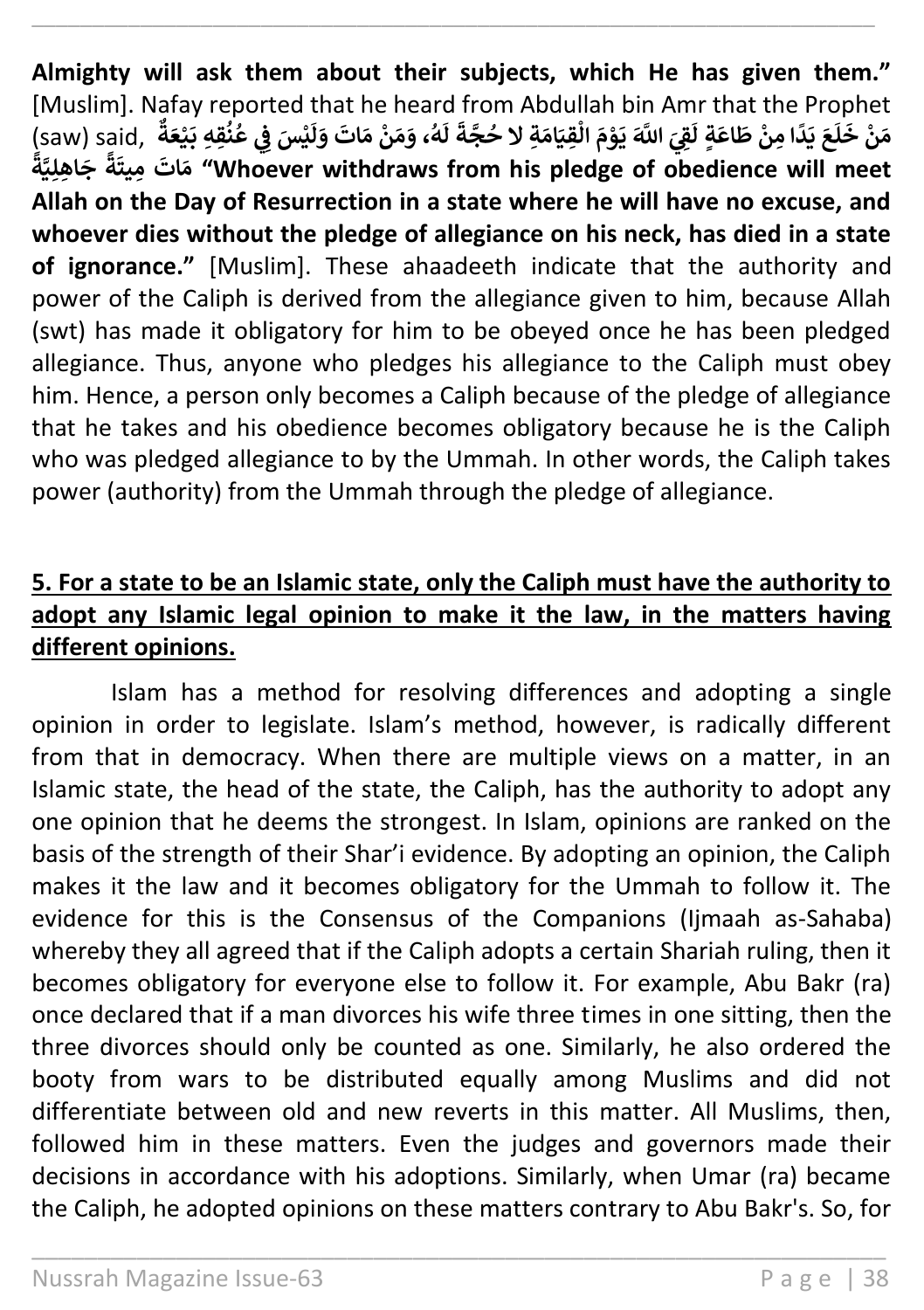example, he declared that three divorces given in a single sitting should be considered to be three. He also distinguished between old and new reverts when distributing wealth, and gave the former precedence over the latter. The Muslims followed him and the judges and governors made decisions in accordance with his opinions. Similarly, Umar ibn al-Khattab (ra) asserted that land acquired as booty from wars will not be divided among the soldiers, but instead the right to dispose them off would be off the state's treasury. Furthermore, he ordered that these lands would remain with their original owners before the conquest. The Muslims and the soldiers did not dispute or disobey Umar in this and the judges and governors made their decisions according to his adoptions. Therefore, all of the Rightly Guided Caliphs made it obligatory upon the people to leave their own opinions in favor of the adoptions made by the Caliph. So, from this discussion we have established two things. One is that the Caliph has the right to adopt, and the second is that it is obligatory to follow the Caliph's adoptions. Following famous Shar'i rules were للسلطان أن يحدث من الأقضية بقدر ما :deduced from this Consensus of Companions مشكالت من يحدث" The Caliph (Sultan) has the authority to order the implementation of a particular solution for any new issue," أمر الإمام يرفع الخلاف "The order of the Caliph (Imam) eliminate discord" and نافذ لمامْا أمر" The order of the Imam (Caliph) must always be implemented."

\_\_\_\_\_\_\_\_\_\_\_\_\_\_\_\_\_\_\_\_\_\_\_\_\_\_\_\_\_\_\_\_\_\_\_\_\_\_\_\_\_\_\_\_\_\_\_\_\_\_\_\_\_\_\_\_\_\_\_\_\_\_\_\_\_\_\_\_\_\_

Therefore, despite the different opinions amongst the Companions regarding Shar'i matters because of the different ways in which each of them understood the evidences, all of them agreed that the Caliph can resolve any differences by adopting any one opinion that he deems the strongest and making it the law. So although Islam recommends the Caliph to consult with the people in matters of dispute, this act of adopting opinions throughout centuries of Islamic rule, during the period of the Rightly Guided Caliphs and after them, proves that the Islamic method of adopting laws based on Shariah is the sole prerogative of the Caliph. Any other way of making laws is a sign of non-Islamic state.

## **6. For a state to be an Islamic state, it is necessary that its constitution, laws and policies are all based solely on revelation (***Wahy***).**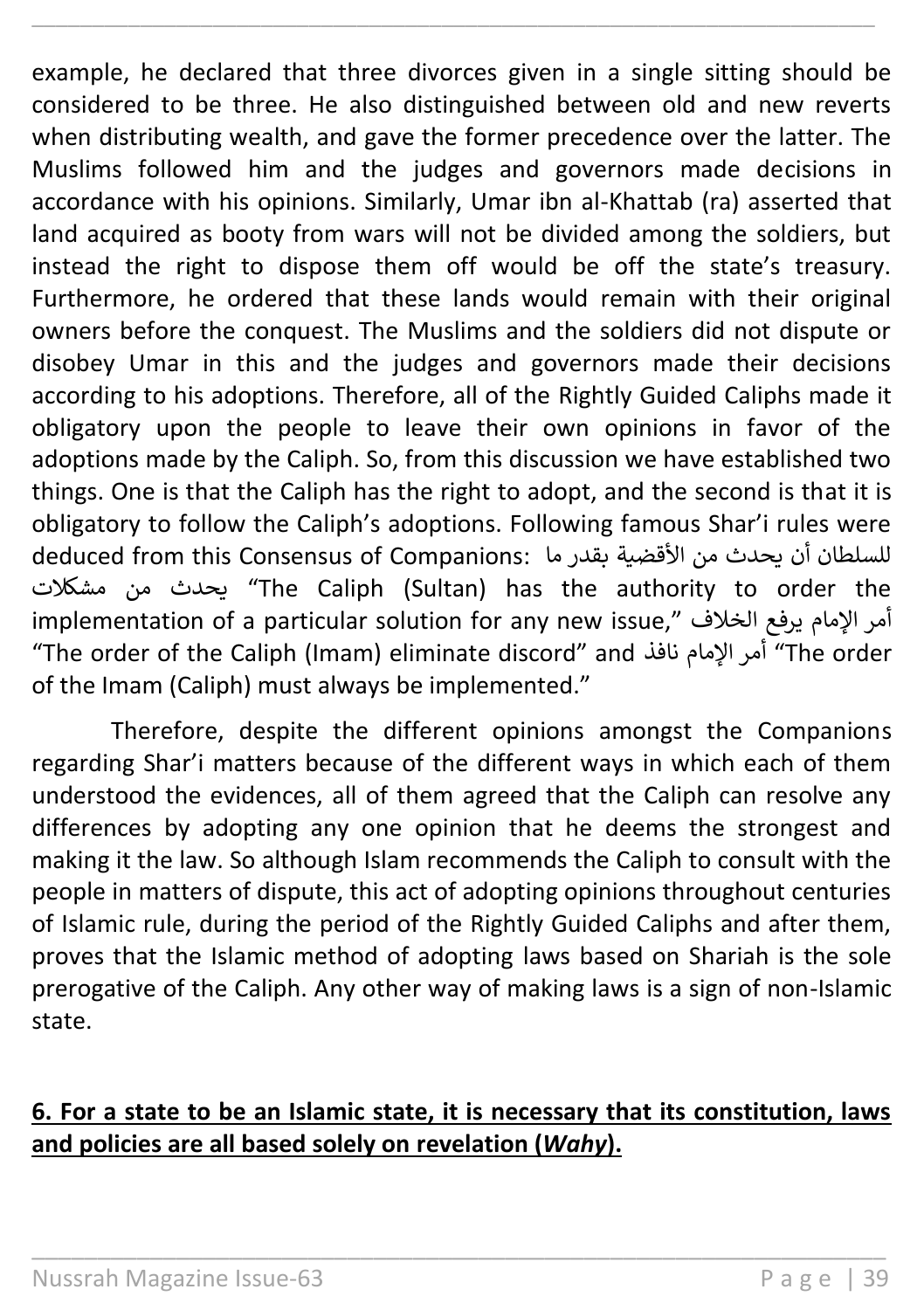Following the Revelation of Allah (swt) is the only way for any man to achieve salvation on the Day of Resurrection. Islam orders its believers to make Allah (swt)'s Revelation the sole basis for resolving all matters in life and for seeking guidance. The Revelation is the only source of the Deen and it is only through it that one can understand the orders and prohibitions of Allah (swt). Therefore, it is mandatory for a state seeking to be an Islamic state to its constitution, laws and policies on these revelations and to not rely on any other source. Here Revelation refers to the Qur'an and the Sunnah of the Messenger of Allah (saw). Therefore, the basis of laws for governance and system should only be the Qur'an and Sunnah, and the sources which are based on the Qur'an and Sunnah only.

\_\_\_\_\_\_\_\_\_\_\_\_\_\_\_\_\_\_\_\_\_\_\_\_\_\_\_\_\_\_\_\_\_\_\_\_\_\_\_\_\_\_\_\_\_\_\_\_\_\_\_\_\_\_\_\_\_\_\_\_\_\_\_\_\_\_\_\_\_\_

Allah (swt) says: **َ ون ِفر َ ك ُ ٰ ۡ ٱل م ه ِٕٮكَ ْٓ ُ ُ ٰ َ ل و أ ْ ُ َ** .<br>نزَلَ ٱللَّهُ فَ **َ ٰٓ أ ا َ ِم م ب ك ۡ ح َ ي ۡ م ُ َّ ن ل َ م َ و" And those who do not rule according to what God has sent down are unbelievers."** [TMQ Surah Al-Maidah 5:44]. And He (swt) says, **ُ م ه ِٕٮكَ ْٓ ُ ٰ َ ل و أ ْ ُ َ** ...<br>نزلَ ٱللَّهُ فَ **َ ٰٓ أ ا َ ِم م ب ڪُ ۡ ح َ ي ۡ م** ا<br>أ **ن ل َ م َ و َ ون ِ م ل ُ ٰ َّ ٱلظ" And those who do not rule according to what God has sent down are َ tyrants."** [TMQ Surah Al-Maidah 5:45]. And He says (swt), **َ نز أ ٰٓ ا َ ِم م ب ڪُ ۡ ح َ ي ۡ م َّ** وَمَن لَّمۡ يَحۡكُم بِمَاۤ أَنزَلَ **َ ون ِسق ُ ٰ َ ف ۡ ٱل م ه ِٕٮكَ ْٓ ُ ُ ٰ َ ل و أ ْ ُ َ ف ُ َّ للّٰٱ" And those who do not rule according to what Allah has revealed are wrongdoers."** [TMQ Surah Al-Maidah 5:47]. And He (swt) says, **نِ** ة الله العاوليك هذه العام العام العام العام العام العام العام العام العام العام العام العام العام العام العام ا<br>**ed are wrongdoers."** [TMQ Surah Al-Maidah 5:47]. And He (swt) says, وَأَوْلِ مِنْ مَنْ يَقَدْمَ يَقُوْمُ الن **أ** ة<br>تَّلِيعُ أَهُوَاۤءَهُمُ **ُ ا أ َ ت َ َل َ و ٱّٰلل َّ ُ َ ل َ نز أ ٰٓ ا َ ِم م ب ہ َ ن ۡ ي َ م ب ك ۡ ٱح" And rule among them according to what ُ** ابر **God has revealed, and do not follow their whims."** [TMQ Surah Al-Maidah 5:49]. These and many other verses like them are conclusive evidence that it is incumbent upon Muslims to rule by what Allah (swt) has revealed to His Messenger (saw), that is, the Revelation in the form of the Qur'an and Sunnah.

Therefore, a state can only be an Islamic state if its rule is based on Shariah. Allah (swt) has perfected Islam by providing guidance on all of the issues that people all around the world might face until the Day of Resurrection. Allah (swt) says in the Quran, **ُ م ك ُ َ ل ِضيت ُ َ ر َ َ ّٰت ِ <sup>و</sup> م ۡ ِع ن ۡ م ك ۡ ي ُ َ** ...<br>مَمَتُ عَلَ **ۡ ت َ َ و ۡ م ك َ ِدين ۡ م ك أ ُ ُ َ ل ت ُ ۡ ل َ م ۡ ك َ َ م ۡ و َ ي أ ۡ ٱل ا ً ِدين َ م ً۬ ٰ َ ل ِ سۡ ۡ ٱإل" Today, We have perfected your religion for you, and completed Our favor upon you, and have chosen for you Islam as your Deen."** [TMQ Surah Al-Maidah 5:3]. Therefore, Islam already has all of the details and injunctions that a ruler might require at any time or place. Therefore, adopting ideas, laws or policies not derived from what Allah (swt) has revealed is not permissible in Islam, and instead are derived from other source. There is a huge difference between extracting laws from Islam deriving them from other sources and trying to justify them through Islam. In the first case the laws will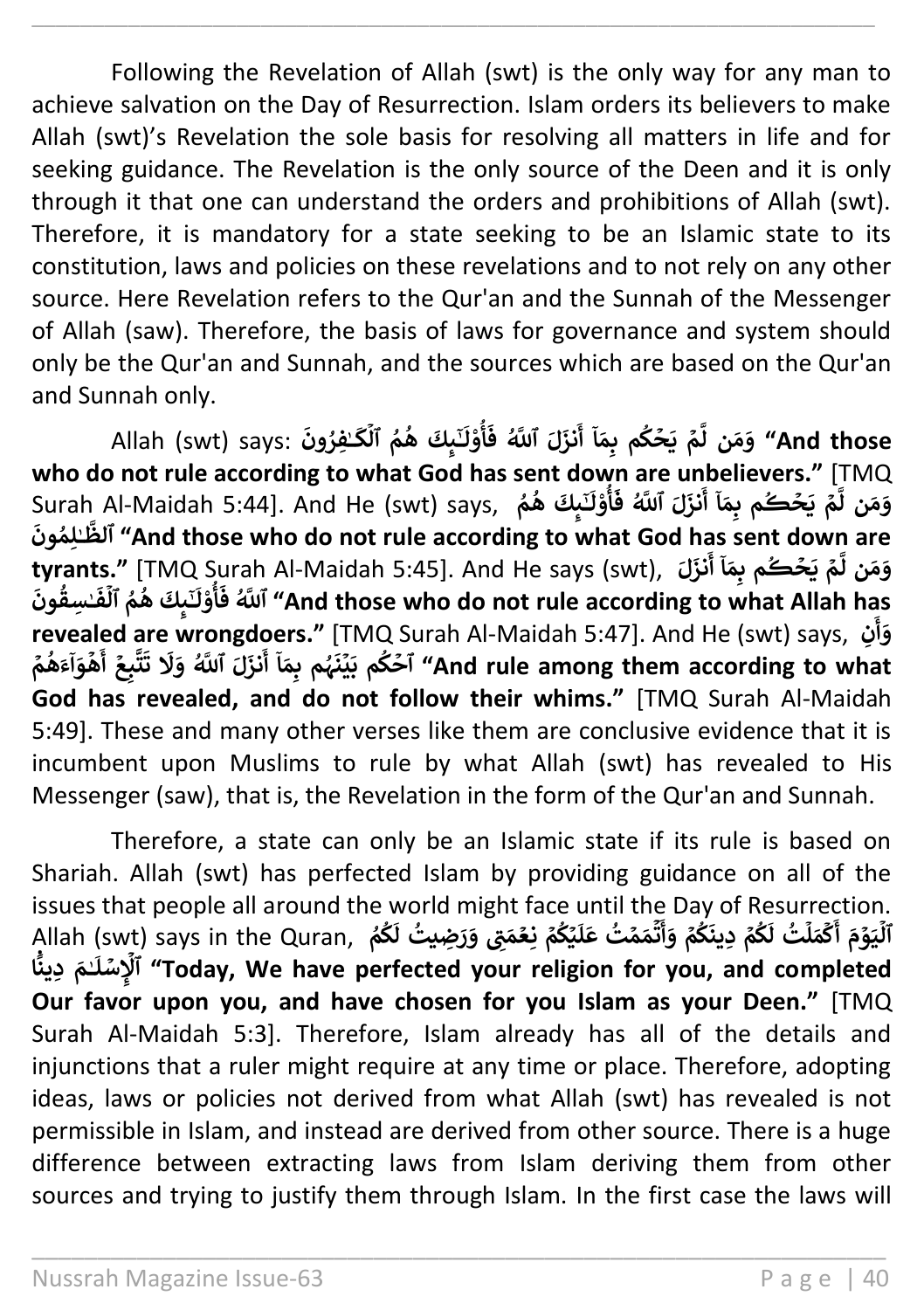be Islamic while in the second case they will be not. In an agreed upon hadith, the Prophet (saw) said, **ٌّ د َ ر َ و ه ُ َ َس ِفيِه <sup>ف</sup> ي ْ َ ا ل َ ا م َ ذ َ ا ه َ ن ِ ر م ْ َ أ ِي ف ن َ ث َ د ح ْ َ أ ْ ن َ م" Whoever brings a new thing in our matter (Deen) which is not in it (this Deen), then that (work) is rejected."** These are the words in Bukhari whereas in Muslim the words **ما منه ليس" which is not from it"** are reported. Also, Ibne-Hazm and Ibne Abdul Bar report the words, **ا َ ن ر م ُ ْ َ ِه أ ي ْ َ ل َ َس ع ي ْ َ** ,<br>كُلُّ عَمَلٍ لَيْسَ عَلَيْهِ أَمْرُنَا فَهُوَ رَدٌّ **ُ ُ َ ف" Any action that is not in accordance with our matter is rejected."** These ahaadeeth prove that every command that is taken from something other than what was revealed is not acceptable in Islam. It does not matter whether the ruling taken from some other source favors Islam or is against it. Therefore, a state can only be an Islamic state when its entire constitution, laws and systems are exclusively based upon Islam.

\_\_\_\_\_\_\_\_\_\_\_\_\_\_\_\_\_\_\_\_\_\_\_\_\_\_\_\_\_\_\_\_\_\_\_\_\_\_\_\_\_\_\_\_\_\_\_\_\_\_\_\_\_\_\_\_\_\_\_\_\_\_\_\_\_\_\_\_\_\_

## **7. For a state to be an Islamic state, it is necessary for it to establish relations with other states on the basis of Islam only and carry the message of Islam to the rest of the world.**

The pledge of allegiance that Muslims give to a Caliph has two subjects. The first is that the Caliph will enforce Shariah by the authority transferred to him by the Ummah, that is, he will rule by Islam, and the second is that the Caliph will spread the message of Islam to the rest of the world. Fulfilling the second requirement also entails waging physical war (Jihad) in order to remove any obstacles in the way of this Da'wah. Therefore, in Islam, the ruler is responsible for both of these matters, namely, the implementation of Islam internally and Da'wah and Jihad externally. The Messenger of Allah (saw) said: **َ َ َ الن ِلَ ات َ ق ن ت ُ ِمر وا ت ؤ ي َ و ا أ ْ أ ُْ ْ ُ َ الة وا الص ِقيم ي َ ِ و اّٰلل َّ ول سُ َ ا ر ً د م َ ح م ن َ و ِال اّٰلل َّ ُ َ ه ُ ُ ُ ُ أ إ َ ل ِ إ َ َل ن وا أ د َ ه ش َ ي ّٰت َ َس ح ا َ ْ ُ ْ َ ل َ ع م ه اب ِحسَ َ الِم، و ِ سْ اإل ِّ ق َ ِح ِال ب م ه ْ ُ ُ إ ْ ُ َ** لِكَ عَصَمُوا مِنًّي دِمَاءَهُمْ وَأَمْوَالَ<sub>ّ</sub> **ْ أ ْ ُ ي ُ َ وا ذ ل َ ع ُ َ ا ف َ ِ ذ إ َ ، ف َ** بِرَكَ ۞ الْعَالِمِ الْمَسَاطِ عَلَى يَسْجَدُوا ۞ وَلَا يَدْ مَعَهُ وَلَا يَدْ عَلَيْهِ وَاللَّهُمُ الْمَسْلام<br>I have الا الزَّكَاةَ، فَإِذَا فَعَلُوا ذَٰلِكَ عَصَمُوا مِنٍّ دِمَاءَهُمْ وَأَمْوَالَهُمْ إِلا بِحَقِّ الإِسْ **been commanded to fight against the people till they testify La ilaha illAllah (There is no true god except Allah) and that Muhammad is His slave and Messenger, and to establish As-Salat (Iqamat-as-Salat), and to pay Zakat; and if they do this, then their blood and property are secured except by the rights of Islam, and their accountability is left to Allah."** [Agreed Upon].

Another evidence for it is that despite knowing that Muslims were far weaker militarily than the Quraish of Makkah, the Prophet (saw) still insisted on making his relationship with the Quraish on the basis of Islam. He continued to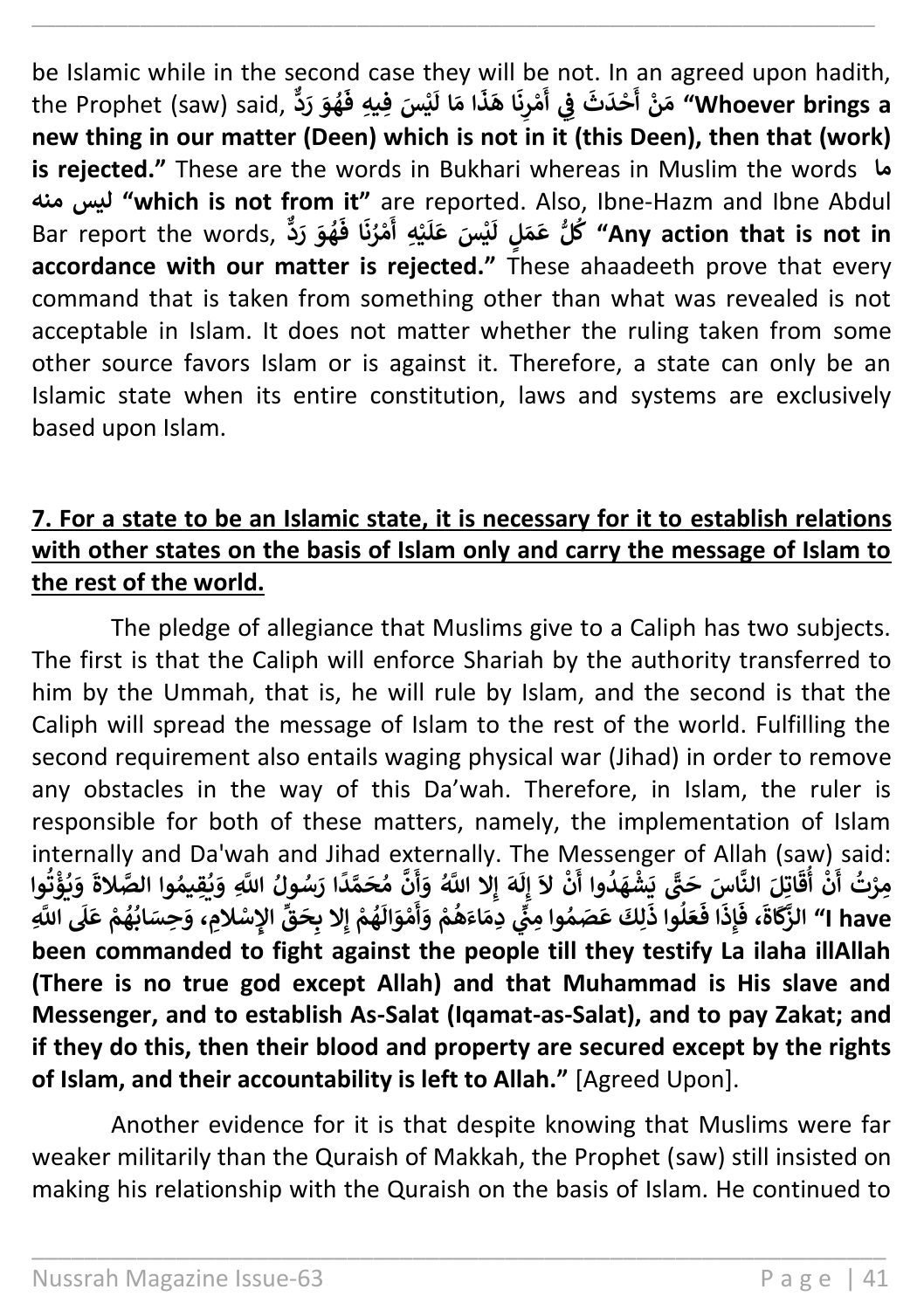pursue the policy of conquering Makkah, and eventually succeeded. Furthermore, the Prophet (saw) sent out various letters to the kings and rulers of the global superpowers of his time, not to establish relations based on mutual interests, but instead to ask them to accept Islam and recognize its sovereignty. Similarly, the Prophet (saw) prepared an army under Osama before his death, and insisted on sending it, even though he was seriously ill at that time, to fight the Roman Empire and bring it under the authority of Islam. After his death, the Islamic state continued to expand and Muslims continued to wage jihad, challenging the existing systems in the rest of the world.

\_\_\_\_\_\_\_\_\_\_\_\_\_\_\_\_\_\_\_\_\_\_\_\_\_\_\_\_\_\_\_\_\_\_\_\_\_\_\_\_\_\_\_\_\_\_\_\_\_\_\_\_\_\_\_\_\_\_\_\_\_\_\_\_\_\_\_\_\_\_

The purpose for which Allah (swt) sent Islam to this world was to establish the authority of Islam over the whole world. Allah (swt) says: **ذيِ َّ ال َ و ه َ ُ ِه** ر<br>ا **ل ك ِ ين ِّ الد ُ َ ل َ ع ه َ ِ ر ه ظ ِي ل ِّ ق َ ح ال ِ ين ِ د َ ٰى و َ د ه ال ِ ب ه ُ ْ ُ ْ ُ ْ ُ َ ول سُ َ ر لَ سَ ر أ" It is Allah Who has sent His ْ Messenger with guidance and the religion of truth, that He may make it prevail over all other ways of life."** [TMQ Surah Al-Fath:28]. The existence of systems other than Islam is indeed a reminder that the mission that Allah (swt) gave to the Muslims is still unfinished fulfilling this mission, after the death of Prophet (saw), the Ummah swears allegiance to Caliphs.

Therefore, there is no concept of a state in Islam that does not try to spread Islam to the rest of the world and to overcome other religions and ideologies. Similarly, Islam does not recognize a state that internally claims to enforce the precepts of Islam but continues to recognize the existing world order, determined to seek the approval of the major powers. Furthermore, there is no concept of a state that abides by Western international law, recognizing or joining Western bodies such as the United Nations, its Security Council, the IMF or the International Court of Justice. Nor is there any concept of a nation-state in Islam, where the state recognizes and restricts itself to nationalistic, artificial borders instead of trying to liberate occupied Muslim territories from its kafir occupiers. Any such state does not carry any evidence from Islam, for its existence.

### **Conclusion:**

By studying the above principles, it becomes apparent that a state cannot be an Islamic state if it only adopts some of the basic principles of Islam for ruling, but its overall system of government, its economic, social, judicial,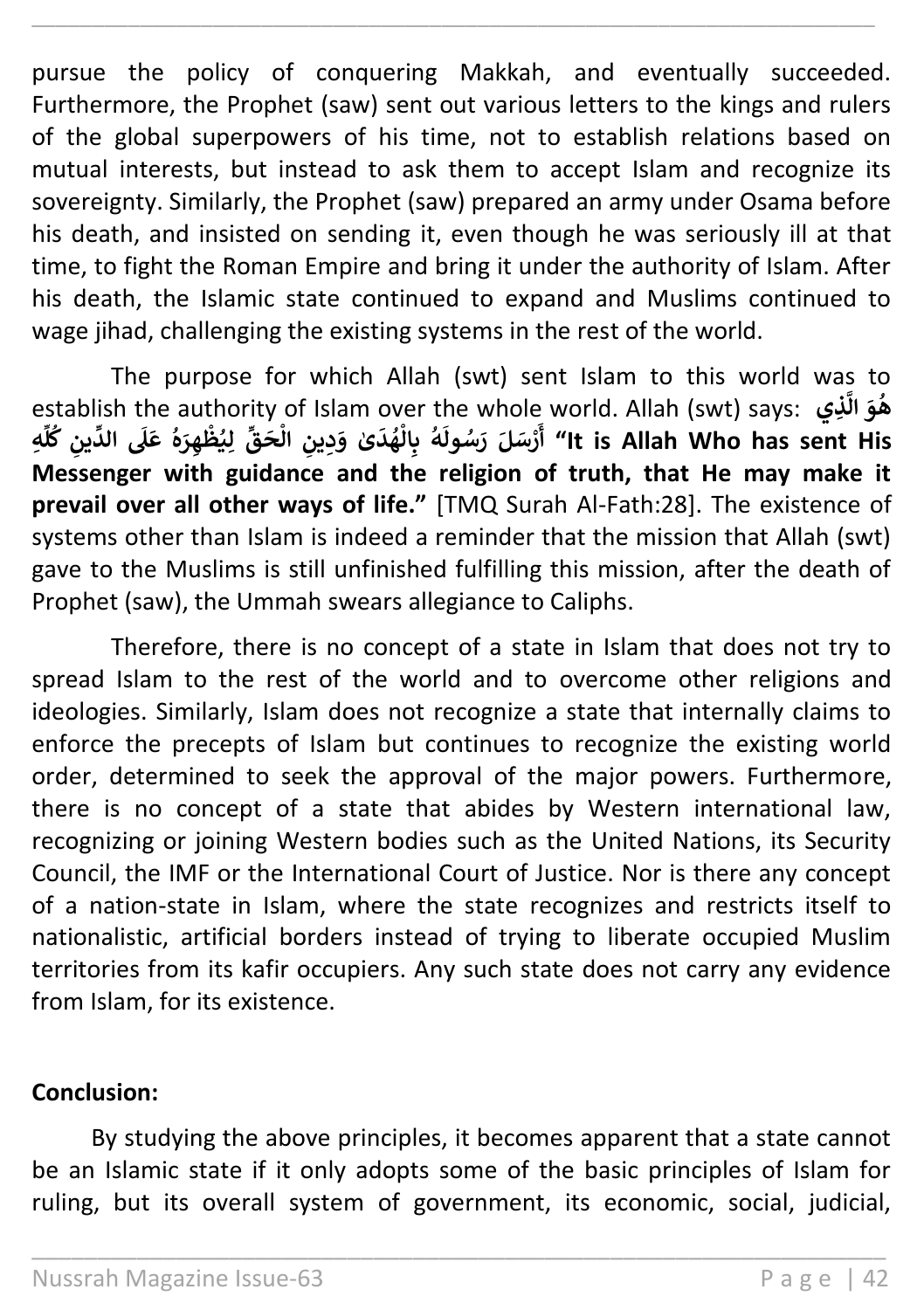educational and industrial formations, and its internal and external affairs and security are based on Western principles. Nor can a state be an Islamic state if it decides to abandon the mission spreading Islam to the rest of world through Da'wah and jihad, instead only striving to guard its own national borders. Similarly, a state will not be an Islamic state if it starts joining international organizations such as the United Nations, or establishes relations with the United States based upon compromises and the philosophy of give-and-take, or puts national interests over Islam, or adopts Western thoughts and ideas regarding issues such as Western human rights, women's rights, fundamental rights and international law. It is imperative that in the present times, when the West wants to completely erase Islamic ideas and thoughts from the minds of Muslims via massive cultural and intellectual attacks, Muslims must strive to understand the fundamental ideas that underpin the Islamic culture, so that they can resist these attacks by external powers, and so that they are also not deceived by their agents who rule Muslim lands. Indeed, it will be this correct understanding of Islamic concepts that will help Muslims recognize the soon-tobe-established Khilafah state, in shaa Allah. On that day, the believers will rejoice and the whole world will be a witness to the real implementation of the Islam and the fruits that results in.

\_\_\_\_\_\_\_\_\_\_\_\_\_\_\_\_\_\_\_\_\_\_\_\_\_\_\_\_\_\_\_\_\_\_\_\_\_\_\_\_\_\_\_\_\_\_\_\_\_\_\_\_\_\_\_\_\_\_\_\_\_\_\_\_\_

\_\_\_\_\_\_\_\_\_\_\_\_\_\_\_\_\_\_\_\_\_\_\_\_\_\_\_\_\_\_\_\_\_\_\_\_\_\_\_\_\_\_\_\_\_\_\_\_\_\_\_\_\_\_\_\_\_\_\_\_\_\_\_\_\_\_\_\_\_\_

#### [Back to Index](#page-1-0)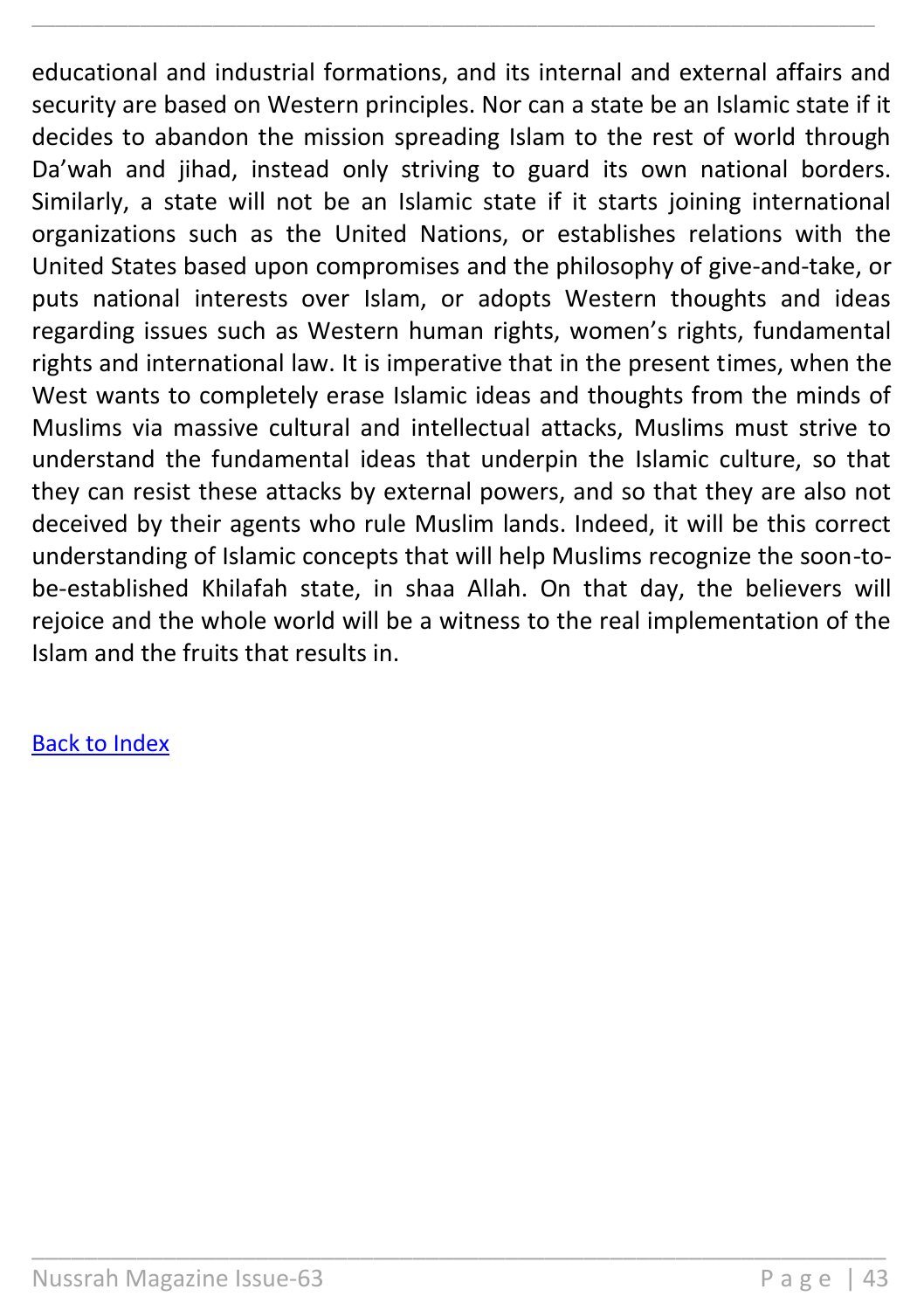# **Mua'shara (Cohabitation)**

\_\_\_\_\_\_\_\_\_\_\_\_\_\_\_\_\_\_\_\_\_\_\_\_\_\_\_\_\_\_\_\_\_\_\_\_\_\_\_\_\_\_\_\_\_\_\_\_\_\_\_\_\_\_\_\_\_\_\_\_\_\_\_\_\_\_\_\_\_\_

**Yusuf Ahmed Badarani from the book قلعة العائلة" The Family is a Fortress"**

Ibn Umar (ra) narrated that the Prophet (saw) said, **مسؤول كم ّ وكل كم راع ٍ ّ أالكل عن عل أهل بيته وهو ٍ ته والرجل راع ّ وهو مسؤول عن رعي ٍ ته فاألمْي الذي عل الناس راع ّ رعي** مسؤول عنهم والمرأة راعية على بيت بعلها وولده وهي مسؤولة عنهم والعبد راعٍ على مال سيّده<br>مسؤول عنهم والمرأة راعية على بيت بعلها وولده وهي مسؤولة عنهم والعبد راعٍ على مال سيّده **ته ّ كم مسؤول عن رعي ّ وكل ٍ كم راع ّ فكل أال عنه وهومسؤول" All of you are guardians and are questionable for your wards. The ruler is a guardian and questionable for his subjects; the man is a guardian and questionable for his family; the woman is a guardian and is questionable for her husband's house and his offspring, and a man's slave is responsible for his master's property and he is questionable for it. So, each of you is a guardian and each of you is questionable for his flock.**" (Agreed Upon)

This hadith holds for every human being, whether male or female, responsible for performing their obligations and undertaking necessary actions and speech in life, in the best and most complete manner. And each human being will be accounted for what he does or says in his life, he will be accounted about how he carries his actions and about the status and completion of his actions. This is because the word ' راع 'i.e. guardian means the responsibility for actions. Just as a shepherd is responsible for managing the affairs of his flock of animals by watering, feeding and protecting them, every human being is responsible for his ward. He must manage the affairs of what is assigned upon him in the best possible way. Thus a man is a guardian for his house, actions, society and his homeland, and a woman is a guardian for her house and the household of her husband. The human being is a guardian no matter wherever he may be. The principle of guardianship (الرعاية) is the performance of obliged actions in a complete manner.

This is the same principle for the good cohabitation ( بالمعروف المعاشرة ) which Allah (swt) has commanded for both the husband and wife. Thus, the principle of good cohabitation by good dealing and communication, is according to what Allah (swt) has commanded regarding good cohabitation i.e. intimacy and cooperation. It is the closest, strongest and the most important bond of humankind. There is no cohabitation or relation more intimate than that of marital intimacy (العشرة الزوجيّة).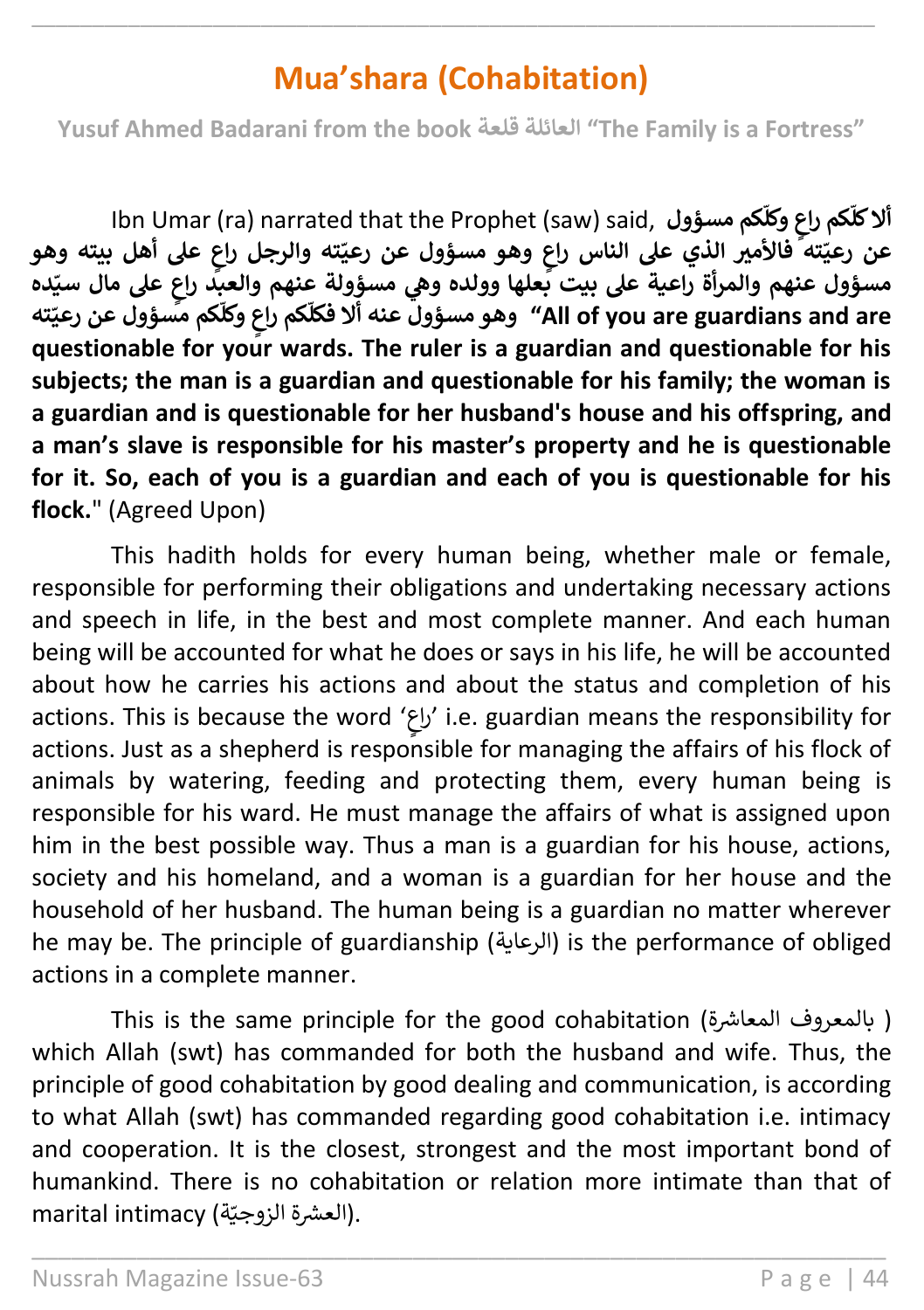Conduct is according to the principle of accountable guardianship over men and women, to perform their right of guardianship responsibly, for Allah (swt) has obliged that upon the neck of every human. By virtue of man's obligation to take care of his wife, he must take the initiative for good companionship, whilst the woman, in return, must reciprocate, according to what Allah (swt) has obliged upon her in terms of good obedience, such that there is mutual love and good companionship between them. Thus, abiding to the obligations and responsibilities (as indicated by the hadith) **'All of you are guardians**' necessitate good treatment and complete companionship between the spouses.

\_\_\_\_\_\_\_\_\_\_\_\_\_\_\_\_\_\_\_\_\_\_\_\_\_\_\_\_\_\_\_\_\_\_\_\_\_\_\_\_\_\_\_\_\_\_\_\_\_\_\_\_\_\_\_\_\_\_\_\_\_\_\_\_\_\_\_\_\_\_

Allah (swt) has commanded man specifically by saying, **ن وه ْْس ِ ا َ ع َ ﴿و َ ُ ُ اّٰلل َّ ُ لَ َ ع ج َ ي َ ا و ً ئ ي ْ ْ َ وا ش ه َ ر ك ُ ْ َ ت ن َ َىس <sup>أ</sup> ع ْ َ .**<br>ﺮﻫﺌُﻤُﻮﻫُﻦَّ ﻓَ ا<br>ا **ُ ُ ْ َ ك ِن إ ْ َ** aym (Swe) has commanded man speemeary by saym<br>بِالْمَعْرُوفِ فَإِنْ كَرِهْتُمُوهُنَّ فَعَسَى أَنْ تَكْرَهُوا شَيْئًا وَيَجْعَلَ اللَّهُ فِيهِ خَيْرًا كَثِيرًا﴾ **ُ ْ ْ** الاحسين السابعي المحمد المحمد المحمد المحمد المحمد المحمد المحمد المحمد المحمد المحمد المحمد المحمد المحمد الم<br>And Consort" بِالْمَعْرُوفِ فَإِنْ كَرِهْتُمُوهُنَّ فَعَسَى أَنْ تَكْرَهُوا شَيْئًا وَيَجْعَلَ اللَّهُ فِيهِ خ with them (عَاشِرُوهُنَّ بِالْمَعْرُوفِ) with goodness. For if you dislike them - perhaps **ُ ْ ْ ُ ُ you dislike a thing and Allah makes therein much good.**" [TMQ Surah Nisa 4:19]. Thus good cohabitation (المعاشرة بالمعروف) is an obligation, even if he hates the ugliness or the aging or the sickness or the poverty or the repulsive habits of his wife, excluding the illicit conduct or the commitment of indecency. Coliving and cohabitation with goodness is an obligation, just as hatred is not the cause (sabab) for bad cohabitation. Instead, the cause for ending good cohabitation is only illicit conduct i.e. disobedience and commitment of indecency such as the wife's raising her voice against her husband, abusive words, rudeness in deeds and speech. These alone can be the justification to admonish, separate from and beat her lightly. If she insists on her illicit conduct and indecency, she is divorced. Otherwise, it is absolutely not permissible to treat her badly (سوء عشرة), particularly since having good cohabitation with her is a rewardable deed.

Sometimes, what man hates in a woman may have goodness which is known by Allah (swt) alone. Indeed, perhaps you may hate a thing and it is good for you. The Prophet (saw) said in a Sahih Hadith reported by Abu Huraira (ra), **م إن سِخط َ ً مؤمنة ٌ ك مؤمن َ ال يفر َ ها آخر من َ نَّص ِ ا ر ْ ي ً لق ها خ ن**" **A believing man should not ُ ْ hate a believing woman; if he dislikes one of her characteristics, he will be pleased with another (characteristic).**" (Narrated in the Tafseer of Ibn Kathir). The meaning is that man should not hate her completely and that should not make him leave her i.e. it is not correct for him. Instead, he must overlook her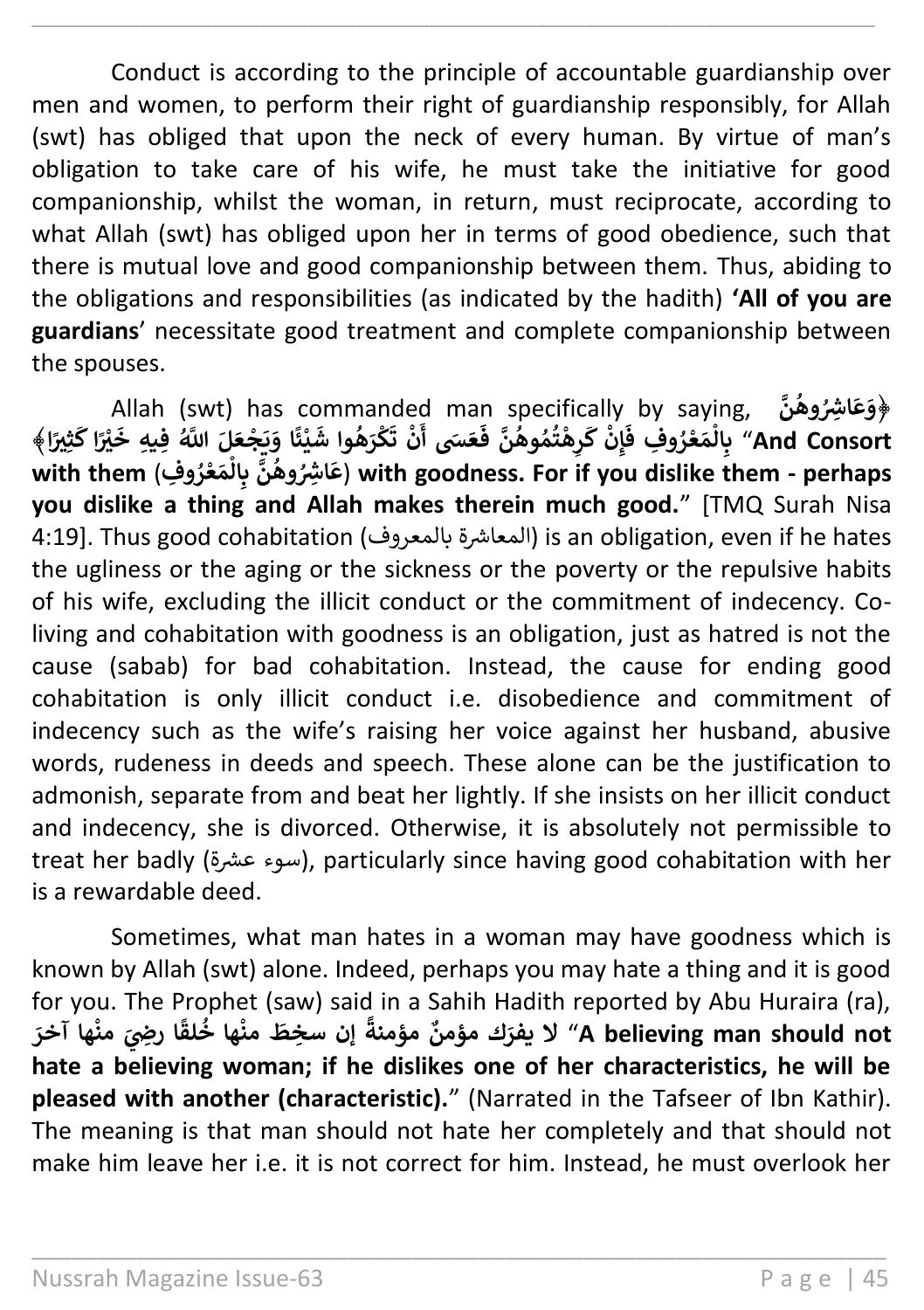disliked characteristic, because of her good character. He must forgo what he hates for what he loves in her.

\_\_\_\_\_\_\_\_\_\_\_\_\_\_\_\_\_\_\_\_\_\_\_\_\_\_\_\_\_\_\_\_\_\_\_\_\_\_\_\_\_\_\_\_\_\_\_\_\_\_\_\_\_\_\_\_\_\_\_\_\_\_\_\_\_\_\_\_\_\_

The Messenger of Allah (saw) has urged people to have good manners and good cohabitation and made their rewards equal to the reward of charity (sadaqa). He (saw) said, **قٍ بوجٍه طل َ أخاك َ من المعرو ِف أن تلف ٰ وإن ٌ معرو ِف صدقة كلُّ** "**Every good (deed) (i.e. Ma'roof) is a charity. Indeed, amongst the good deeds is to meet your brother with a smiling face**." [Tirmidhi Book 27, Hadith 76]. From this hadith, we can understand that the meaning of the word "Ma'roof" is to perform the obligation with contentment. For instance, a father asked his son to bring a cup of water, so the son brought it and kept it in front of his father's table silently or with unease, such that his father did not notice the bringing of the water, this is still considered as fulfillment of the obligation of obeying his father. It removes the disobedience and sin. However, if the son had brought the cup of water and gave it to his father with polite words, waiting for his father to take the cup or ordered him to place it on the table, this is considered as Ma'roof (i.e. performing obligations with content).

Thus, Ma'roof is beyond the obligation and is a recommended mandub, not the obligation itself i.e. the one who performs this will be rewarded and the one who leaves it will not be blamed. Mandub action raises one to a higher degree than obligation alone, as the one who is keen on performing recommended action in this world, will also be keen on performing obligations. He only performs recommended actions because he realizes that there are higher ranks in Paradise and that the normal people who perform obligations alone, will not attain the highest rank in Paradise. Instead, the believers who are keen on performing the obligations, followed by the recommended actions, will attain the highest degree. Performing the recommended actions elevates the soul and mind, drawing him closer to Allah (swt). It is thus that Allah (swt) will separate the people of recommended actions, who are the people of Ma'roof, from the rest of Muslims on the Day of Judgment, from the very first moment. In this regard, the Messenger of Allah (saw) said: **َ ة الجن لُ ن يدخ َ م ل وأو ُ ُ المعرو ِف ُأهل**" **The first to enter the paradise on the day of judgment is Ma'roof and its people**" [At-Tabaraaani Al-Mujam Al-Awsat]. Accordingly, the saying of **Allah** (swt): **ُ ر ع َ م ال ِ ب ن وه ْْس ِ ا َ ع َ ﴾ و**" **﴿Cohabitate (consort) with them with ْ ْ ُ ُ Ma'roof (goodness)**" [TMQ Surah Nisa 4:19]. It is the request (Talab) to men to exercise their right of cohabitation with his wife, taking care of her in a good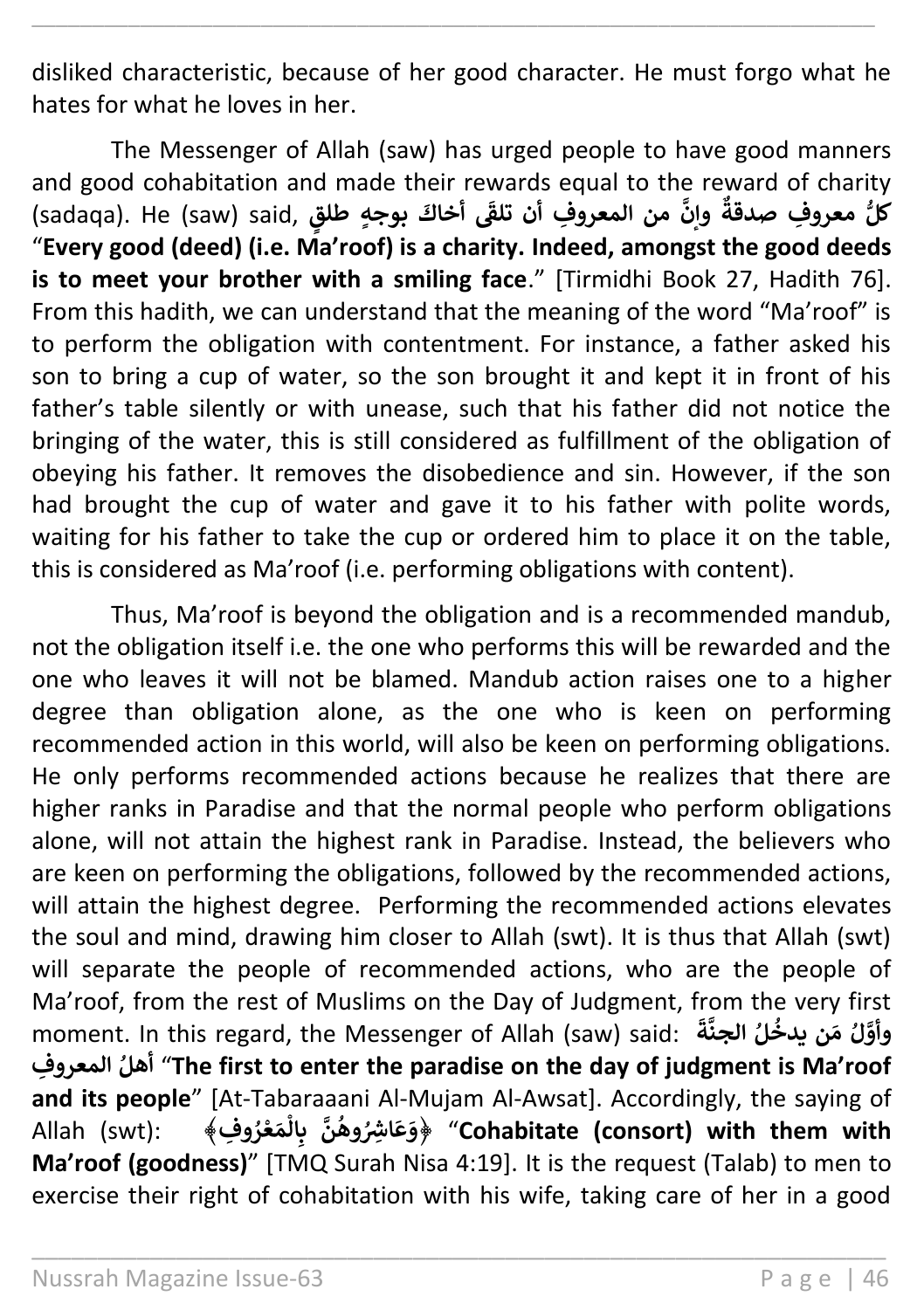manner with good characteristics, in the best way. It is the incitement from Allah (swt) to his servants to attain the highest rank in Paradise. It is the incitement from Allah (swt) to elevate the level of marital conduct and care. Thus, the reward for a man who cohabitates with his wife in a good manner (i.e. with Ma'roof) surpasses many more times, than the reward of a man who just cohabitates with his wife, only to the extent of fulfilling obligations and duties alone.

\_\_\_\_\_\_\_\_\_\_\_\_\_\_\_\_\_\_\_\_\_\_\_\_\_\_\_\_\_\_\_\_\_\_\_\_\_\_\_\_\_\_\_\_\_\_\_\_\_\_\_\_\_\_\_\_\_\_\_\_\_\_\_\_\_\_\_\_\_\_

Allah (swt) commanded man by saying: **فِ و﴿ ر ع َ م ال ِ ب ن وه ْْس ِ ا َ ع َ و ﴾ ُ ْ ْ ُ ُ** "**Cohabitate (consort) with them (i.e. your wives) with Ma'roof (goodness)**" [TMQ Surah Nisa 4:19]. In another verse, Allah (swt) equates men and women over the rights of good treatment and their obligations as Allah (swt) says: **﴿ و ِف﴾ ر ع َ م ال ِ ب ِ ن ه ي ُ ْ ْ ْ َ ل َ ِذي ع َّ ال لُ ِمث ن ه ْ ُ َ ل َ و**" **And they (women) have rights similar to those (of men) over them in goodness (ma'roof)**" [TMQ Surah Baqarah 2: 228].

Marriage is one amongst the tasks assigned by Allah (swt) to his servants from amongst men and women. Like every task which man encounters in his life, it is necessary to stop and study the subject of its encounter or bearing its burden to ensure its success. Indeed, the Muslim stops at every task and matter in his life to know the method which Allah (swt) has commanded to deal with that matter. Thus, a Muslim does not invent any organization or rulings for his affairs. Instead, he would search for organization and rulings from the Book of Allah (swt) and the Sunnah of the Messenger of Allah (saw). He would act according to them alone. Thus, knowing about the rulings of Allah (swt) in any matter which the Muslim encounters is a condition of Iman, just like the obligation to act upon the rulings of Allah (swt) is also a condition of Iman. Allah (swt) clarifies this by saying: **﴾تٍ ا َ ج َ ر َ د َ م ِعل وا ال وت َ ِذين ْ ْ با**<br>با **ُ أ َّ ال َ و م ك ِمن وا ن َ ام َ ء َ ِذين ْ ُ ْ ُ َّ ال اّٰلل َّ ُ ِ ع َ ف ر َ ﴿ ي ْ** "**Allah will raise those who have believed among you and those who were given knowledge, by degrees**" [TMQ Surah Mujadilah:11]. This is because Iman necessitates action based on the rulings, whilst the action necessitates the knowledge of the rulings. There is no Iman in Islam just by knowing the Islamic rulings, without acting upon them. Accordingly, good cohabitation between the spouses is a right from Allah (swt) to man regarding his wife. It is a right repeatedly emphasized from Allah (swt) to a woman regarding her husband.

Just as good cohabitation is a right for both spouses, over one another, it is also an obligation for both, over one another. So the husband has to take the initiative to raise the level of cohabitation with his wife, to the level of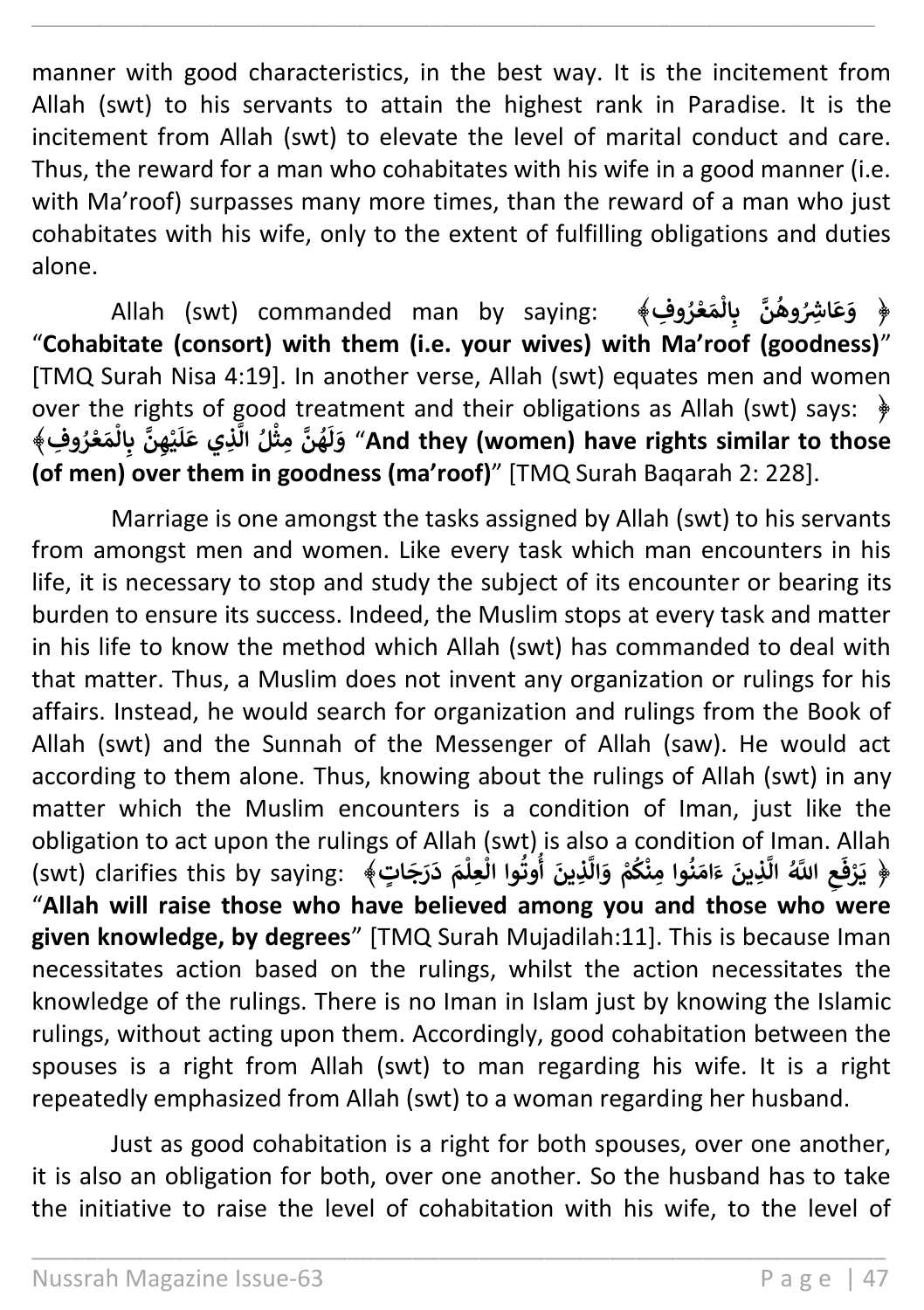goodness (i.e. ma'roof), without having concern or consideration to the level at which his wife cohabitates with him. It is an obligation upon man at first and this obligation is not waived from him, due to the absence of his wife's good cohabitation with him in exchange, as it is the right and obligation upon man regarding his wife. If he performs his obligation, his sins will be absolved. If he is patient upon the absence of getting his right of goodness from his wife, he will be rewarded for his patience. This also applies to a wife who should also take the initiative to raise the level of her cohabitation with her husband to the level of goodness (i.e. ma'roof), so that she fulfills her obligation easily. The subject of her rights (over her husband) does not deter her from performing her obligation, even if she does not get her rights from her husband. If she is patient, she will be rewarded with the reward of patience just as Allah (swt) has promised for the man.

\_\_\_\_\_\_\_\_\_\_\_\_\_\_\_\_\_\_\_\_\_\_\_\_\_\_\_\_\_\_\_\_\_\_\_\_\_\_\_\_\_\_\_\_\_\_\_\_\_\_\_\_\_\_\_\_\_\_\_\_\_\_\_\_\_\_\_\_\_\_

The cohabitation which Islam has commanded necessitates spouses to compete each other over performing their obligations of goodness, making their married life a competition in goodness, where each one of them increases their act of goodness over the other, in order for them to be proud of many good acts on the Day of Resurrection. Thus, marriage in Islam is a way of living that is distinct from any other way of any nation or people or religion. In this way, the condition of Islam is fulfilled, such that the married life becomes a part of the life of a believer, in this world, where he lives with the highest level and happiness, which surpasses all other human beings.

The actions and behaviors of a believer in life is a fixed path which he neither hesitates nor agitates to follow. This is because all of his actions must be linked to Hukm Shariah, without considering his personal opinion or inclinations, or others that could be influenced by external provocative influences, to derail him from his path and consequently, from his belief of abiding to the Hukm Shariah. Thus, a believer does not undertake his actions dictated by reality. Instead, he undertakes any action as dictated by Hukm Shariah about the reality. Iman is a way of life and not a circumstantial connection to thought or goal or objective. The believer faces all of the life affairs, its problems, its situations with the creed of Iman firmly rooted in himself and with what is obliged to abide by the Hukm Shariah, as long as he is alive. Hudhaifah (ra) narrated that the Messenger of Allah (saw) said: **كونوا ُ ُ َ** ةَ الْمَسْرِينَ عَلَيْهِ الْمَسْرِينَ عَلَيْهِ الْمَسْرَةِ الْمَسْرِينَ عَلَيْهِ الْمَسْرَةِ الْمَسْرَةِ الْمَس<br>لاَ تَكُونُوا " live. Hudhaifah (ra) narrated that the Messenger of Allah (saw) said:<br>يَا تَقُونُوا يَسْرَأَ لَّا , saw) salu:<br>قُولُونَ إِنْ أَحْسَنَ النَّاسُ أَحْسَنًا وَ **ْ ْ أ ْ إ ُ ُ َ ت ً ة َ ع ِ م ن ُس أ ا الن َ ن سَ ح ِن م ك سَ ف ن وا أ ن ِّ ط َ و ِكن إ ْ ْ أ ْ إ ْ ُ ُ ْ ُ ْ َ ل َ ا و َ ن م ْ َ ل َ وا ظ م ُ َ ل َ ظ ِن ْ إ**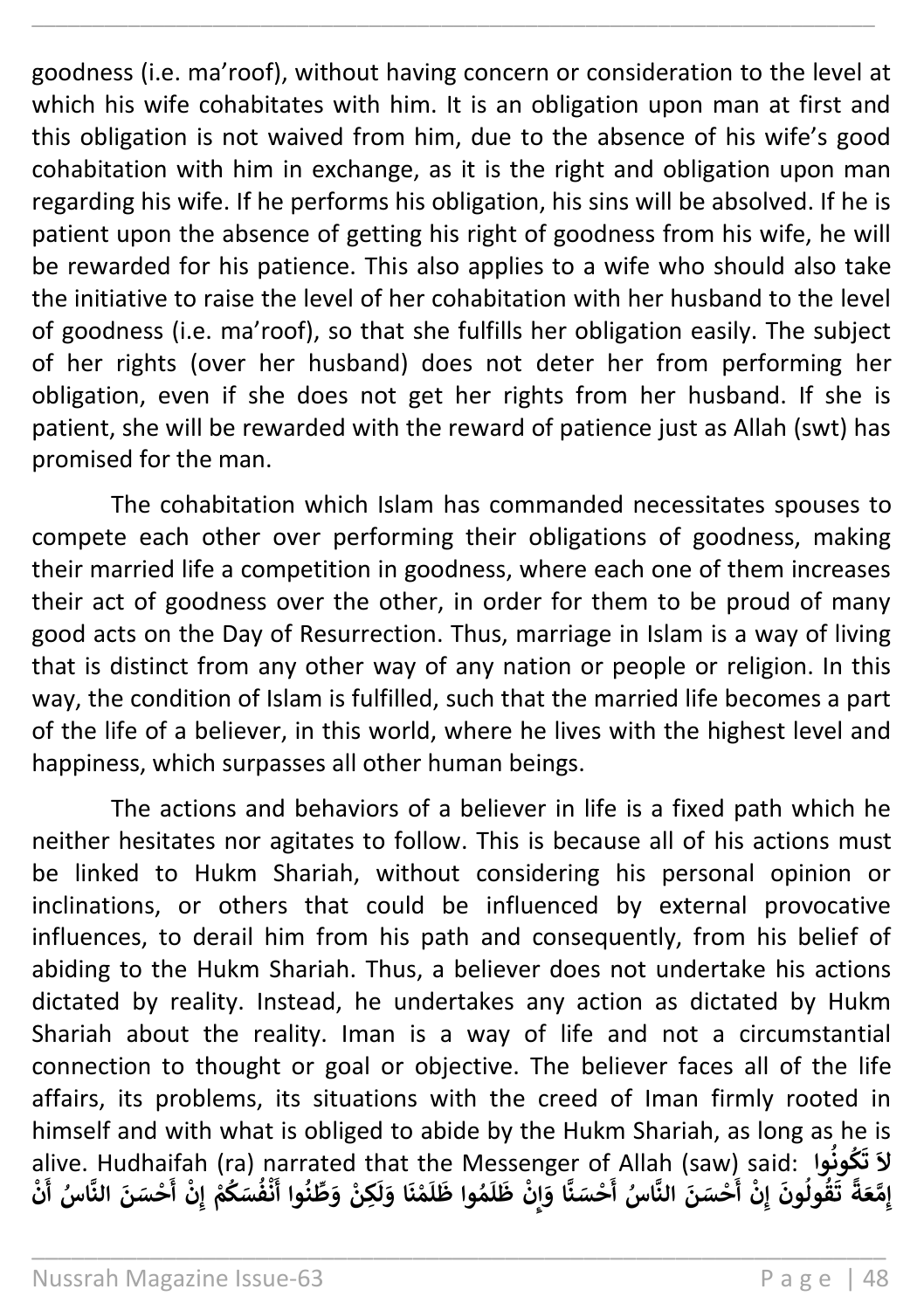**وا ِ م ل ظ ُ ْ َ ت َ ال َ وا ف اء سَ َ ُ أ ْ ِن َ وا و ِسن ح ت" Do not be a people without a will of your own, إ ُ ْ ُ saying: 'If people treat us well, we will treat them well; and if they do wrong, we will do wrong,' but accustom yourselves to do good if people do good, and do not behave unjustly if they do evil."** [Bukhari]

\_\_\_\_\_\_\_\_\_\_\_\_\_\_\_\_\_\_\_\_\_\_\_\_\_\_\_\_\_\_\_\_\_\_\_\_\_\_\_\_\_\_\_\_\_\_\_\_\_\_\_\_\_\_\_\_\_\_\_\_\_\_\_\_\_\_\_\_\_\_

A believing man or woman must never forget that being patient over what the person hated has a reward from Allah (swt) and it absolves the sin. There are many hadith of the Prophet (saw) regarding this. Abu Huraira (ra) **َ** reported the Messenger of Allah (saw) as saying, **ِ ِ ن م ؤ م ال ِ ب ء أ ْ ُ ْ ُ** ا<br>آ .<br>**يَزَالُ الْبَلَا ْ ُ َ ِي َل ِة ف َ ن ِ م ؤ م ال ِ و ن ْ ُ ْ ٍة َ ِطيئ َ خ ِه ِمن ي ْ ْ َ ل َ ا ع َ م َ و َ اَل َ ع َ ت اّٰلل َّ َ َ ف ٰ ل َ ي ّٰت َ ِدِه ح ْ َ ل َ و َ ِ ِه و ال َ م َ ِسِه و ف ْ َ ن" The believing man or woman continues to have affliction in person, property and children so that they may finally meet Allah (swt) free from sin."** [Tirmidhi]

Thus, if a husband hates something about his wife and he is patient with her, or if a wife hates something about her husband and she is patient with him, then it is a reward for both of them in shaa Allah. 'Ulema, righteous and good people of the Ummah realized this reality and lived by it. Ibn Arabi mentions: Abu al-Qasim bin Habib (Bil Mahdiya) told me, from Abul Qasim Al-Suri from Abu Bakr bin Abdullah who said: There was a Sheikh Abu Muhammed bin Abu Zaid who is a renowned 'Aalim in terms of status and knowledge. He had a wife who treated him badly, neglecting his rights and verbally abused him. It is said that he remained patient with her and he used to say: 'I am a man upon whom Allah has perfected His blessings in terms of my body health, my knowledge and what my right hand possessed. Perhaps, she was sent as a punishment for my sins and I fear that leaving her would inflict me with more severe punishment than this.'

The basis of marital cohabitation is the acceptance of the soul, whether male or female, to perform its role in the life, with content which Allah (swt) has prepared for the individual, asides from characteristics and abilities. Thus any rebellion to the nature of the soul, or restlessness over the obligation, may justify the beginning of deviation from the path of complete mutual understanding, for blissful intimacy. Cohabitation will not succeed just from the man alone or from the woman alone. Since cohabitation in the marriage means the mingling of physical bodies of the spouses, their sensations, the integration of one's thought with another and the association of one's soul to another, this cohabitation must be organized by clarifying the obligations and rights of man and the obligations and rights of woman. Upon examining the Quranic verses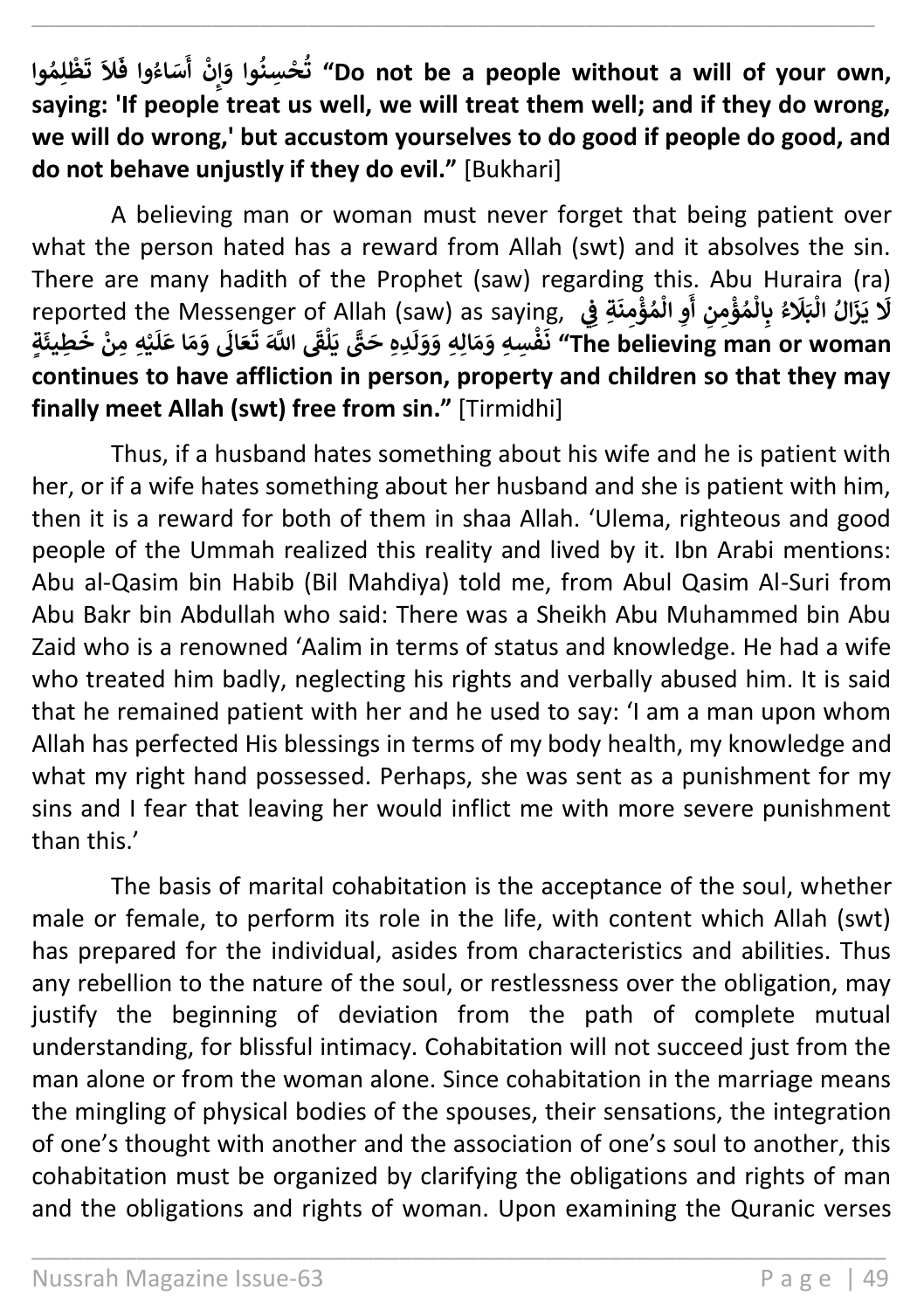and Prophetic hadiths that have come for this subject, we find that Allah (swt) did not leave any small or great thing in organizing the family life that exists in the marriage. It is like the Creation of the universe by Allah (swt), Who did not leave any small or great thing except that He (swt) has blessed them with complete perfection.

\_\_\_\_\_\_\_\_\_\_\_\_\_\_\_\_\_\_\_\_\_\_\_\_\_\_\_\_\_\_\_\_\_\_\_\_\_\_\_\_\_\_\_\_\_\_\_\_\_\_\_\_\_\_\_\_\_\_\_\_\_\_\_\_\_\_\_\_\_\_

Allah (swt) obliges upon man the responsibility of managing the affairs of his wife such as financial maintenance, intercourse, providing food, clothing and shelter, protection and medication. All these should be in the best manner with good cohabitation. Allah (swt) obliges the woman to obey her husband and submit to him and all these would need to be performed by her. Thus, it is upon her to cook for her husband, clean the house, look after the hygiene of her children, whilst protecting the wealth of her husband, his house and his reputation, in his absence. She will not permit anyone to enter her husband's home without his permission, nor will she leave the house without his permission. She will not be excessive in demands over him, even in the essential needs, such that she will not be persistent. She will not give the wealth of her husband without his permission, even if it is just food. She will not spend his wealth without his consent, nor will she fast voluntary fasts, without his permission. She will not disobey his order and she will obey him even in his absence. She will not raise her voice above her husband's voice. She will not be rude or insolent with her husband, nor will she commit illicit or indecent behavior. She will not prevent him in any case whatsoever, and work diligently and continuously to please him. It is upon man to prevent her behavior which is without his permission and she should consent to this. All these matters are from the Hukm Shariah and performing them yields reward from Allah (swt). Islam has encouraged good cohabitation in order for the spouses to enjoy the blissful life. This is because the intention of marriage is to have complete happiness in life.

Allah (swt) gives a way out for failure, such that misery does not afflict human-beings throughout their life. Nevertheless, before reaching the level of Talaq, Allah (swt) commanded spouses to take concrete measures to treat the failure. Allah (swt) ordered man to show kindness to his wife and have enjoyment with her, even with artificiality. He (swt) ordered the wife to completely obey her husband. If a husband gets angry, the wife must seek to please him. If he is pleased, the wife has rewards and if he is not pleased, she is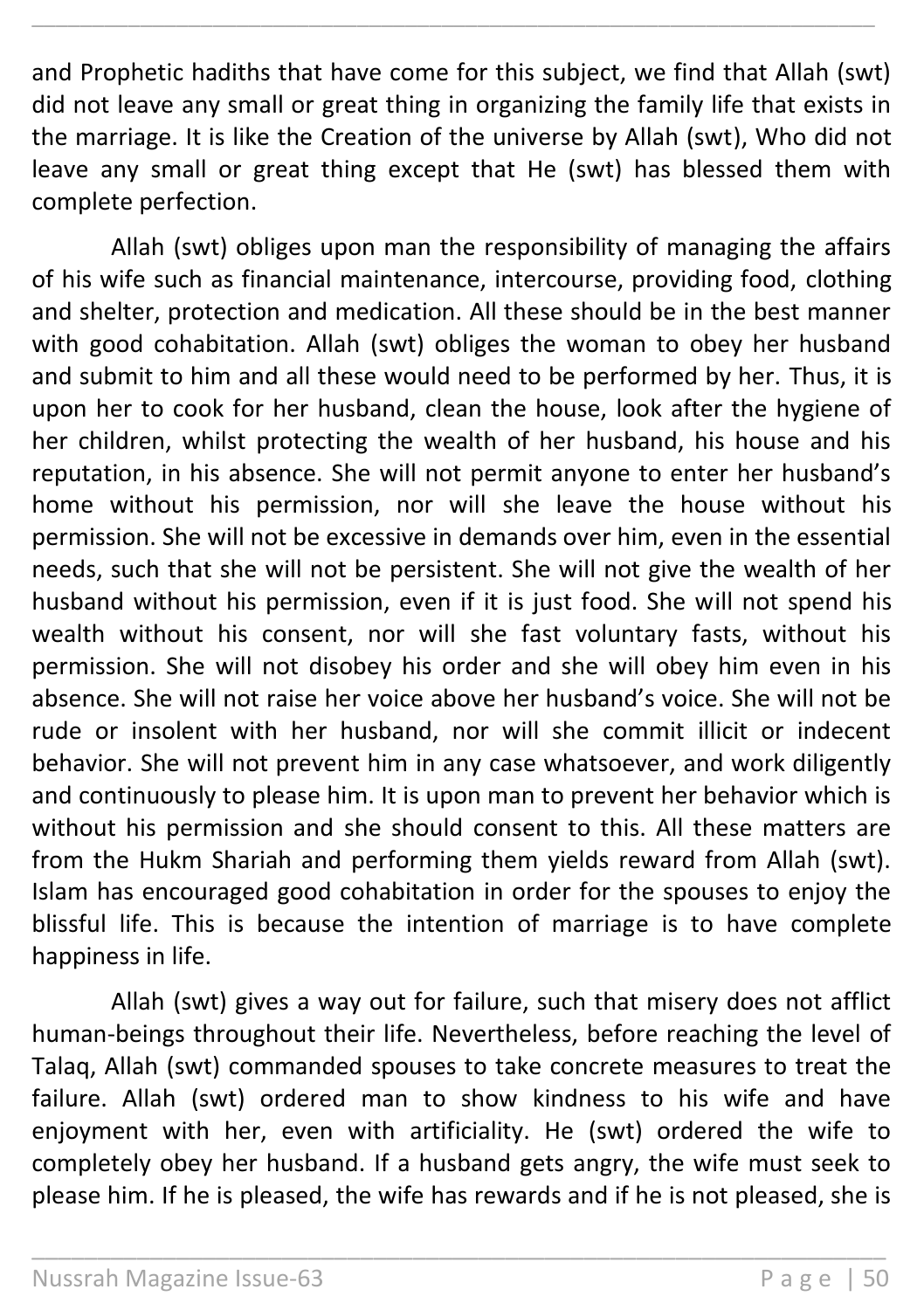excused before Allah (swt). When a man behaves illicitly such as distancing himself from the wife or hating his wife i.e. he can no longer having companionship with her, Allah (swt) encourages the wife to compromise with him, in whatever possible way, in order to remain as a wife under his care. When a woman behaves illicitly or commits indecency, it is upon her husband to remind her with the remembrance of Allah (swt) and His rulings, and her Shariah obligations to abstain from disobedience, rudeness and verbal abuses, warning her of the punishment of Allah (swt) for her illicit and indecent conduct. If she is not deterred by his separation from her marital bed and if she does not retreat from her path, perhaps she will calm down and return, otherwise he can beat her lightly (without causing injury or leaving a mark). Allah (swt) says:﴾ ٍ<br>؞ ة ن ج ن ر ن د َّ ن ه ي ر ً<br>آ رِّ صِنْ الْعَالِمِينَ فِي الْمُسْلِمِينَ فَقَالِمِينَ فَقَالِمَ لِلْمَجَالِ عَلَيْكُمْ فَقَالِمَ لِلْفَقَالِ<br>**But the men [i.e., husbands] have a** وَلِلرِّجَالِ عَلَيْ **degree over them [in responsibility and authority].**" [TMQ Surah Baqarah 2:228]. Ibn Abbas (ra) commented on this: 'Mentioning of the degree is an indication to urge man to have good intimacy, being generous to their women in terms of wealth and character, i.e. it is best for him to restrain himself.' This degree will make the men bear the greatest responsibility and it is not a greater authority for injustice, as thought by some naive and ignorant. Allah (swt) has made reward equivalent to the martyr of the Hereafter for the woman who obeys her husband, fulfilling her life's obligations in the marriage affairs, with content.

\_\_\_\_\_\_\_\_\_\_\_\_\_\_\_\_\_\_\_\_\_\_\_\_\_\_\_\_\_\_\_\_\_\_\_\_\_\_\_\_\_\_\_\_\_\_\_\_\_\_\_\_\_\_\_\_\_\_\_\_\_\_\_\_\_\_\_\_\_\_

Asma Bin Yazid Al-Ansariya came to the Prophet (saw) whilst he was amongst his Companions and she said: "'May my mother and father be sacrificed for you! O Messenger of Allah (saw), I am delegated on behalf of the women to you. Allah (saw) has sent you to all the men and women and we believed you and your Lord. We, the women folks, are confined to your homes, but you, the men folks, are preferred over us in congregational and Jumma prayers, visiting the sick, attending the funerals and Hajj one after another. Above all, they participate in Jihad in the Path of Allah. If one of you goes out to make Hajj or Umrah or to participate in Jihad, we protect your wealth, weaving the garments for you and bringing up your children. Shall we not share with you this reward and goodness?' So the Prophet (saw) turned his face completely to his Companions and asked: **من ،دينها أمر هل سمعتم مسألة قط أحسن من مسألتها ف ي ن هذه؟**" **Have you ever heard a question better than hers in the matter of her Deen, than this one?**" They said: "O Messenger of Allah! We never thought of a woman who would seek guidance like her." So the Prophet (saw) turned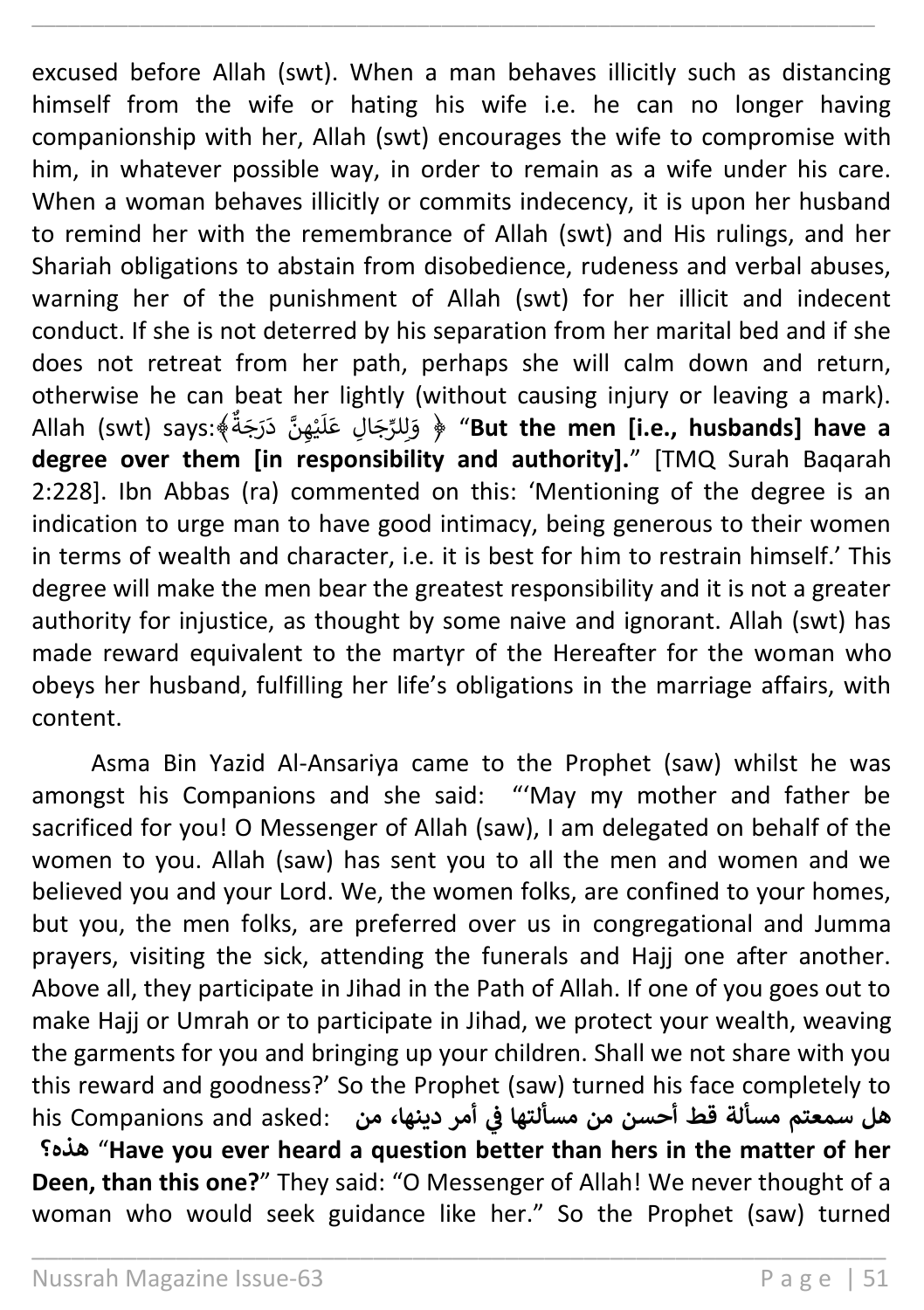انصرِ في أيَّتُها المرأةُ وأعلِمي من وراءكِ من النِّساءِ أن حُسنَ تَبعُّلٍ إحداكنَّ :towards her and said<br>. **ُ ي ن َ ت َ سن ساِء أن ح ِّ يم من وراءِك من الن ِ وأعل مرأة ُ ُ ِه** ر<br>ا **باعَها موافقتهُ يعدِلُ ذٰلِكَ كلَّا ُ ُ ِّ وات ه ُ َ رضات َ ها م َ وطلب جهاِلزو**" **Understand O Woman! And teach it to all the women behind you that being good to her husband and seeking to please him and following his consent are equivalent to all the above.**"

\_\_\_\_\_\_\_\_\_\_\_\_\_\_\_\_\_\_\_\_\_\_\_\_\_\_\_\_\_\_\_\_\_\_\_\_\_\_\_\_\_\_\_\_\_\_\_\_\_\_\_\_\_\_\_\_\_\_\_\_\_\_\_\_\_

\_\_\_\_\_\_\_\_\_\_\_\_\_\_\_\_\_\_\_\_\_\_\_\_\_\_\_\_\_\_\_\_\_\_\_\_\_\_\_\_\_\_\_\_\_\_\_\_\_\_\_\_\_\_\_\_\_\_\_\_\_\_\_\_\_\_\_\_\_\_

[Back to Index](#page-1-0)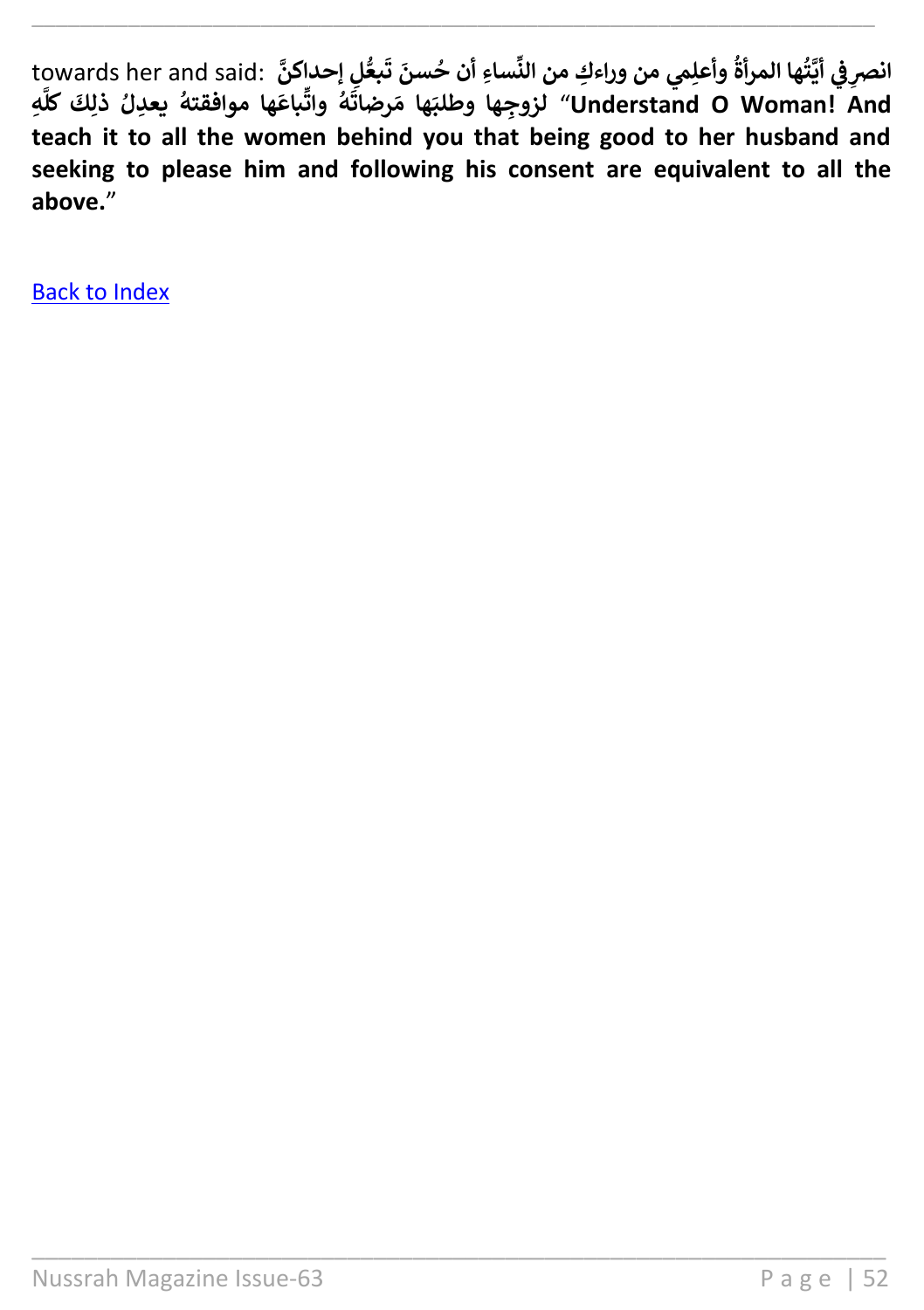# **Kabul Falls 20 Years Later**

\_\_\_\_\_\_\_\_\_\_\_\_\_\_\_\_\_\_\_\_\_\_\_\_\_\_\_\_\_\_\_\_\_\_\_\_\_\_\_\_\_\_\_\_\_\_\_\_\_\_\_\_\_\_\_\_\_\_\_\_\_\_\_\_\_\_\_\_\_\_

**Khalid Salahuddin, Pakistan**

On 15<sup>th</sup> August 2021, the Taliban entered Kabul, after making spectacular gains over the rest of the country. The Taliban, designated as terrorists 20 years ago, were even requested by the US to protect its stranded personnel and troops in Kabul, in a drastic change of fortunes. The United States spent 20 years, [\\$2 trillion,](https://watson.brown.edu/costsofwar/figures/2021/human-and-budgetary-costs-date-us-war-afghanistan-2001-2021) commanded at their peak [130,000 coalition troops,](https://www.nato.int/cps/en/natohq/topics_69366.htm) built up an Afghan security force of 300,000, and used the world's most sophisticated and lethal air power. Still, it was unable to defeat an [ill-equipped Taliban force of](https://www.nytimes.com/2021/08/12/us/marines-evacuation-afghanistan.html)  [perhaps 75,000.](https://www.nytimes.com/2021/08/12/us/marines-evacuation-afghanistan.html) The contrast could not be starker - the US forces, with their hitech arms, motivated by liberal democracy and the Taliban - simple weapons and motivated by Islam. The gravity of the defeat was characterized by the departure of the US forces from the infamous Bagram Airport, at 2am at night, without even informing their Afghan partners.

It brings in to sharp focus the contrasting decisions of General Musharraf, siding with the US in providing "unstinted support" in their operations - versus the defiance of Mullah Omar (may Allah (swt) have mercy on him) and the Taliban, who adopted Jihad. The contrast is not about individuals, but about their thought process – one based on enlightened moderation and the other – the hukm of Allah (swt).

In Surah Al-Anfaal, Allah (swt) says; **لِ** ﴿ **ا َ ِقت ۡ ٱل َ** مُؤَمِنِينَ عَلَى<br>مَعْقَدِينَ **ُ ۡ** ِّيُّهَا ٱلنَّبِىُّ حَرِّضِ ٱلْا **َُّ** يَّـَأَيُّهَا ٱلنَّبِىُّ حَرِّضِ ٱلْمُؤْمِنِينَ عَلَى ٱلْقِتَالِ إِن يَكُن ;says (leah Al-Anfaal, Allah (swt)<br>مُعَرَّضَ أَنَّهُ أَنَّ أَنَّهُ مِنْ أَنَّهُ أَنْ أَنَّهُ أَنَّهُ مِنْ أَنَّهُ مِنْ أَنَّهُ أَنَّ أَنَّ أَنَّ أ **ٰ ُ إ** برچىيە مىلبى سرس مىلوپىيىن سى.<br>مەنگە عِشْرُونَ صَـٰبِرُونَ يَغۡلِبُواْ مِاْئَتَيۡنِ **ن ْ ْ ُ** .<br>•<br>• **ٰ ُ ُ ً۬ ٌ ة َ ئ ا ِّ م م نڪُ ِّ ن م ك َ ِن ي َ و ْ ُ إ َل ٌ م ۡ و ً۬ َ ق ۡ م ه ُ ن أ ِ ب وا ر ْ ُ َ ف َ ك َ ِذين َّ ٱل َ ن ِّ ا م ً۬ ً ف** ا<br>آ **ل ْٓ و ِب ل ۡ غ َ ي أ ْ ا ُ َ ون ه ُ َ ق ۡ ف َ** ﴾ **ي" O Prophet! Rouse the believers to fighting. If they be twenty of you who persevere they shall vanquish two hundred; and if there be of you a hundred, they shall vanquish a thousand of those who disbelieve, for they are a people who lack understanding"** [TMQ Surah Al-Anfaal 8:65].

The hukm (command) embeds an essential quality for those who engage in fighting - patience and perseverance. This means that severe hardships will occur. There will be times when maintaining the effort will be a great drain on the physical and mental health of the Mujahid. Allah (swt) says in the **ۡ ۡ ۡ** Quran: ﴿ **ِ م ۡ و َ ق** ا<br>ا **ِء ٱل ٰٓ ا َ ِتغ ۡ ٱب ِ ف وا ن ِ ه ن ْ ُ َ ت َ** ا السَّنَّةِ الْمَرَّةِ وَ الْمَرَّةِ الْمَسْلَمِينَ الْمَسْلَمَانِ الْمَرْسَدِينَ الْمَسْلَمَانِ الْمَرْس<br>وَلَا تَهِنُواْ فِي ٱبۡتِغَآءِ ٱلۡقَوۡمِ إِن تَكُونُواْ تَأۡلَمُونَ فَإِنَّهُمۡ يَأۡلَمُونَ کَ **ُ َ ل أ َ ي ۡ م ه ُ ن ِ إ َ ف َ ون م ُ** ا<br>أ **ل أ َ ت وا ون ك ْ ُ ُ َ** me in the wajama: *A*ma<br>إِن تَكُونُواْ تَأَلَّمُونَ فَإِنَّهُمَ يَأْلَمُونَ كَمَا تَأْلَمُونَ **إ ُ** ا<br>أ **ل أ َ** لمَا تَأَلَمُونَ*ّ* **َ** اعلام الله عليه<br>**رُجُونَ مِنَ ٱللَّٰهِ مَا لَا ُ َ ت َ و**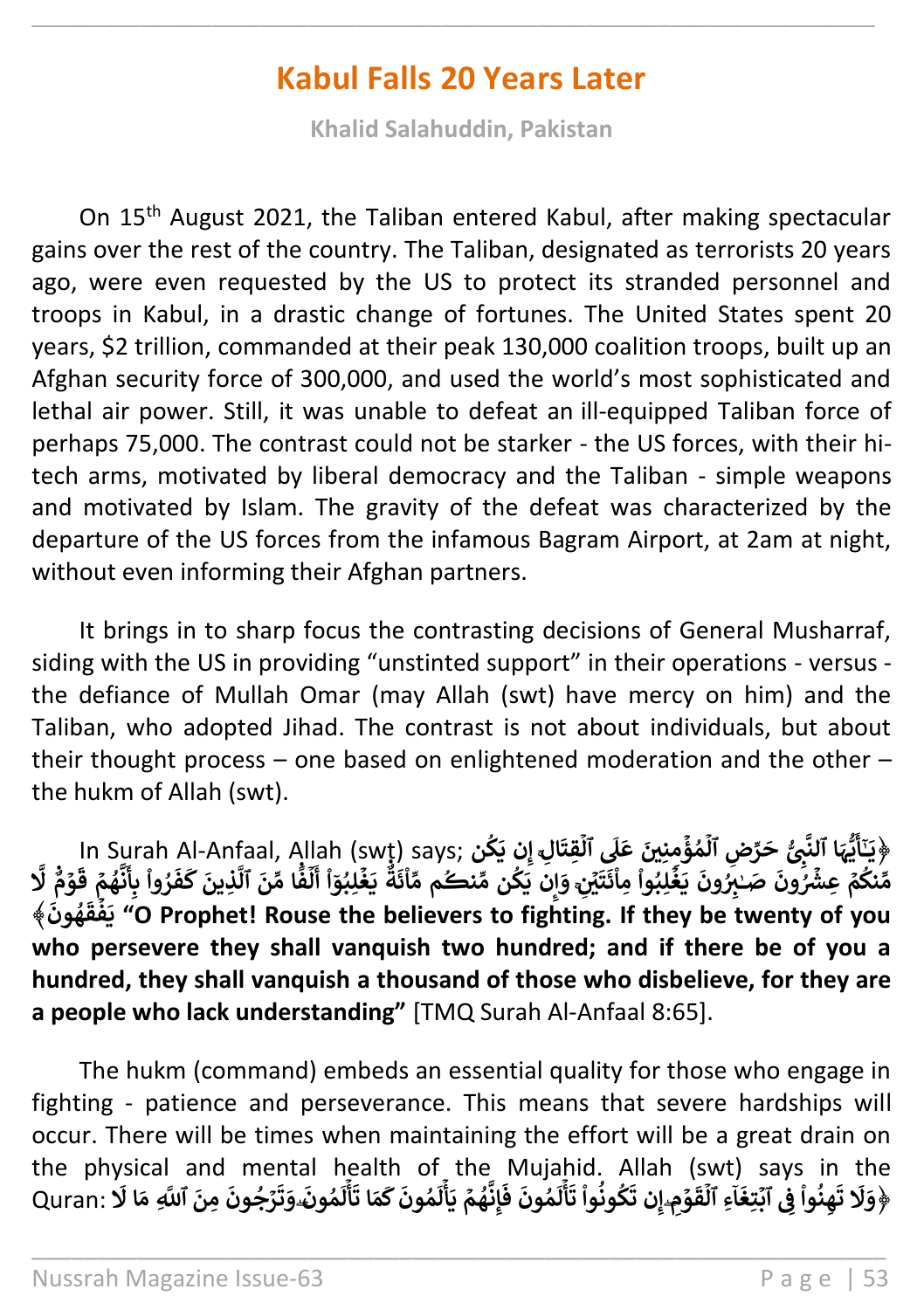And don't be weak in the pursuit of the enemy; if" يَرۡجُونَـۢ وَكَانَ ٱللَّهُ عَلِيمًا حَكِيمًا﴾ **ُ you are suffering (hardships) then surely, they (too) are suffering (hardships) as you are suffering, but you have a hope from Allah (for the reward, i.e. Paradise) that for which they hope not, and Allah is Ever All Knowing, All Wise"** [TMQ Surah Al-Nisa 4:104].

\_\_\_\_\_\_\_\_\_\_\_\_\_\_\_\_\_\_\_\_\_\_\_\_\_\_\_\_\_\_\_\_\_\_\_\_\_\_\_\_\_\_\_\_\_\_\_\_\_\_\_\_\_\_\_\_\_\_\_\_\_\_\_\_\_\_\_\_\_\_

So, when Mullah Omar and the Taliban chose to abide by this hukm, they would have had no idea of when, where and how they would gain victory, or for that matter, if they would live to see it. But they knew that they had to be strong, patient and persevere. They knew that he who helps in the cause of Allah (swt), Allah (swt) will help them and strengthen them. Allah (swt) said, man Your), Aman Your) win neip enem and stren.<br>﴿يَنَاأَيُّهَا ٱلَّذِينَ ءَامَنُوٓاْ إِن تَنصُرُواْ ٱللَّهَ يَنصُرَكُمْ وَيُثَبِّتُ أَقْدَامَكُمْ **ُ ۡ ق** ,,wι<br>ڛ**ِّتۡ** أَ **أ َ ث ي َ و ۡ م ك ُٰصۡ ن َ ي ٱّٰلل َّ َ وا ُٰصُ ن ُ ُ ْ َ** مسمد السياسية<br>**لَّذِينَ** ءَامَنُوٓاْ إِن تَ **إ ْ ا ُ َّ ا ٱل َ ہ ُّ ي** ا<br>۽ , السام العالمي السام العالمي المستمر العالمي السام العالمي السام السام السام السام السام السام السام<br>O you who believe! If you ﴿ يَنَأَيُّهَا ٱلَّذِينَ ءَامَنُوٓاْ إِن تَنصُرُواْ ٱللَّهَ يَنصُرَكُمَّ وَيُثَبِّتُ أَقَدَام **ٰ support Allah (swt), then Allah (swt) will support you and make your foothold firm"** [TMQ Surah Muhammad 47:7].

This verse of Quran, like many others instruct us to abide the hukm of Allah (swt). It was this that the leadership of the army from the time of General Musharraf, and all the others that followed him, not only disregarded, but actually disobeyed. The "wisdom" of that violation is clear for all to see – the victory of those who abided by the law of Allah (swt), versus the shame of those who sided with the kuffar. Allah (swt) in the Quran states: ﴿وَيَمۡكُرُوۡنَ وَيَمۡكُرُ اللّٰهُ وَاللّٰهُ ﴾ .<br>﴿وَيَمۡكُرُوۡنَ وَيَمۡكُرُ اللّٰهُ وَاللّٰهُ ﴾ . ا<br>م ا<br>م ُ ث ۡ ن خ ﴾ ن ن ۡ ي ِ كر م ٰ ا<br>أ ال**" They were plotting and Allah (swt) too was plotting, and Allah (swt) is the Best of those who plot"** [TMQ Surah Al-Anfal 8:30].

When one ponders on how after 20 years, the Taliban defeat of the US to power is predicated on many key decisions made by the US that led to the ultimate decision to withdraw. On the one hand, the corrupt Afghan governments that the US brought in were too busy siphoning off funds for themselves or their tribes, thereby alienating the population and driving the local population to provide support to the Taliban. The US pivot to war in Iraq within 3 years of the Afghan war meant that political, military and economic resources were stretched between two countries, both demanding costly counter insurgency efforts. This, coupled with the 2008 financial crash, crippled the US economic machine, having a significant impact on the US Army capabilities. The Arab Spring uprisings from December 2010 into mid-2011 ultimately led to the Syrian uprising. Hence, by 2014, the US was facing an arc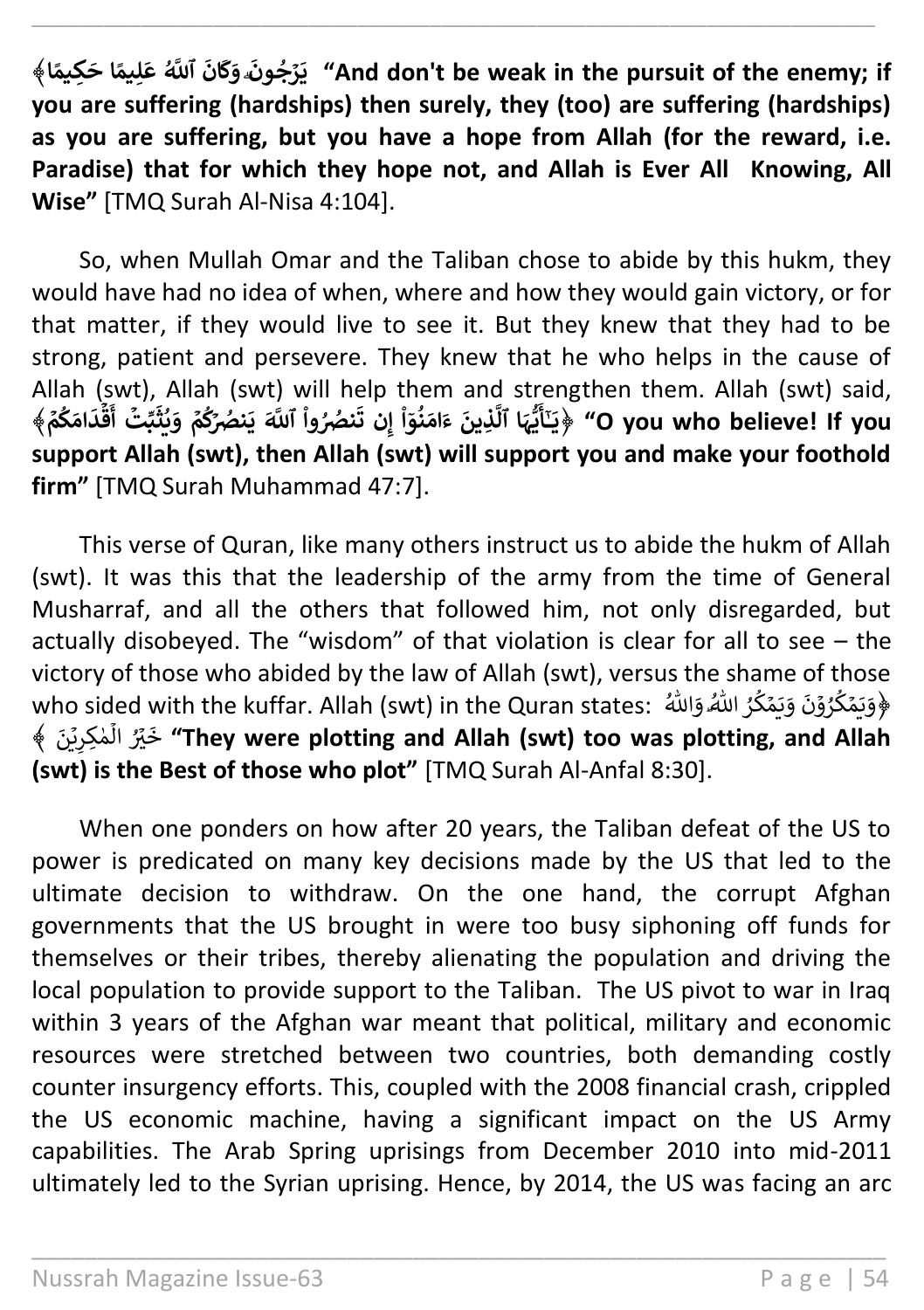of instability from Afghanistan and Iraq, through to Syria and extending into Libya. By this time, the US was desperate to sue for peace with the Taliban, as evidenced by their meetings with the Taliban in Murree during the 2014/2015 period.

\_\_\_\_\_\_\_\_\_\_\_\_\_\_\_\_\_\_\_\_\_\_\_\_\_\_\_\_\_\_\_\_\_\_\_\_\_\_\_\_\_\_\_\_\_\_\_\_\_\_\_\_\_\_\_\_\_\_\_\_\_\_\_\_\_\_\_\_\_\_

So as the US planned, so Allah (swt) planned, and Allah (swt) brought defeat upon the US, through their own policies. When the Taliban embarked on their Jihad, these events had not even occurred. They were even unaware of the strategic implications of these events. The Taliban could not have planned to wait until 2008 in expectation of the financial crash, nor the Arab Spring and the Syrian uprising resulting in erosion of US war capabilities. They were clear on one thing – the obligation of Jihad and remained patient and steadfast on this. But it was Allah (swt) who aligned these events, ultimately leading to the defeat of the US and their withdrawal from Afghanistan.

The parallels to this are clear during the Battle of Khandaq where the Muslims were under siege by a host of allies to defeat and destroy Muslims and Islam. The difficult situation warranted difficult decisions, and the Prophet (saw) suggested to the Ansar to pay the tribe of Ghatfan one third of the date harvest of Madinah. It was during these difficult times that Allah (swt) guided Nuaym ibn Masud to Islam. Nuaym (ra) was from the tribe of Ghatafan and well respected amongst the Jews as well as the Mushrikeen of Quraysh. Since no one knew of his acceptance of Islam, he plotted to create friction between the Jews of Bani Qurayza and the Quraysh led by Abu Sufyan. Nuaym ibn Masud (ra) was successful in causing disharmony among the confederates and splitting their ranks. While the mighty alliance was in this state of disarray, Allah (swt) sent down on the Quraish and their allies a fierce and bitterly cold wind which swept their tents and their vessels away, extinguished their fires, buffeted their faces and cast sand in their eyes. In this terrible state of confusion, the allies fled under cover of darkness.

The Prophet (saw) did not know when they dug the trench that the hypocrites and Jews would betray, or that in the time of distress Naeem would become a Muslim and be able to maneuver a conflict between the Mushrikeen and Jews. The Prophet (saw) abided by the hukm of Allah (swt) knowing that the Nussrah of Allah (swt) will come without knowing how and where that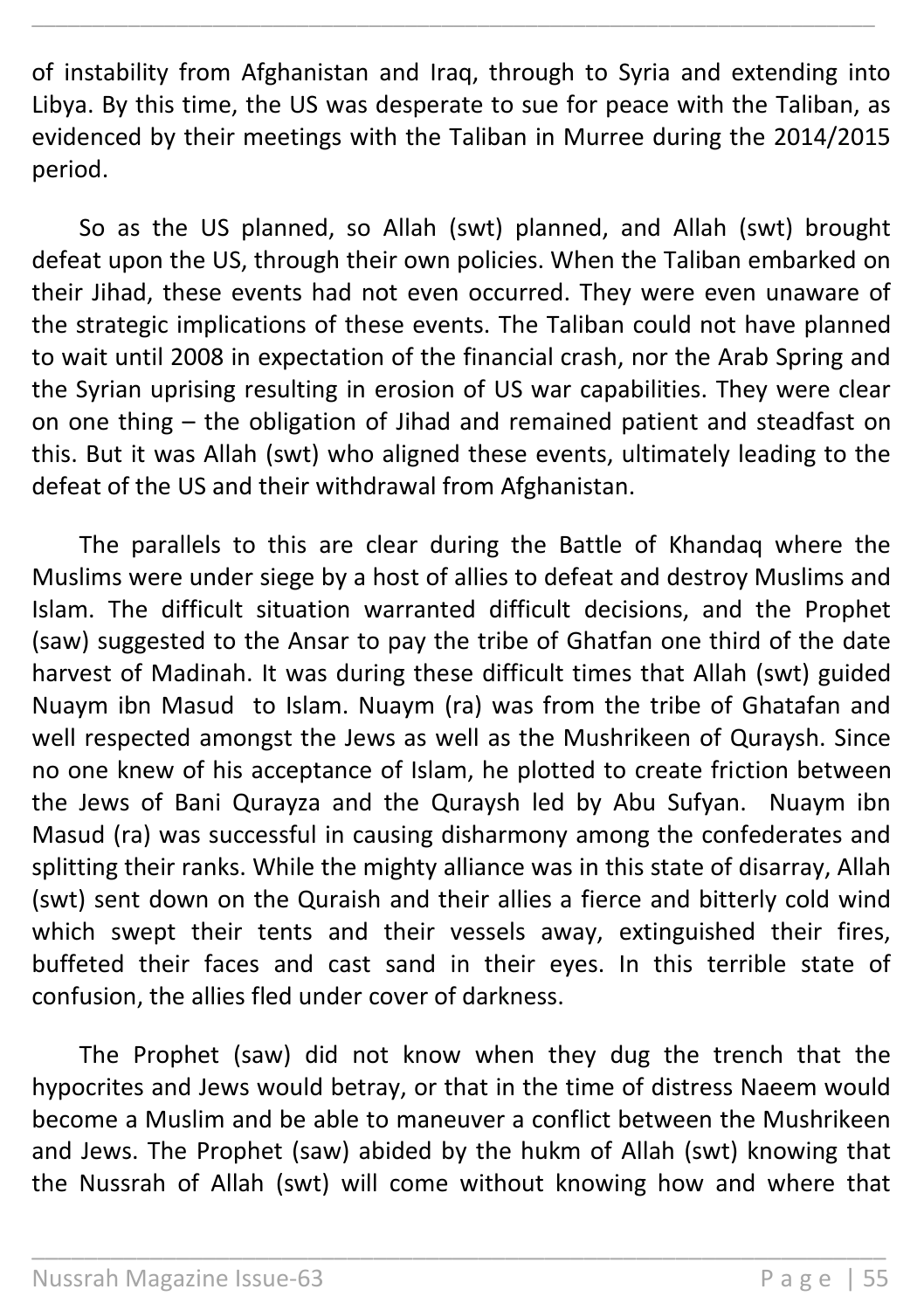Nussrah was going to come. The alignment of events to give victory to the Muslims are in the hands of Allah (swt), and the Muslims are required to be patient in abiding by the hukm of Allah (swt).

\_\_\_\_\_\_\_\_\_\_\_\_\_\_\_\_\_\_\_\_\_\_\_\_\_\_\_\_\_\_\_\_\_\_\_\_\_\_\_\_\_\_\_\_\_\_\_\_\_\_\_\_\_\_\_\_\_\_\_\_\_\_\_\_\_\_\_\_\_\_

In an article written by Dr. Carter Malkasian, who was Special Assistant for Strategy to the Chairman of the Joint Chiefs of Staff, General Joseph Dunford, from 2015 to 2019 very succinctly and precisely summarizes the essence of the reason for the defeat of the US. In an article  $^{[1]}$ , he states: "I have found no single answer to why we lost the war. While various explanations address different parts of the puzzle, the one I want to highlight here can perhaps be seen most clearly in the conversations I've had with the Taliban themselves, often in their native Pashto. "The Taliban fight for belief, for jannah (heaven) and ghazi (killing infidels). … The army and police fight for money," a Taliban religious scholar from Kandahar told me in 2019. "The Taliban are willing to lose their head to fight. … How can the army and police compete?""

Thus, a non-Muslim US army veteran has concluded the essence of the strength of Muslims and Islam. The seeds of the success of the Taliban and the defeat of the US were laid the day the Taliban embarked on the Jihad for the sake of Allah (swt), because the success was in abiding by the Law of Allah (swt). Thus, on the fateful day that General Musharraf violated the Law of Allah (swt) and decided to provide unstinted support to the US was the day that he doomed Pakistan Army to shame. With all the firepower and nuclear weapons possessed by the Pakistani Army, the honor for defeating the US lay at the footsteps of the simple and committed Mujahid of the Taliban. May Allah (swt) guide us all to abide by His Hukm for His sake and purely for His pleasure – Ameen.

Reference:

[1] [https://www.politico.com/news/magazine/2021/07/06/afghanistan-war](https://www.politico.com/news/magazine/2021/07/06/afghanistan-war-malkasian-book-excerpt-497843)[malkasian-book-excerpt-497843](https://www.politico.com/news/magazine/2021/07/06/afghanistan-war-malkasian-book-excerpt-497843)

\_\_\_\_\_\_\_\_\_\_\_\_\_\_\_\_\_\_\_\_\_\_\_\_\_\_\_\_\_\_\_\_\_\_\_\_\_\_\_\_\_\_\_\_\_\_\_\_\_\_\_\_\_\_\_\_\_\_\_\_\_\_\_\_\_

[Back to Index](#page-1-0)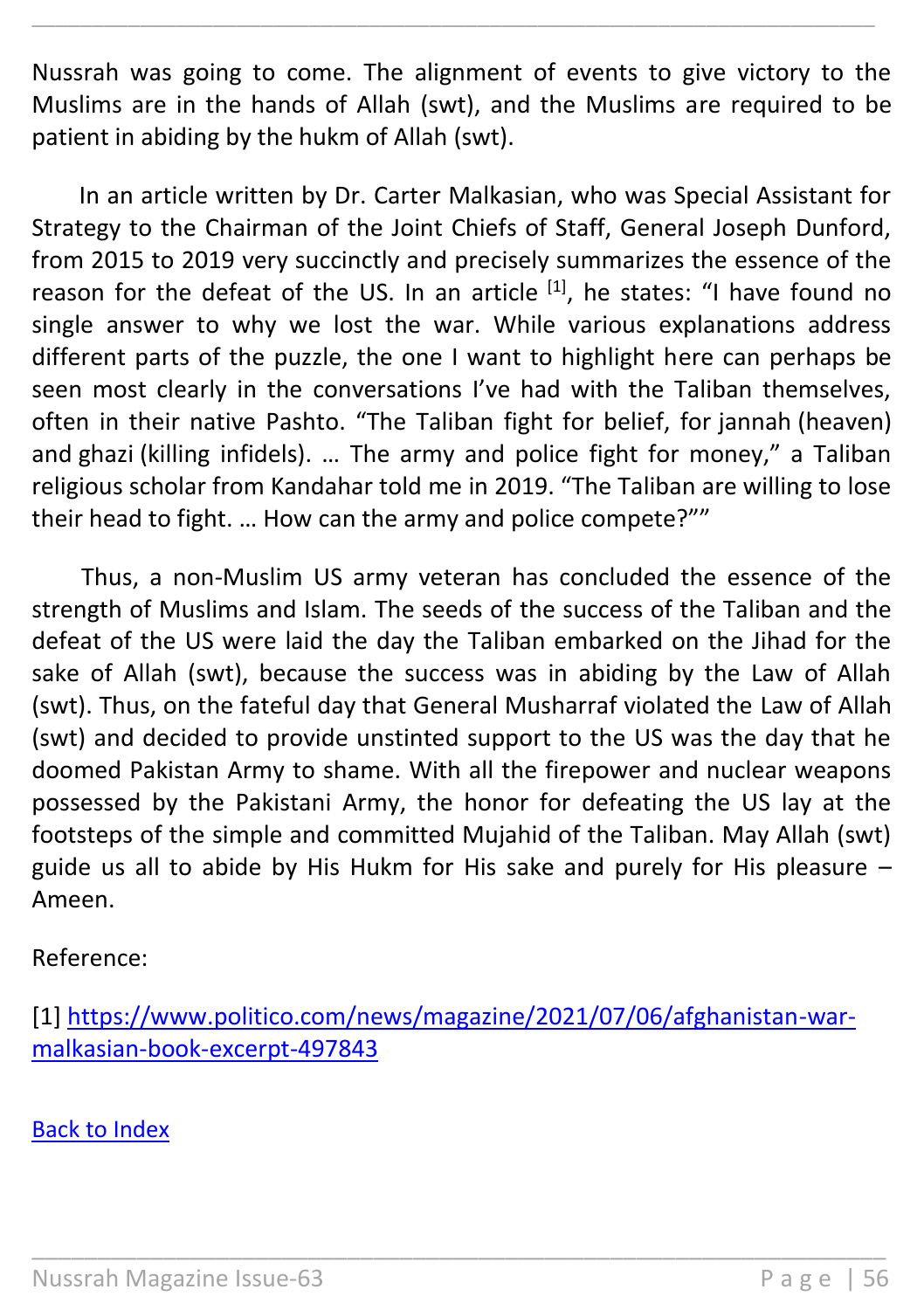# **Revival and Cultural Resumption (Part-1)**

\_\_\_\_\_\_\_\_\_\_\_\_\_\_\_\_\_\_\_\_\_\_\_\_\_\_\_\_\_\_\_\_\_\_\_\_\_\_\_\_\_\_\_\_\_\_\_\_\_\_\_\_\_\_\_\_\_\_\_\_\_\_\_\_\_\_\_\_\_\_

**Lutfi Abu Muhammad, Algeria in Al-Waie Issue 409**

Revival is the generation of an intellectual basis (فكرية قاعدة (for man, focusing him upon judging thoughts and inclinations and defining for him a distinct lifestyle, in accordance with the basis. Determining whether a man is revived or declined is based on his behavior, inevitably arising from the interaction of his concepts and inclinations, whenever he wishes to satisfy his instincts or organic needs. Thus, searching for the way for revival is a subject that has been addressed by many research studies, seeking explanations for the phenomenon of revival, as well as how to achieve it. It is of particular interest to Muslims, when there is consensus about the state of backwardness prevailing over the Muslim World, prompting comparisons with other civilizations. This consensus has so far led to an inferiority complex, which is exploited by the West in imposing its intellectual dominance over defeated minds. It is known that civilizations clash with each other according to the law of defense, wherein the criterion for civilizational defeat is surrender, as described by Ibn Khaldun, الغالب بتقليد مفتون مغلوب كل" All the defeated are fascinated by imitation of the victorious."

The capitalist civilization, adopted by both the East and West, establishes a certain concept about life by which it leads the entire world. As Huntington stated, "The qualities that make a society Western, in contrast, are special: the classical legacy, Christianity, the separation of church and state, the rule of law, civil society." Capitalism claims that the Creator of the universe has nothing to do with running the affairs of people. The legislation that emerged from secularism proceeded in a twisted direction, neglecting the human being by considering him as merely a consumer. Capitalism is only concerned with increasing and diversifying the wealth. Capitalism widens the gap between rich and poor and legalizes exploitation under various names. The law of the jungle that has descended upon the world is the consequence of capitalism, its thoughts and institutions.

Accordingly, attention is directed to Islam, as it is the only ideology capable of correcting the twisted course and bringing humanity back to its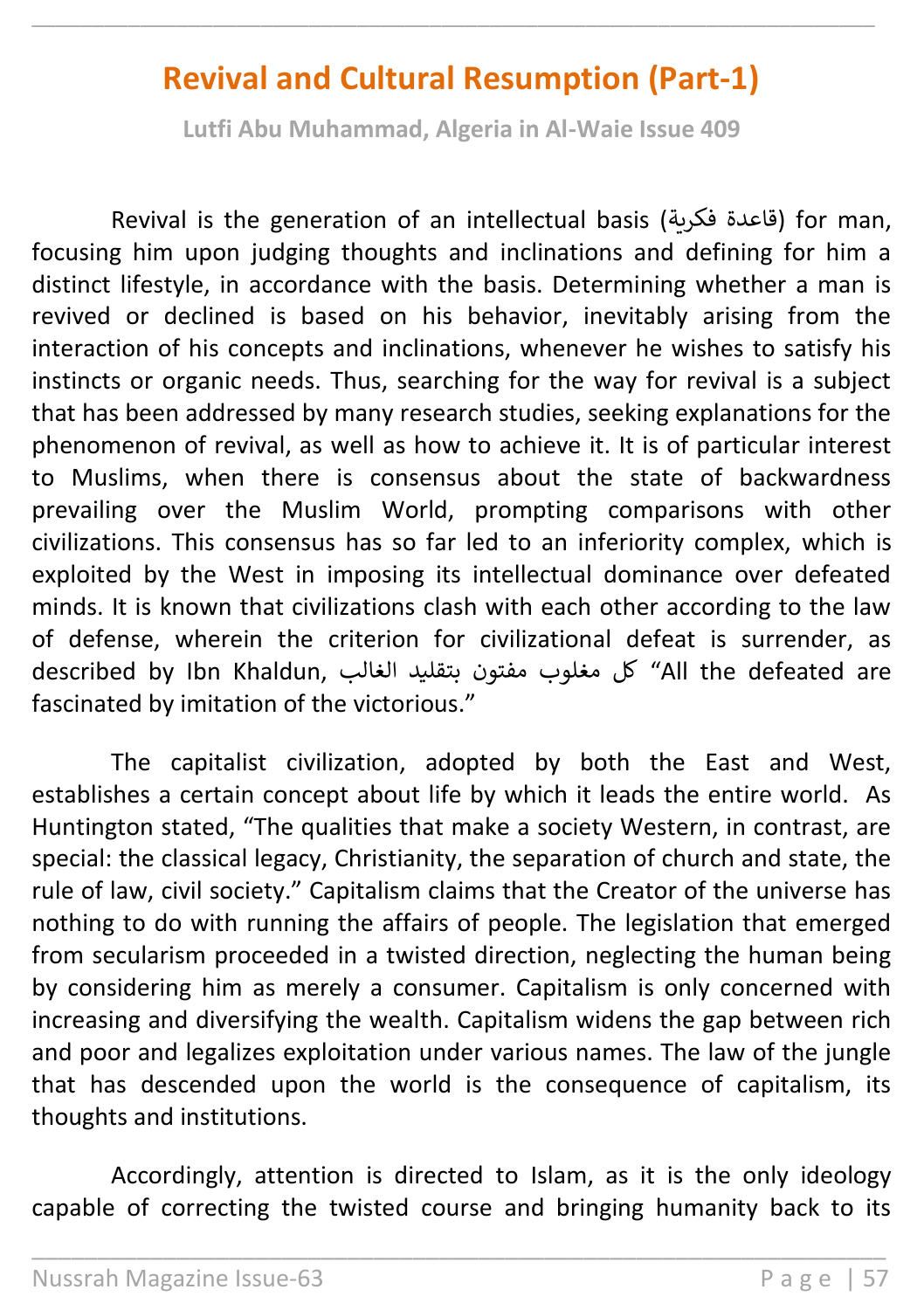original course. Islam's rich jurisprudential and historical heritage makes it the natural leadership for the world. Islam and its distinguished legislation have historically proven an ability to elevate man and society. The Islamic legislation emerged from correct comprehensive thought that submits the universe, man and life to the Majesty of Allah (swt). So the world will be straightened in its course and the concept of true servitude of Allah (swt) will be realized. Thus, the Islamic Ummah is not like any other nation because it has a responsibility towards both itself and other peoples. It is the Ummah with a civilized, noble and elevated message.

\_\_\_\_\_\_\_\_\_\_\_\_\_\_\_\_\_\_\_\_\_\_\_\_\_\_\_\_\_\_\_\_\_\_\_\_\_\_\_\_\_\_\_\_\_\_\_\_\_\_\_\_\_\_\_\_\_\_\_\_\_\_\_\_\_\_\_\_\_\_

Accordingly, based on the aforementioned, this paper seeks to present an intellectual approach, to discuss the concept of revival, its relationship to the resumption of civilization and the concepts related to them. It also aims to contribute to the discussion regarding the age-old question "Why do others progress while we fall behind?"

The subject of revival is much discussed amongst opinion makers, in order to reach the practical understanding that engenders ideological elevation, particularly in the light of major transformations which the Ummah is going through politically, economically and socially. This caused the discussion about revival to be closely allied to any serious discussion. Papers and theses about revival are found of every hue. There are those who consider revival as a technological development, while others consider this to be founded upon morals and some others consider this to be economical, amongst other conceptions... Thus, the descriptions are varied, varying according to a diversity of viewpoints and prisms through which the problem is viewed. Due to the great importance of revival and its consequences upon prosperity and development, ancient and present day historians have sought to find explanations for the cycles of revival and decline in all ages. They review revival by dividing it into four eras:

First: Ancient civilizations that were formed in several regions and left their mark. Many of them are still under exploration and investigation such as the Egyptian, Sumerian, Assyrian, Babylonian, Persian, Greek civilizations, amongst others. The last of them was the Roman civilization that extended its control over Mediterranean Sea such that it became known as the Roman Lake.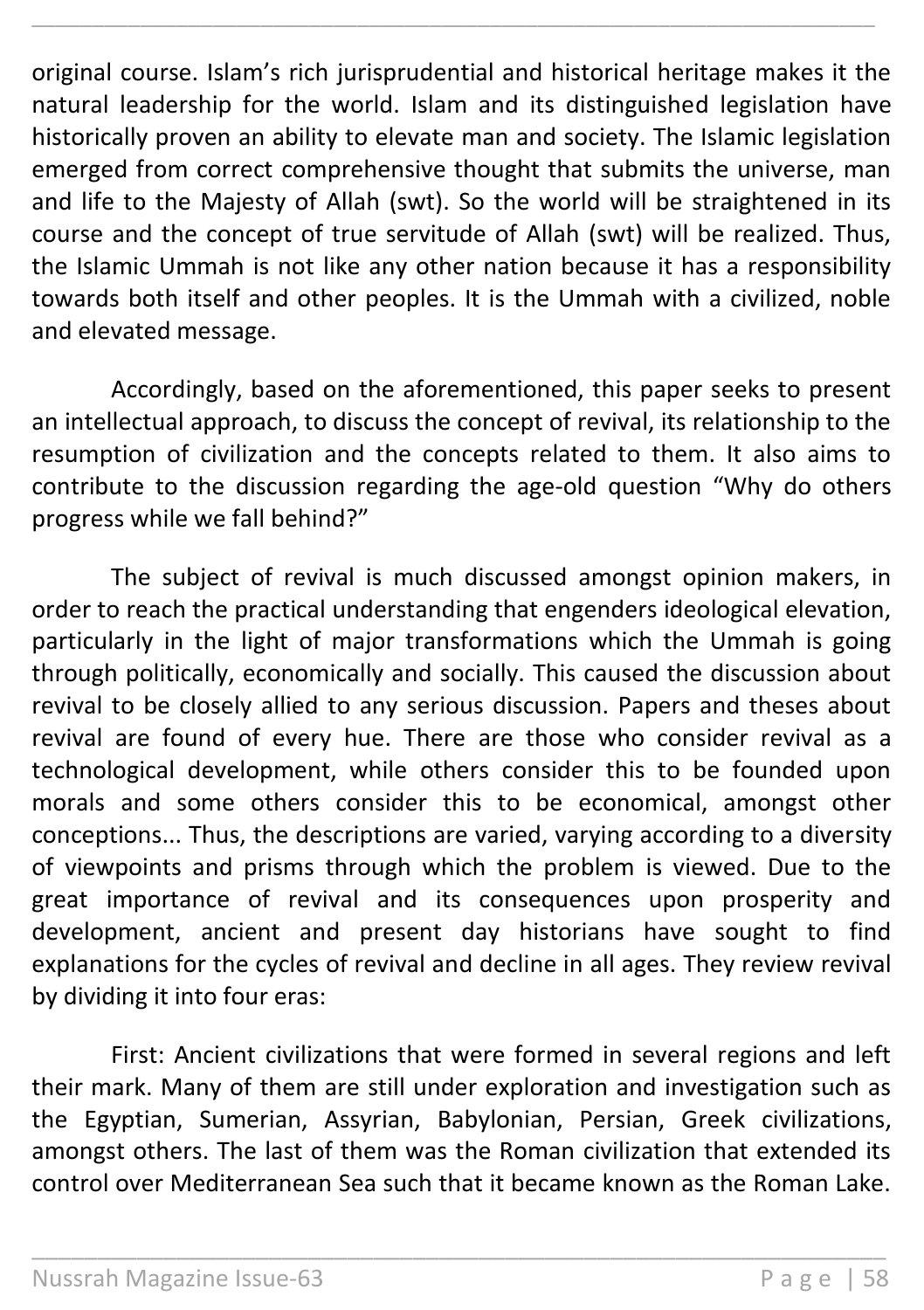However, the life cycle of even this civilization came to an end during the Fifth Century C.E.

\_\_\_\_\_\_\_\_\_\_\_\_\_\_\_\_\_\_\_\_\_\_\_\_\_\_\_\_\_\_\_\_\_\_\_\_\_\_\_\_\_\_\_\_\_\_\_\_\_\_\_\_\_\_\_\_\_\_\_\_\_\_\_\_\_\_\_\_\_\_

Second: The Middle Ages was marked by the newcomer into the dictionary of revived peoples, which is the Islamic civilization. Islam's civilization rose as a sun in the East, whose rays had reached to a large part of the world, from China in the East to the Atlantic Ocean in the West, penetrating Europe and reached the borders regions of France, after the opening of Spain (Andalusia). At the same time, the West was living under total darkness for many centuries, during which Europe became all too familiar with famine, plague, poverty and tyranny. The situation continued until the beginning of the Sixteenth Century, when the balance of power began to shift in favor of Europe and its capitalist civilization, which arose as a result of the bloody struggle between the Church on the one hand, and thinkers on the other hand.

Third: With the dawn of the Eighteen Century, subsequent to the "Glorious Revolution" of 1688-89 in Britain, there was radical political change. One of the outcomes was the political transformation that established the democratic and capitalist system, by which plans for economic projects were drawn up, in order to enter the industrial and manufacturing age. This was the industrial revolution that was launched in Britain, spreading to most of Europe and North America. This was not the case for the Islamic civilization, which was experiencing difficult times due to accumulated political and financial crises, worsened by pressures exerted by European states. The matter reached the level that the Islamic State represented by the Ottomans was described as the "the Sick Man of Europe." This era was marked by the emergence of an intellectual trend in Europe that sought to inculcate a whole host of societal concepts that were hitherto unknown to Europeans, falling within the domain of statehood, the relationship between the ruler and ruled, societal values, citizenship rights, property ownership laws, measures for wealth distribution and taxation, amongst others.

Fourth: The Twentieth Century witnessed major geopolitical transformations, the most prominent of which was the fall of the Ottoman State in 1924. The severe decline of the Islamic civilization, which had previously extended over many centuries, providing humanity a distinctive way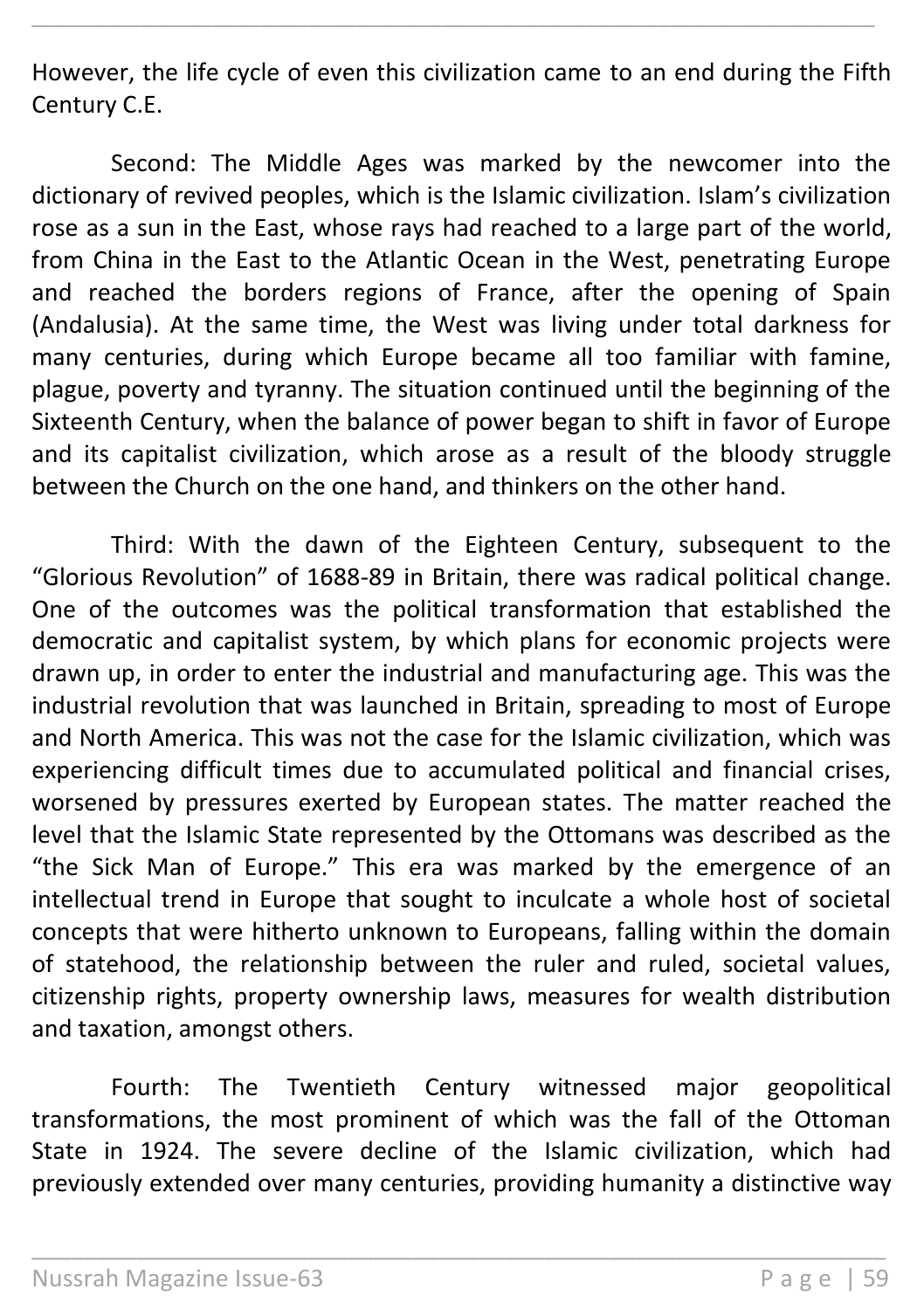of life. It had been remarkable before then for its continuity over an extended period, when compared to other civilizations. However, when the laws governing worldly life mandated a shift the balance towards the Western civilization, its political and economic projects dominated the world for decades after the Second World War. The emergence of socialist thought and its state did not last long under the political competition it faced from the people of capitalist ideology. Western civilization continued to rein supreme despite many flaws in its intellectual foundation that generated unprecedented crises within society, man and human values.

\_\_\_\_\_\_\_\_\_\_\_\_\_\_\_\_\_\_\_\_\_\_\_\_\_\_\_\_\_\_\_\_\_\_\_\_\_\_\_\_\_\_\_\_\_\_\_\_\_\_\_\_\_\_\_\_\_\_\_\_\_\_\_\_\_\_\_\_\_\_

Explanations for the rise and fall of civilizations are many. There were those who explained them as inevitable, as every start has its ending. Oswald Spengler, the German philosopher, who died in 1936 CE, is considered one of the pioneers of this proposition, asserting that civilization cycles through "death following life, rigidity following expansion." Oswald Spengler wrote a book 'The Decline of the West' in 1918, in which he wrote that the fate of civilization was a matter of 'destiny'. He saw society moving in continual cycles of growth and decay. He said that each civilization is like biological organism, taking birth and then going to maturity, old age and ultimately to death. According to him, Western civilization that started during the 19th century, i. e. by the establishment of capitalism, has entered the stage of decline and its prosperity was during the era of feudalism. (1).

On the other hand, the British historian Arnold J. Toynbee, who died in 1975 CE differed from Spengler, over the analogy with a living organism, with a destined life cycle. He focused on internal and external challenges which, according to him, contribute to factors in productivity, which lead to a vitality in society led by the aware elite and their pursuit of the well-being of the general public. In his seminal work, "A Study of History," Toynbee had proposed five main stages of the civilizations-societies evolution: Genesis, Growth, Time of Troubles, Universal State, and Disintegration (2). Toynbee did not see breakdown of civilizations as caused by loss of control over the physical environment, by loss of control over the human environment, or by attacks from outside. Rather, he saw that it comes from the deterioration of the "Creative Minority," which eventually ceases to be creative and degenerates into merely a "Dominant Minority." He further asserted that, "First the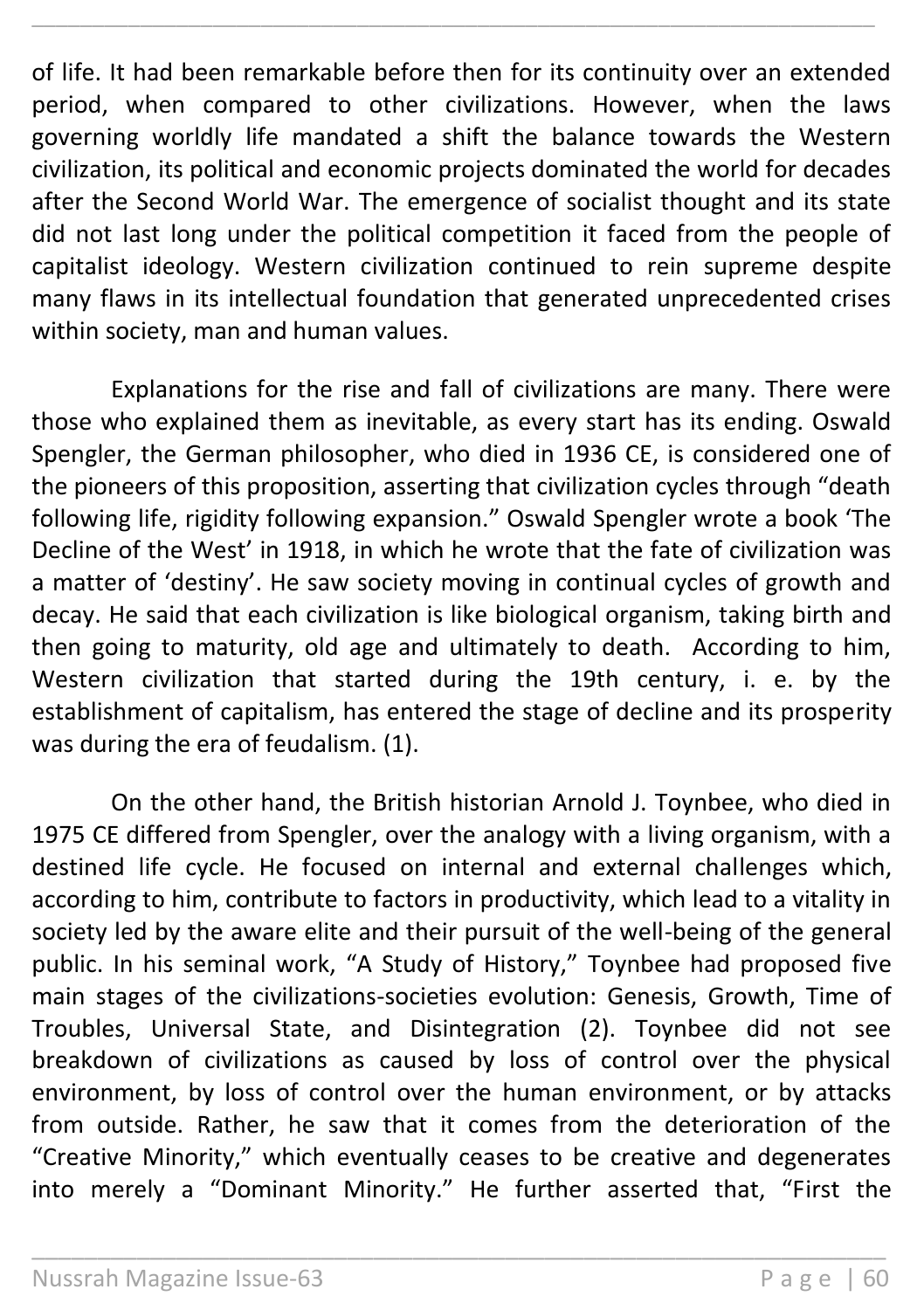Dominant Minority attempts to hold by force—against all right and reason—a position of inherited privilege which it has ceased to merit; and then the Proletariat repays injustice with resentment, fear with hate, and violence with violence when it executes its acts of secession." (3). Perhaps, the German philosopher George Wilhelm Friedrich Hegel (d 1831 C. E), whose intellectual formation was influenced by philosophical schools of thought of the rationalism of the Frenchman, Descartes, and the empiricism of David Hume, as well as German philosophers, is prominent in the discussion. By proposing a dialectical view on progress, citing the, "contradiction is the essence of all phenomena and things, and this struggle is the source of all growth" as the basis for "Conflict Transformation," the Hegelian view is that revival and decline are two events that are not isolated from each other. Instead decline and revival are interconnected within an accumulative composition, in which events and stances clash, resulting in a movement that leads to the emergence of new cases, states and situations.

\_\_\_\_\_\_\_\_\_\_\_\_\_\_\_\_\_\_\_\_\_\_\_\_\_\_\_\_\_\_\_\_\_\_\_\_\_\_\_\_\_\_\_\_\_\_\_\_\_\_\_\_\_\_\_\_\_\_\_\_\_\_\_\_\_\_\_\_\_\_

Hegel had a great impact on philosophy in the West, particularly as his Conflict Transformation theory found many followers, including the American writer of Japanese origin, Yoshihiro Francis Fukuyama. Fukuyama is known for his book "The End of History and the Last Man" (1992), which argues that the worldwide spread of liberal democracies and free-market capitalism of the West and its lifestyle may signal the end point of humanity's sociocultural evolution and become the final form of human government. He believes that history has ended with the arrival of liberalism to in a highly evolved forms, which engenders within it the confidence in its material and scientific wealth, inducing in other nations a state of constant striving to replicate the American experience. Thus, the capitalist ideology represented by the West adopts certain concepts of life which it wants to shape the whole world with. Whilst making a distinction between modernization and Westernization, Samuel P. Huntington defined the Western civilization in clear terms in "The Clash of Civilizations and the Remaking of World Order" (1996), where he stated, "The qualities that make a society Western, in contrast, are special: the classical legacy, Christianity, the separation of church and state, the rule of law, civil society." (4)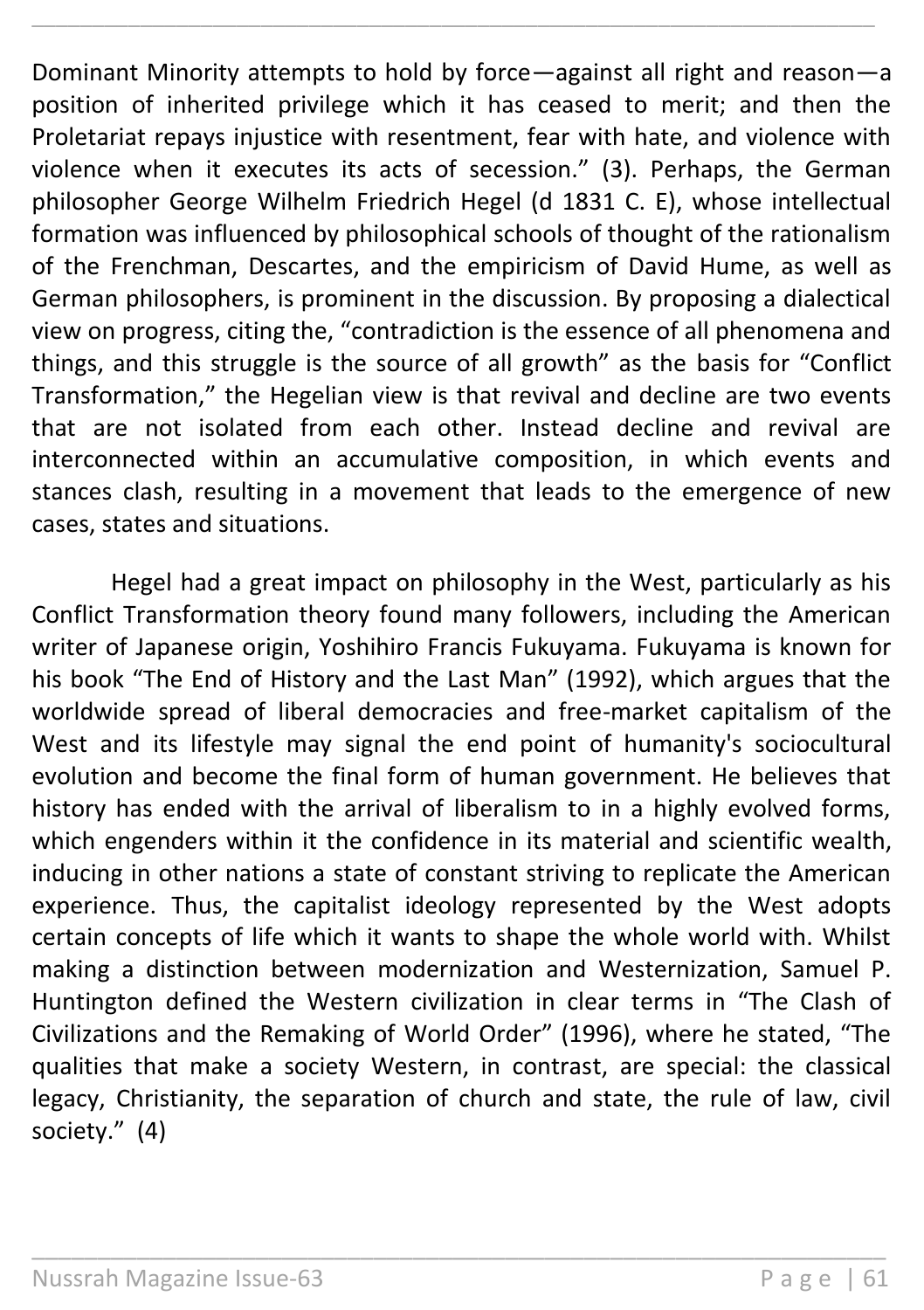These are some of the models proposed for revival and decline that have come into focus, particularly since their interpretations have gained popularity amongst historians and intellectuals. In order to discuss the aforementioned interpretations, it is necessary at first to define revival and its causation.

\_\_\_\_\_\_\_\_\_\_\_\_\_\_\_\_\_\_\_\_\_\_\_\_\_\_\_\_\_\_\_\_\_\_\_\_\_\_\_\_\_\_\_\_\_\_\_\_\_\_\_\_\_\_\_\_\_\_\_\_\_\_\_\_\_\_\_\_\_\_

#### **What is Revival?**

#### **Linguistic Definition:**

Nahda (revival) is an Arabic word derived from the root verb (نهضnahd) which means to stand and be straight. It has come in the dictionary of Lisanul Arab that the word nahd (النهض ' (and 'nuhood(النهوض (means "depart from a place by standing." The verbal noun 'nahada, yanhadu, nuhood( ،نهض نهوضا ،ينهض ' (means" to get up." The word 'inthahadal qawmu (القوم انتهض '( means "people stood up for fighting." The word 'nahda (النهضة)' means energy, force. 'Makanun Nahidun(ناهض مكان ' (means a raised place.

#### **Conventional Definition:**

Nahda is defined as the transformation of society to the best condition (5). This conventional meaning is common amongst intellectuals and thinkers. The Arabs never used the word with this meaning. The conventional meaning only came to usage in the modern era. The discussion of the word Nahdah refers to conventional meaning. In principle, the linguistic meaning of a word is not referred to except, when there is a contextual indication (qareena) to refer to that meaning.

Perhaps the most important question to ask about the subject of Nahdah is to know by what process transformation or transition occurs, culminating in the existence of revival in the society. What is the difference between revived people and declined people? What is the standard that enables us to differentiate between correct revival and false revival? Answering these questions require deconstruction of the term, with fundamental objective to study the term.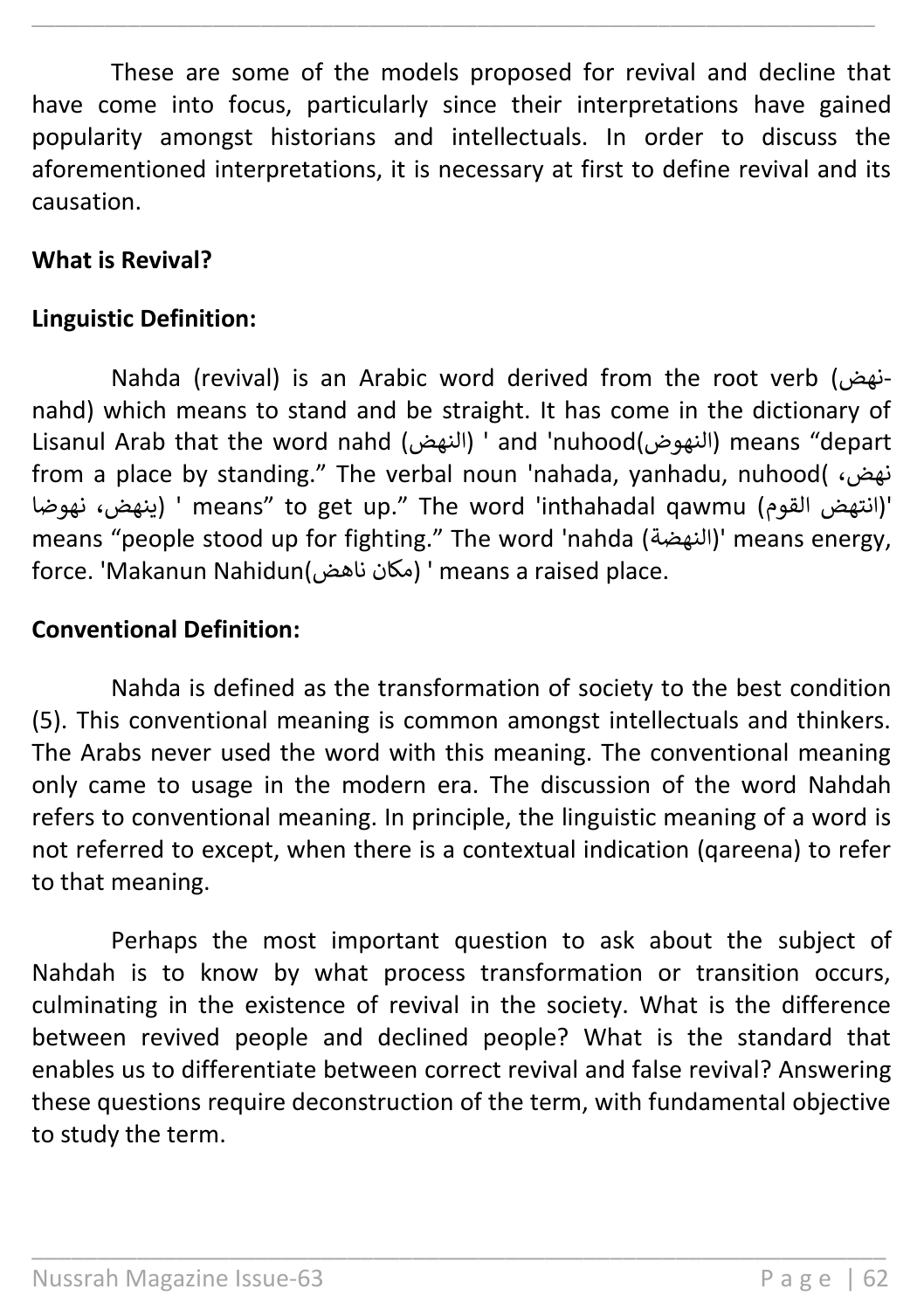The importance of the subject of revival is a matter in which there is no dispute amongst all human beings. Revival is the natural state that indicates their effectiveness in this universe. Humans are constantly striving to improve their living conditions, achieve political and social stability and adopt the values that elevate the society. So society must be defined at first in order to know what needs to be revived. Society is a group of individuals that are associated together with permanent relationships. A group of people that do not have continuous, permanent relationships do not constitute society. The existence of such relationships is the criterion by which a society is judged to exist or not. These permanent relationships are the true mirror that reflects the reality of society. The nature of the relationships determines whether the society is good or not. Hafiz Saleh stated that, "These relationships are the ones that organize the life of people. Customs and traditions are defined through these relationships. We judge the Society as good from the course of such relationships and by observing the people's behavior with their relationships and interests." (6)

\_\_\_\_\_\_\_\_\_\_\_\_\_\_\_\_\_\_\_\_\_\_\_\_\_\_\_\_\_\_\_\_\_\_\_\_\_\_\_\_\_\_\_\_\_\_\_\_\_\_\_\_\_\_\_\_\_\_\_\_\_\_\_\_\_\_\_\_\_\_

This is with respect to permanent relationships within a community. As for the individual, he is distinguished by his behavior.

Judgment upon the behavior of humans is the way to revealing any person's true nature, in terms of the extent of his elevation from decline. Individuals can only judge another person through his behavior and his set of actions, whilst fulfilling his needs and instincts. Najah Yusuf stated that, "Therefore, we can describe a man to be elevated or declined based on his behaviors and actions. This description applies to his reality with no excess or negligence" (7). Therefore, understanding the main drive and motive for the actions is considered necessary to arrive at the source of his behavior, which regulates and defines it. It is known intuitively that a person is driven by his thoughts. A person behaves with any behavior only when he has a thought in his mind that leads him with a certain behavior.

.<br>ك الشَّخصُ مسلكً) ,Regarding behavior, it is said ً<br>آ سل" (A personality acts behaviorally." Behavior (*sulook*) is what drives the man and his actions. Mahmud Al Khalidi defines behavior as, "the actions performed by a man to satisfy his instincts and organic needs and this is inevitably driven based on the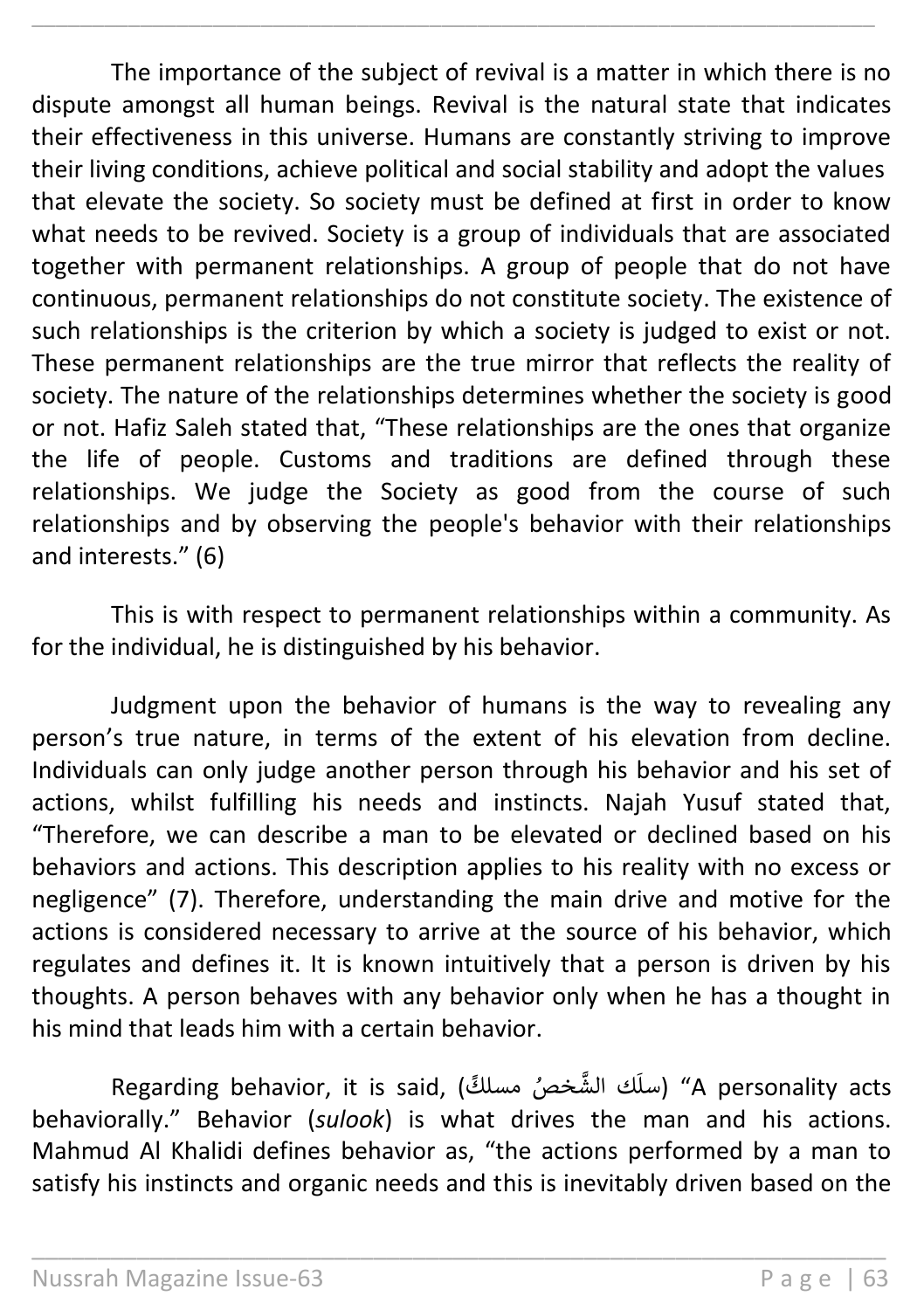inclinations present within him to satisfy." He adds that, "The behavior of a man is determined by his concepts about life." The intended meaning here is that whenever an individual wishes to satisfy a particular need, he poses two basic questions: the first is related to things and what they are. The second question is related to human behavior and his willingness or reluctance to act.

\_\_\_\_\_\_\_\_\_\_\_\_\_\_\_\_\_\_\_\_\_\_\_\_\_\_\_\_\_\_\_\_\_\_\_\_\_\_\_\_\_\_\_\_\_\_\_\_\_\_\_\_\_\_\_\_\_\_\_\_\_\_\_\_\_\_\_\_\_\_

If we take the state of hunger for example, the first question that comes to the mind of any person regardless of his belief is: Does the thing to be eaten achieve satisfaction of the hunger? The answer here may be agreed by most of the people, irrespective of viewpoints upon life. However, the answer to the second question is related to the permissibility of satisfaction from such a thing. This is the matter outside the nature of the thing and outside the nature of man. Instead, it requires him to refer to a principle or principles that he makes as a criteria for his actions and standard for his behavior. Effectively his willingness or reluctance to act depends on him referring to the viewpoint of life in terms of proceeding the action or abstaining from it. Thus, if a person knows that this food has something that contradicts the standard he referred i.e. his view point upon life, such as if he knows that it is not clean, or the food has pig meat in it or its owner does not permit that ... in such cases the person will abstain from that food, despite his inclination towards it and he will reject such wrong inclinations.

This applies to anything that is presented to him for the satisfaction of any need or desires, whether it is an organic need, such as eating and drinking, or an instinctive desire, such as reverence, procreation and survival instincts. With this, we come to an important conclusion that all human deeds are bound by standards and principles which they believe in. Those standards and principles are determined by their viewpoint of life, i.e. their 'Aqeedah. We conclude that every action is driven by the concept about life, regarding proceeding with the action or abstaining from it. This is the case whether the action is primary or secondary, great or trivial, valuable or worthless. The 'Aqeedah is the fundamental principle for thoughts and concepts about life. It is the source from which all of life's systems emanate. It is from the 'Aqeedah that the view point of life is derived from. The 'Aqeedah is from where criteria and principles are taken to differentiate pure from impure and the wholesome from the wretched.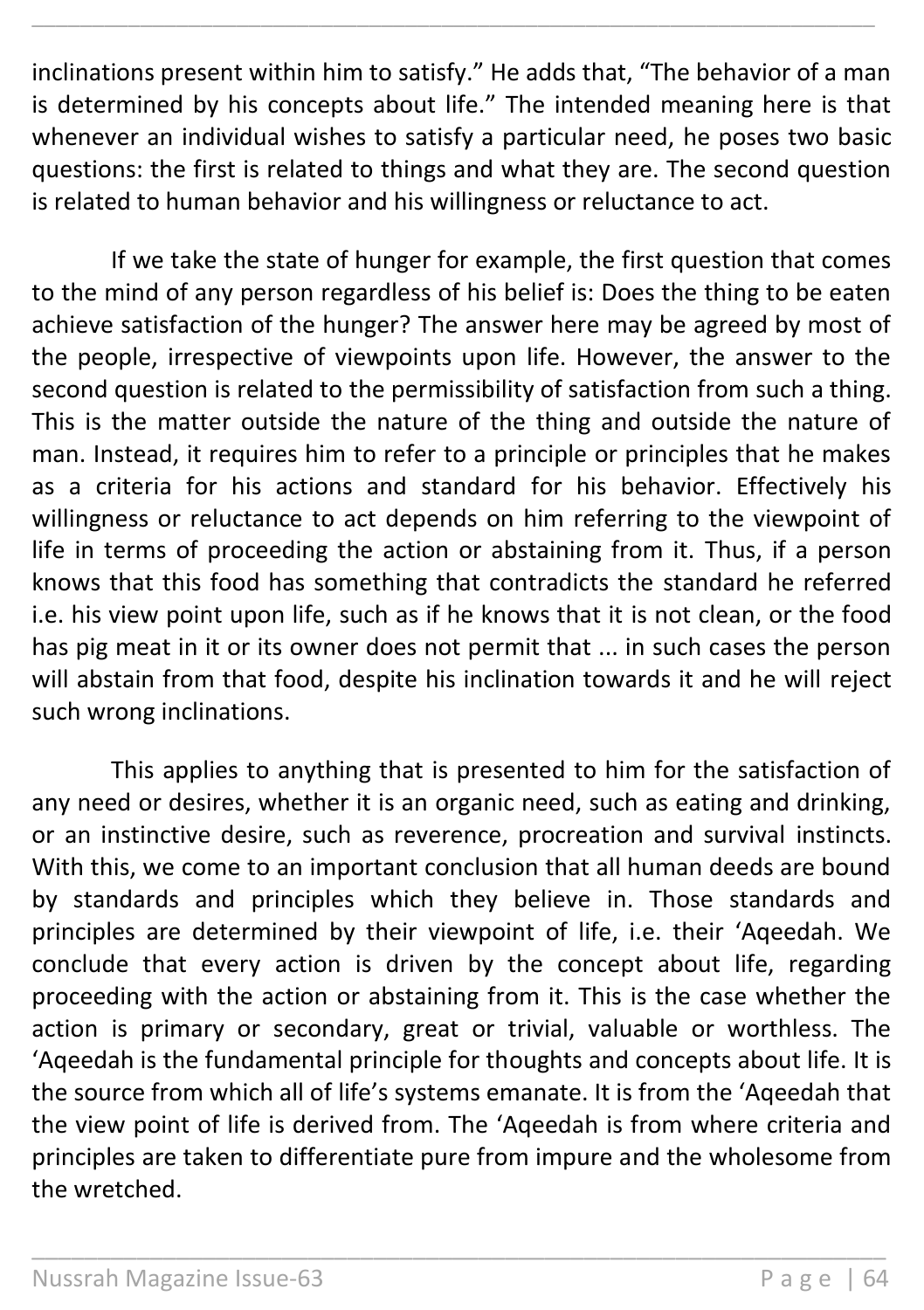Based on this, judgment upon actions of a man is in reality is a judgment upon what he believes in, with respect to thoughts, standards and the viewpoint of life that he has adopted. Judgment upon these thoughts necessitates the existence of intellectual principles and axioms that are referred to, when issuing a judgment. Thoughts are in origin an intellectual basis, taken as a basis for the conduct of affairs in this life. Therefore, willing to change the behavior of a man is by changing those fundamental thoughts radically and replacing them with correct thoughts. This is what applies to an individual. As for society, the permanent relationships are determined by the collective, common thoughts and emotions, as well as the systems that emanate from them. These three components lead to the generation of a distinct society, due to their presence and homogeneity.

\_\_\_\_\_\_\_\_\_\_\_\_\_\_\_\_\_\_\_\_\_\_\_\_\_\_\_\_\_\_\_\_\_\_\_\_\_\_\_\_\_\_\_\_\_\_\_\_\_\_\_\_\_\_\_\_\_\_\_\_\_\_\_\_\_\_\_\_\_\_

Thus, Islamic society is a human entity that practices a distinct lifestyle. It is determined by thoughts, emotions and systems whose spiritual aspect is connected to the Islamic 'Aqeedah in every sense. For every part in the life of the Muslim individual and society, Islam has assigned a treatment that results in tranquil living. For example, poverty is treated by applying a set of Shariah rulings through which financial affairs in the society are organized. Thus, equitable distribution of wealth through the mechanism of Zakat, grants, prevention of hoarding, preventing private ownership of public property, abolition of usury, linkage of currency to gold and silver and other Shariah rulings are applied, so as to arrive at a society that is free of poverty and the poor. The permanent relationships guaranteed by the citizen or political system emanate from a single source that works to create harmony between individuals and systems. It is as if all of them are aboard a single-ship. This is what Abdullah Laroui expressed when describing the natural state, "It is the state whose individuals and system are on a unifying method."

The description of society is based on a true description of that conception. When the conception appears to be in harmony between the public convention and the system, i.e. both the collective thoughts and emotions are of the nature of the system, then we would say that this society is homogeneous. There can be a complete harmony between the ruler and the people. This is the case that happened in Europe during the Renaissance when the system matched the thoughts and emotions carried by the people. Britain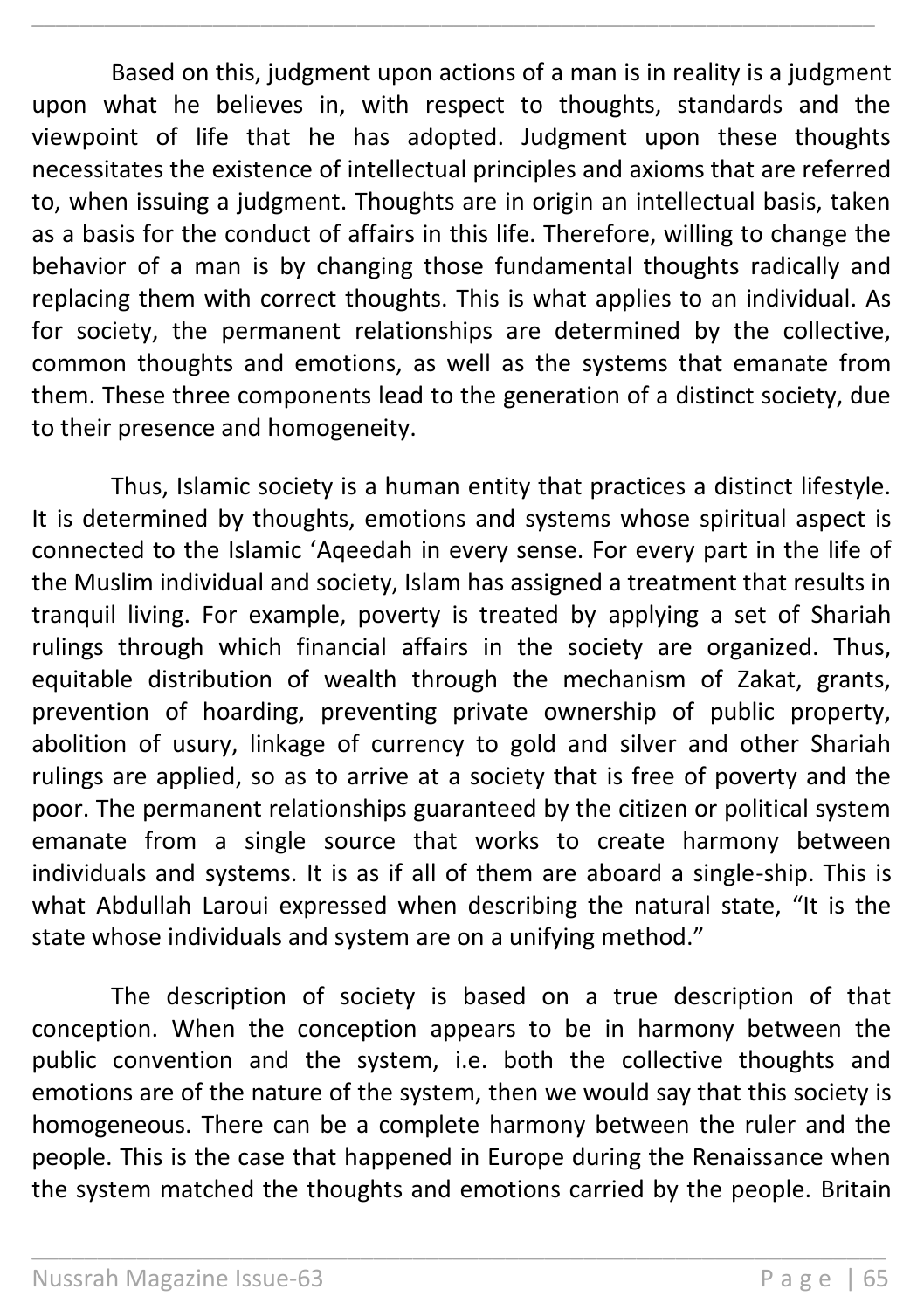witnessed the first signs of revival as matters advanced after what they call the Glorious Revolution, which brought about the political system that established solid foundations for the industrial revolution (8). The same applies to the United States and France. Accordingly, the homogeneity between the ruler and people in terms of thoughts, emotions and system makes this society advance in seeking sources of wealth and development. This harmony allows development of strategies that would transform society in a qualitative transformation, establishing sovereign institutions capable of shaping the economic, social and educational sectors.

\_\_\_\_\_\_\_\_\_\_\_\_\_\_\_\_\_\_\_\_\_\_\_\_\_\_\_\_\_\_\_\_\_\_\_\_\_\_\_\_\_\_\_\_\_\_\_\_\_\_\_\_\_\_\_\_\_\_\_\_\_\_\_\_\_\_\_\_\_\_

As for the society which has troubled relationships with disparate thoughts and emotions, disliking the system and works to undermine the system, this society is characterized with chaos. This is because the society will not advance due to the conflict between the ruler and people. It causes the individuals of the society to become detached from those around them. Selfishness dominates them and apathy overcomes them. Accordingly, the revived man is the one whose behavior emerge from single comprehensive thought. Revived society is the society in which collective relations emerge from a singular, unifying intellectual leadership (Qa'idah Fikriyah). Declined man is the one who is reigned by chaos from the source of his behavior. The same applies to the declined society. Accordingly, in order to revive the society, this chaos must be replaced with a single source or single intellectual leadership that revives it. Intellectual leadership is an ideological thought that provides an answer about the nature of the universe, man and life. There are only three answers that are offered for consideration in the world today:

- 1) There is a Creator for this universe, who creates the systems.
- 2) There is a Creator, but his legislation is separated from life.
- 3) There is no Creator.

Principles and ideologies have emanated from these three differing answers. Islam believes that the Creator of the universe is the One Who runs the universe, whereas capitalism through secularism separates religion from life's affairs, whilst socialism considers religion to be the opium of people.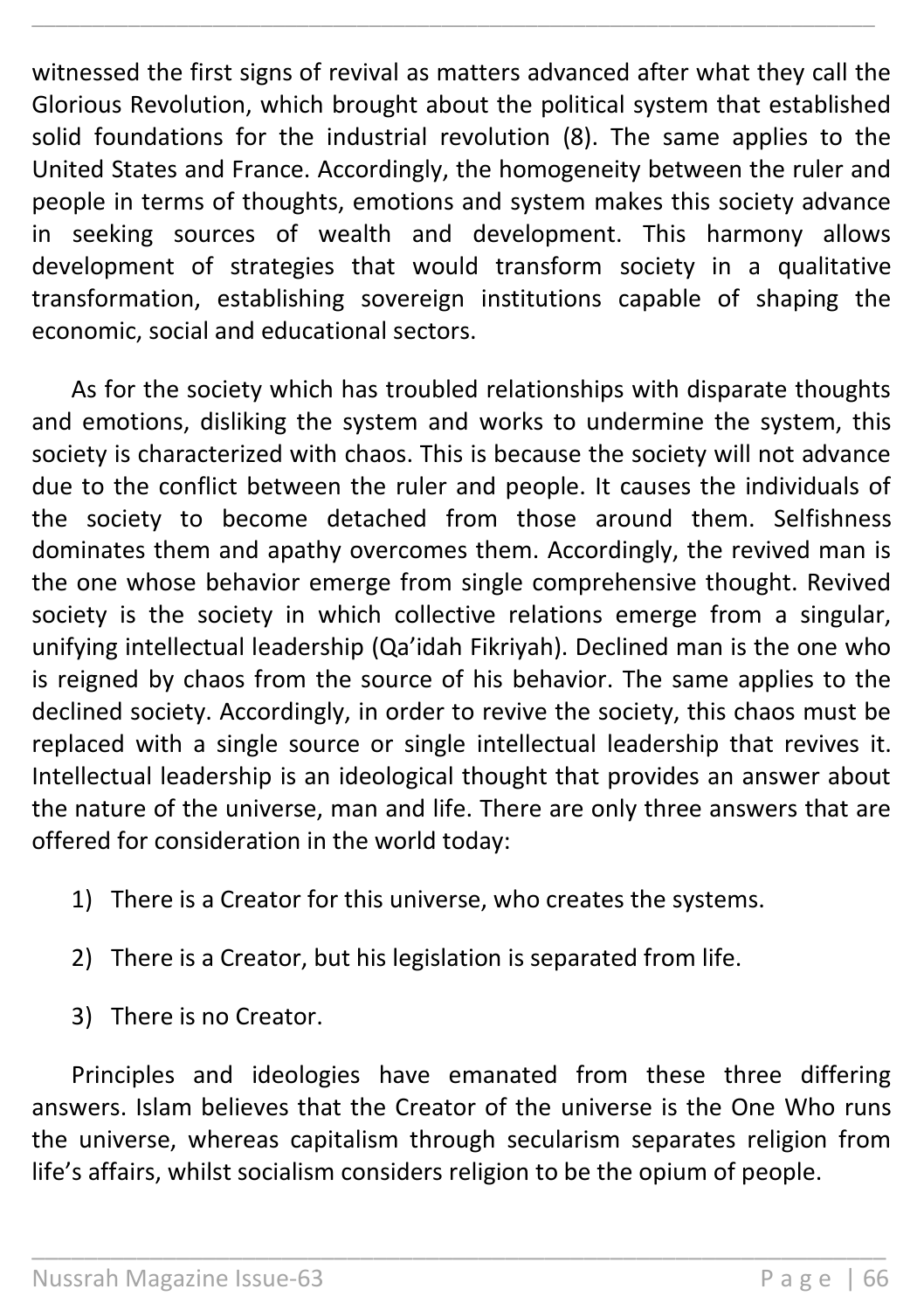Those who look into these ideologies will see that all of them have achieved revival, although both capitalism and socialism do not agree to the condition of validity of intellectual leadership. Intellectual leadership is valid only if it agrees with man's innate nature and convinces the mind. These are the two conditions to judge as to whether revival is valid or not, although it is accepted that revival may occur, even if it is invalid. As for Islam, it is the only ideology amongst the three that has answers to the reality of universe, agreeing with man's innate nature and his evident inability. This ideology does not forbid man's thinking, instead Islam seeks to illuminate his mind with an enlightened and productive thought that would bring him security. This compels both him and society to adopt the Islamic thought, which is capable of providing comprehension of the reason for humanity's creation and the objective for which humanity was created. This is the reason why Islam as a thought was able to change the character of the Arabian Peninsula and much of the world within a short period of time, until it reached the far ends of the earth. Islam generated a civilization the likes of which humans had never witnessed before. Islam has intellectual, jurisprudential and scientific treasures that put it at the forefront of all civilizations, over all times.

\_\_\_\_\_\_\_\_\_\_\_\_\_\_\_\_\_\_\_\_\_\_\_\_\_\_\_\_\_\_\_\_\_\_\_\_\_\_\_\_\_\_\_\_\_\_\_\_\_\_\_\_\_\_\_\_\_\_\_\_\_\_\_\_\_\_\_\_\_\_

### **To be continued…**

#### **References:**

- [1] The Philosophical Encyclopedia on Spengler.
- [2] The Philosophical Encyclopedia on Toynbee.
- [3] Quoted from: Imad al-Din Khalil Islamic Interpretation of History pg. 84.

\_\_\_\_\_\_\_\_\_\_\_\_\_\_\_\_\_\_\_\_\_\_\_\_\_\_\_\_\_\_\_\_\_\_\_\_\_\_\_\_\_\_\_\_\_\_\_\_\_\_\_\_\_\_\_\_\_\_\_\_\_\_\_\_\_

- [4] Huntingdon, S. (1993). The Clash of Civilizations.
- [5] An-Nahda Hafiz Saleh, p. 5
- [6] An-Nahda Hafiz Saleh, p. 8
- [7] Concepts of Islamic Renaissance Sabateen, Najah Yusuf, p. 14
- [8] Why nation fail p.100

#### [Back to Index](#page-1-0)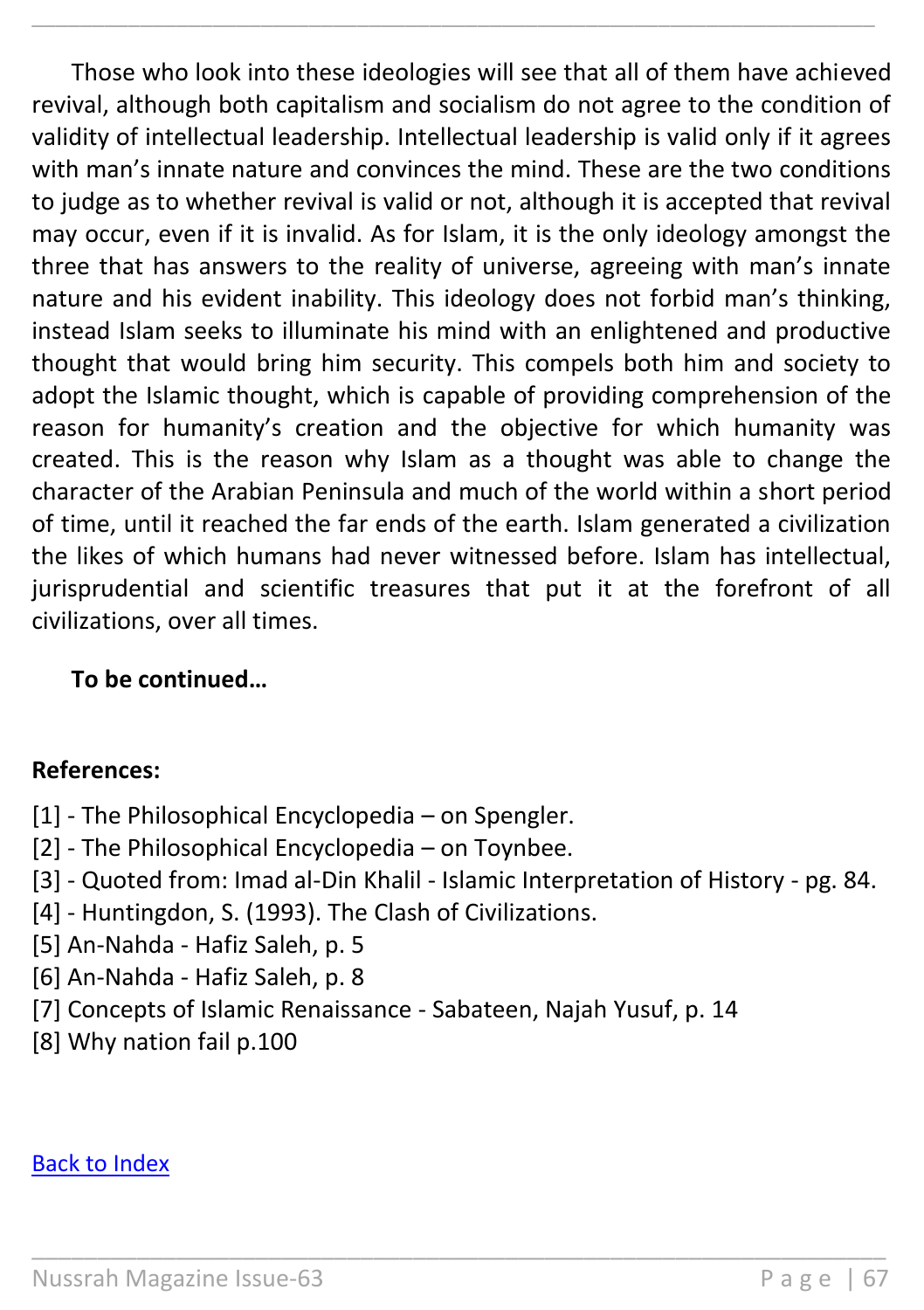# **Ruling is neither for Political Power, nor Extension in Military Service nor Personal Gain, but a Sacred Trust and a Worship of Allah (swt)**

\_\_\_\_\_\_\_\_\_\_\_\_\_\_\_\_\_\_\_\_\_\_\_\_\_\_\_\_\_\_\_\_\_\_\_\_\_\_\_\_\_\_\_\_\_\_\_\_\_\_\_\_\_\_\_\_\_\_\_\_\_\_\_\_\_\_\_\_\_\_

**Media Office of Hizb ut Tahrir in Wilayah Pakistan**

The Muslims of Pakistan witnessed the recent power struggle within Pakistan's political and military leadership with disgust, wondering whether Pakistan's rulers care for the people, or just for personal gain. The removal of Lieutenant-General Faiz Hameed as head of the ISI, threatened the political power of Imran Khan. General Hameed and the establishment had brutally and recklessly supported Imran Khan, despite huge resentment within the Muslims of Pakistan and their armed forces. In an arrogant, stubborn cling to power, Imran Khan made clumsy and desperate attempts to halt the removal of General Faiz. It is not the first time that we have witnessed such power struggles, in the current failed system. Both political and military leaders have changed both laws and the constitution to cling to power, make themselves wealthy and gain extensions in the term of their service. The root of the problem is that the right to make laws lies in the hands of human beings. This right is both the basis of Democracy, where the majority of elected representatives decide the law, and the basis of Dictatorship, where a single dictator decides the law. It is the cause of the power struggles which we witness in the current system, time and again. Both political and military leaders exploit the law to secure personal ambition for power and illicit wealth.

Ruling is a sacred trust in Islam and an act of worship of Allah (swt). The ruler in Islam is obliged to take care of the affairs of the people, through implementing Islam. Islam does not allow the ruler to rule according to his own whims and desires. Instead, Islam obliges the ruler to rule by all that Allah (swt) has revealed, whilst the ruler is accountable before Allah (swt) for his guardianship. In reply to Abu Dharr (ra)'s request to be a ruler, the Messenger of Allah (saw) warned, **ْ ن َ م َِل إ ٌ ة َ ام َ د َ ن َ و يٌ ِة ِخز َ ام َ ِقي ال َ م و َ ا ي َ ه ْ ْ ْ ن ِ إ َ و ٌ ة َ ان َ م َ ا أ َ ه ن ِ إ َ و ِعيفٌ َ ض كَ ن ِ إ ر َ ا ذ َ ب** ا<br>۽ **ا أ َ ي ِّ ق َ ِح ا ب َ ه َ ذ َ خ َ** أَخَذَهَا بِحَقِّهَا وَأَدَّى<sup>ٰ</sup> الَّذِي عَلَيْهِ فِيهَا **ْ َ ل َ ِذي ع َّ** ِ<br>دًى الَّ **َ َ ا و َ ه" You are weak, Abu Dharr, and it (ruling) is a trust أ**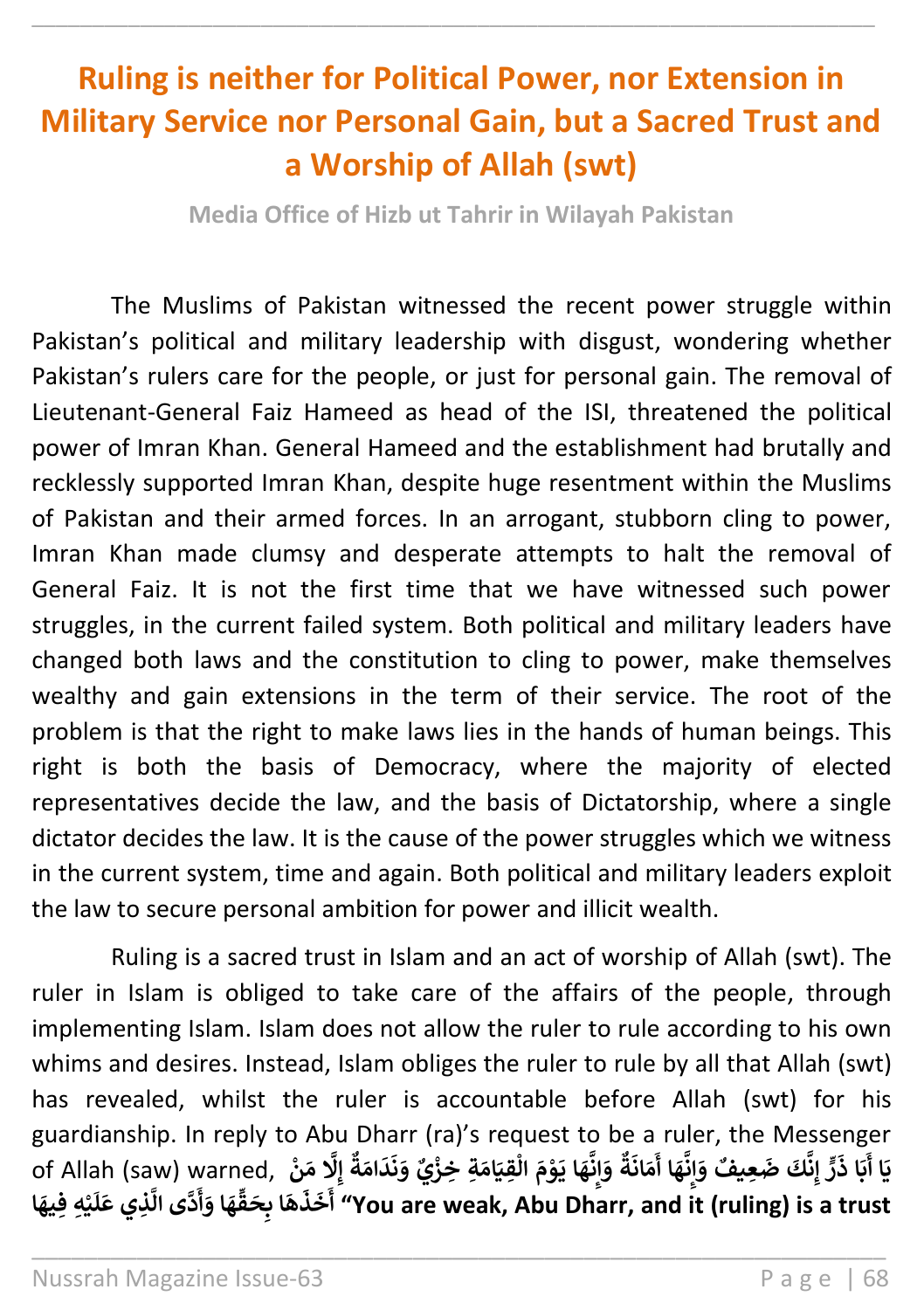**which will be a cause of shame and regret on the Day of Resurrection except for him who undertakes it as it ought to be undertaken and fulfils his duty in it."** [Muslim]. Thus, the Messenger of Allah (saw) warned the incapable, pious man from being a ruler, even though he would have ruled by all that Allah (swt) has revealed. In Islam, ruling is for the capable individuals who fear Allah (swt), whilst ruling itself is a worship of Allah (swt), through governing the people according to the laws of Islam alone.

\_\_\_\_\_\_\_\_\_\_\_\_\_\_\_\_\_\_\_\_\_\_\_\_\_\_\_\_\_\_\_\_\_\_\_\_\_\_\_\_\_\_\_\_\_\_\_\_\_\_\_\_\_\_\_\_\_\_\_\_\_\_\_\_\_\_\_\_\_\_

**O Muslims of Pakistan!** Democracy does not allow us to be governed by all that Allah (swt) has revealed. It produces political and military leaders who only care for themselves and the interests of their colonialist masters. It is time we reject this system and work for the sake of Allah (swt) to establish the ruling system of Islam, the Khilafah. **O Muslims of Pakistan's Armed Forces!** Do not allow your strength to be exploited by those who pursue personal ambition. Remove these corrupt leaders who seek their own benefit, releasing our people from misery and despair. Indeed, Allah (swt) made you capable to change our situation and He (swt) will certainly ask you about all that He (swt) granted you. Grant your Nussrah to Hizb ut Tahrir for the re-establishment of the Khilafah (Caliphate) on the Method of Prophethood and let our people rejoice at the return of the ruling by the Noble Quran and the Blessed Sunnah. Allah (swt) return of the Tunng by the Noble Quran and the Blessed Samilan. Allah (SWI)<br>Said, ﴿وَيَوْمَئِذٍ يَفْرَحُ الْمُؤْمِنُونَ \* بِنَصْرِ اللَّهِ يَنْصُرُ مَنْ يَشَاءُ وَهُوَ الْعَزِيزُ الرَّحِيمُ﴾ **ُ ُ ْ ُ ُ ْ ْ ُ ْ ُ ْ ُ ْ ْ day the believers will rejoice, at the victory willed by Allah. He gives victory to whoever He wills. For He is the Almighty, Most Merciful."** [TMQ Surah Ar-Rum 30:4-5]

\_\_\_\_\_\_\_\_\_\_\_\_\_\_\_\_\_\_\_\_\_\_\_\_\_\_\_\_\_\_\_\_\_\_\_\_\_\_\_\_\_\_\_\_\_\_\_\_\_\_\_\_\_\_\_\_\_\_\_\_\_\_\_\_\_

[Back to Index](#page-1-0)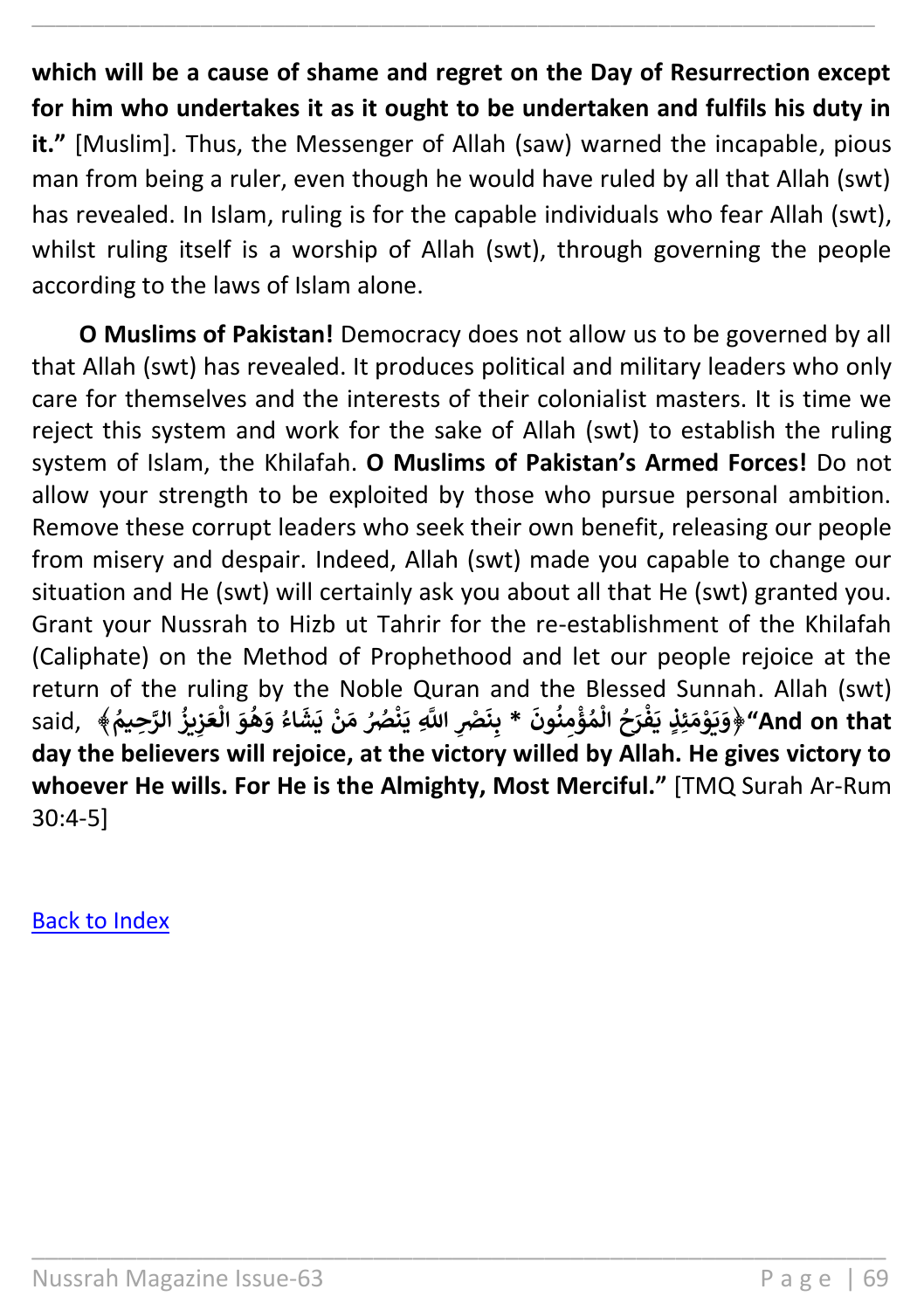# **Unifying Pakistan, Afghanistan and Central Asia into a Single State**

\_\_\_\_\_\_\_\_\_\_\_\_\_\_\_\_\_\_\_\_\_\_\_\_\_\_\_\_\_\_\_\_\_\_\_\_\_\_\_\_\_\_\_\_\_\_\_\_\_\_\_\_\_\_\_\_\_\_\_\_\_\_\_\_\_\_\_\_\_\_

**Abdul Rafay, Pakistan**

The return of Afghan Mujahideen to Kabul sent waves of joy throughout the Muslim word. America, on the other hand, began closing down its embassy and vacating its officials, while Afghanistan's puppet president Asraf Ghani fled the country. A few thousand lightly-equipped fighters were able to destroy the hubris of the world's only superpower, just as their predecessors had done twice before, with the superpowers of their time: the Soviet Union and Britain.

America's defeat is a victory not only for the Muslims in Afghanistan, but also of those in Pakistan, who had severely opposed American occupation by helping the Afghan Mujahideen in every possible way. However, what's separating the Muslims of these two countries today is the Durand Line, which was initially established by imperial Britain's Foreign Secretary Mortimer Durand in 1893 between the Indian subcontinent and Afghanistan, and made permanent after the Third Anglo-Afghan war in 1919. This Durand Line represents Britain's failure to occupy Afghanistan, despite fighting three wars. So the British established the Durand Line at the limit of the land they were able to conquer, notwithstanding the fact that people on either side of this line belonged to the same Pashtun tribes and are intimately related to one another. Hence, the Durand Line is a completely artificial and an unnatural border from its very basis. Even though Britain withdrew from the Indian subcontinent after dividing it into two parts, the Durand Line persists to this day.

Now that America has been badly humiliated and forced to flee from this region and Afghanistan is completely in control of the Muslims, what excuse do we have in keeping such an artificial and unnatural border, originally fabricated by foreign colonialists, that separates two Muslim lands despite the fact that they both are physically connected with each other? Furthermore, since the Central Asian states had also gained independence from the Soviet Union after its collapse in 1991, and today they are totally under the authority of Muslims, then why should it not happen that a single larger Islamic state comprising of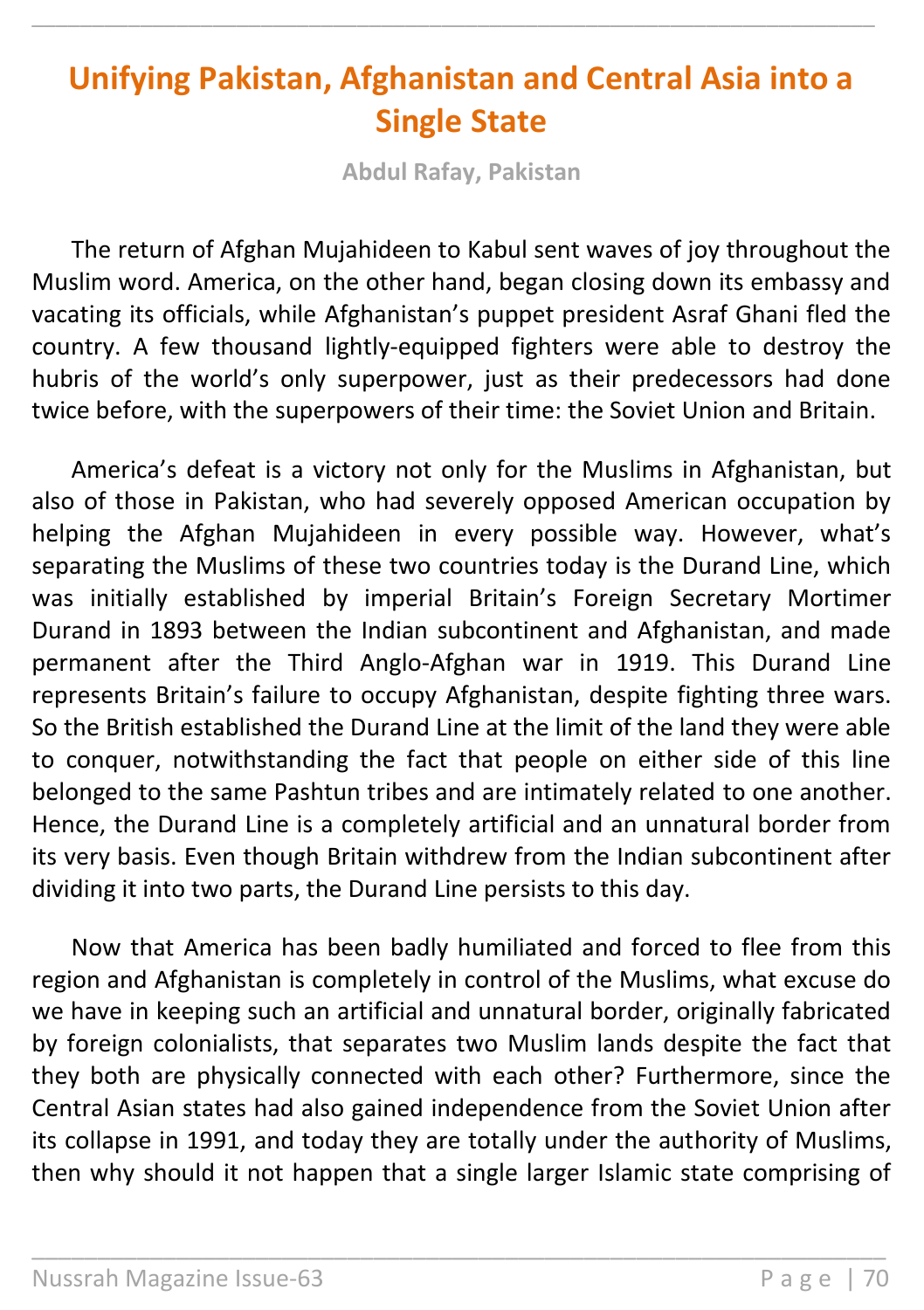the lands of Pakistan, Afghanistan and the Central Asia may be established that may emerge not just as a regional power, but a global power in the world?

\_\_\_\_\_\_\_\_\_\_\_\_\_\_\_\_\_\_\_\_\_\_\_\_\_\_\_\_\_\_\_\_\_\_\_\_\_\_\_\_\_\_\_\_\_\_\_\_\_\_\_\_\_\_\_\_\_\_\_\_\_\_\_\_\_\_\_\_\_\_

If we look at these regions, we can clearly see that on one hand, we have Pakistan which is a nuclear state and full of natural and agricultural resources which neither the political nor the military leaderships have ever utilized to strengthen the Muslims of this region in the real sense of the word - while, on the other hand, we have Afghanistan which too has abundance of natural resources. According to a report published by the New York Times on June 14, 2010, a group of geologists and officials from the Pentagon estimated that Afghanistan was sitting over natural resources of worth \$1 trillion. These included iron, copper, gold, cobalt, niobium and rare-earth elements. Furthermore, the report declared Afghanistan to be the 'Saudi Arabia of Lithium' because of the vast reserves of lithium found in its land.

The importance of all of these resources in today's world and in the near future can be gauged from their specific uses. Besides gold and iron, which do not require elaboration, copper is used in power cables and electronics due to being a perfect conductor of electricity. Cobalt and lithium are used in rechargeable batteries and electric vehicles, whereas niobium is needed for making a particular type of stainless steel. Rare-earth elements are used for making optical fiber cables which are the backbone of the modern communication systems. The entire world needs these minerals urgently today and the said need is going to exponentially increase in the near future. These surveys were first carried out by the Soviet Union in the 1980s. America found these surveys' results in 2004 in an abandoned library in Kabul and was able to use advanced technology to build upon them by surveying almost 70% of the Afghan territory. These surveys ultimately culminated in this report in 2010.

As far as the natural wealth of the Central Asian states is concerned, a 1,000 miles long pipeline was once planned in the 1990s to carry the oil of Central Asia from Turkmenistan to the Arabian coast in Pakistan via Afghanistan. The said pipeline was planned to carry around 1 million barrels of oil daily. All this is just a glimpse of the resources that this region possesses at large.

Hence, the Muslims of Pakistan, Afghanistan and Central Asia can join together to form a single state which will not only be self-sufficient in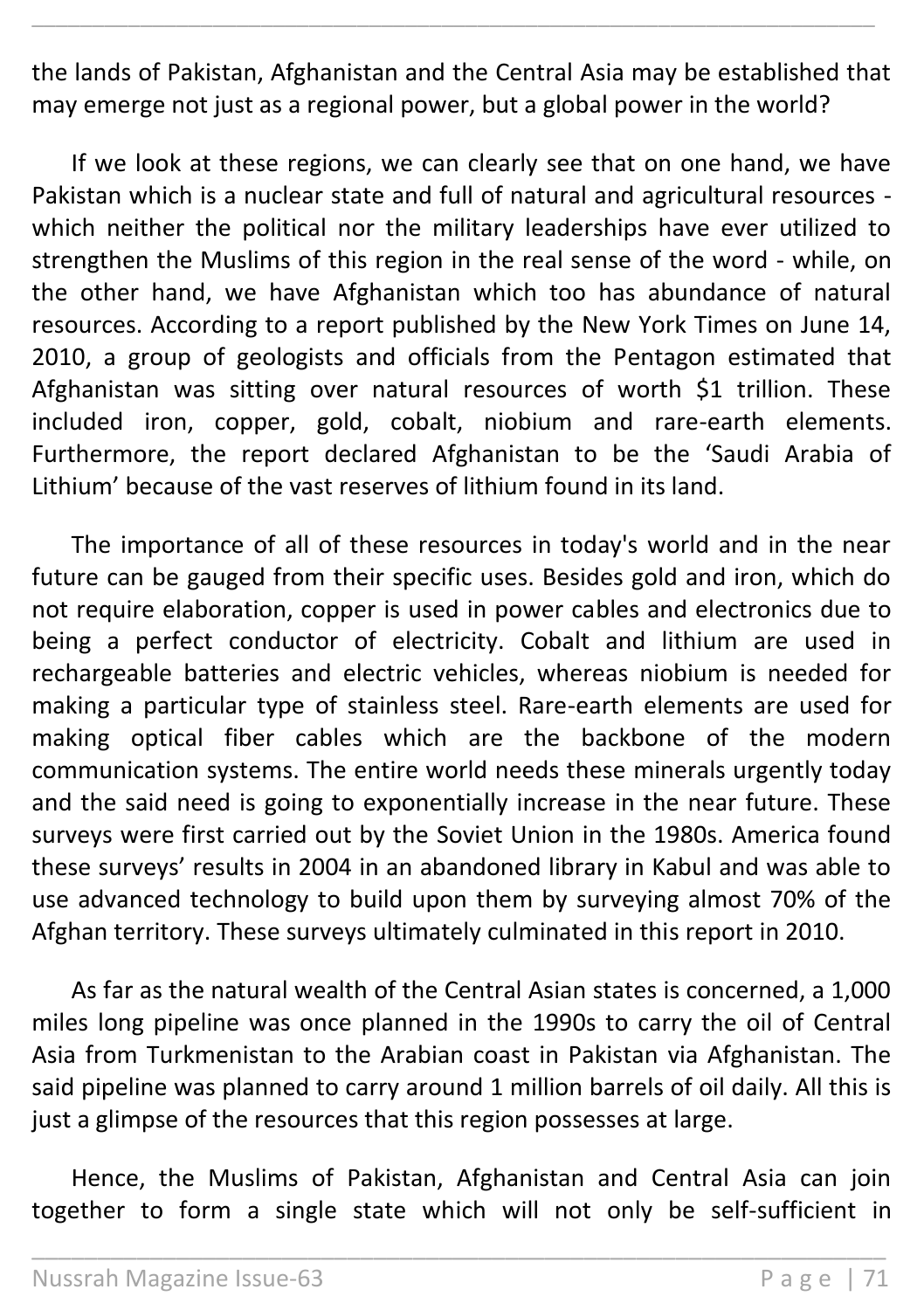resources, but also be able to thwart Indian plans for the region and emerge as a major player in international politics. The humiliating defeat that America has suffered at the hands of a few thousand low-equipped fighters in Afghanistan makes it clear beyond doubt that it will not dare enter this region again, especially after the Muslims would have unified this region into a single state, just as Britain and the Soviet Union never tried establishing their foothold after their respective defeats.

\_\_\_\_\_\_\_\_\_\_\_\_\_\_\_\_\_\_\_\_\_\_\_\_\_\_\_\_\_\_\_\_\_\_\_\_\_\_\_\_\_\_\_\_\_\_\_\_\_\_\_\_\_\_\_\_\_\_\_\_\_\_\_\_\_\_\_\_\_\_

Now that the America has been expelled from Afghanistan, Pakistan must follow suit and terminate its agreements with America regarding the Air Lines of Communication (ALOC) and Ground Lines of Communication (GLOC), which allow American military, access to Pakistan's airspace and land routes, since these agreements help maintain whatever's left of American influence in the region. Until America is not completely expelled from this region, it will continue to meddle, and retain the capability to expand its evil influence whenever it wants.

Along with this, it is also essential that CIA networks within Pakistan - which continue to work under the cover of the American Embassy and Consulates are also completely eradicated. These networks carry out espionage activities for the American government, and until Pakistan does not put an end to them, its own intelligence and sensitive state secrets will not be safe. One must always remember that the presence of these networks is not beneficial to the Muslims of this region in any way whatsoever.

Furthermore, Pakistan must also stop playing the role of a facilitator of American plans for this region. It must stop pressurizing the Afghan Taliban to negotiate with the American government, since these will only help realize American plans for the region. Negotiations are one of the deceitful ways that America uses - usually when it realizes that it has been defeated – in order to harm its enemies, and to gain advantages for itself. Facilitating America will only allow it to re-enter this region through the backdoor after exiting from the front.

The power of Muslims should not be derived from the colonial states such as China, Russia or America. Instead, it should be found within the oneness of the Muslim Ummah, and from a single state that unifies all of Muslim lands,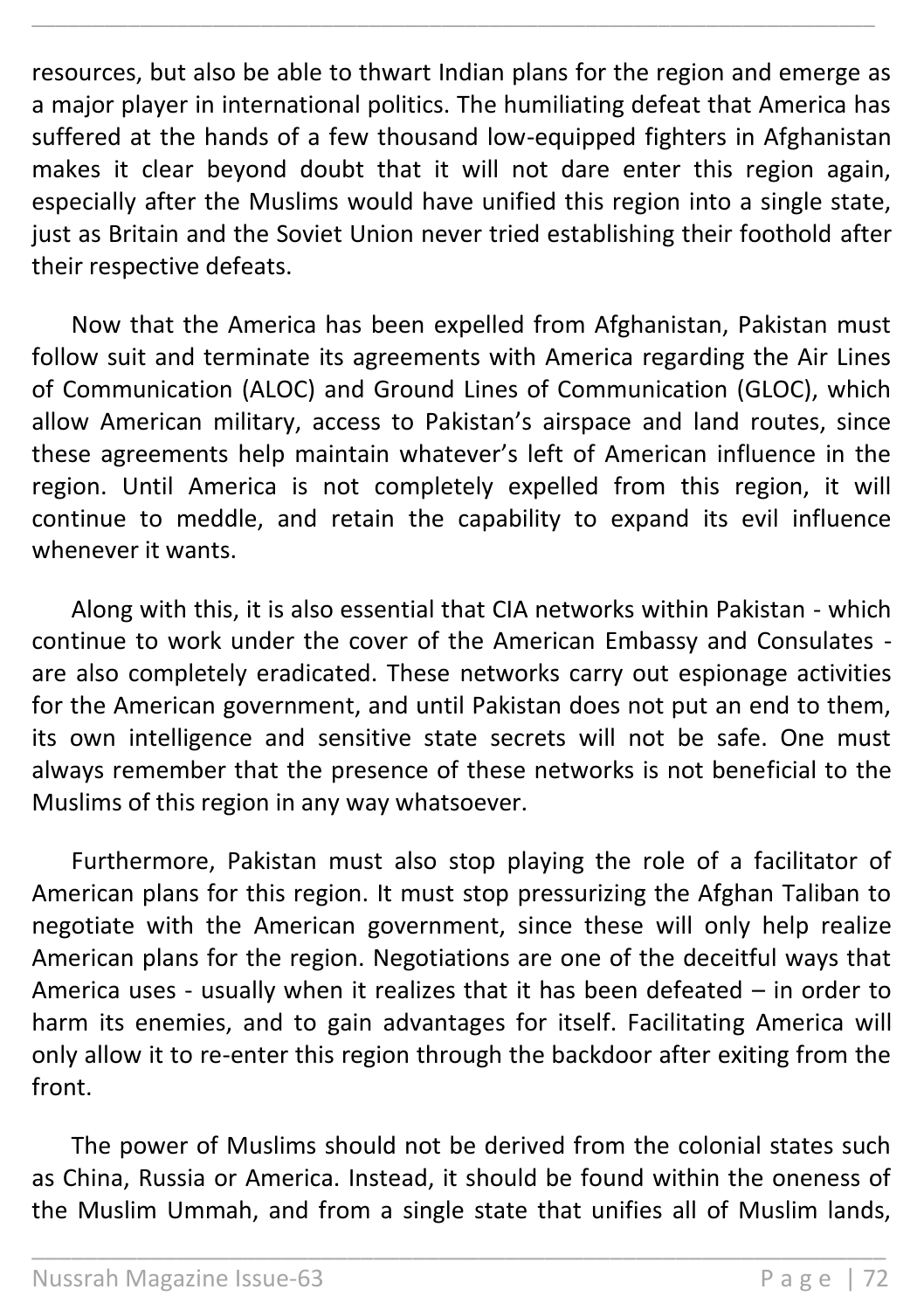armies and resources under one banner. Pakistan's real rulers must now decide whether they want to continue to serve American interests as they have done so far, or instead bring down the Westphalian order by erasing the artificial Durand Line and unifying Muslims under a single banner, liberating all of the occupied lands including Kashmir and Palestine and taking Islam's just system to the rest of world.

\_\_\_\_\_\_\_\_\_\_\_\_\_\_\_\_\_\_\_\_\_\_\_\_\_\_\_\_\_\_\_\_\_\_\_\_\_\_\_\_\_\_\_\_\_\_\_\_\_\_\_\_\_\_\_\_\_\_\_\_\_\_\_\_\_

\_\_\_\_\_\_\_\_\_\_\_\_\_\_\_\_\_\_\_\_\_\_\_\_\_\_\_\_\_\_\_\_\_\_\_\_\_\_\_\_\_\_\_\_\_\_\_\_\_\_\_\_\_\_\_\_\_\_\_\_\_\_\_\_\_\_\_\_\_\_

[Back to Index](#page-1-0)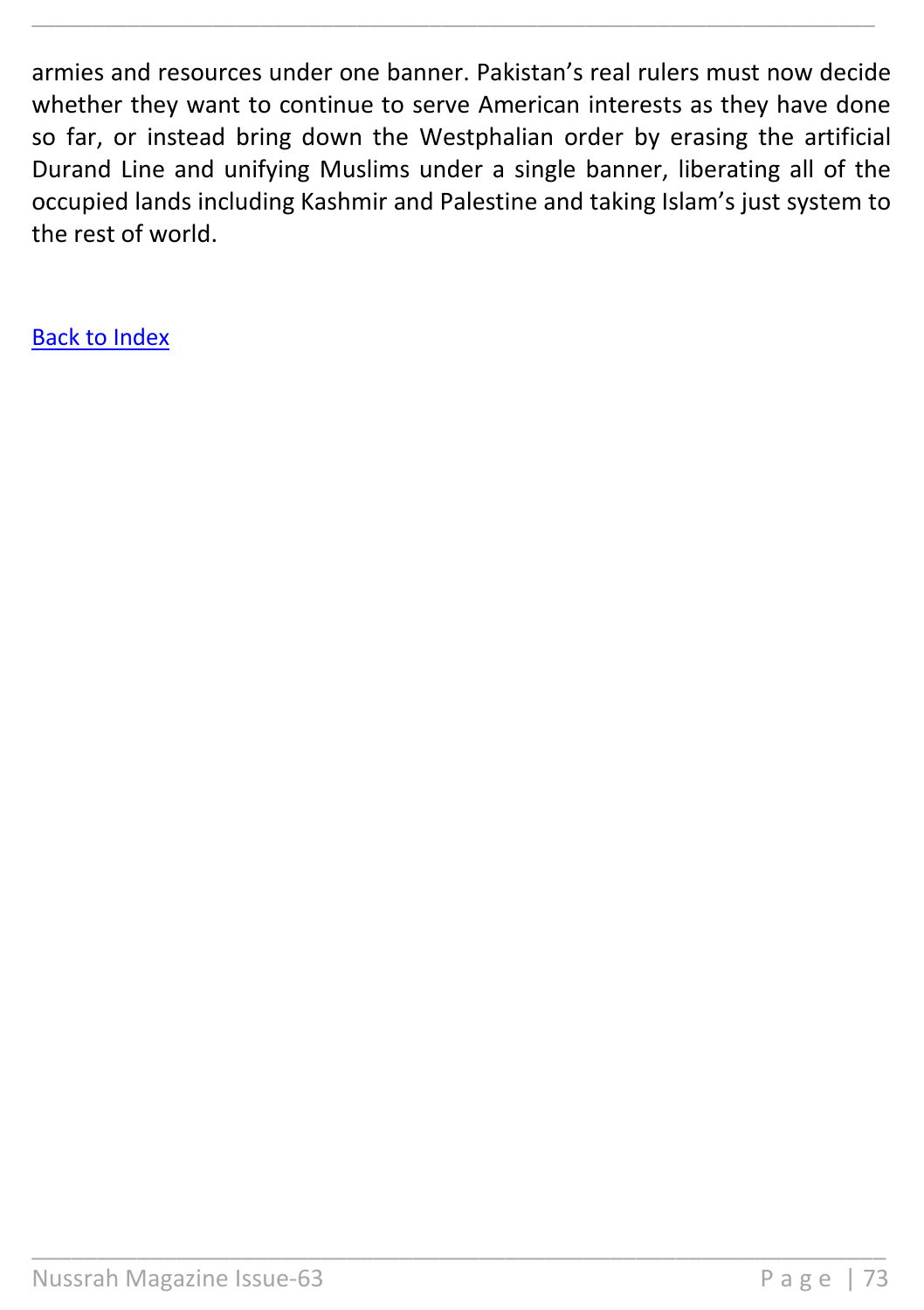# **Q&A: Erdogan and Putin's Summit in Sochi, Russia**

\_\_\_\_\_\_\_\_\_\_\_\_\_\_\_\_\_\_\_\_\_\_\_\_\_\_\_\_\_\_\_\_\_\_\_\_\_\_\_\_\_\_\_\_\_\_\_\_\_\_\_\_\_\_\_\_\_\_\_\_\_\_\_\_\_\_\_\_\_\_

**(Translated from Arabic)**

#### **Question:**

On Wednesday, 29/9/2021, a summit was held between Erdogan and Putin in Sochi, Russia. The Turkish president was at the head of a delegation that included the head of the intelligence service, Hakan Fidan, and the head of the presidential communications department, Fahrettin Altun, and the presidential spokesman, Ibrahim Kalin, without any of his ministers!

["It was remarkable that the meeting, which lasted for 3 hours, took place behind closed doors, and the two presidents did not hold a joint press conference at the end, contrary to the protocols followed by the Kremlin on similar visits. Also, the two presidents did not issue a final statement." (Asharq Al-Awsat 30/9/2021)] What are the reasons for this visit? And what are its objectives?

#### **Answer:**

In order to answer the above questions, we need to review the following matters:

1- From observing America's current interests, it is clear that it is concentrating its efforts towards China; it plans to withdraw from the Middle East to free itself to China, it will entrust its agents in the region to play the role it wants. This policy was followed just before the arrival of the Trump administration, as there was a change in American policy. America was mobilizing its political and military forces around China, so it resorted to greater use of its subordinate countries such as Turkey. It was from that policy that the Trump administration gave a role to Turkey in Syria, in Libya, in the eastern Mediterranean, and other regions. With this new role for Turkey, America has practically removed itself from the deliberations of the Syrian crisis and made it between Turkey and Russia, and the Turkish-Russian talks in Astana and Geneva emerged, and the Turkish army entered northern Syria...

2- Later, this role eased with the beginning of the Biden era due to political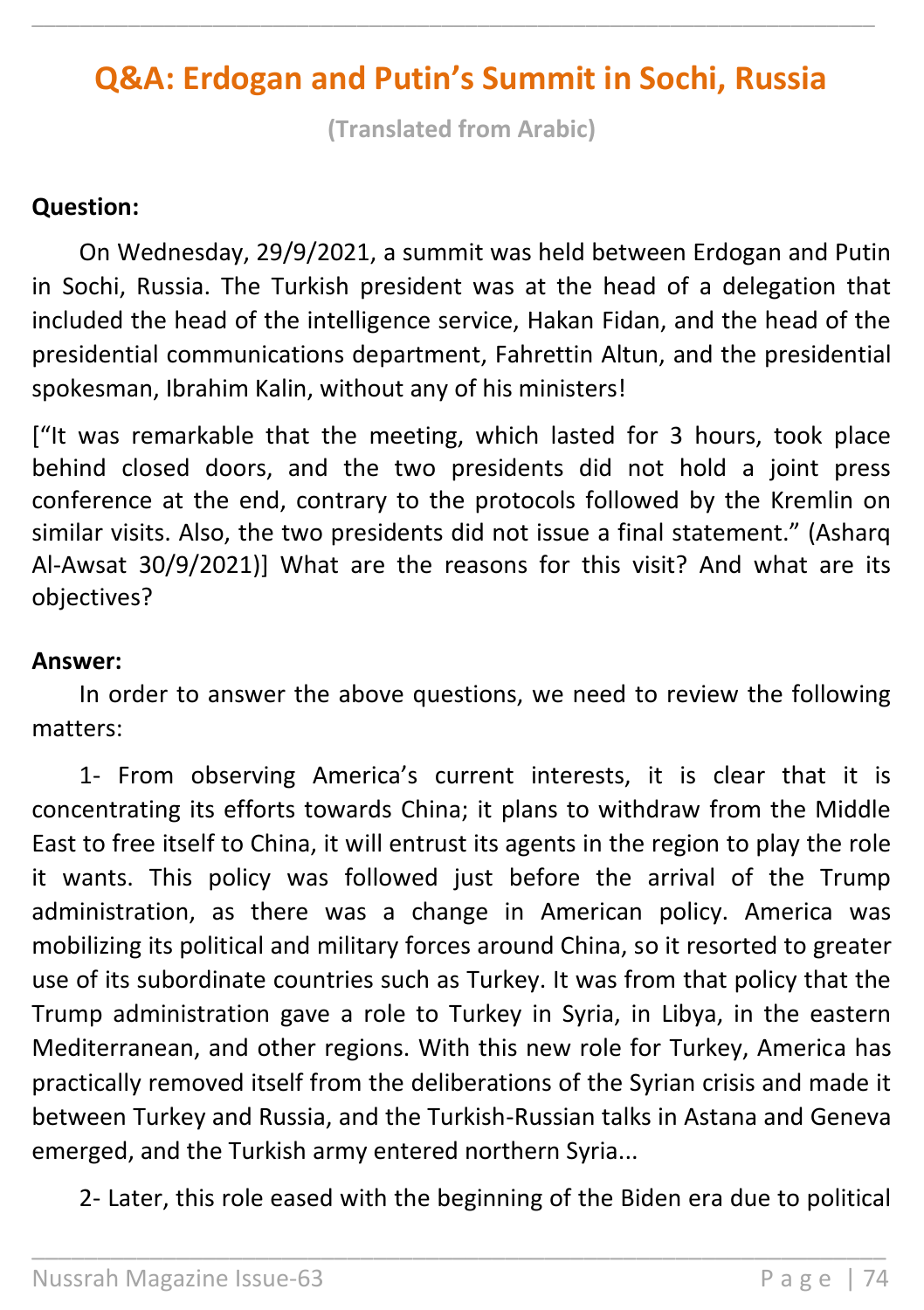considerations adopted by the Democrats. The first phone call between US President Biden and Turkish Erdogan was late on 23/4/2021, i.e. three months after Biden assumed the presidency in Washington. During the call, it was agreed to hold a session between them on the sidelines of the NATO summit in Brussels on 14/6/2021, and in a clear indication of the differences between them, the US President announced, one day after the contact between them, that what he called the Armenian massacres in Turkey is a genocide. Biden told Erdogan his intention to announce this during the call between them, as a result Turkey and Erdogan were in a frenzy, but all this noise remained within the media fanfare, and when the closed meeting between them took place on the sidelines of the NATO summit on 14/6/2021 in Brussels, their agreement on Afghanistan emerged, and Erdogan cheered about this task, [Erdogan indicated that he discussed with Biden the situation in Afghanistan, and he said, "We are ready, we cannot neglect the Taliban in Afghanistan, we are ready to deal with them if we get the support of the United States as well as other countries..." (CNN Arabia, 14/6/2021)], but it seems that what was more important is the issue of withdrawal from Syria, especially Turkey's role in talks with Russia about withdrawal...

\_\_\_\_\_\_\_\_\_\_\_\_\_\_\_\_\_\_\_\_\_\_\_\_\_\_\_\_\_\_\_\_\_\_\_\_\_\_\_\_\_\_\_\_\_\_\_\_\_\_\_\_\_\_\_\_\_\_\_\_\_\_\_\_\_\_\_\_\_\_

3- The most complex withdrawal for America at the moment is Syria, because the issue is not related to it alone. It includes Iran, the Iranian party, Turkey, and most of all, Russia, which was brought into Syria at the behest of America on 29/9/2015 during Obama's meeting with Putin. All of these things need certain measures so that America ensures the complete withdrawal of others, especially Russia, before it withdraws its forces, especially since it has created reassurance among the Kurds that it supports them and will not abandon them as it did in Afghanistan, [the Commander-in-Chief of the Syrian Democratic Forces, Mazloum Abdi, stated that US President Joe Biden promised that the United States would not abandon its Kurdish allies in Syria after it withdrew from Afghanistan last month... Abdi from his headquarter near Al-Hasakah told 'The Times', "They assured us that this is not Afghanistan. They said that the 'American' policy here is completely different." (RT, 28/9/2021)]

4- America does not want to withdraw while Russia remains, especially since Russia has begun to get frustrated of America's policy and focus on China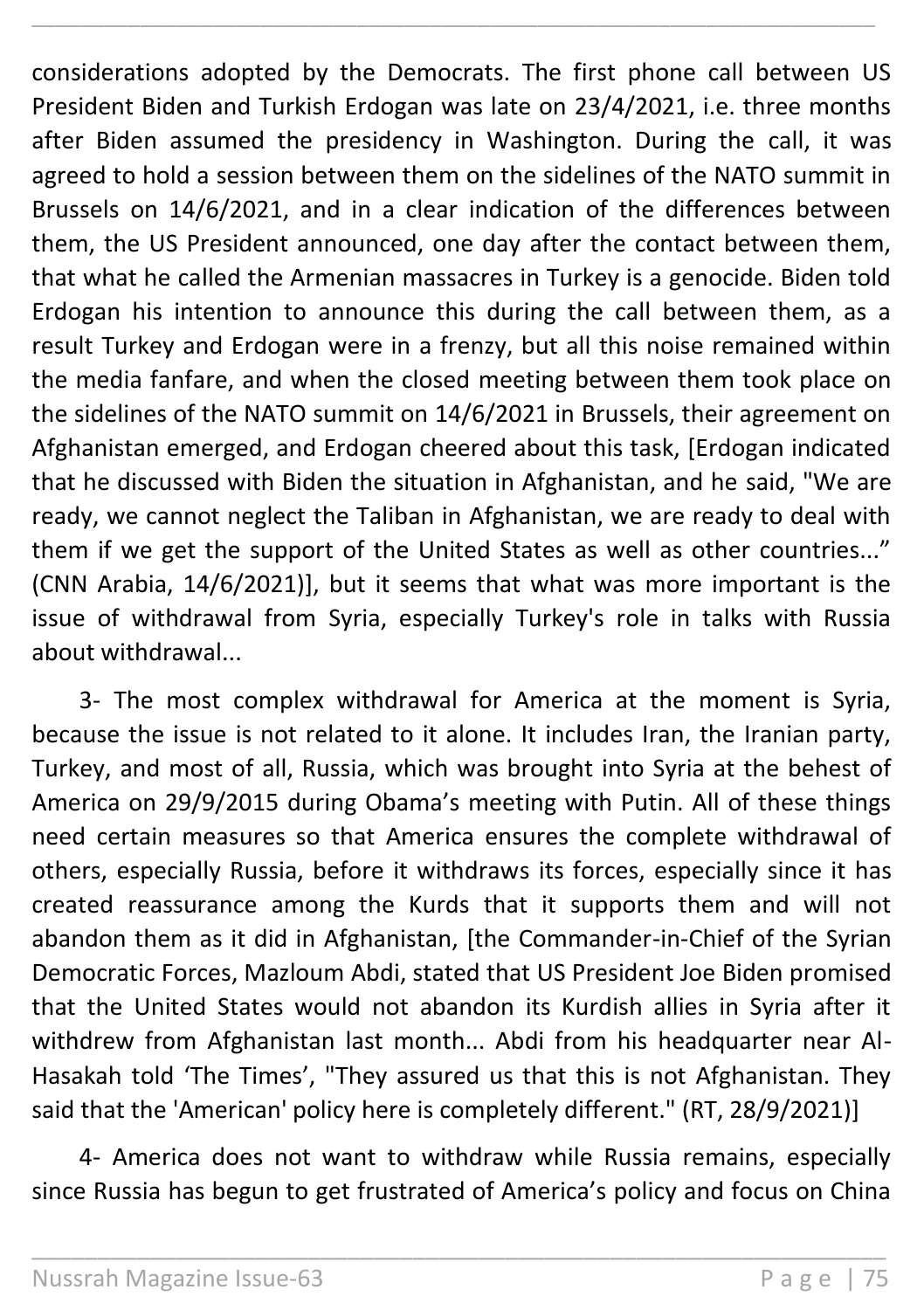at a time when Russia is getting closer to China in more than one position, so it is likely that America during the meeting of the presidents, US Biden and Russian Putin in Geneva on 16/6/2021 was pressuring Russia to move away from China and come closer to the American position... Although America was planning to withdraw from Syria and delegate its agents to manage matters on its behalf. Despite the fact that Russia's withdrawal is an important matter for America before it withdraws its forces from Syria permanently and entrusts its agents to fill the void and devote itself to China, at the same time it does not want to make Russia a counterpart to it, so it did not directly discuss with it the issue of withdrawal from Syria, but instructed Erdogan to discuss this issue with it on the grounds that Russia is inferior to America to discuss directly with it the project of withdrawing from Syria, especially after America is reassured that its agent Bashar has improved his relations with the countries of the region after talks to deliver Egyptian gas through Jordan, Syria, and Lebanon, and America can rely on him until it finds a suitable alternative to him...

\_\_\_\_\_\_\_\_\_\_\_\_\_\_\_\_\_\_\_\_\_\_\_\_\_\_\_\_\_\_\_\_\_\_\_\_\_\_\_\_\_\_\_\_\_\_\_\_\_\_\_\_\_\_\_\_\_\_\_\_\_\_\_\_\_\_\_\_\_\_

Thus, America assigned Erdogan to discuss with Russia the issue of Russia's withdrawal from Syria... [Erdogan stated that he will meet with Putin on September 29th, to discuss bilateral relations and the latest developments in the Syrian province of Idlib. In a press statement Erdogan said: "My meeting with Putin will be bilateral without the presence of a third person, and it will not be limited to the situation in Idlib, but we will discuss the general situation in Syria, the steps we will take in this country, and bilateral relations as well." Erdogan indicated that Turkey and Russia are pivotal countries in the region, and pointed out that Putin is a statesman, and he showed this in resolving the Azerbaijani-Armenian conflict (Al-Jazeera Net, 28/9/2021)]. Erdogan, who was accompanied by Hakan Fidan, head of the National Intelligence Service, said before his meeting with President Putin in the Russian city of Sochi: [Peace in Syria is linked to the relations between Turkey and Russia, and the steps that the two countries take together are of great importance. (Anadolu Agency, 29/9/2021)].

5- Russia has realized this and considered it an insult to it that Erdogan discusses with it the issue of withdrawal from Syria instead of America directly discussing this matter with it, especially since it was the one who introduced it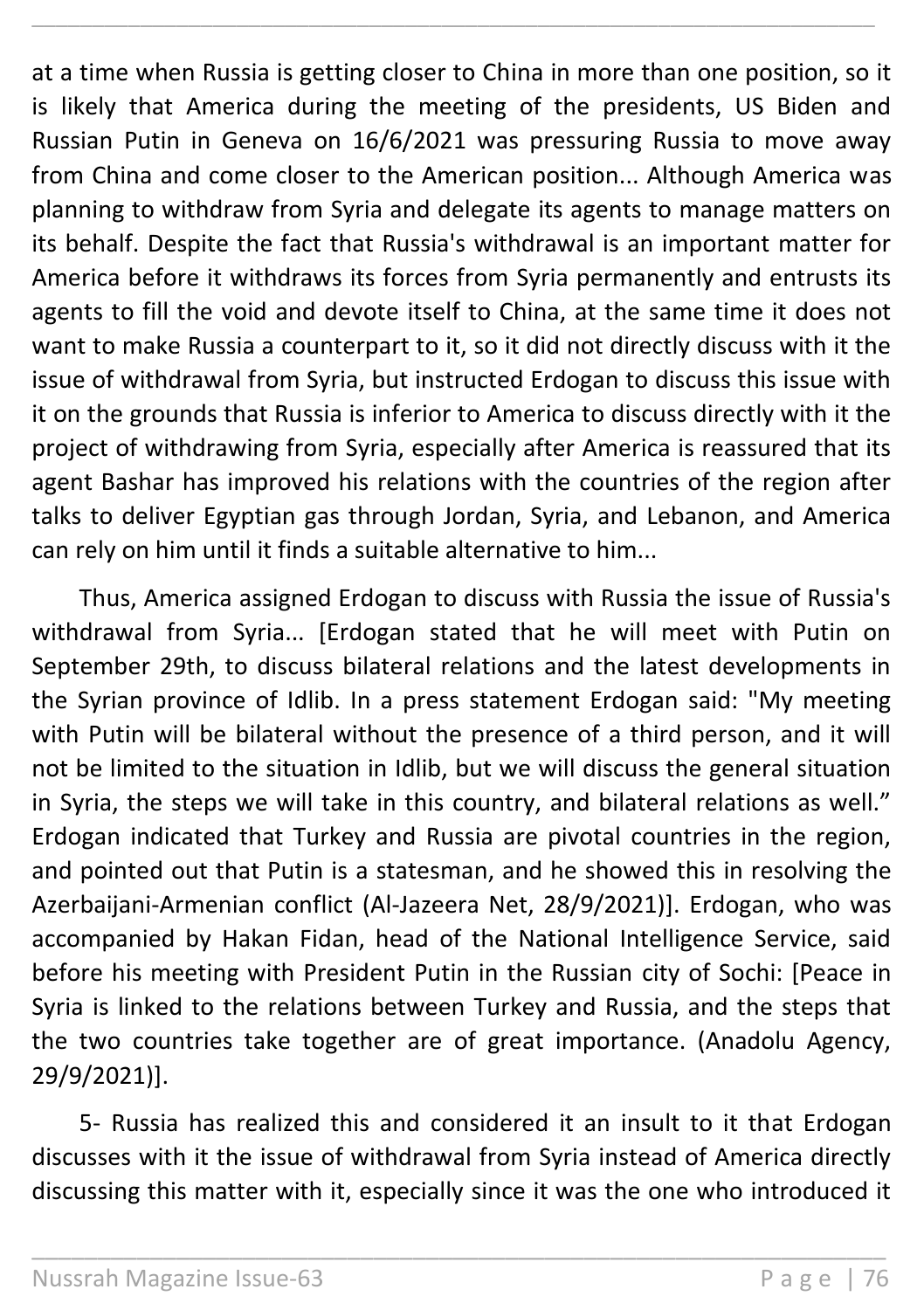into Syria, so how now it does not discuss with it the issue of withdrawal directly, but rather entrusted Erdogan with that?! Accordingly, it considered this an insult to it, especially as Putin wants to emulate America as a major influential country in the world! Therefore, Russia took a stance towards Erdogan to be a lesson for Turkey and at the same time a message to America that it might come back and agree to discuss this issue, that is, to withdraw, directly with it, and that was through:

\_\_\_\_\_\_\_\_\_\_\_\_\_\_\_\_\_\_\_\_\_\_\_\_\_\_\_\_\_\_\_\_\_\_\_\_\_\_\_\_\_\_\_\_\_\_\_\_\_\_\_\_\_\_\_\_\_\_\_\_\_\_\_\_\_\_\_\_\_\_

a- [Russian President Vladimir Putin ignored the arrival of his Turkish counterpart Recep Tayyip Erdogan to his country on Wednesday, and instead of receiving him at the airport, Sochi's Mayor Alexei Kobaygorodsky, and Deputy Governor of the Krasnodar Territory Alexander Rabaul were sent to meet him… The Russian Ministry of Foreign Affairs, Igor Bogdashev, the Turkish ambassador to Moscow, Mehmet Semsar, the Consul General of Novorossiysk, Firat Bayar, and the employees of the Turkish Embassy received Erdogan in the Airport. (Turkey Now 29/9/2021)].

b- Putin also instructed Pravda Newspaper to direct insults at Erdogan, describing him as a poor man! It is known that Pravda is a Russian newspaper that was one of the largest newspapers in the world in circulation during the Soviet period, and it is now one of the leading newspapers close to the Kremlin Palace: [The Russian newspaper Pravda, which is close to the Kremlin, attacked Turkish President Recep Tayyip Erdogan, describing him as poor, in an article containing condemning words, prior to his visit to Sochi, and in an article published in the newspaper Pravda, the Russian journalist, Alexander Strom, said, "The poor man has no chance of being re-elected"... (Turkey Now 29/9/2021)].

6- Therefore, the meeting between Putin and Erdogan carried its failure from beginning to end, and even before it began! It seems that Erdogan was expecting this, and that is why he made sure that attendance at the meeting would be very limited, i.e., between him and Putin, and the circle of those familiar with the failure would not expand, and this was what happened... Thus, no positive result was achieved from that meeting, and he left with nothing, even the protocol press conference that usually takes place after each meeting has not taken place! [The meeting of Russian President Vladimir Putin and his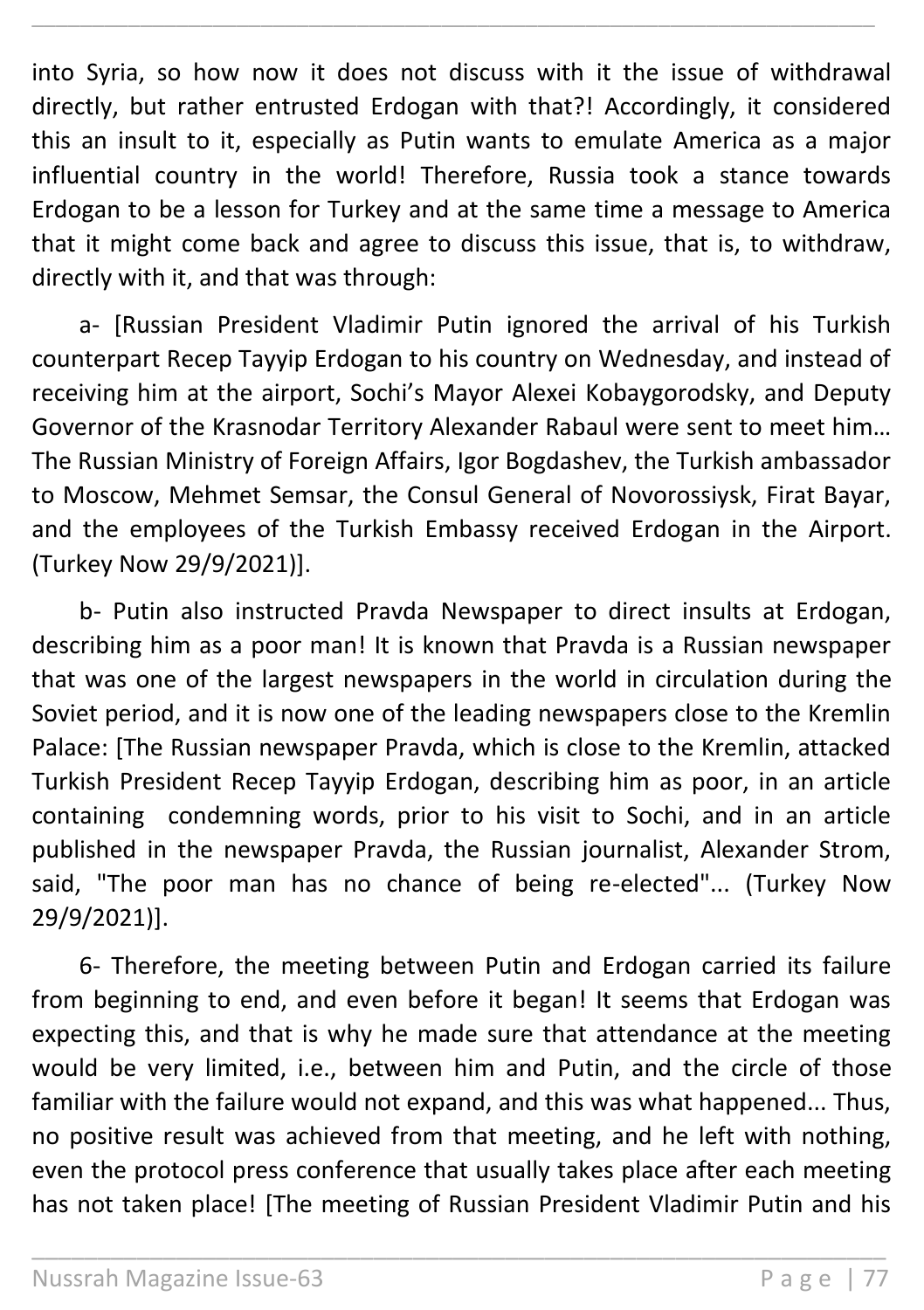Turkish counterpart Recep Tayyip Erdogan is concluded in the Russian city of Sochi today, Wednesday, without holding a press conference. After a threehour meeting, the two sides did not announce results or understandings, except for diplomatic statements without any information on the content of the meeting. For his part, political analyst Darwish Khalifa said in an interview with Al-Araby Al-Jadeed that the failure to announce any outcomes from the meeting indicates that there is no agreement between the two parties and there are differences, this is why, no press conference took place. Khalifa added that the Syrian file is the basis of the meeting and not as is promoted by some, about Ukraine or Libya... (Al-Araby Al-Jadeed 30/9/2021)].

\_\_\_\_\_\_\_\_\_\_\_\_\_\_\_\_\_\_\_\_\_\_\_\_\_\_\_\_\_\_\_\_\_\_\_\_\_\_\_\_\_\_\_\_\_\_\_\_\_\_\_\_\_\_\_\_\_\_\_\_\_\_\_\_\_\_\_\_\_\_

7- As for Erdogan's scheduled meeting with Biden on the sidelines of the G20 summit at the end of October, [Turkish President Recep Tayyip Erdogan will hold a bilateral meeting with his American counterpart Joe Biden during the G-20 leaders' summit scheduled for next October... The sources added that Erdogan will meet his American counterpart Biden on the sidelines of the summit. (Anadolu Agency, 28/9/2021)]. It seems that he is about the next step after the failure of Erdogan's meeting with Putin!

It is expected that if America can dominate Russia's position towards China, that is, make Russia get closer to it against China, then America will not give any consideration to Erdogan, but will leave his failure surrounding him alone! And it may return to the agreement with Russia if it guarantees that it will move away from China... These colonial countries do not care about respecting their agents or those in their orbit if they see that this is in their interest!

8- The conclusion includes the following points:

a- America is preparing to withdraw from the Middle East and entrust matters to its agents and those who revolve in its orbit, and it wants to focus on China, even if it is not a hot conflict but a cold war, as America was accused of this by the spokesperson for the Chinese Embassy in Washington, Liu Pengyu, commenting on the alliance of America, Britain and Australia by saying: [These countries should not form exclusionary blocs that target or harm the interests of other parties, and the most important thing they should do is get rid of the Cold War mentality and ideological bias... (Al Jazeera Net 16/9/2021)].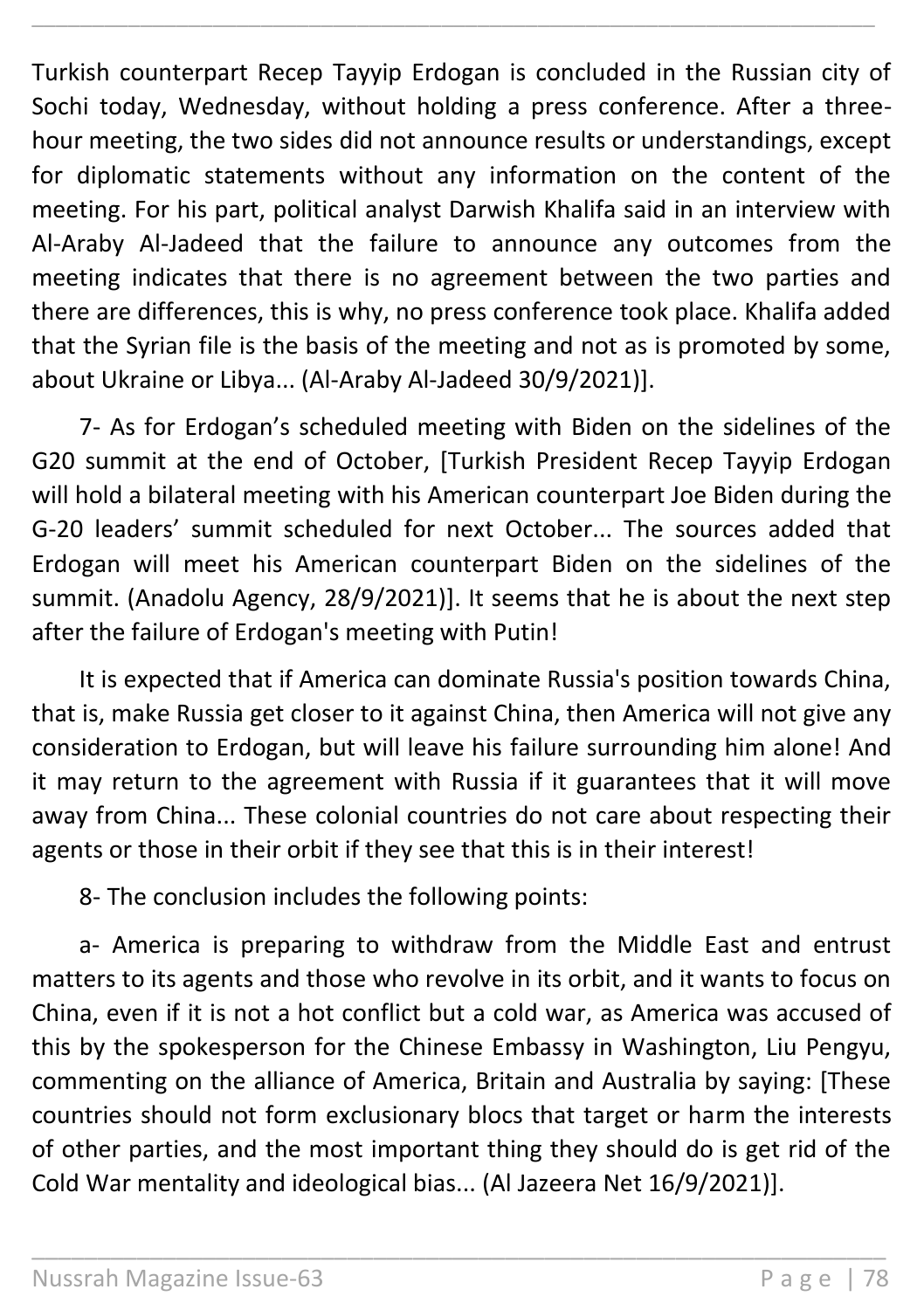b- The Ottoman State, which troubled Russia, no longer exists, so Russia and the enemies breathed a sigh of relief, and now the rulers of Turkey, from Russia's point of view, are too weak and have no value, they give them no weight in any matter!

\_\_\_\_\_\_\_\_\_\_\_\_\_\_\_\_\_\_\_\_\_\_\_\_\_\_\_\_\_\_\_\_\_\_\_\_\_\_\_\_\_\_\_\_\_\_\_\_\_\_\_\_\_\_\_\_\_\_\_\_\_\_\_\_\_\_\_\_\_\_

c- There is a positive point in everything that happened, which is that the colonial kaffir countries are almost packing their bags and leaving the Muslim countries, and it is an appropriate opportunity for those who carry the call and everyone who wants to follow the truth to rejoice in the nearness of the high status of Islam and its people, and the deterioration of the status of kuffr and its people:

**﴾ ٌ يد ِ ه َ ش َ و ه َ و َ ع م الس َ ف ٰ ل ُ ْ ْ َ أ ْ و َ بٌ ل أ ْ َ ق ه ُ َ ل َ ان َ ك ن َ ِ م ى ل َ ر ِذك ْ ْ َ** لِ<mark>كَ لَ</mark> **َ ِي ذ ف ِن ﴿إ ن "Indeed, in that is a reminder for whoever has a heart or who listens while he is present [in mind]"** [Qaf: 37]

\_\_\_\_\_\_\_\_\_\_\_\_\_\_\_\_\_\_\_\_\_\_\_\_\_\_\_\_\_\_\_\_\_\_\_\_\_\_\_\_\_\_\_\_\_\_\_\_\_\_\_\_\_\_\_\_\_\_\_\_\_\_\_\_\_

29 Safar 1443 AH 6/10/2021 CE

[Back to Index](#page-1-0)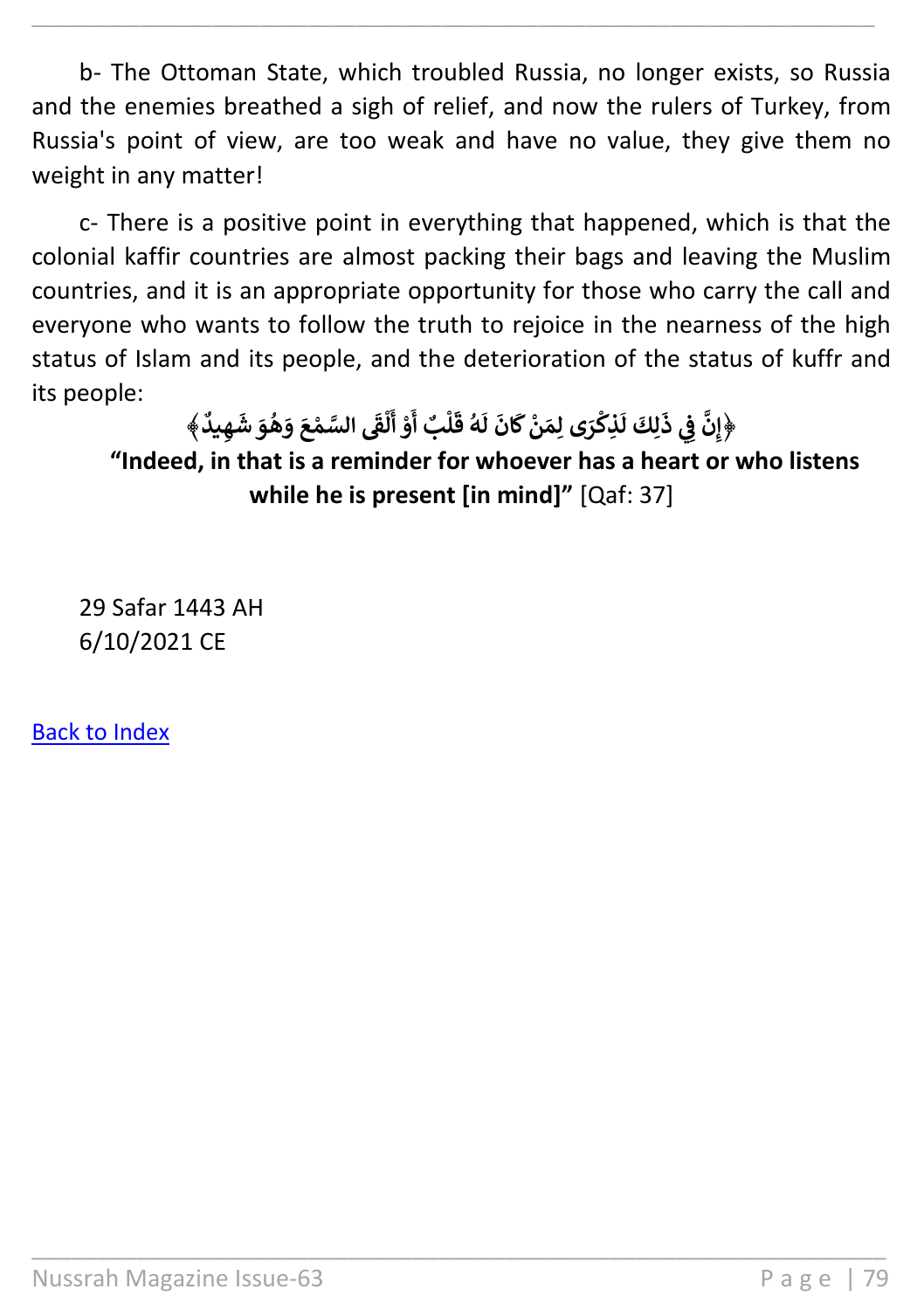# **Q&A: The Quraysh did not Meet the Conditions for Seeking Nusrah before the Conquest**

\_\_\_\_\_\_\_\_\_\_\_\_\_\_\_\_\_\_\_\_\_\_\_\_\_\_\_\_\_\_\_\_\_\_\_\_\_\_\_\_\_\_\_\_\_\_\_\_\_\_\_\_\_\_\_\_\_\_\_\_\_\_\_\_\_\_\_\_\_\_

**(Translated from Arabic)**

### **To: Ghaith Gahith**

#### **Question:**

Assalamu Alaikum wa Rahmatullahi wa Barakatuh,

Our Sheikh, I have a question please, it is known that the Prophet (saw) sought the Nusrah from the tribes, but was Quraysh among the tribes from which Rasulullah (saw) sought the Nusrah?

Jazak Allah Khair.

#### **Answer:**

Wa Alaikum Assalam wa Rahmatu Allahi wa Barakatuh,

Seeking the Nusrah (requesting the support) should be from the one who responds and embraces Islam, and he is one of the people of power and protection, so that he can support Islam and establish the rule by what Allah has revealed. These two conditions must be met by the one from whom you seek Nusrah. If he does not respond to Islam and embrace it, or he is not one of the people power and protection capable of effecting change, alone him and his tribe or with others, he will not be from the people of Nusrah. Quraysh did not have that before the conquest. The people of power and protection in them who had the ability to change did not embrace Islam at that time; thus, the Messenger (saw) did not seek their support, but rather he (saw) used to call in Makkah to Islam, and those who embraced Islam were the weak and some of the powerful individuals without their tribes, so they were not able to change, like Omar and Hamza.

Therefore, there was no asking for support from the people of Makkah because the two conditions were not met; rather, there was a call to Islam in Makkah, and there was no response to Islam from the people of power and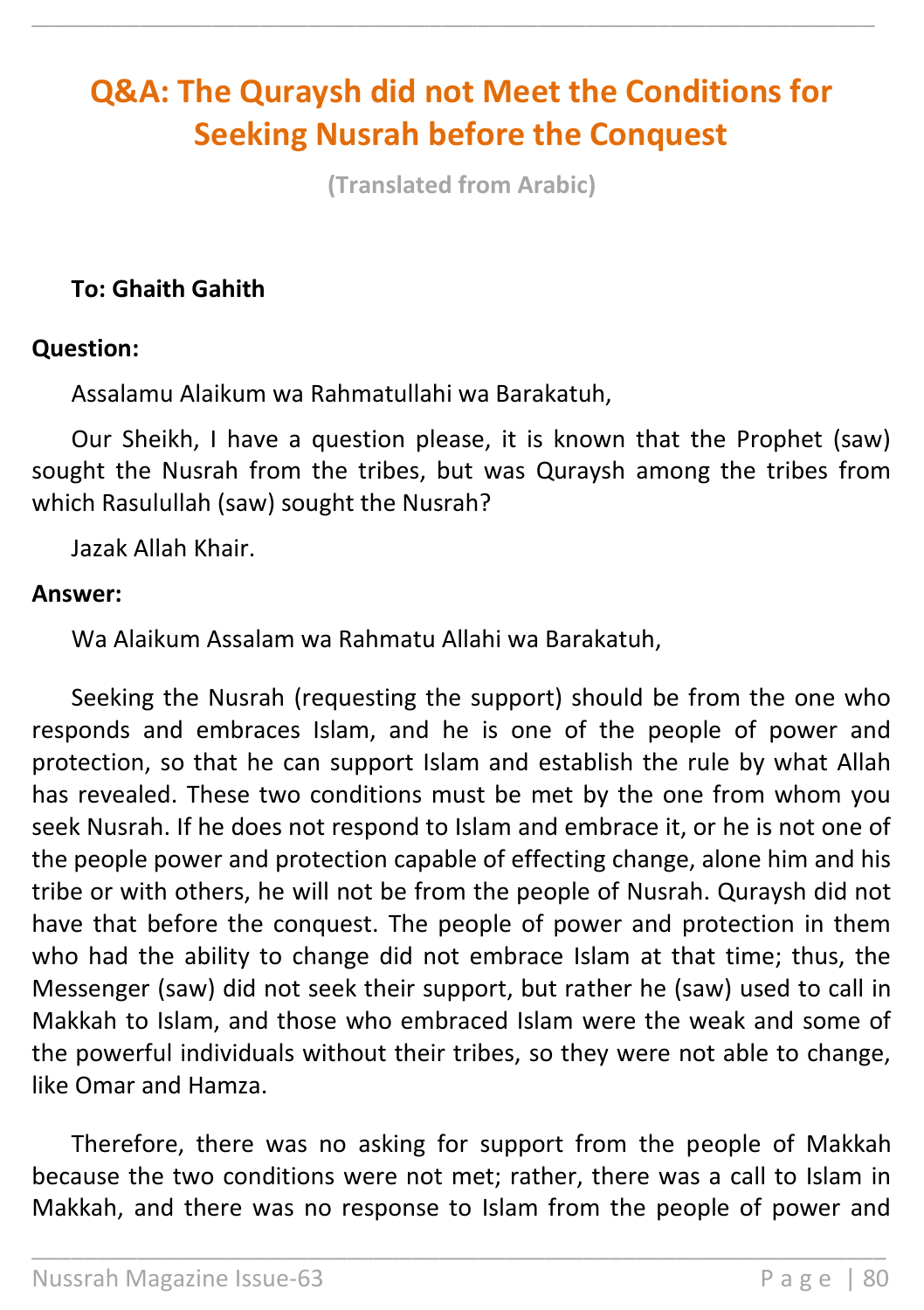protection in Makkah who were capable of effecting change; hence, there was no Talab An-Nusrah (seeking support) in Makkah, but rather Makkah was opened by conquest.

\_\_\_\_\_\_\_\_\_\_\_\_\_\_\_\_\_\_\_\_\_\_\_\_\_\_\_\_\_\_\_\_\_\_\_\_\_\_\_\_\_\_\_\_\_\_\_\_\_\_\_\_\_\_\_\_\_\_\_\_\_\_\_\_\_\_\_\_\_\_

That is why the Messenger of Allah (saw) used to present himself to the people of power and protection from the tribes; he used to invite them to Islam first, and if they became Muslim, he sought the Nusrah from them. Here are some of what was mentioned in the Seerah:

First: From Seerat Ibn Hisham:

1- Seeking the Nusrah from Thaqif:

[Ibn Ishaq said: After the death of Abu Talib, the harm of the Quraish against the Messenger of Allah (saw) became more severe in a manner that they were not able to do whilst his uncle Abu Taalib was still alive. The Prophet (saw) went to al Taif seeking support from the Thaqif to defend him against his tribe. At the same time, he hoped that they would accept the Message which Allah (swt) had sent him with. He went to them alone.

Ibn Ishaq said: Yazid Ibn Ziyad told me, on the authority of Muhammad Ibn Ka'b Al-Qurazi, he said: When the Messenger of Allah (saw) arrived Taif, he approached a group of people from Thaqif who were then their notables and chiefs; namely three brothers: Abd Yaleel, Masoud and Habeeb the sons of Amr bin Omair bin Awf bin Uqdah bin Ghairah bin Auf bin Thaqif, and one of them had a Qurayshi wife from Banu Jummah. So, the Messenger of Allah (saw) sat down with them and invited them to Allah, and told them he had come to ask their aid in the propagation of Islam, and their support against those of his people who opposed him. But one of the men said he would tear up the cloth which covered the Kaba if Allah had sent him; and the second man said, "Could Allah find no better to send except you?" and the third man complained, "I shall never speak to you! for, if you are an apostle of Allah, your dignity is too great for me to contradict you; and if you are lying, there is no necessity for me to speak to you." So, the Messenger of Allah left them, in despair of receiving any good from the Thaqif.

2- The Prophet seeking the support of the Tribe of Amir Ibn Sa'sa'ah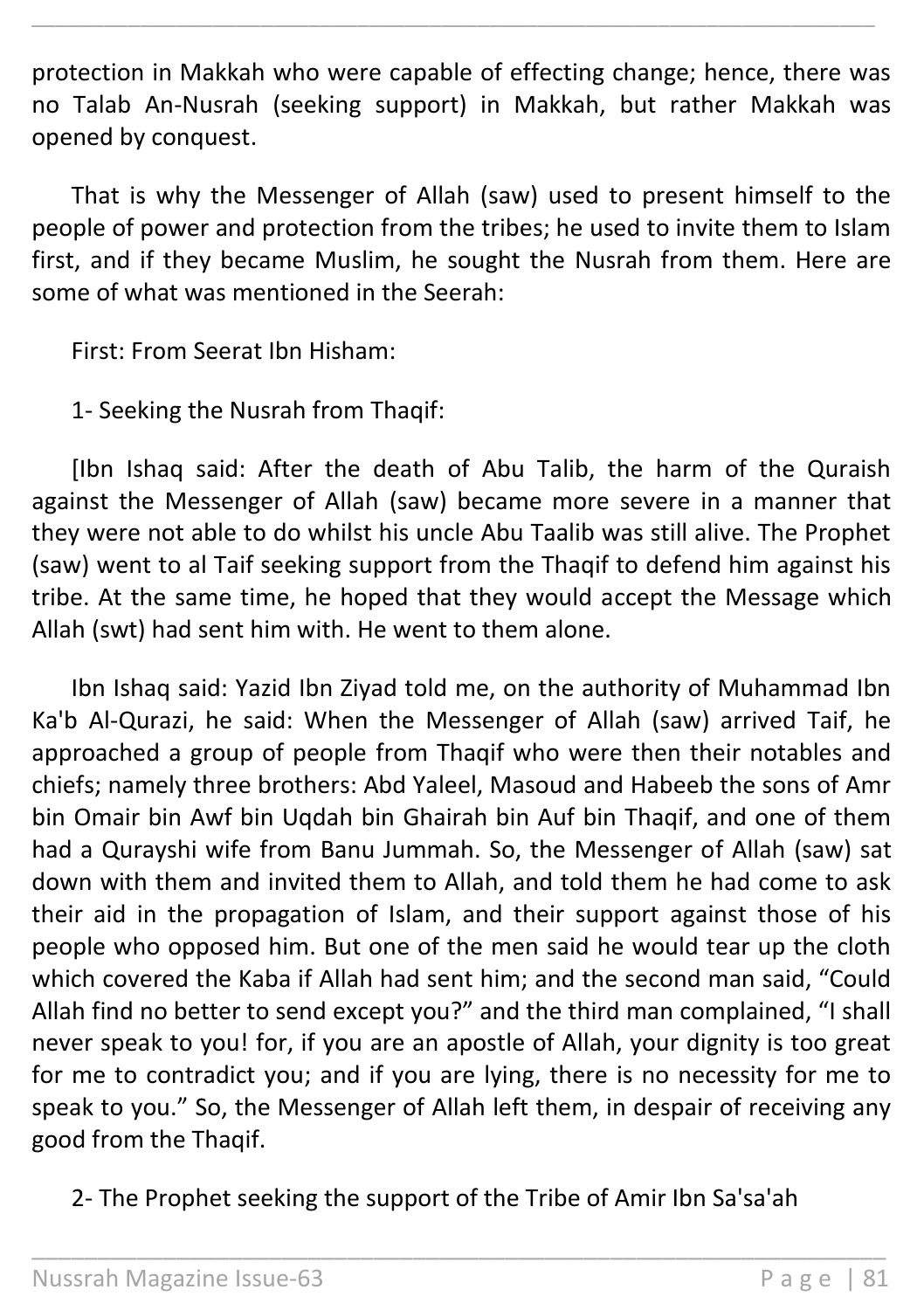Ibn Ishaq said: Az-Zahri told me that (the Prophet (saw) came to the [tribe of] Amir ibn Sa'sa'ah and invited them to Allah (swt) and asked for their protection. A man from amongst them – called Baiharah ibn Firas, Ibn Hisham said: Firas ibn Abdullah ibn Salama (Al-Khair) ibn Qushayr ibn Ka'b ibn Rabi'ah ibn Amir ibn Sa'sa'ah-: addressed him (saying): "By Allah I swear, I will overcome the Arabs if I only assent to this Qurayshite young man." Then he said: "What is your opinion if we were to give you the Bayah (pledge) upon your matter and then Allah grants you dominance over those who oppose you, will rhatter and then Allah grants you dominance over those who oppose you.<br>لَى اللّهِ يَضَعُهُ » :Pe (saw) replied: « فَلَى اللّهِ يَضَعُهُ ُ مْرُ إِلَى ر ر ن الأ ٍ<br>ءُ ستورين شده المستقلّ المستقلّ بين المستقلّ بين المستقلّ المستقلّ المستقلّ المستقلّ بين المستقلّ المستقلّ المستق<br>"The matter belongs to Allah and He places it where he wishes to." So, they said: Do you expect us to incur the vengeance of the Arabs and then when Allah makes you prevail then the authority will be in other than our hands? We have no need in your matter. And so they rejected him (saw)."...]

\_\_\_\_\_\_\_\_\_\_\_\_\_\_\_\_\_\_\_\_\_\_\_\_\_\_\_\_\_\_\_\_\_\_\_\_\_\_\_\_\_\_\_\_\_\_\_\_\_\_\_\_\_\_\_\_\_\_\_\_\_\_\_\_\_\_\_\_\_\_

Second: From the Book of Al-Bidayah wa'an-Nihayah by Ibn Katheer Al Dimashqi

["We then reached a gathering filled with an air of respect where there sat several elders of high status and eminence. Abu Bakr approached them and greeted them. Ali said: Abu Bakr was always one to take initiative in every good act. Abu Bakr said to them: Where are you people from? They said: From Banu Shayban bin Tha'laba tribe. Abu Bakr then turned to the Messenger of Allah (saw) and said: "May my father and mother be sacrificed for you! There are none more respectable in their tribe than these men!"

And in a narration: There is no excuse behind these people from their people, and these people are chieftains and these people are the most noble of their people.

Among them were Mafrooq bin Amr, Hani bin Qabeesah, Muthanna bin Haritha, and Al-Numan bin Shareek.

The closest to Abu Bakr from them was Mafrooq bin Amr who was also the most eloquent speaker from among the tribe. He wore two locks of hair that fell on his chest and he sat closest to Abu Bakr.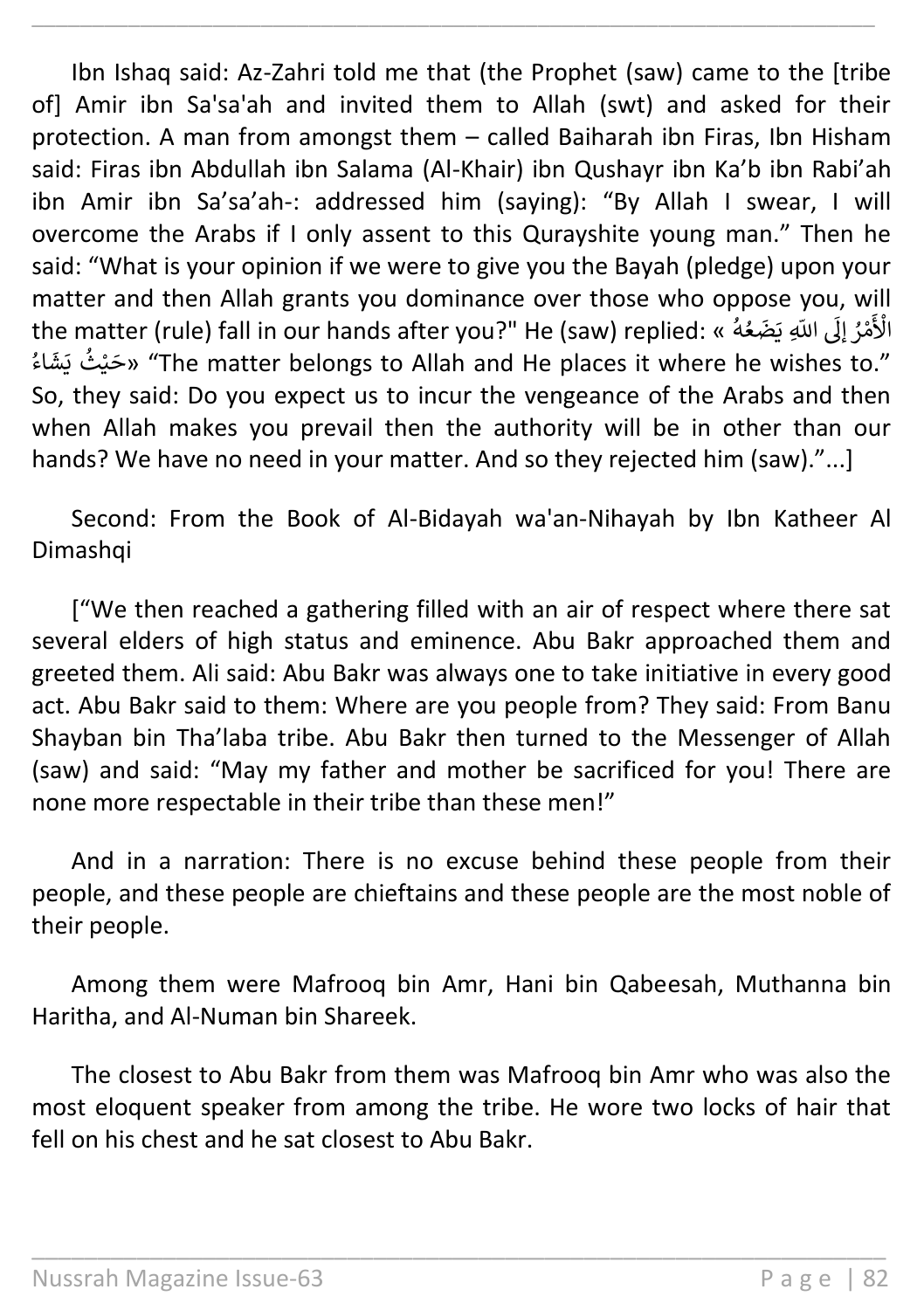Abu Bakr said to him: "How many are you?" Mafrooq said: "We are more than a thousand, and a thousand will not be defeated because of lack in numbers." Abu Bakr asked: "How is your strength?" Mafrooq replied: "We strive our utmost, and every people should do their best." Abu Bakr further asked: "Then, how do you manage the war between you and your enemy?" Mafrooq said: "We fight most fiercely when we are angry. We prefer horses over children and arms over food. Victory is from Allah; He alternates it between us and others." Mafrooq said: It seems that you are the brother of Quraysh? Abu Bakr said: If you were told that the Quraysh have the Messenger of Allah, then here he is? Mafrooq said: This news has already reached us. He then turned to the Messenger of Allah and said: To what do you call, O brother of the Quraysh? Rasulullah (saw) then stepped forward and sat down, Abu Bakr stood up and shaded Rasulullah (saw) with his clothing. Rasulullah (saw) said:

\_\_\_\_\_\_\_\_\_\_\_\_\_\_\_\_\_\_\_\_\_\_\_\_\_\_\_\_\_\_\_\_\_\_\_\_\_\_\_\_\_\_\_\_\_\_\_\_\_\_\_\_\_\_\_\_\_\_\_\_\_\_\_\_\_\_\_\_\_\_

ِّلًا اللَّهُ وَحْدَهُ لَا شَرِيكَ لَهُ، وَأَنِّي رَسُولُ اللَّهِ، وَأَنْ تؤوونى وَتَنْصُرُونِي حَتَّى » َل ن ه إ ً<br>آ ل إ ن َل ن ر َ شَهَادَةِ أَ ً<br>آ دْعُوكمْ إِلَى<br>ءَ إ ر ُ ٍ<br>م ر .<br>أَدْعُوكُمْ إِلَى شَهَادَةِ أَنْ لَا إِلَهَ إِلَّا اللَّهُ وَحْدَهُ لَا شَرِيكَ لَهُ، وَأَنِّي رَسُولُ اللَّهِ، وَأَنْ تؤوونى وَتَنْصُرُونِي حَتَّى<br>أَمَّةٌ أ ر ر ل<br>لهُ، وَأَنِّي رَسُولُ اللَّهِ، وَأَ أ ُ أ و<br>ام ً<br>آ لَّا شَرِيكَ لَ<br>مُقَاتَمَتُ وَحْدَهُ لَا ۶<br>۸ ر .<br>م ه ً<br>آ .<br>بَتْ رَسُولَ ֦֦֦֦֦֪֦֦֪֦֦֪֦֪֦֪֦֪֦֪֪֦֪֪֦֪֪֦֪֪֦֝֝֝֝֝֝֟֟֟֟֟֟֟֟֟֟֓֕֟֓֕֟֓֟֓֕֟֓֟֓֕֝֟֓֡֟֟֓֡֟֟֓֡֟֟֟֟֟֟֟֟ موں متحرہ وار<br>مْرِ اللَّهِ، وَكَذَّ ر سريت ته، وايي ره<br>دْ تَظَاهَرَتْ عَلَى أَ أ ر ن ۔<br>إِنَّ قُ<sub>َرَ</sub>يْشًا قَ ر ُ ن مَرَيْي بِهِ، فَ<sub>َ</sub> ا<br>۽ ذي أ ۔<br>آ ع كر الحكم على اللهِ الَّذِي أَمِّرَ فِي الْجِمْعِ وَسَمْعَتْ مَسْرَحِينَ وَسِينَ مَسْرٍ مِنْ مَسْرِدِينَ وَسَ<br>أَوَّذَّيَ عَنِ اللَّهِ الَّذِي أَمَرَنِي بِهِ، فَإِنَّ قُرَيْشًا قَدْ تَظَاهَرَتْ عَلَى أَهْرِ اللَّهِ، وَكَذ ا<br>چ `<br>أ ر ر .<br>«عَنِ الْحَقِّ، وَاللَّهُ هُوَ الْغَنِيُّ الْحَمِيدُ ْ ۔<br>آ ֧֖֖֧֚֚֚֝֝֝֝֝֝֟֓֟֓֟֓֟֓֟֓֟֓֟֓֟֓֟֓֟֓֟֓֟֓֟֓֟֓֟֓֟֓֟֓ ي ْ ُ

"I call you to testify that there is none worthy of worship except the One Allah and to testify that I am the Rasul of Allah. I am also asking that you grant me protection and support so that I may convey that message which Allah has commanded me to pass on, because the Quraysh have joined forces against the Deen of Allah; they have rejected His Messenger, and have satisfied themselves with falsehood instead of the truth. But Allah is Independent, Worthy of all Praise."...

He said: This is Muthanna bin Haaritha. He is our elder and in charge of our military affairs. Addressing Rasulullah (saw) Muthanna said, "Qurayshi brother! I have listened to what you have said. I like what you said for it appealed to me very much. However, my reply to you will be the same reply that Haani bin Qabeesah has given; we find ourselves between the borders of two countries.

The one is Yamaamah and the other is Samaawah."

Rasulullaah (saw) asked him, «الرصيان؟ هذان وما" «On the borders of for which two countries you are situated?" He replied, "On one side and we have the land, the high hills and mountains of the Arabs while on the other side we have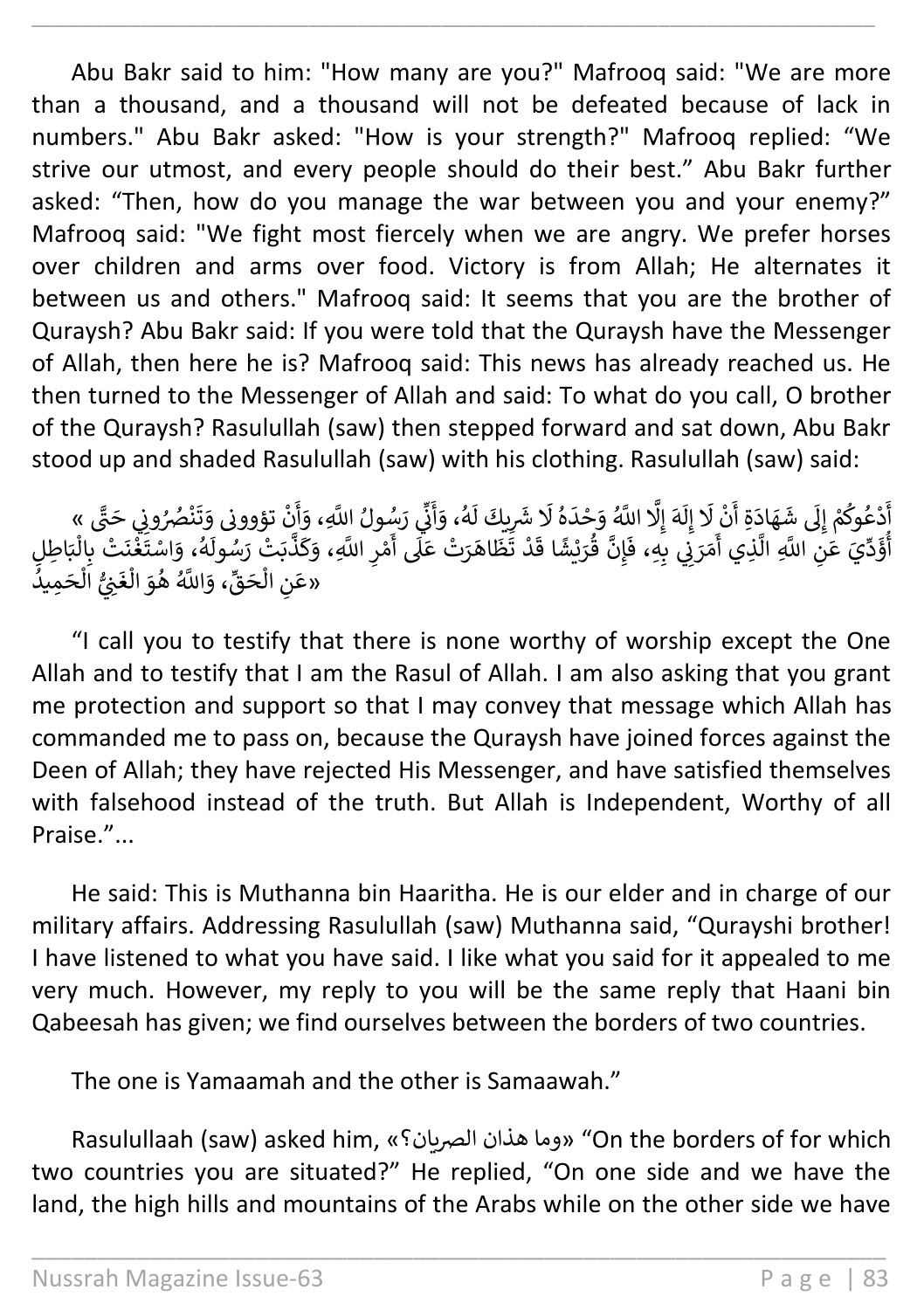the land of the Persians and the rivers of the Kisra. The Kisra has permitted us to live there on condition that we do not start anything new and do not support any person who starts a new movement. The possibility is great that the Persian kings would not like that which you are calling us towards, whereas the custom in the land of the Arabs is to forgive those who will have erred and to accept their excuse; the custom of the land of the Persians is that people who make mistakes are not forgiven nor are their excuses accepted.

\_\_\_\_\_\_\_\_\_\_\_\_\_\_\_\_\_\_\_\_\_\_\_\_\_\_\_\_\_\_\_\_\_\_\_\_\_\_\_\_\_\_\_\_\_\_\_\_\_\_\_\_\_\_\_\_\_\_\_\_\_\_\_\_\_\_\_\_\_\_

Therefore, if you wish that we take your back to our land and assist you against the Arabs, we can accept this responsibility (however, we cannot bear the responsibility of opposing the Persians)." Rasulullaah (saw) said to them,

 Your» "ما أسأتم الرد إذ أفصحتم بالصدق، إنه ال يقوم بدين هللا إال من حاطه من جميع جوانبه» reply has not been an evil one because you have spoken frankly. However, the only people who can establish the Deen of Allah are those who protect it from every angle."]

4- Then it was the first and the second pledge of Al-Aqabah, followed by the Hijrah (migration) and the establishment of the State. The conclusion is that Islam and then the readiness to support the Messenger of Allah (saw) were not realized in the people of power and protection in Makkah during the first years of the Messenger (saw) in Makkah, so the Messenger of Allah (saw) did not ask their support to establish the state in Makkah by way of giving the Nusrah, and he sought it from those who were qualified for it; that they embrace Islam and be among the people of power and protection who are able to change. So, the Ansar attained this great honour in this world and the Hereafter, and that is the great victory. And after that, the Islamic State conquered Makkah with a conquest.

I hope that this is sufficient, and Allah Knows Best and Most Wise.

\_\_\_\_\_\_\_\_\_\_\_\_\_\_\_\_\_\_\_\_\_\_\_\_\_\_\_\_\_\_\_\_\_\_\_\_\_\_\_\_\_\_\_\_\_\_\_\_\_\_\_\_\_\_\_\_\_\_\_\_\_\_\_\_\_

Your Brother, Ata Bin Khalil Abu Al-Rashtah 06th Safar 1443 AH 13/09/2021 CE

#### [Back to Index](#page-1-0)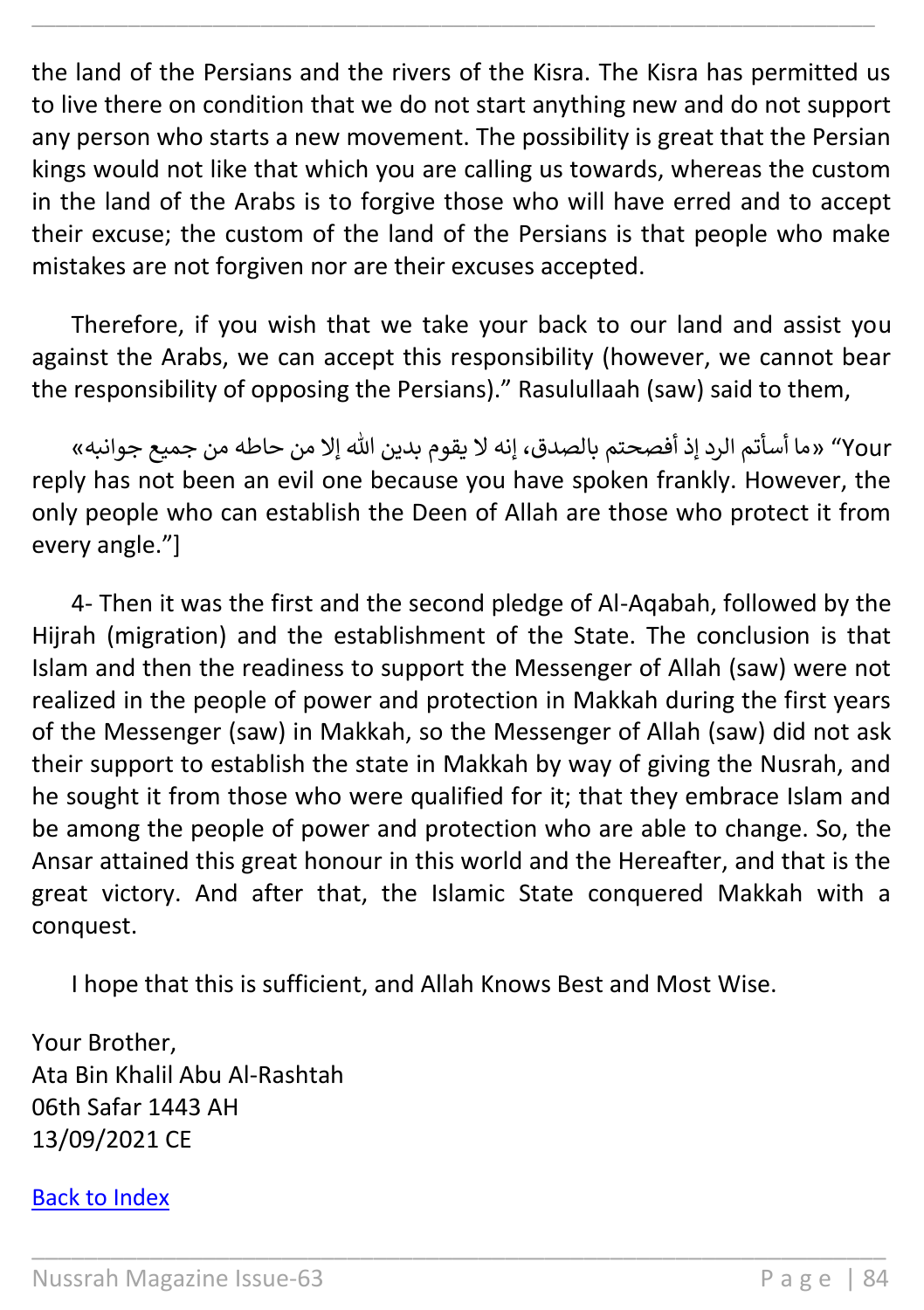# **Q&A: The Scopes and Significance of the US Military Alliance with Britain and Australia**

\_\_\_\_\_\_\_\_\_\_\_\_\_\_\_\_\_\_\_\_\_\_\_\_\_\_\_\_\_\_\_\_\_\_\_\_\_\_\_\_\_\_\_\_\_\_\_\_\_\_\_\_\_\_\_\_\_\_\_\_\_\_\_\_\_\_\_\_\_\_

**(Translated from Arabic)**

#### **Question:**

What are the scopes and significance of the US military alliance with Britain and Australia? Is it directed against China? Or is it a British and American slap to France after it destroyed Britain's influence in Tunisia, and after its followers turned against America's agents in Guinea, and after France's efforts to build a European power independent of America?

#### **Answer:**

In order to get a clear answer to these questions, we will review the following matters:

1- In a video summit, US President Biden, British Prime Minister Johnson and Australian Prime Minister Morrison spoke and announced (the three parties) a defense partnership. According to Sky News Arabia, 16/9/2021, Biden said: ""We all recognize the imperative of ensuring peace and stability in the Indo-Pacific over the long term," and Morrison said, "we will continue to fulfill all of our NPT commitments." Johnson, on the other hand, described the decision as "significant" and said, "It will be one of the world's most complex projects.". These countries concealed the preparation of their alliance and then surprised China and France with it...

2- France showed great anger and accused America and Australia of lying, and accused Britain of permanent opportunism, and said that this alliance constitutes a stab on its back due to Australia canceling the huge submarine deal signed with France since 2016 worth 56 billion euros (66 billion US dollars - BBC, 18/9/2021). China also talked about the first actual launch of a cold war in the Asian continent, and called on America and Britain to review the compatibility of this alliance with the Nuclear Non-Proliferation Treaty on the grounds that the transfer of nuclear submarine technology to Australia as a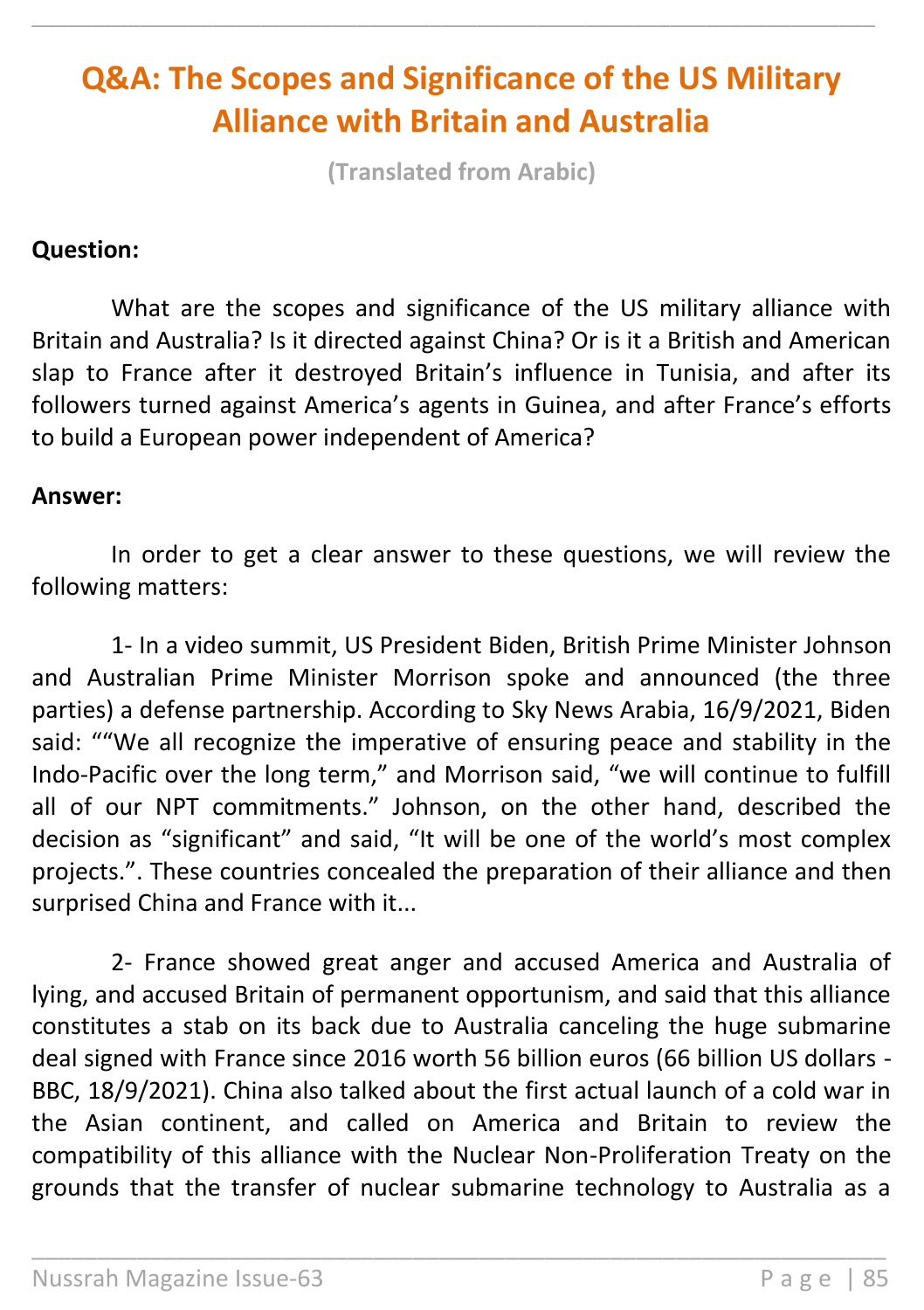non-nuclear country may constitute a violation of that treaty. There is no doubt that China will consider this alliance dangerous for it, especially in terms of the nuclear submarines of Australia, which oppose Chinese hegemony in the Asian seas.

\_\_\_\_\_\_\_\_\_\_\_\_\_\_\_\_\_\_\_\_\_\_\_\_\_\_\_\_\_\_\_\_\_\_\_\_\_\_\_\_\_\_\_\_\_\_\_\_\_\_\_\_\_\_\_\_\_\_\_\_\_\_\_\_\_\_\_\_\_\_

3- And if Europe, the traditional ally of America, has recovered by the end of the Trump's era in America, and this recovery has increased by the US president's shouting: "America is back" which was taken as his slogan in contrast to Trump's slogan "America first". However, the Biden administration's implementation of the withdrawal from Afghanistan without regard to Europe's views and interests have showed the embarrassing dependence of these countries on America. The American withdrawal from Afghanistan was the largest international action undertaken by the Biden administration during the nine months after he took office, succeeding Trump. Subsequently, there were wide criticisms of America in Europe, the most famous was France's call to build and strengthen a European force independent of America. Then this new American alliance with Australia and Britain (which left the European Union) took place, which made matters worse! This is what prompted the French Foreign Minister to say, "This brutal, unilateral and unpredictable decision reminds me a lot of what Mr Trump used to do," a "stab on the back" and a "painful blow." France then withdrew its ambassador from Washington for consultations!

4- By carefully examining the scopes of this new military alliance, we find that it is a major event on the international scene and will have wideranging repercussions that can be viewed within the framework of the American strategy to contain the rise of China and in the context of America and Britain "punishing" France for violating its international behaviour and its impact on the rest of the European Union countries This can be explained as follows:

#### **\*\* On the Chinese side:**

It is no longer a secret to countries, especially China, that the priority US strategic goals today are to combat the rise of China and contain its international economic and regional military risks. Therefore, China understood the goals of this military alliance from the moment it was announced, it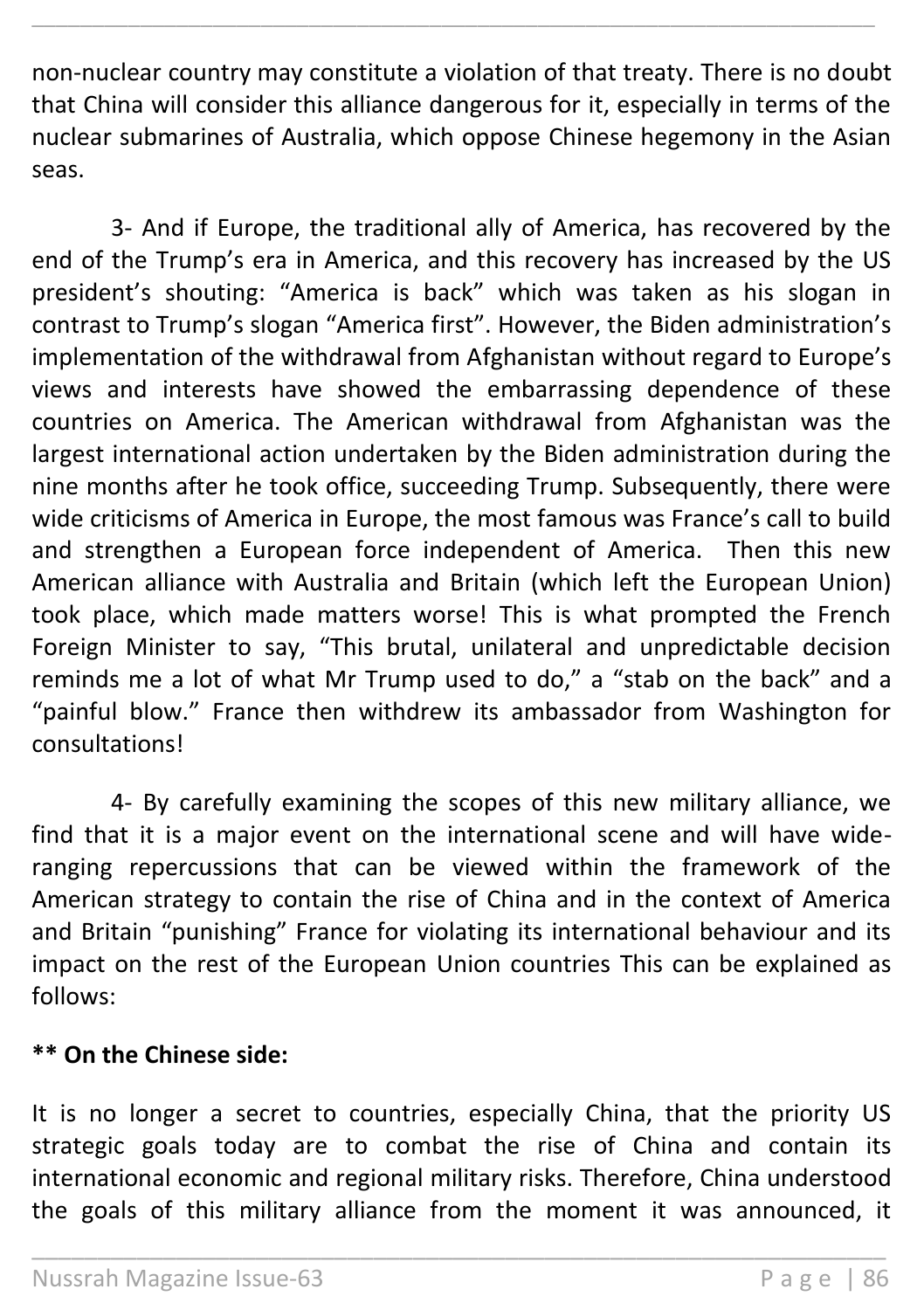declared its rejection of it and spoke of the "Cold War mentality" and "ideological bias". And that the agreement violates "the non-proliferation of nuclear weapons" (the Chinese embassy spokesman in Washington Liu Pengyu stressed that these countries should not form exclusionary blocs that target or harm the interests of other parties, and the most important thing they should do is get rid of the Cold War mentality and ideological bias. Al-Jazeera Net 16/9/2021).

\_\_\_\_\_\_\_\_\_\_\_\_\_\_\_\_\_\_\_\_\_\_\_\_\_\_\_\_\_\_\_\_\_\_\_\_\_\_\_\_\_\_\_\_\_\_\_\_\_\_\_\_\_\_\_\_\_\_\_\_\_\_\_\_\_\_\_\_\_\_

#### As for China:

A- Undoubtedly, realize that this step is the nucleus of a new alliance against it, that is under formation, along the lines of NATO that was formed against the state of the Soviet Union. Al-Jazeera citing the Washington Post: ("This agreement will allow Australia to own and run advanced nuclearpowered submarines replacing old diesel-powered boats, giving Australia an offensive capability, that China needs to reckon with, in the event of any conflict" (Al Jazeera 17/9/2021), meaning that this agreement will enhance Australia's military capabilities as one of the Asian anti-China links, by providing it with nuclear submarines and American Tomahawk cruise missiles...

B- China is also aware that the American strategy to resist the rise of China has not changed with the change of administrations in Washington: It is to strengthen the anti-China countries surrounding it and plant more dangers around it. Under the title of open sea areas and freedom of navigation, America is militarizing the seas surrounding China, whether by transferring US military sectors directly, or by providing direct and large military support to Asian American anti-China links, such as Japan, South Korea, Australia, India and others. While America realizes that its policies to stop China's rise have been delayed due to its wars in Iraq and Afghanistan, China also sees that America's delay is prompting Washington to try to stop China's rise without restrictions, and this is very dangerous, as the Trump administration just by putting forward the idea of providing Japan and South Korea with nuclear weapons and the Biden administration pledge today to supply Australia with nuclear submarines, the US policy against China is more dangerous and it is no longer bound by international treaties.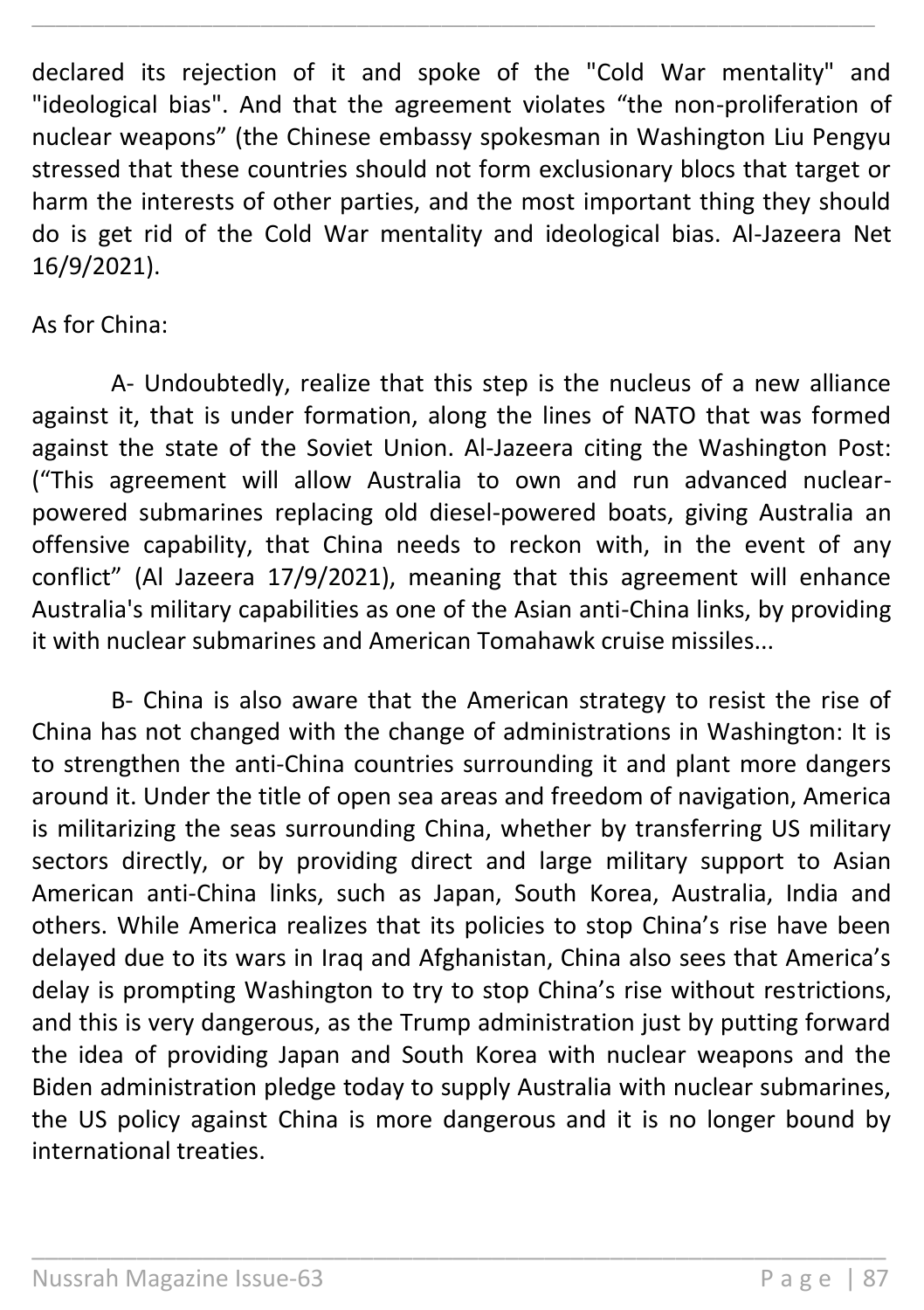## **\*\* As for the side of the three allied countries in AUKUS, it was on 16/9/2021, as reported by Al-Jazeera:**

\_\_\_\_\_\_\_\_\_\_\_\_\_\_\_\_\_\_\_\_\_\_\_\_\_\_\_\_\_\_\_\_\_\_\_\_\_\_\_\_\_\_\_\_\_\_\_\_\_\_\_\_\_\_\_\_\_\_\_\_\_\_\_\_\_\_\_\_\_\_

A- (Senior US administration officials said, "This defense partnership comes in light of the growing Chinese influence in the region." US President Joe Biden said that the AUKUS defense initiative with Britain and Australia will enable these countries to obtain the latest capabilities for military exercises and repel rapidly evolving threats...).

B- And (British Prime Minister Boris Johnson said that launching a tripartite defense partnership with the United States and Australia aims to work together to maintain security and stability in the Indo-Pacific region. He added that the first task of this partnership will be to help Australia obtain nuclear powered submarines...).

C- Australian Prime Minister Scott Morrison said that his country has canceled a huge contract it had signed with France in 2016, to buy conventional submarines, because it prefers to build submarines with the help of the United States and Britain with nuclear propulsion. Morrison added that his country does not seek to acquire nuclear weapons, and will continue its commitments of non-proliferation of nuclear weapons...).

## **\*\* On the part of France, there were furious and very emotional reactions, as they were surprised by what happened:**

A- (French Foreign Minister Jean-Yves Le Drian described Australia's termination of the submarine purchase contract with his country as a stab on the back, and added in statements to France Info radio that France feels betrayed, angry and bitter because of Australia's cancellation of the deal, and the conclusion of a partnership with the United States and Britain, according to which it will get nuclear-powered submarines, (Al Jazeera 16/9/2021)). He also said in a statement: ("At the request of the President of the Republic, I have decided to immediately summon to Paris to consult our ambassadors to the United States and Australia.

This exceptional decision is justified by the exceptional gravity of what Australia announced and the United States on Sept. 15th," (Euro News Arabic,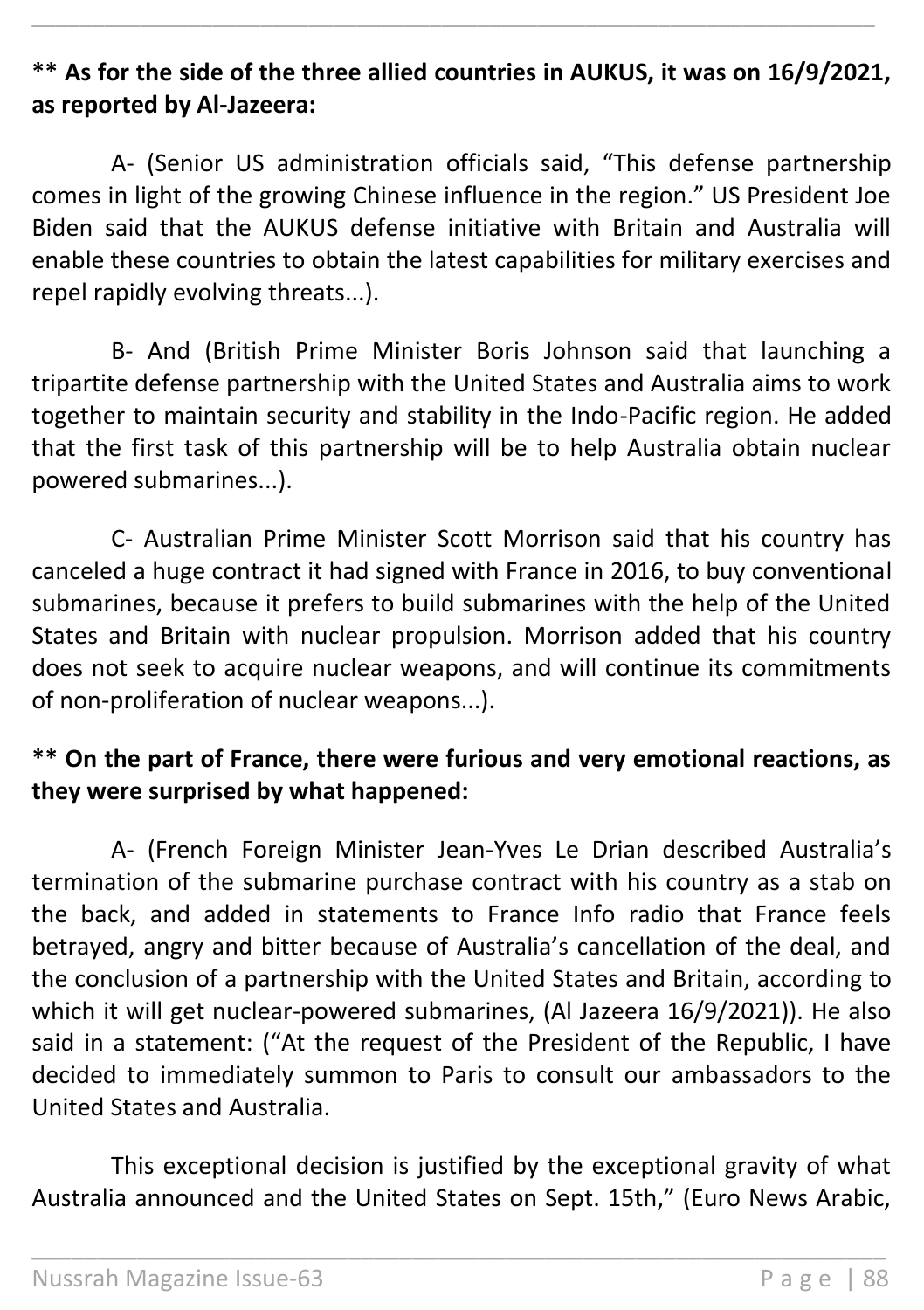17/9/2021) Le Drian told France Info radio: "I am angry... it is something that cannot be done between allies... it is a slap on the face." (Deutsche Welle, Germany, 17/9/2021) and before the decision to summon the two ambassadors: (The French authorities canceled a party that was scheduled to be held yesterday, Friday, in Washington, to commemorate the anniversary of a decisive naval battle during the American Revolution, in which France played a major role. (Al Jazeera Net, 18/9/2021).

\_\_\_\_\_\_\_\_\_\_\_\_\_\_\_\_\_\_\_\_\_\_\_\_\_\_\_\_\_\_\_\_\_\_\_\_\_\_\_\_\_\_\_\_\_\_\_\_\_\_\_\_\_\_\_\_\_\_\_\_\_\_\_\_\_\_\_\_\_\_

B- The French Minister of Armed Forces, Florence Parly, considered that ("Australia's termination of a huge contract to buy conventional submarines from her country is dangerous and would constitute very bad news..." (Al-Jazeera, 16/9/2021).

5- As for why the three countries, led by America, took these measures in seclusion of France, but rather with what resembles a punishment for France, the following is noted:

A- France was openly criticizing and rejecting the policies of the Trump administration, and this was evident in the crisis in the eastern Mediterranean between Turkey and Greece, and when the Biden administration arrived and withdrew from Afghanistan in that way that exposed the extent of the dependence of European countries on America, those countries wanted to appear as an allies and not followers, France has returned within the European Union to push for the creation of a European military force separate from the American umbrella "NATO", that is, it has returned to oppose the American military leadership of European countries, and has increased its boldness against the American influence in Africa, which later appeared in the Guinea coup and before it in the French military activity in African Sahel countries, and all this has created American resentment against France.

B- After the British Brexit negotiations with the European Union countries, it appeared on the surface that British-French relations had deteriorated significantly, and neither of the two countries showed signs of an end, and this appeared in French and European intransigence in the terms and agreement of Britain's exit from the European Union. Maybe France and the European Union countries with it want to prevent other countries in the Union from following Britain's example, and leaves and the union and Union breaks,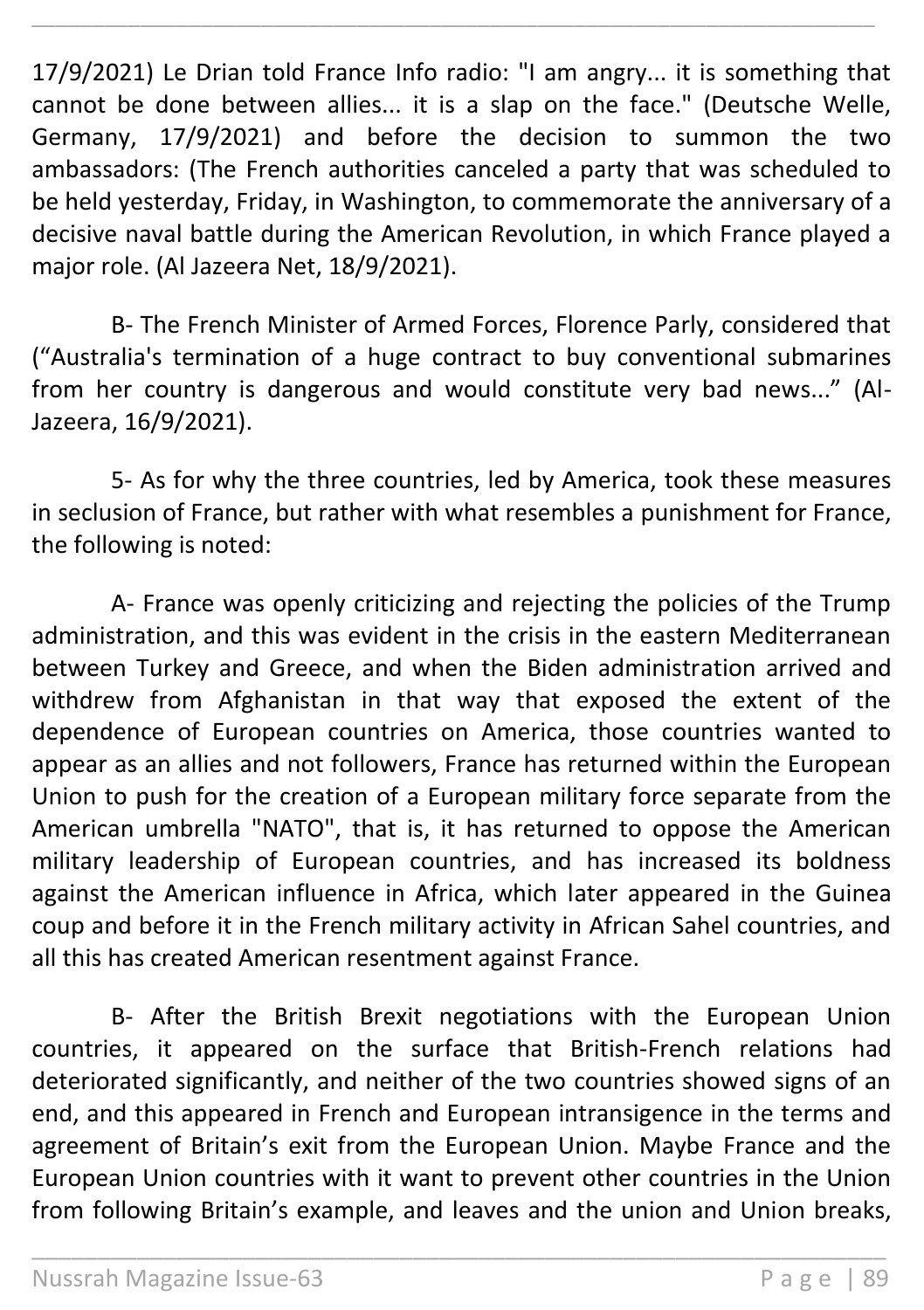but this has left an unprecedented deterioration in French-British relations, and their international policies have largely separated. And when France was able to take power in Tunisia through the recent measures of Kais Saied, it, in addition to not considering any interests of Britain, had started to seek the assistance of America against Britain in Tunisia, and such was not customary in both of their policies.

\_\_\_\_\_\_\_\_\_\_\_\_\_\_\_\_\_\_\_\_\_\_\_\_\_\_\_\_\_\_\_\_\_\_\_\_\_\_\_\_\_\_\_\_\_\_\_\_\_\_\_\_\_\_\_\_\_\_\_\_\_\_\_\_\_\_\_\_\_\_

C- Before that, in the beginning of May 2021 was the crisis of the island of Jersey, which is an island belonging to the British crown and is about 20 km from the French mainland, where Britain sent warships to prevent French fishermen from entering the British fishing areas after its exit from the Union, and France threatened to cut off electricity from the island and sent Police and guard boats to protect the French fishermen in response to the British measures, and all of this was an indication of the acceleration in the deterioration of relations between the two countries, which certainly pushes Britain to direct blows to France and fuel America against it. But according to Britain's custom and its malice, all this is in secret... According to the American newspaper, The New York Times, the British government had (played an early role in creating the tripartite alliance with the United States and Australia to deploy nuclear-powered submarines in the Pacific Ocean, according to officials in London and Washington. (Al Arabiya Net, 19/9/2021)).

D- But what is more dangerous than this and that, especially for America, is France's pacifist attitude to China, which is the opposite of America's position, (Paris has serious fears that its traditional allies will adopt a confrontational strategy with China that will inevitably endanger French interests in the region. Any military slip in the strategy of the Triple Alliance in the Indo-Pacific may result in a threat to the security of one million French citizens in New Caledonia and French Polynesia, the two important French territories in what are known as overseas territories…) and therefore it is expected that France will (crystallize an independent European strategic compass when it receives the presidency of the European Union at the beginning of next year and to continue its efforts to get Europe out of the American defense umbrella and to consolidate the European Union's foot in the international arena to be a cosmic force... (Al-Jazeera, 22/9/2021)).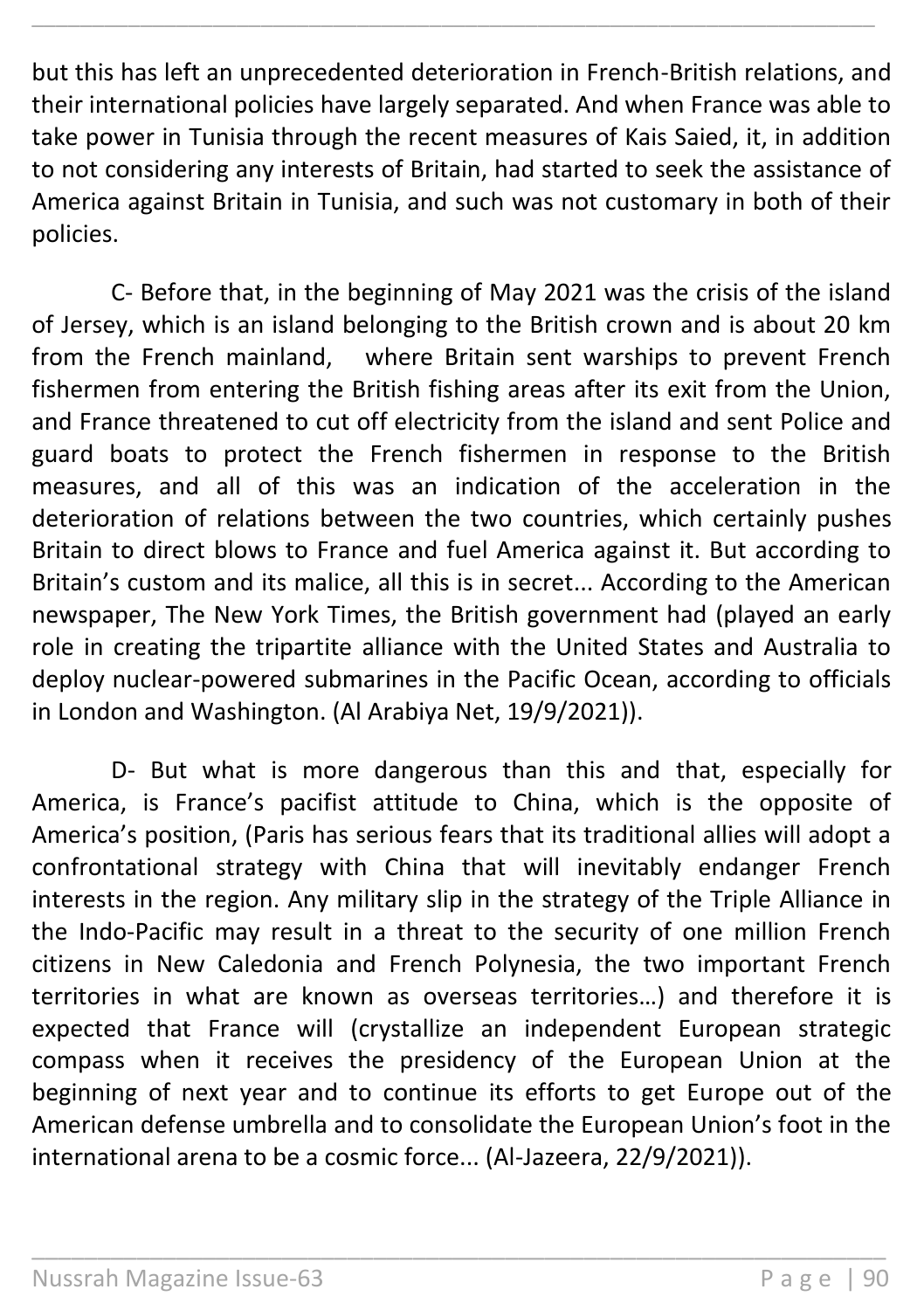6- These are the scopes and significance of this new alliance that America, with Britain's participation, worked to build with Australia to be a link in the siege of China on the one hand, and on the other hand to give a severe blow to France by canceling its submarine deal with Australia and not including it in this alliance. This alliance is pushing matters in the seas surrounding China into more militarization and crisis, and proves the view of the high risk that Washington holds of the necessity to stop the rise of China. As for France, with its reckless policy, it is too weak to stop the American-British punches in its face. Indeed, all the European Union countries suffer from great weakness. The European power that France sought to establish as a European power separate from NATO was a very small (five thousand soldiers) to indicate the small international capabilities of Europe, especially after Britain's exit from the European Union.

\_\_\_\_\_\_\_\_\_\_\_\_\_\_\_\_\_\_\_\_\_\_\_\_\_\_\_\_\_\_\_\_\_\_\_\_\_\_\_\_\_\_\_\_\_\_\_\_\_\_\_\_\_\_\_\_\_\_\_\_\_\_\_\_\_\_\_\_\_\_

7- And so...there are no fixed values for these countries so-called the great countries today

> **ْ م ه وبـ ل ق َ و ُ ُ ُ ُ ً ِميعا َ ج م ه ب سَ ح ْ ُ ُ ْ َ ت ٌ ِديد َ** ﴿بَأْسُهُمْ بَيْنَهُمْ شَدِيدٌ تَحْسَبُهُمْ جَمِيعاً وَقُلُوبُهُمْ شَتَّى ذَلِكَ بِأَنَّهُمْ قَوْمٌ لَا يَعْقِلُونَ﴾ **ْ ُ ْ ْ ُ ْ ُ ْ َ َل ٌ م و ْ َ ق م ه ْ ُ ن َ أ ِ ب ِكَ ل َ** شَقَّ ذَ **ش**

## **"Their violence among themselves is severe. You think they are together, but their hearts are diverse. That is because they are a people who do not reason."** [Al-Hashr: 14]

They are states that are decaying from within and the relations between them are decaying, and perhaps it is a glad-tiding and of the way of Allah (swt) to facilitate the manifestation of His Deen. This was the state of the Persians and the Romans when the first Islamic state was established, and this is how the relations between them were like, warring relations, and apparent rivalries.

> **ٍل﴾ َ و ِ ِه ِمن ون د ِمن م ه ا ْ ُ ْ ْ ُ َ ا ل َ م َ و ه ُ َ ل د َ ر َ م َ َل َ ف ً وءا ٍ سُ م و ْ َ ِق ب اّٰلل َّ ُ َ اد َ ر َ ا أ َ ذ ِ إ َ ﴿و**

**"And when Allah intends for a people ill, there is no repelling it. And there is not for them besides Him any patron"** [Ar-Ra'd: 11]

\_\_\_\_\_\_\_\_\_\_\_\_\_\_\_\_\_\_\_\_\_\_\_\_\_\_\_\_\_\_\_\_\_\_\_\_\_\_\_\_\_\_\_\_\_\_\_\_\_\_\_\_\_\_\_\_\_\_\_\_\_\_\_\_\_

18 Safar Al-Khair 1443 AH 25/9/2021 CE [Back to Index](#page-1-0)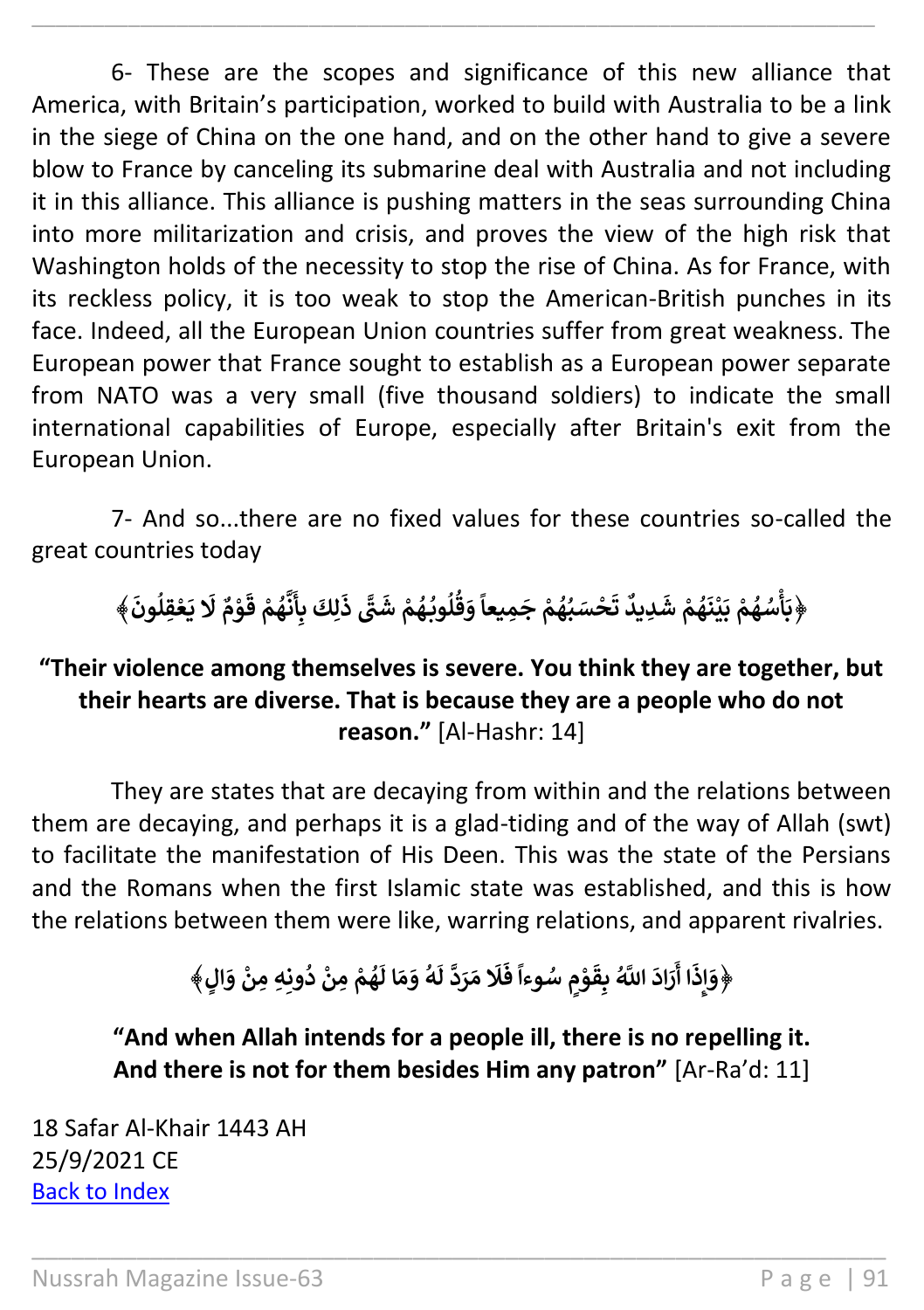# **End Air and Intelligence Support** for the US, that Endangers the **Muslims of the Region**

After suffering defeat at the hands of the Taliban, the US wants to punish the people of Afghanistan through economic hardship and military pressure. The US has sanctioned the Taliban regime and is pressuring Pakistan not to recognize the Taliban.

Militarily, the US is demanding support in over-the-horizon counter-terrorism efforts. The US demands Pakistan keeps its air space open for American drones and war planes, to fly over western Pakistan and attack targets in Afghanistan. In addition, the US spy planes can gather intelligence about Pakistan to assist the American puppet, Modi.

Allah has forbidden Muslims to form military alliances with Kuffar. Allah (swt) said, يَا أَيُّهَا الَّذِينَ آمَنُوا لَا تَتَّخِذُوا عَدُوِّي وَعَدُوَّكُمْ أَوْلِيَاءَ تُلْقُونَ إِلَيْهِم بِالالْمَوَدَّةِ وَقَدْ كَفَرُوا بِمَا جَاءَكُم مِّنَ الْحَقِّ يُخْرِجُونَ الرَّسُولَ وَايَّاكُمْ. أَن تَؤْمِنُوا بِاللَّهِ رَبِّكُمْ

"O you who believe! Do not take My enemies and your enemies as allies extending to them affection while they have disbelieved in what has come to you of the truth, having driven out the Messenger and yourselves only because you believe in Allah, your Lord." (TMQ Al-Mumtahanah 60:1)

Reject dependence on the US. Unify the Muslims of Pakistan, Afghanistan and Central Asia in a single Khilafah State, which will make the Muslims of the region into a great military and economic power.

# #NoAirCorridor4US